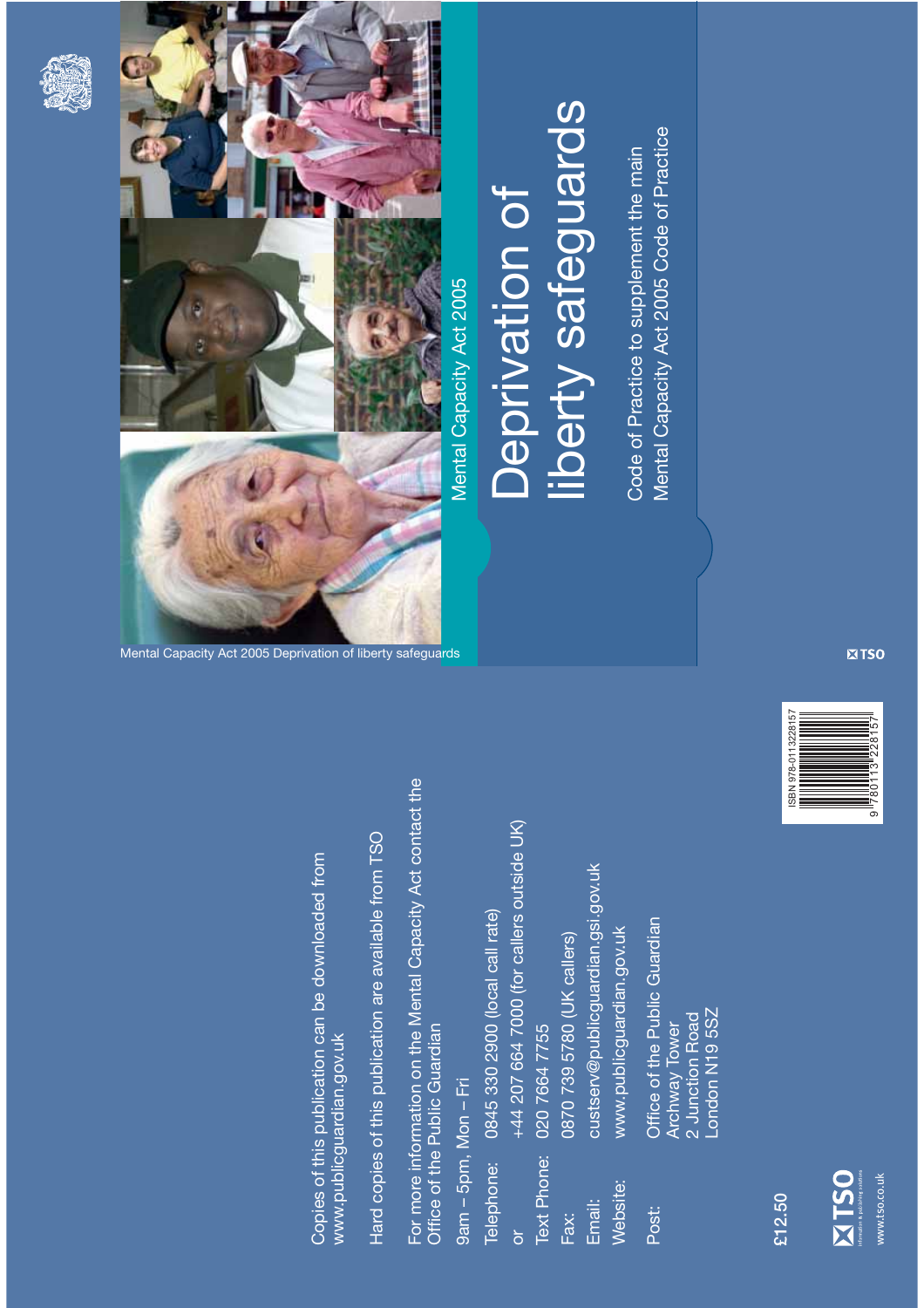Ministry of Justice

Mental Capacity Act 2005

## Deprivation of liberty safeguards

Code of Practice to supplement the main Mental Capacity Act 2005 Code of Practice

Issued by the Lord Chancellor on 26 August 2008 in accordance with sections 42 and 43 of the Act

London: TSO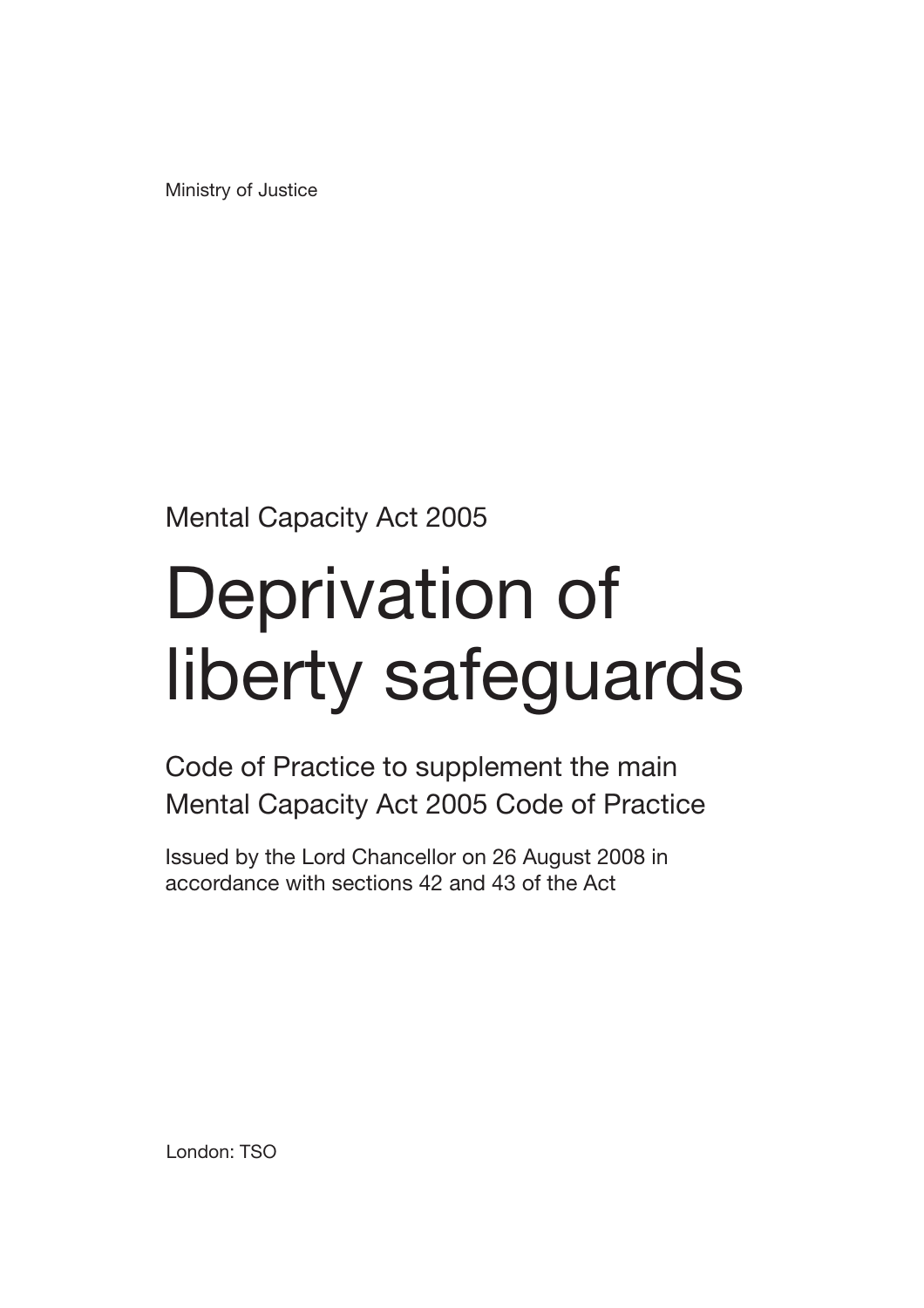

Published by TSO (The Stationery Office) and available from:

**Online www.tsoshop.co.uk**

**Mail, Telephone, Fax & E-mail** TSO PO Box 29, Norwich, NR3 1GN Telephone orders/General enquiries: 0870 600 5522 Fax orders: 0870 600 5533 E-mail: customer.services@tso.co.uk Textphone 0870 240 3701

**TSO Shops** 16 Arthur Street, Belfast BT1 4GD 028 9023 8451 Fax 028 9023 5401 71 Lothian Road, Edinburgh EH3 9AZ 0870 606 5566 Fax 0870 606 5588

**TSO@Blackwell and other Accredited Agents**

© Crown Copyright 2008

First published 2008

ISBN 978 0 11 3228157

Published by The Stationery Office on behalf of the Ministry of Justice.

Printed in the United Kingdom for The Stationery Office.

You may re-use this document/publication (not including the Royal Arms and other departmental or agency logos) free of charge in any format or medium. You must re-use it accurately and not in a misleading context. The material must be acknowledged as Crown copyright and you must give the title of the source document/publication. Where we have identified any third party copyright material you will need to obtain permission from the copyright holders concerned.

This document/publication can also be viewed on our website at: www.publicguardian.gov.uk

Any enquiries regarding this document/publication should be sent to us at:

Office of the Public Guardian Archway Tower 2 Junction Road London N19 5SZ 0845 330 2900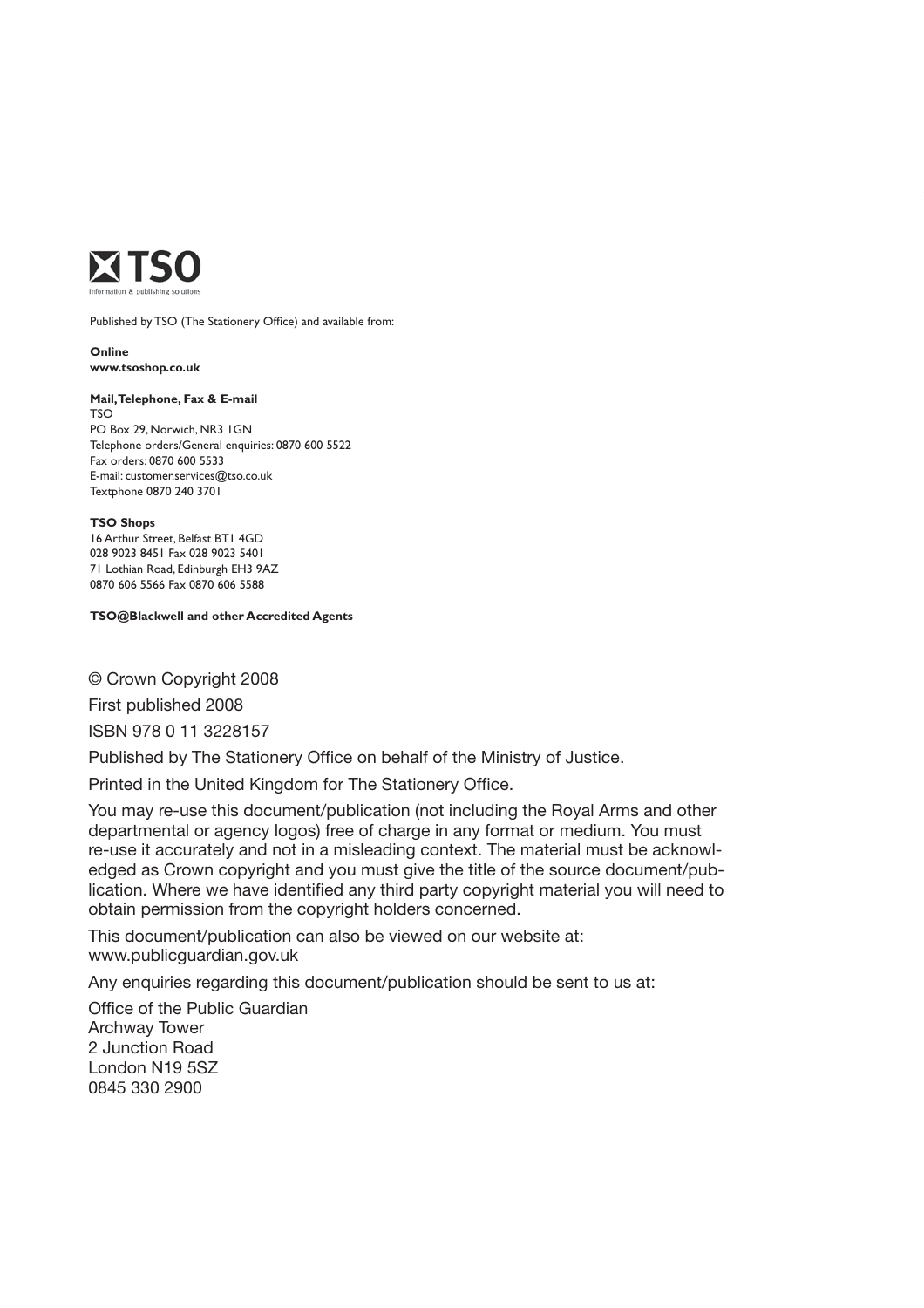## Foreword by Ivan Lewis and Edwina Hart MBE



Ivan Lewis, Parliamentary Under Secretary of State, Department of Health



Edwina Hart AM MBE, Minister for Health and Social Services, Welsh Assembly Government

The Mental Capacity Act 2005 ('the Act') provides a statutory framework for acting and making decisions on behalf of individuals who lack the mental capacity to do so for themselves. It introduced a number of laws to protect these individuals and ensure that they are given every chance to make decisions for themselves. The Act came into force in October 2007.

The Government has added new provisions to the Act: the deprivation of liberty safeguards. The safeguards focus on some of the most vulnerable people in our society: those who for their own safety and in their own best interests need to be accommodated under care and treatment regimes that may have the effect of depriving them of their liberty, but who lack the capacity to consent.

The deprivation of a person's liberty is a very serious matter and should not happen unless it is absolutely necessary, and in the best interests of the person concerned. That is why the safeguards have been created: to ensure that any decision to deprive someone of their liberty is made following defined processes and in consultation with specific authorities.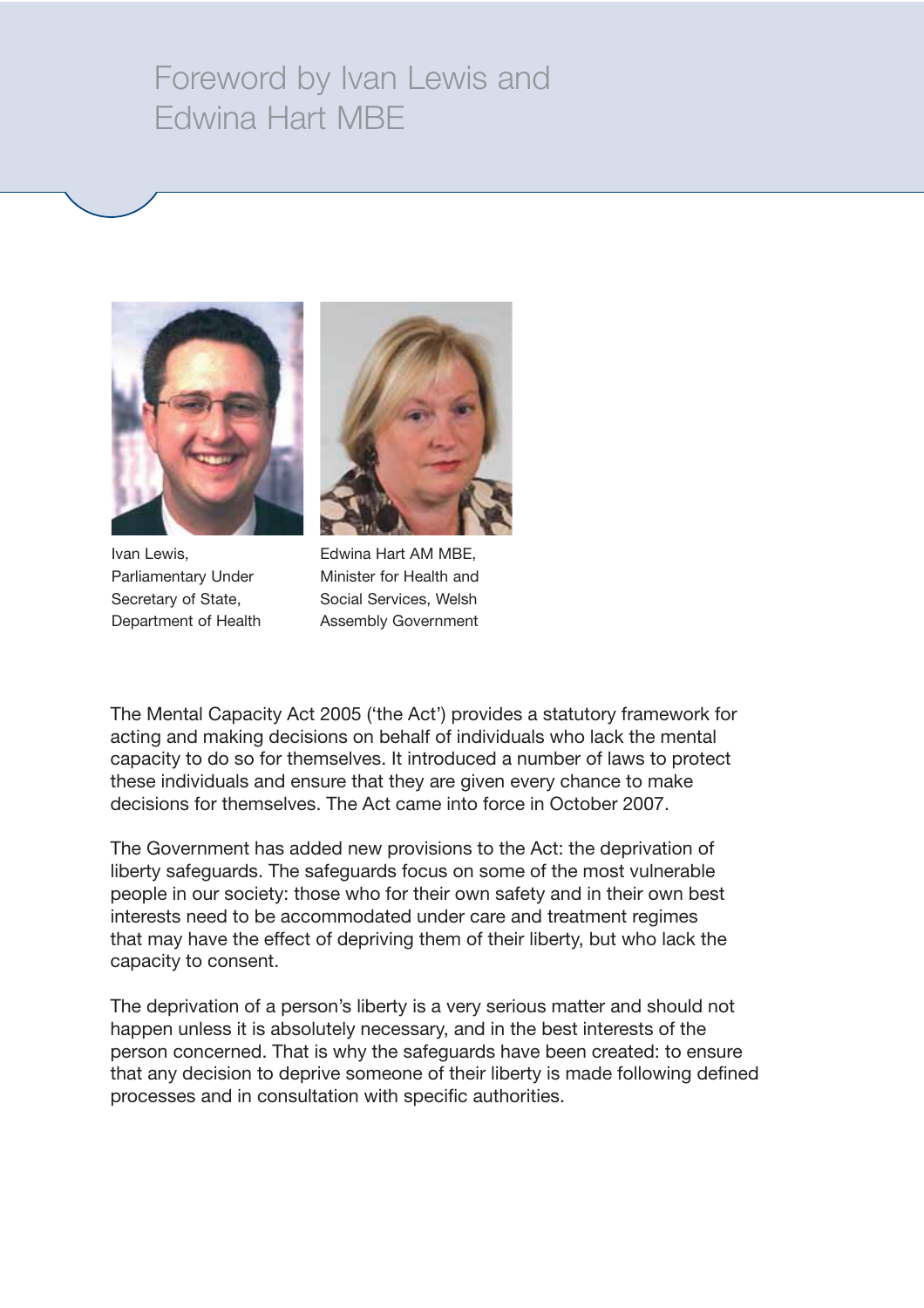The new provisions in the Act set out the legal framework of the deprivation of liberty safeguards. This Code of Practice is formally issued by the Lord Chancellor as a Code of Practice under the Mental Capacity Act 2005. It provides guidance and information for those implementing the deprivation of liberty safeguards legislation on a daily basis. In some cases, this will be paid staff, in others those who have been appointed in law to represent individuals who lack capacity to make decisions for themselves (such as deputies or donees of a Lasting Power of Attorney).

Because of this broad audience, the Code of Practice has been written so as to make it as user-friendly as possible – like the main Mental Capacity Act 2005 Code of Practice, issued in April 2007. We are grateful to all those who commented on earlier drafts of the Code to help it achieve that goal.

 $\ell$ m

Ivan Lewis **Edwina Hart**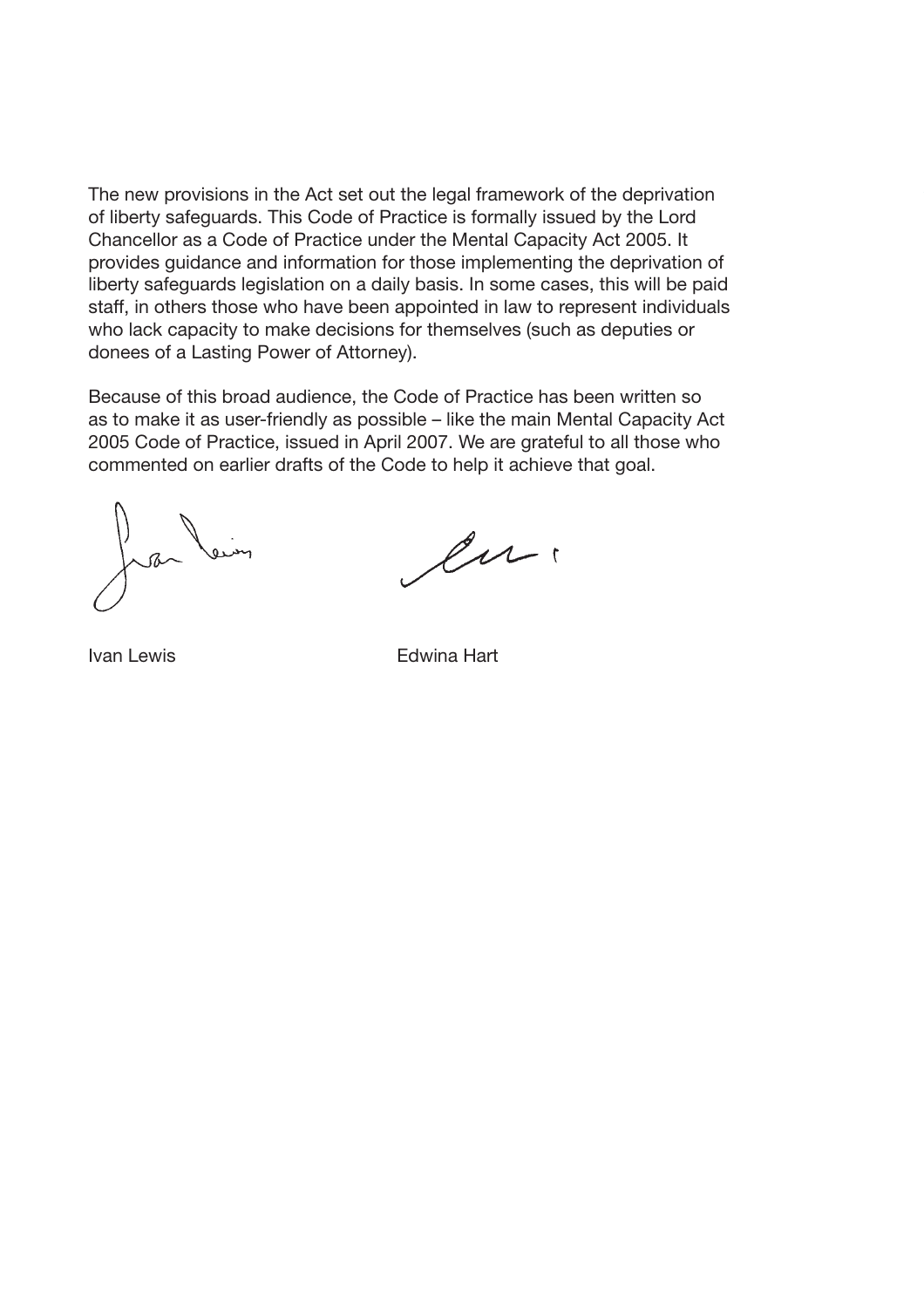## Introduction

The Mental Capacity Act 2005 ('the Act'), covering England and Wales, provides a statutory framework for acting and making decisions on behalf of people who lack the capacity to make those decisions for themselves. These can be small decisions – such as what clothes to wear – or major decisions, such as where to live.

In some cases, people lack the capacity to consent to particular treatment or care that is recognised by others as being in their best interests, or which will protect them from harm. Where this care might involve depriving vulnerable people of their liberty in either a hospital or a care home, extra safeguards have been introduced, in law, to protect their rights and ensure that the care or treatment they receive is in their best interests.

This Code of Practice helps explain how to identify when a person is, or is at risk of, being deprived of their liberty and how deprivation of liberty may be avoided. It also explains the safeguards that have been put in place to ensure that deprivation of liberty, where it does need to occur, has a lawful basis. In addition, it provides guidance on what someone should do if they suspect that a person who lacks capacity is being deprived of their liberty unlawfully.

These safeguards are an important way of protecting the rights of many vulnerable people and should not be viewed negatively. Depriving someone of their liberty can be a necessary requirement in order to provide effective care or treatment. By following the criteria set out in the safeguards, and explained in this Code of Practice, the decision to deprive someone of their liberty can be made lawfully and properly.

#### **How does this Code of Practice relate to the main Mental Capacity Act 2005 Code of Practice?**

This document adds to the guidance in the main Mental Capacity Act 2005 Code of Practice ('the main Code'), which was issued in April 2007, and should be used in conjunction with the main Code. It focuses specifically on the deprivation of liberty safeguards added to the Act. These can be found in sections 4A and 4B of, and Schedules A1 and 1A to, the Act.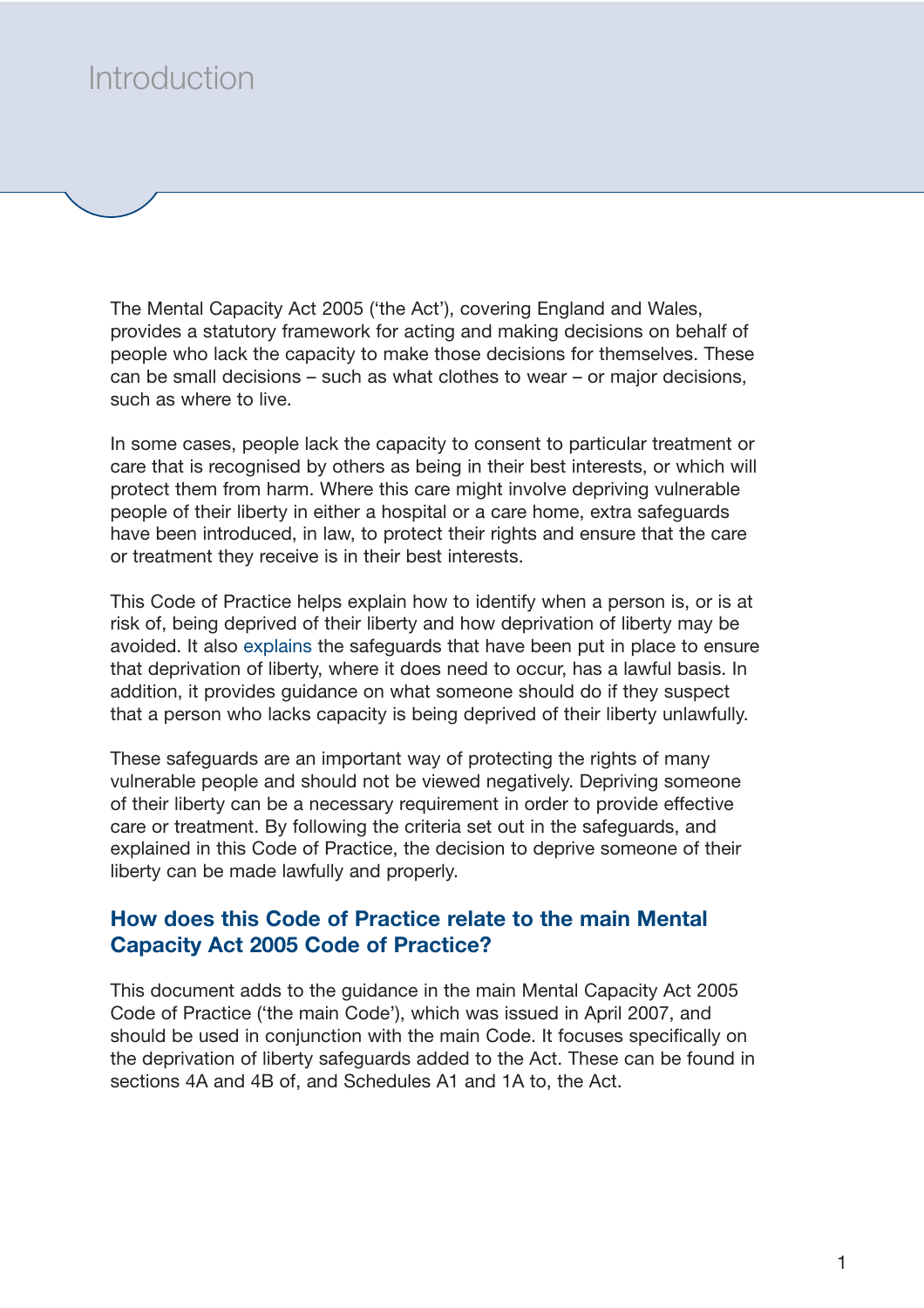Though these safeguards were mentioned in the main Code (particularly in chapters 6 and 13), they were not covered in any detail. That was because, at the time the main Code was published, the deprivation of liberty safeguards were still going through the Parliamentary process as part of the Mental Health Bill<sup>1</sup>

Although the main Code does not cover the deprivation of liberty safeguards, the principles of that Code, and much of its content, are directly relevant to the deprivation of liberty safeguards. It is important that both the Act and the main Code are adhered to whenever capacity and best interests issues, and the deprivation of liberty safeguards, are being considered. The deprivation of liberty safeguards are in addition to, and do not replace, other safeguards in the Act.

#### **How should this Code of Practice be used?**

This Code of Practice provides guidance to anyone working with and/or caring for adults who lack capacity, but it particularly focuses on those who have a 'duty of care' to a person who lacks the capacity to consent to the care or treatment that is being provided, where that care or treatment may include the need to deprive the person of their liberty. This Code of Practice is also intended to provide information for people who are, or could become, subject to the deprivation of liberty safeguards, and for their families, friends and carers, as well as for anyone who believes that someone is being deprived of their liberty unlawfully.

In this Code of Practice, as throughout the main Code, references to 'lack of capacity' refer to the capacity to make a particular decision at the time it needs to be made. In the context of the deprivation of liberty safeguards, the capacity is specifically the capacity to decide whether or not to consent to care or treatment which involves being kept in a hospital or care home in circumstances that amount to a deprivation of liberty, at the time that decision needs to be made.

#### **What is the legal status of this Code of Practice?**

As with the main Code, this Code of Practice is published by the Lord Chancellor, under sections 42 and 43 of the Mental Capacity Act 2005. The purpose of the main Code is to provide guidance and information about how the Act works in practice.

<sup>&</sup>lt;sup>1</sup> The Mental Health Bill was used as a vehicle to amend the Mental Capacity Act 2005 in order to introduce the deprivation of liberty safeguards. The Bill became the Mental Health Act 2007 following completion of its Parliamentary passage.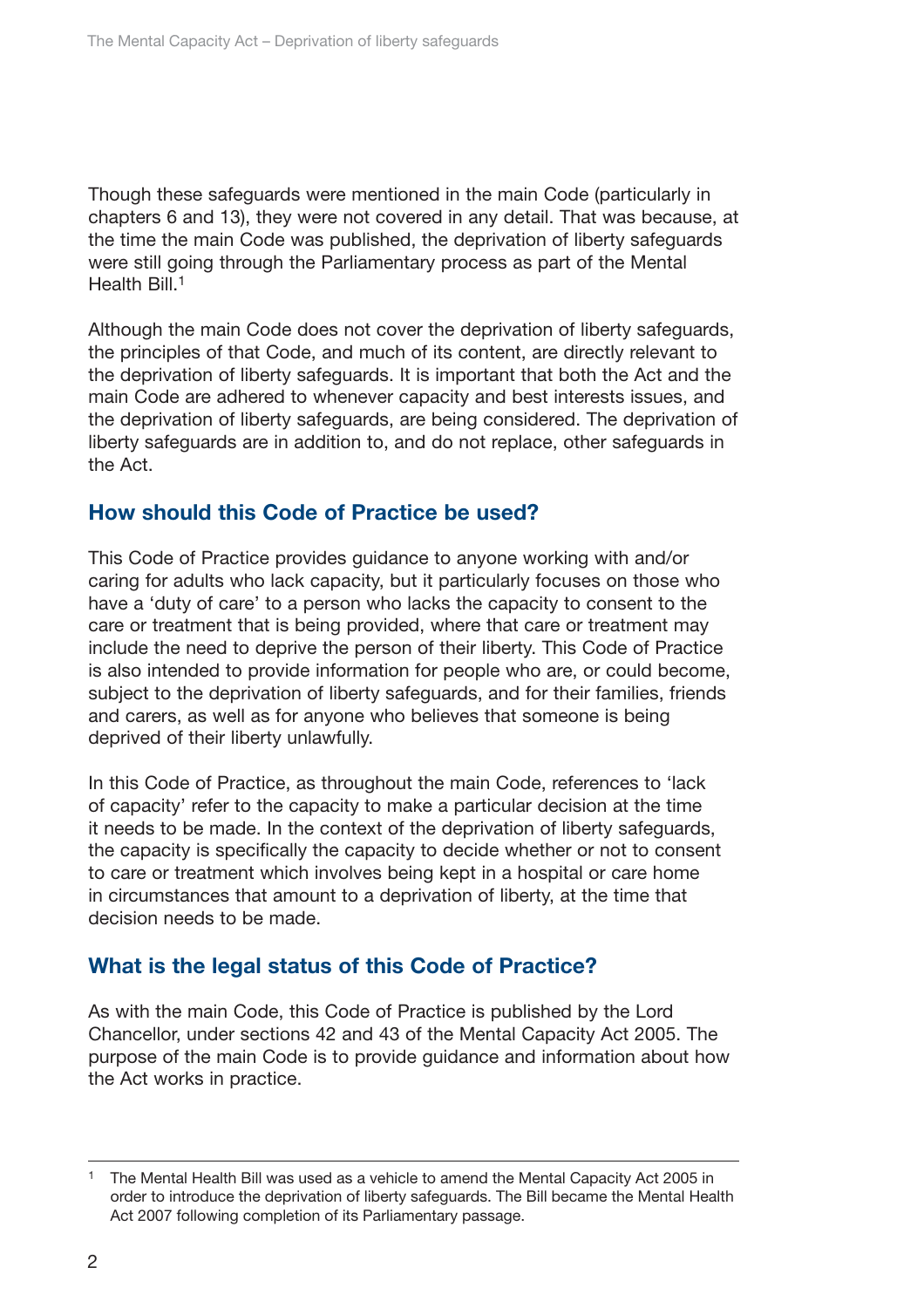Both this Code and the main Code have statutory force, which means that certain people are under a legal duty to have regard to them. More details can be found in the Introduction to the main Code, which explains the legal status of the Code and who should have regard to it.

In addition to those for whom the main Code is intended, this Code of Practice specifically focuses on providing guidance for:

- people exercising functions relating to the deprivation of liberty safeguards, and
- people acting as a relevant person's representative<sup>2</sup> under the deprivation of liberty safeguards (see chapter 7).

#### **Scenarios used in this Code of Practice**

This Code of Practice includes boxes within the main text containing scenarios, using imaginary characters and situations. These are intended to help illustrate what is meant in the main text. They should not in any way be taken as templates for decisions that need to be made in similar situations. Decisions must always be made on the facts of each individual case.

#### **Alternative formats and further information**

This Code of Practice is also available in Welsh and can be made available in other formats on request.



3

Introduction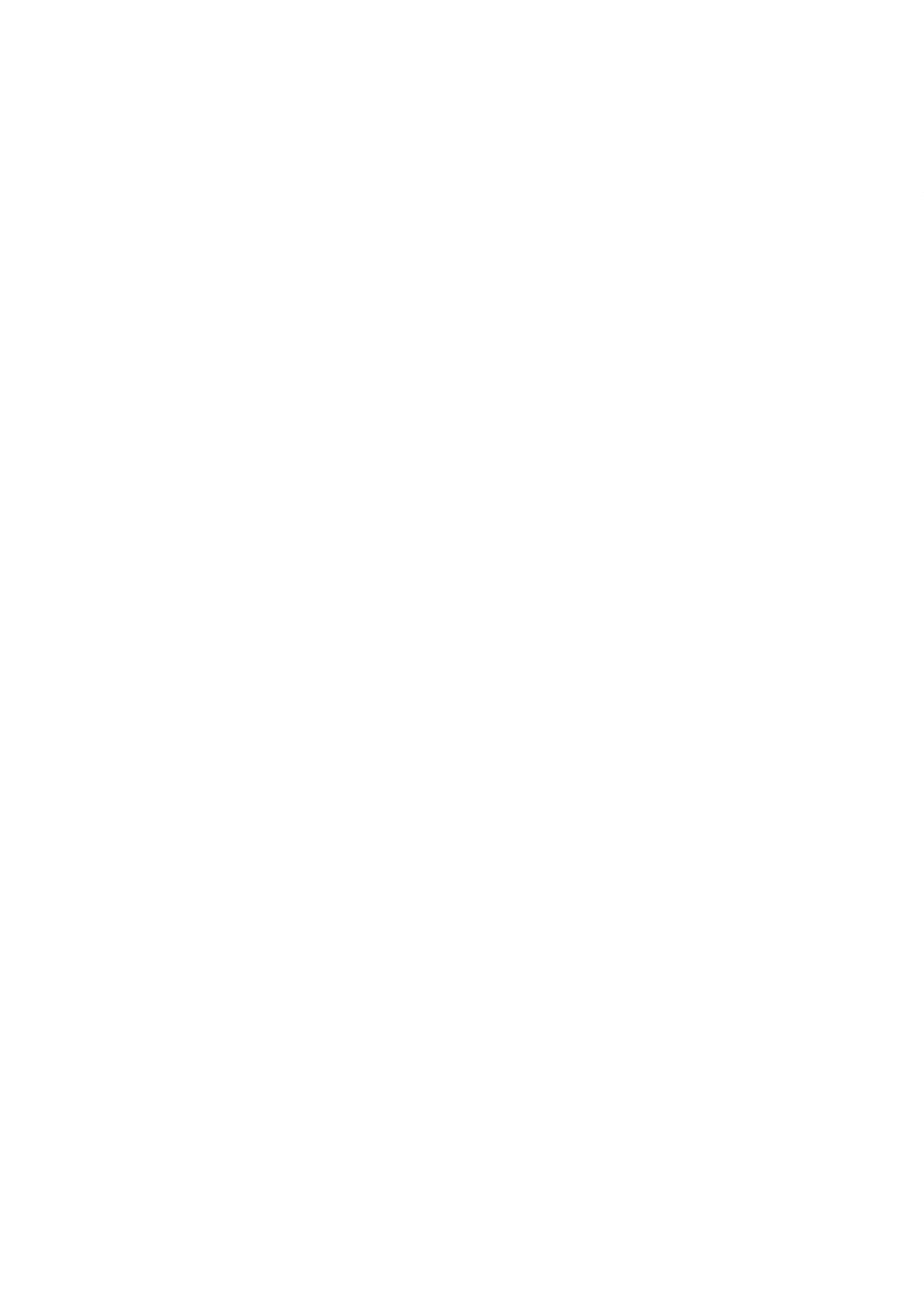## **Contents**

| 1. | What are the deprivation of liberty safeguards and why were they<br>introduced?                               | 9        |
|----|---------------------------------------------------------------------------------------------------------------|----------|
|    | What are the deprivation of liberty safeguards?                                                               | 9        |
|    | Who is covered by these safeguards?                                                                           | 11       |
|    | When can someone be deprived of their liberty?                                                                | 12       |
|    | Are there any cultural considerations in implementing the safeguards?                                         | 13       |
|    | Where do the safeguards apply?                                                                                | 14       |
|    | How do the safeguards relate to the rest of the Mental Capacity<br>Act 2005?                                  | 14       |
| 2. | What is deprivation of liberty?                                                                               | 16       |
|    | What does case law say to date?                                                                               | 16       |
|    | How can deprivation of liberty be identified?                                                                 | 18       |
|    | What practical steps can be taken to reduce the risk of unlawful<br>deprivation of liberty occurring?         | 18       |
|    | What does the Act mean by 'restraint'?                                                                        | 19       |
|    | How does the use of restraint apply within a hospital or when<br>taking someone to a hospital or a care home? | 20       |
|    | Examples of case law                                                                                          | 21       |
| 3. | How and when can deprivation of liberty be applied for and<br>authorised?                                     | 28       |
|    | How, in summary, can deprivation of liberty be authorised?                                                    | 28       |
|    | How should managing authorities decide whether to apply for an<br>authorisation?                              | 30       |
|    | What is the application process?                                                                              | 31       |
|    | Who should be informed that an application has been made?                                                     | 34       |
|    | What action does the supervisory body need to take when it<br>receives an application for authorisation?      | 34       |
|    | Can an application for authorisation be made in advance?                                                      | 35       |
|    | What happens when the managing authority and the supervisory                                                  |          |
|    | body are the same organisation?<br>When should an IMCA be instructed?                                         | 35<br>36 |
|    |                                                                                                               |          |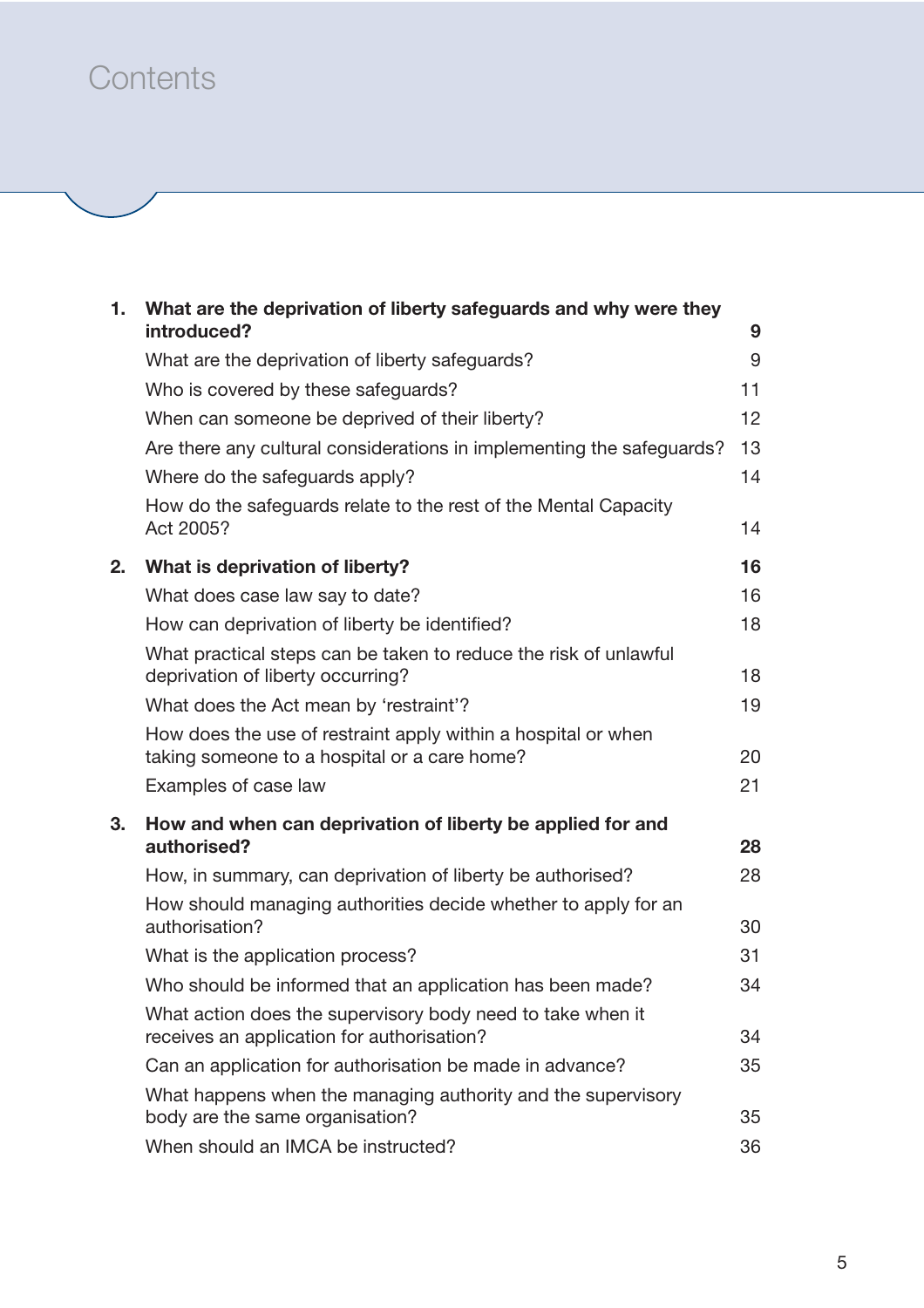| 4. | What is the assessment process for a standard authorisation of<br>deprivation of liberty?                                                     | 39 |
|----|-----------------------------------------------------------------------------------------------------------------------------------------------|----|
|    | What assessments are required before giving a standard<br>authorisation?                                                                      | 39 |
|    | When must assessments take place?                                                                                                             | 41 |
|    | How should assessors be selected?                                                                                                             | 41 |
|    | What is the assessment process?                                                                                                               | 44 |
|    | What quidelines are there relating to the work of assessors?                                                                                  | 60 |
| 5. | What should happen once the assessments are complete?                                                                                         | 61 |
|    | What action should the supervisory body take if the assessments<br>conclude that the person meets the requirements for authorisation?         | 61 |
|    | How long can an authorisation last?                                                                                                           | 63 |
|    | What restrictions exist on authorisations?                                                                                                    | 63 |
|    | Can a person be moved to a different location under a standard<br>authorisation?                                                              | 64 |
|    | What happens if an assessment concludes that one of the<br>requirements is not met?                                                           | 64 |
|    | What are the responsibilities of the managing authority and the<br>commissioners of care if a request for an authorisation is<br>turned down? | 65 |
| 6. | When can urgent authorisations of deprivation of liberty be given?                                                                            | 67 |
|    | When can an urgent authorisation be given?                                                                                                    | 67 |
|    | What records should be kept about urgent authorisations?                                                                                      | 69 |
|    | Who should be consulted before giving an urgent authorisation?                                                                                | 69 |
|    | Can a person be moved into care under an urgent authorisation?                                                                                | 71 |
|    | What happens at the end of an urgent authorisation period?                                                                                    | 72 |
|    | How and when can an urgent authorisation be extended?                                                                                         | 73 |
| 7. | What is the role of the relevant person's representative?                                                                                     | 76 |
|    | What is the role of the relevant person's representative?                                                                                     | 76 |
|    | How should managing authorities work with the relevant person's<br>representative?                                                            | 77 |
|    | Who can be the relevant person's representative?                                                                                              | 77 |
|    | When should the relevant person's representative be identified?                                                                               | 78 |
|    | How should the relevant person's representative be selected?                                                                                  | 79 |
|    | How should the relevant person's representative be appointed?                                                                                 | 81 |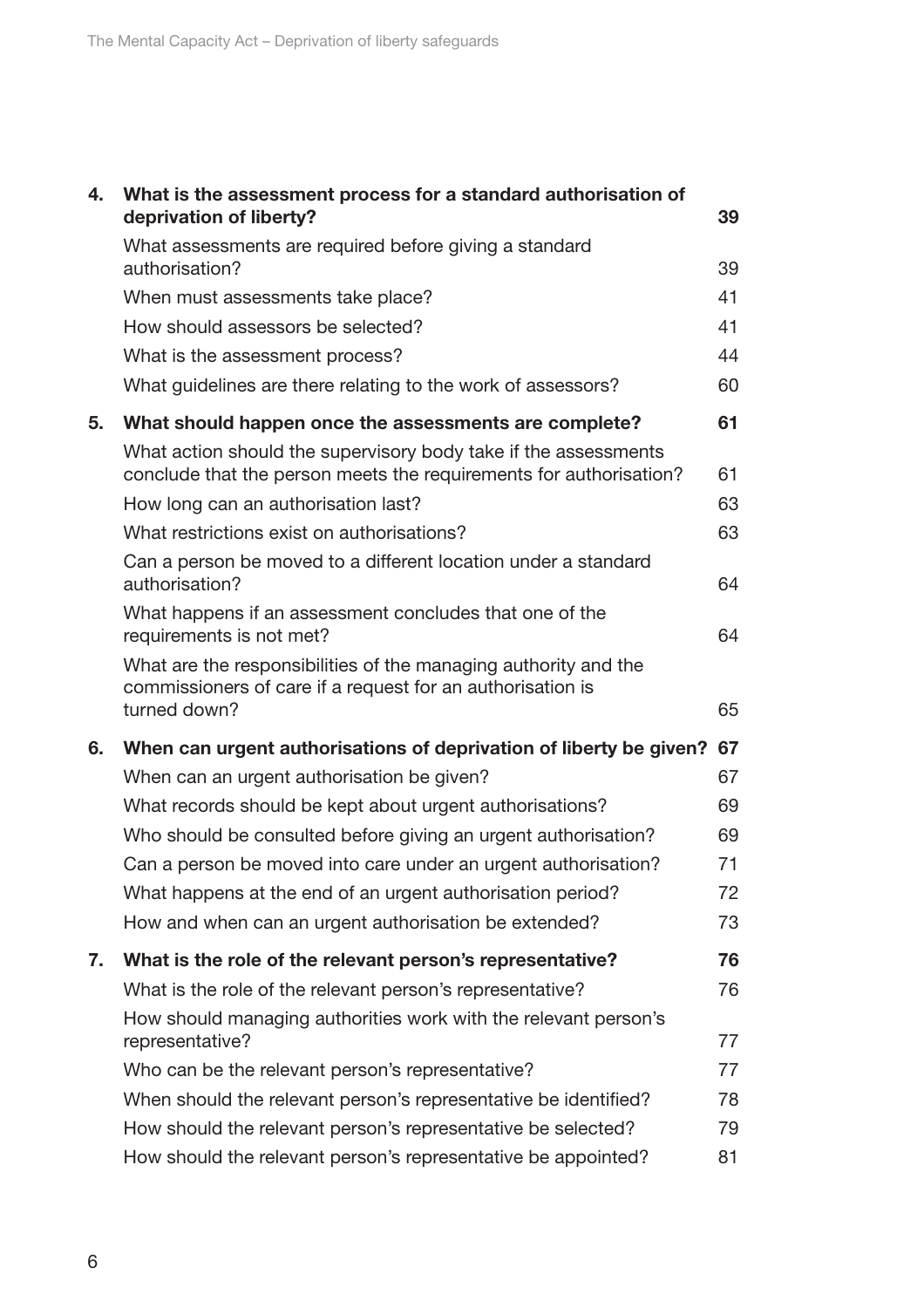|    | How should the work of the relevant person's representative<br>be supported and monitored?                                                                                | 82  | <b>Contents</b> |
|----|---------------------------------------------------------------------------------------------------------------------------------------------------------------------------|-----|-----------------|
|    | When can the appointment of the relevant person's representative be<br>terminated?                                                                                        | 83  |                 |
|    | What happens when there is no relevant person's representative<br>available?                                                                                              | 84  |                 |
|    | When should an IMCA be instructed?                                                                                                                                        | 84  |                 |
| 8. | When should an authorisation be reviewed and what happens<br>when it ends?                                                                                                | 86  |                 |
|    | When should a standard authorisation be reviewed?                                                                                                                         | 86  |                 |
|    | What happens when a review is going to take place?                                                                                                                        | 87  |                 |
|    | How should standard authorisations be reviewed?                                                                                                                           | 88  |                 |
|    | What happens if any of the requirements are not met?                                                                                                                      | 90  |                 |
|    | Is a review necessary when the relevant person's capacity fluctuates?                                                                                                     | 91  |                 |
|    | What happens when an authorisation ends?                                                                                                                                  | 93  |                 |
| 9. | What happens if someone thinks a person is being deprived of<br>their liberty without authorisation?                                                                      | 94  |                 |
|    | What action should someone take if they think a person is being<br>deprived of their liberty without authorisation?                                                       | 94  |                 |
|    | What happens if somebody informs the supervisory body directly<br>that they think a person is being deprived of their liberty without<br>authorisation?                   | 96  |                 |
|    | How will the assessment of unlawful deprivation of liberty be<br>conducted?                                                                                               | 96  |                 |
|    | What happens once the assessment has been conducted?                                                                                                                      | 97  |                 |
|    | 10. What is the Court of Protection and when can people apply to it?                                                                                                      | 98  |                 |
|    | When can people apply to the Court of Protection about the<br>deprivation of liberty safeguards and who can apply?                                                        | 98  |                 |
|    | How should people apply to the Court of Protection?                                                                                                                       | 99  |                 |
|    | What orders can the Court of Protection make?                                                                                                                             | 100 |                 |
|    | What is the role of the Court of Protection in respect of people<br>lacking capacity who are deprived of their liberty in settings<br>other than hospitals or care homes? | 100 |                 |
|    | Is legal aid available to support applications to the Court of<br>Protection in deprivation of liberty safeguards cases?                                                  | 101 |                 |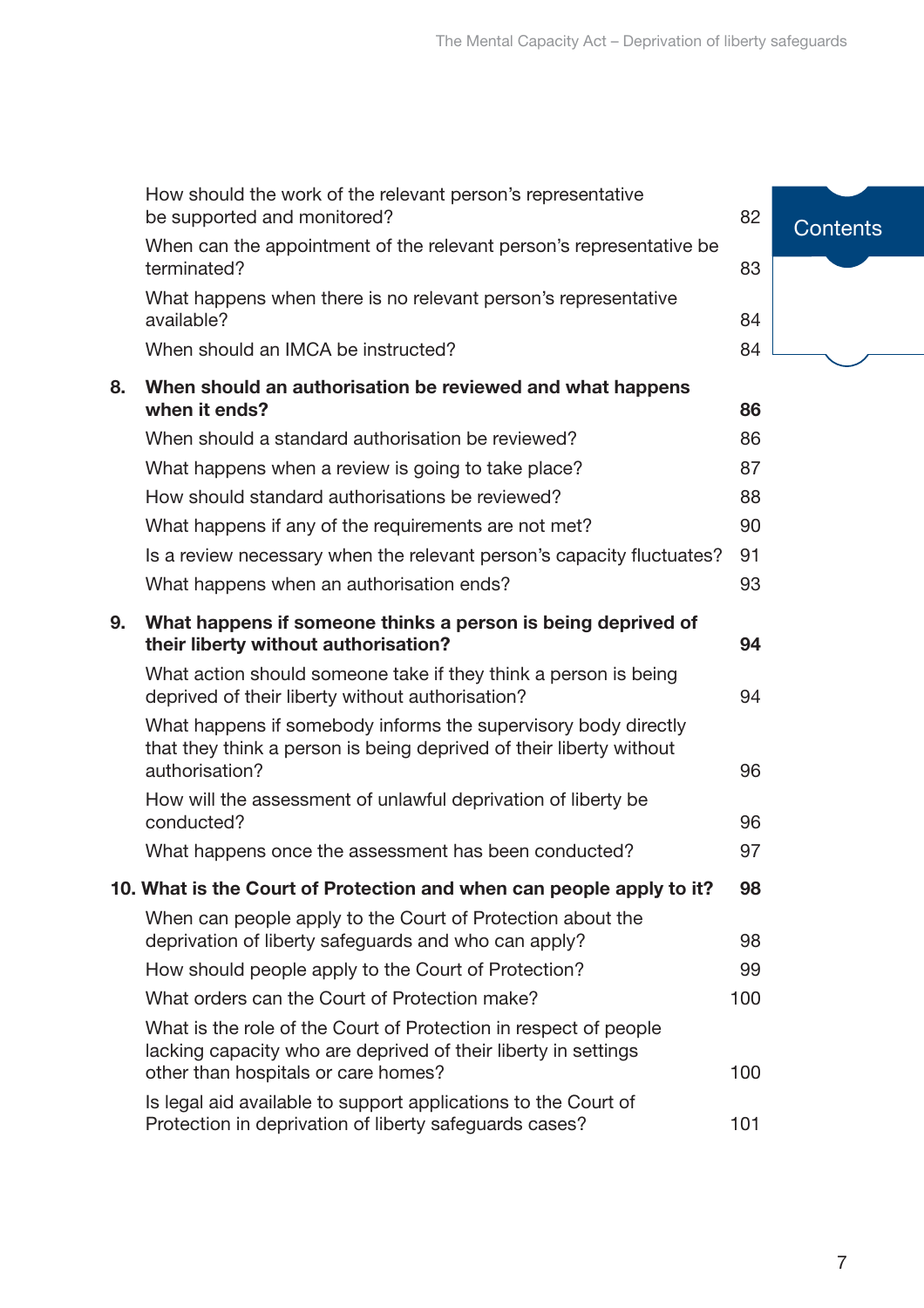| 11. How will the safeguards be monitored?                                                                                        | 102 |  |  |
|----------------------------------------------------------------------------------------------------------------------------------|-----|--|--|
| Who will monitor the safeguards?                                                                                                 | 102 |  |  |
| What will the inspection bodies do and what powers will they have?                                                               | 102 |  |  |
| <b>Checklists</b>                                                                                                                |     |  |  |
| Key points for care homes and hospitals (managing authorities)                                                                   | 104 |  |  |
| Key points for local authorities and NHS bodies (supervisory bodies)                                                             | 105 |  |  |
| Key points for managing authorities and supervisory bodies                                                                       | 106 |  |  |
| <b>Annexes</b>                                                                                                                   |     |  |  |
| Annex 1 – Overview of the deprivation of liberty safeguards process                                                              | 107 |  |  |
| Annex 2 – What should a managing authority consider before<br>applying for authorisation of deprivation of liberty?              | 108 |  |  |
| Annex 3 – Supervisory body action on receipt of a request for<br>a standard deprivation of liberty authorisation or to determine |     |  |  |
| whether there is an unauthorised deprivation of liberty                                                                          | 110 |  |  |
| Annex 4 – Standard authorisation review process                                                                                  | 112 |  |  |
| Key words and phrases used in the Code of Practice                                                                               | 114 |  |  |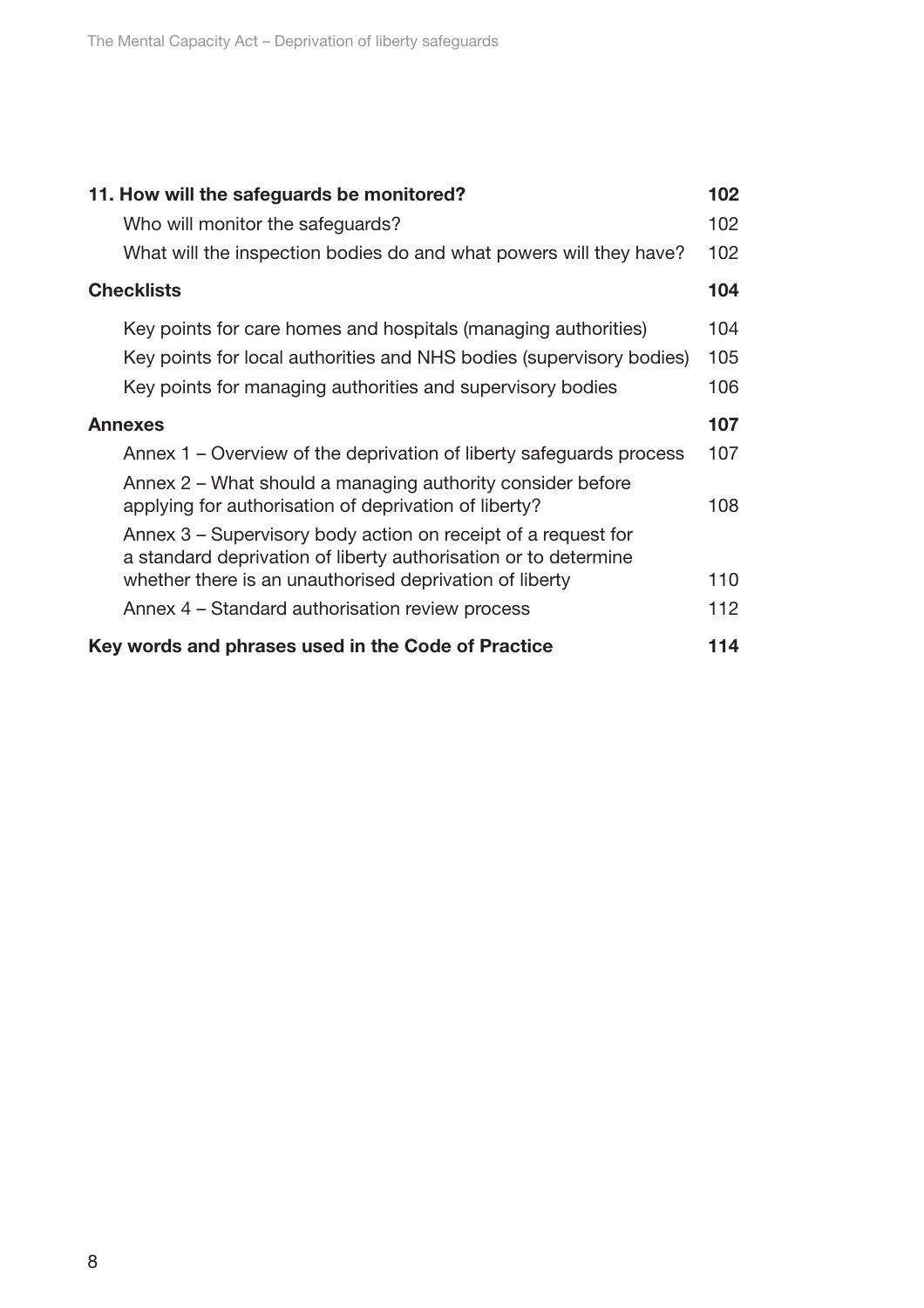## 1 What are the deprivation of liberty<br>safeguards and why were they<br>introduced? safeguards and why were they introduced?

The deprivation of liberty safeguards were introduced to provide a legal framework around the deprivation of liberty. Specifically, they were introduced to prevent breaches of the European Convention on Human Rights (ECHR) such as the one identified by the judgment of the European Court of Human Rights (ECtHR) in the case of *HL v the United Kingdom*3 (commonly referred to as the 'Bournewood' judgment). The case concerned an autistic man (HL) with a learning disability, who lacked the capacity to decide whether he should be admitted to hospital for specific treatment. He was admitted on an informal basis under common law in his best interests, but this decision was challenged by HL's carers. In its judgment, the ECtHR held that this admission constituted a deprivation of HL's liberty and, further, that:

- the deprivation of liberty had not been in accordance with 'a procedure prescribed by law' and was, therefore, in breach of Article 5(1) of the ECHR, and
- there had been a contravention of Article 5(4) of the ECHR because HL had no means of applying quickly to a court to see if the deprivation of liberty was lawful.

To prevent further similar breaches of the ECHR, the Mental Capacity Act 2005 has been amended to provide safeguards for people who lack capacity specifically to consent to treatment or care in either a hospital or a care home4 that, in their own best interests, can only be provided in circumstances that amount to a deprivation of liberty, and where detention under the Mental Health Act 1983 is not appropriate for the person at that time. These safeguards are referred to in this Code of Practice as 'deprivation of liberty safeguards'.

#### **What are the deprivation of liberty safeguards?**

1.1 The deprivation of liberty safeguards provide legal protection for those vulnerable people who are, or may become, deprived of their liberty within the meaning of Article 5 of the ECHR in a hospital or care home, whether placed under public or private arrangements. They do not apply to people detained under the Mental Health Act 1983. The safeguards exist to provide a proper legal process and suitable

<sup>3</sup> (2004) Application No: 00045508/99

Throughout this document, the term 'care home' means a care home registered under the Care Standards Act 2000.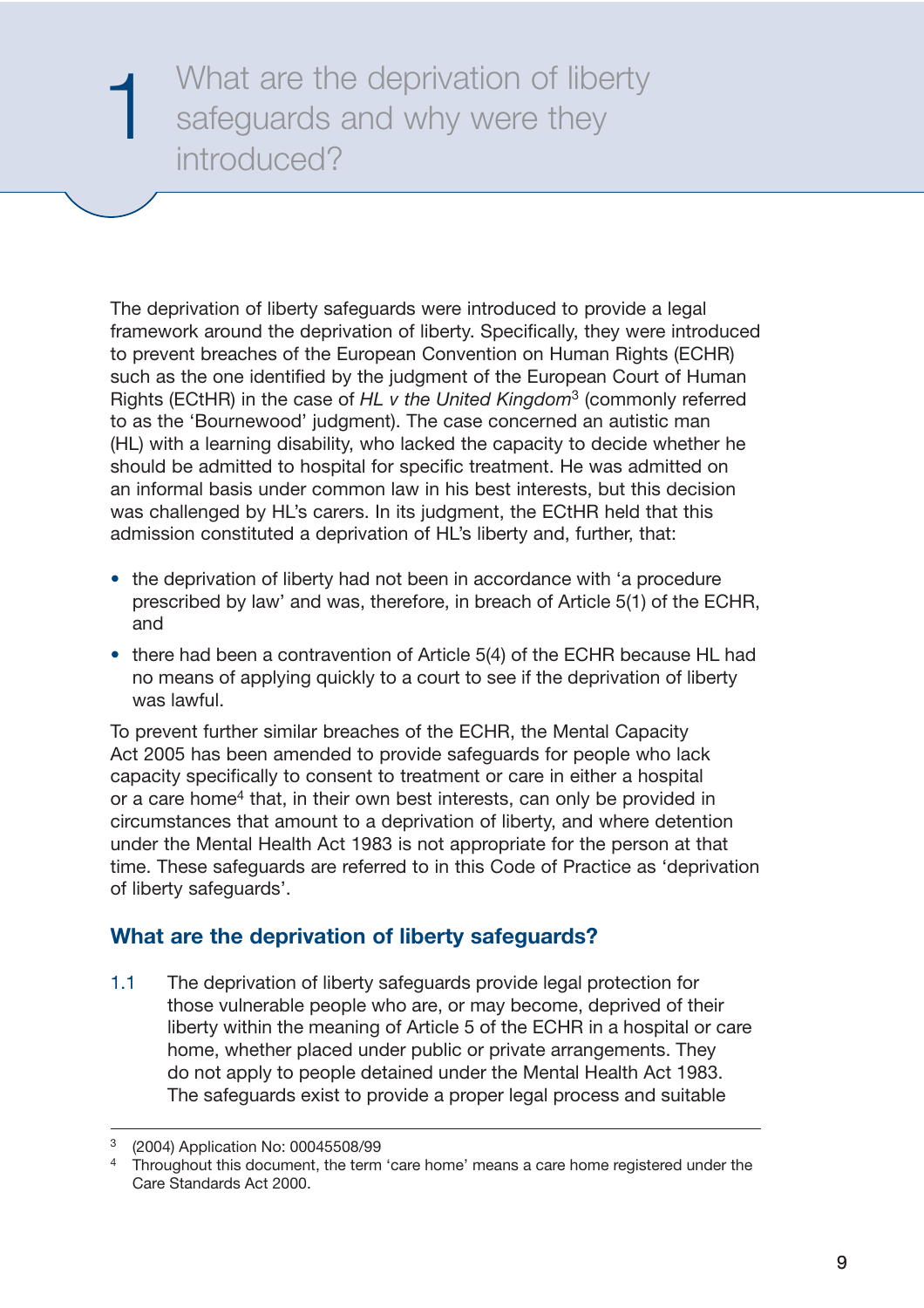protection in those circumstances where deprivation of liberty appears to be unavoidable, in a person's own best interests.

- 1.2 Every effort should be made, in both commissioning and providing care or treatment, to prevent deprivation of liberty. If deprivation of liberty cannot be avoided, it should be for no longer than is necessary.
- 1.3 The safeguards provide for deprivation of liberty to be made lawful through 'standard' or 'urgent' authorisation processes. These processes are designed to prevent arbitrary decisions to deprive a person of liberty and give a right to challenge deprivation of liberty authorisations.
- 1.4 The deprivation of liberty safeguards mean that a 'managing authority' (i.e. the relevant hospital or care home – see paragraph 3.1) must seek authorisation from a 'supervisory body' in order to be able lawfully to deprive someone of their liberty. Before giving such an authorisation, the supervisory body must be satisfied that the person has a mental disorder<sup>5</sup> and lacks capacity to decide about their residence or treatment. The supervisory body could be a primary care trust, a local authority, Welsh Ministers or a local health board (LHB) (see paragraph 3.3).
- 1.5 A decision as to whether or not deprivation of liberty arises will depend on all the circumstances of the case (as explained more fully in chapter 2). It is neither necessary nor appropriate to apply for a deprivation of liberty authorisation for everyone who is in hospital or a care home simply because the person concerned lacks capacity to decide whether or not they should be there. In deciding whether or not an application is necessary, a managing authority should carefully consider whether any restrictions that are, or will be, needed to provide ongoing care or treatment amount to a deprivation of liberty when looked at together.

<sup>&</sup>lt;sup>5</sup> As defined in section 1 of the Mental Health Act 1983, a mental disorder is any disorder or disability of the mind, apart from dependence on alcohol and drugs. This includes all learning disabilities. The distinction in the Mental Health Act 1983 between learning disabilities depending on whether or not they are associated with abnormally aggressive or seriously irresponsible behaviour is not relevant.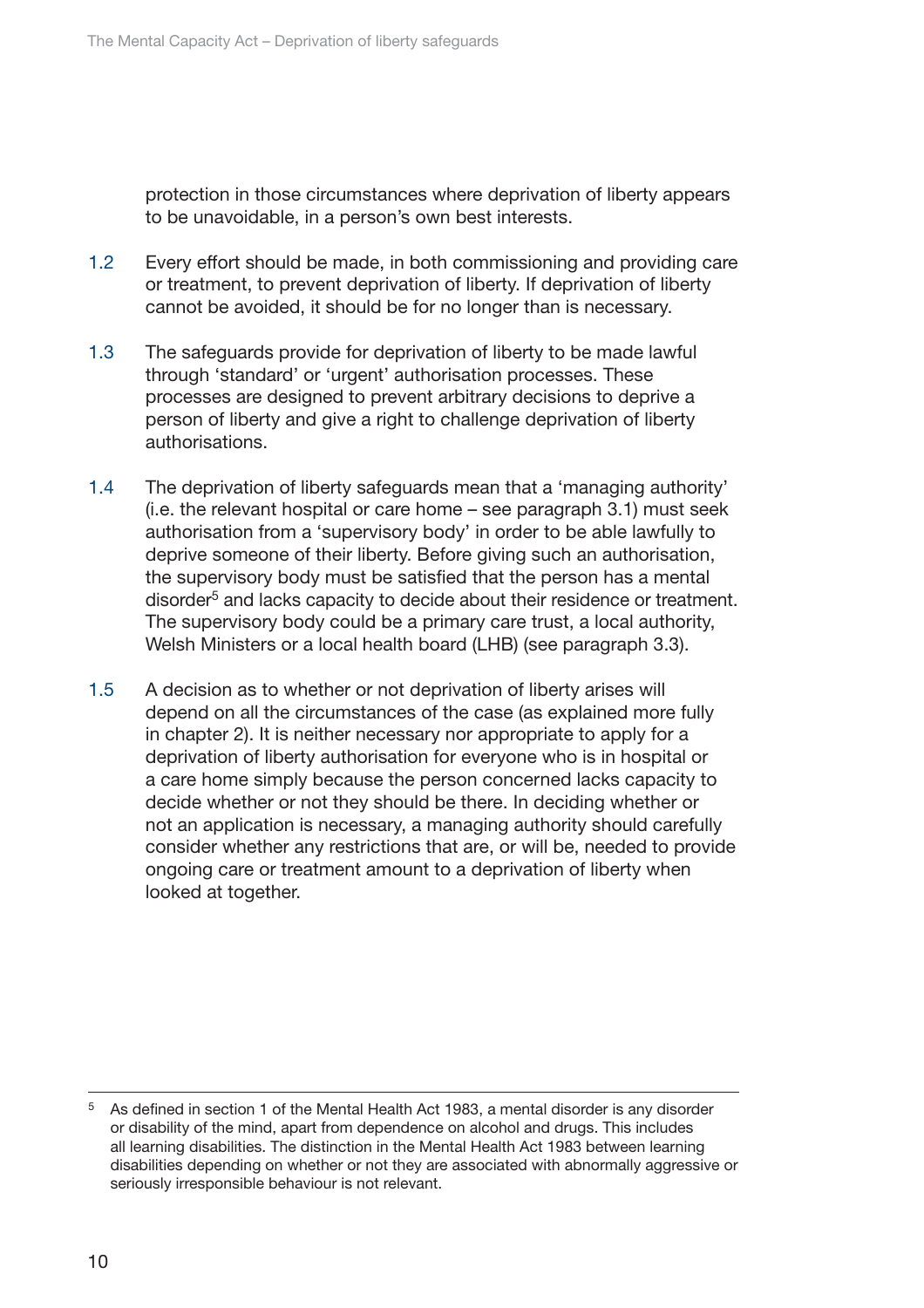- 1.6 The deprivation of liberty safeguards cover:
	- how an application for authorisation should be applied for
	- how an application for authorisation should be assessed
	- the requirements that must be fulfilled for an authorisation to be given
	- how an authorisation should be reviewed
	- what support and representation must be provided for people who are subject to an authorisation, and
	- how people can challenge authorisations.

#### **Who is covered by these safeguards?**

- 1.7 The safeguards apply to people in England and Wales who have a mental disorder and lack capacity to consent to the arrangements made for their care or treatment, but for whom receiving care or treatment in circumstances that amount to a deprivation of liberty may be necessary to protect them from harm and appears to be in their best interests. A large number of these people will be those with significant learning disabilities, or older people who have dementia or some similar disability, but they can also include those who have certain other neurological conditions (for example as a result of a brain injury).
- 1.8 In order to come within the scope of a deprivation of liberty authorisation, a person must be detained in a hospital or care home, for the purpose of being given care or treatment in circumstances that amount to a deprivation of liberty. The authorisation must relate to the individual concerned and to the hospital or care home in which they are detained.
- 1.9 For the purposes of Article 5 of the ECHR, there is no distinction in principle between depriving a person who lacks capacity of their liberty for the purpose of treating them for a physical condition, and depriving them of their liberty for treatment of a mental disorder. There will therefore be occasions when people who lack capacity to consent to admission are taken to hospital for treatment of physical illnesses or injuries, and then need to be cared for in circumstances that amount to a deprivation of liberty. In these circumstances, a deprivation of liberty authorisation must be applied for. Consequently, this Code of Practice must be followed and applied in acute hospital settings as well as care homes and mental health units.

#### Chapter 1

What are the deprivation of liberty safeguards and why were they introduced?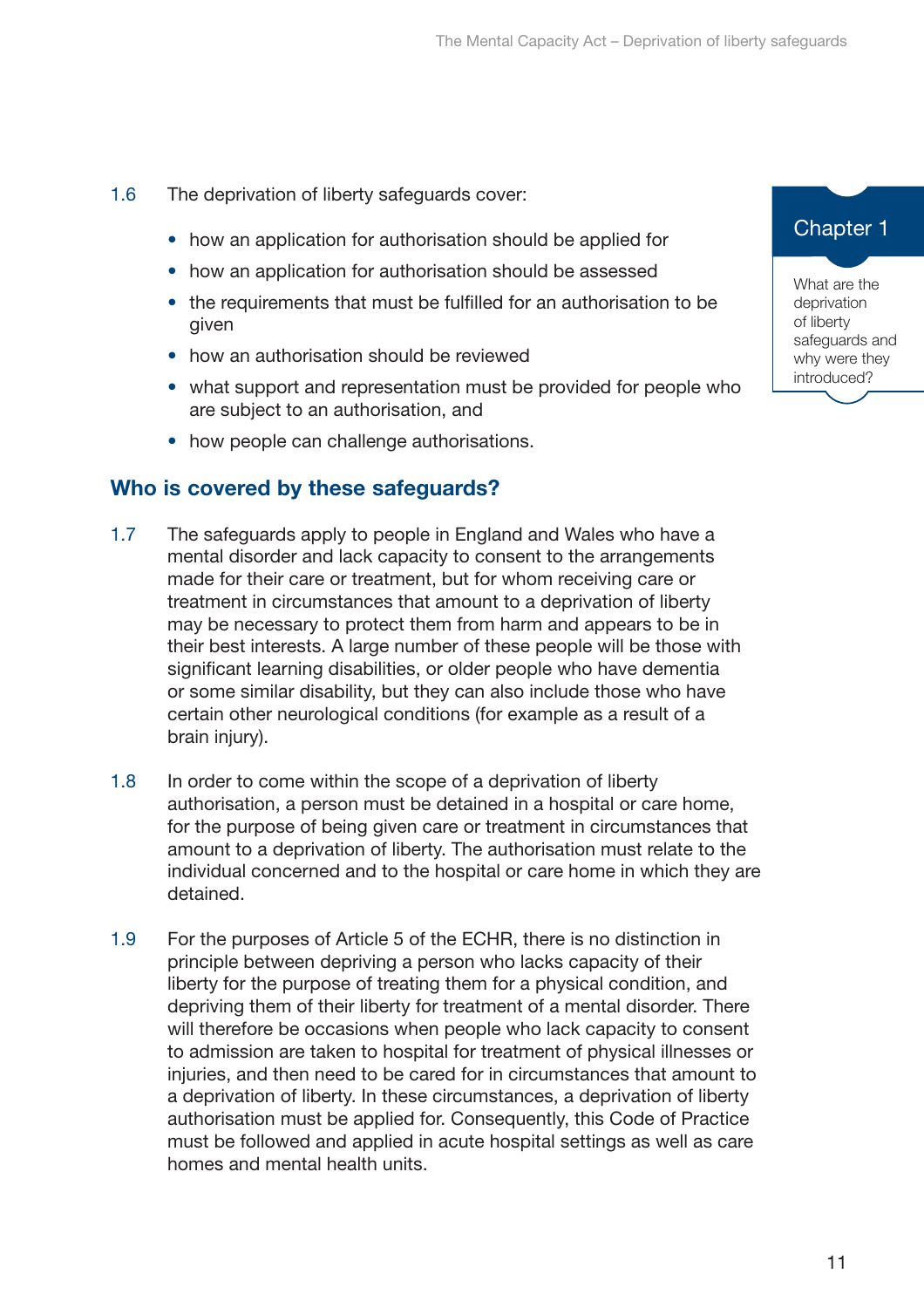- 1.10 It is important to bear in mind that, while the deprivation of liberty might be for the purpose of giving a person treatment, a deprivation of liberty authorisation does not itself authorise treatment. Treatment that is proposed following authorisation of deprivation of liberty may only be given with the person's consent (if they have capacity to make the decision) or in accordance with the wider provisions of the Mental Capacity Act 2005. More details of this are contained in paragraphs 5.10 to 5.13 of this Code.
- 1.11 The safeguards cannot apply to people while they are detained in hospital under the Mental Health Act 1983. The safeguards can, however, apply to a person who has previously been detained in hospital under the Mental Health Act 1983. There are other cases in which people who are – or could be – subject to the Mental Health Act 1983 will not meet the eligibility requirement for the safeguards. Chapter 13 of the main Code contains guidance on the relationship between the Mental Capacity Act 2005 and the Mental Health Act 1983 generally, as does the Code of Practice to the Mental Health Act 1983 itself. Paragraphs 4.40 to 4.57 of the present Code explain the relationship of the deprivation of liberty safeguards to the Mental Health Act 1983, and in particular how to assess if a person is eligible to be deprived of their liberty under the safeguards.
- 1.12 The safeguards relate only to people aged 18 and over. If the issue of depriving a person under the age of 18 of their liberty arises, other safeguards must be considered – such as the existing powers of the court, particularly those under section 25 of the Children Act 1989, or use of the Mental Health Act 1983.

#### **When can someone be deprived of their liberty?**

- 1.13 Depriving someone who lacks the capacity to consent to the arrangements made for their care or treatment of their liberty is a serious matter, and the decision to do so should not be taken lightly. The deprivation of liberty safeguards make it clear that a person may only be deprived of their liberty:
	- in their own best interests to protect them from harm
	- if it is a proportionate response to the likelihood and seriousness of the harm, and
	- if there is no less restrictive alternative.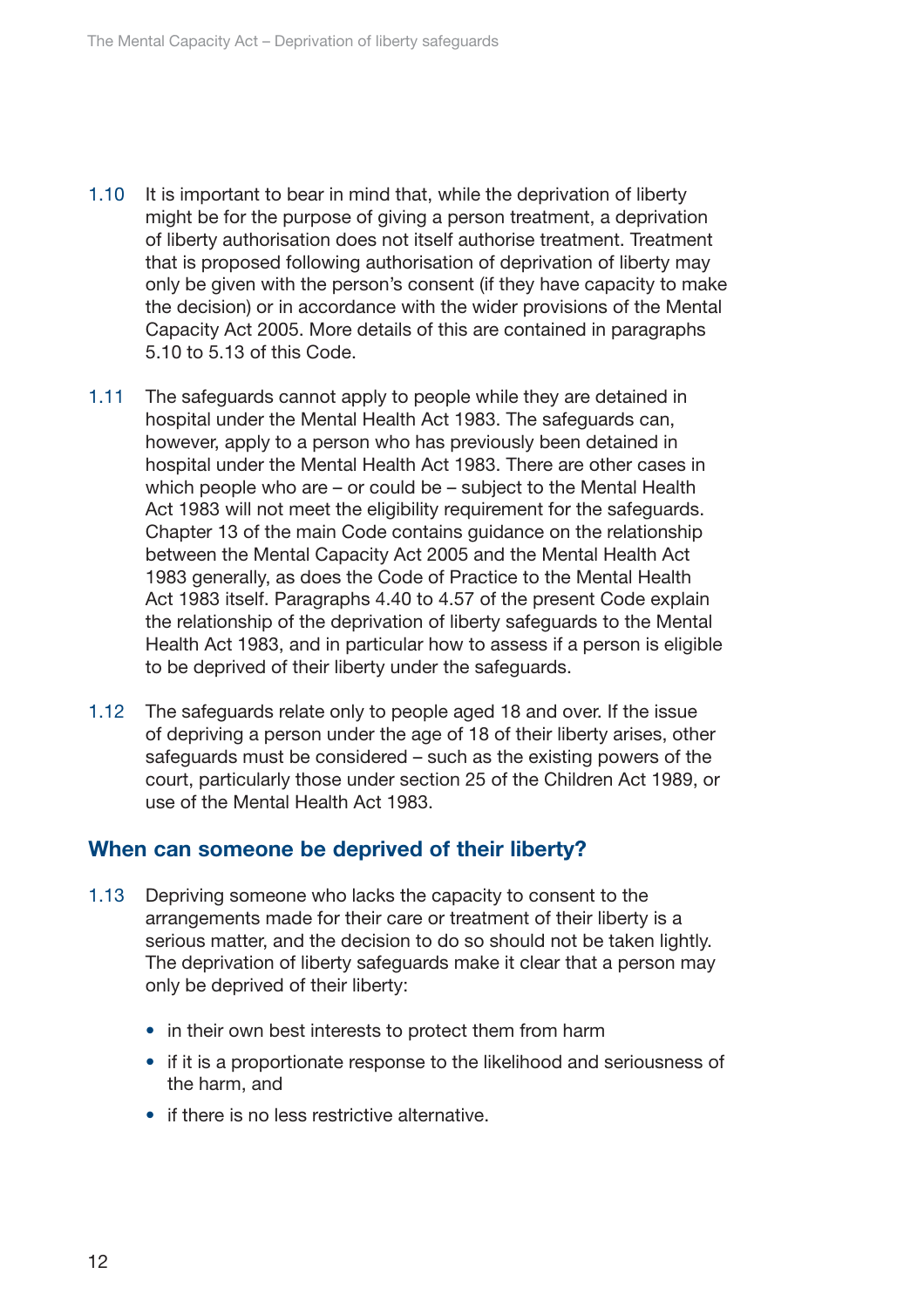1.14 Under no circumstances must deprivation of liberty be used as a form of punishment, or for the convenience of professionals, carers or anyone else. Deprivation of liberty should not be extended due to delays in moving people between care or treatment settings, for example when somebody awaits discharge after completing a period of hospital treatment.

#### **Are there any cultural considerations in implementing the safeguards?**

- 1.15 The deprivation of liberty safeguards should not impact in any different way on different racial or ethnic groups, and care should be taken to ensure that the provisions are not operated in a manner that discriminates against particular racial or ethnic groups. It is up to managing authorities and supervisory bodies to ensure that their staff are aware of their responsibilities in this regard and of the need to ensure that the safeguards are operated fairly and equitably.
- 1.16 Assessors who carry out deprivation of liberty assessments to help decide whether a person should be deprived of their liberty (see chapter 4) should have the necessary skills and experience to take account of people's diverse backgrounds. Accordingly, they will need to have an understanding of, and respect for, the background of the relevant person. Supervisory bodies must take these factors into account when appointing assessors and must seek to appoint the most suitable available person for each case.
- 1.17 Interpreters should be available, where necessary, to help assessors to communicate not only with the relevant person but also with people with an interest in their care and treatment. An interpreter should be suitably qualified and experienced to enable them to provide effective language and communication support in the particular case concerned, and to offer appropriate assistance to the assessors involved. Information should be made available in other languages where relevant.
- 1.18 Any decision about the instruction of Independent Mental Capacity Advocates (see paragraphs 3.22 to 3.28) or relevant person's representatives (see chapter 7) should take account of the cultural, national, racial or ethnic background of the relevant person.

#### Chapter 1

What are the deprivation of liberty safeguards and why were they introduced?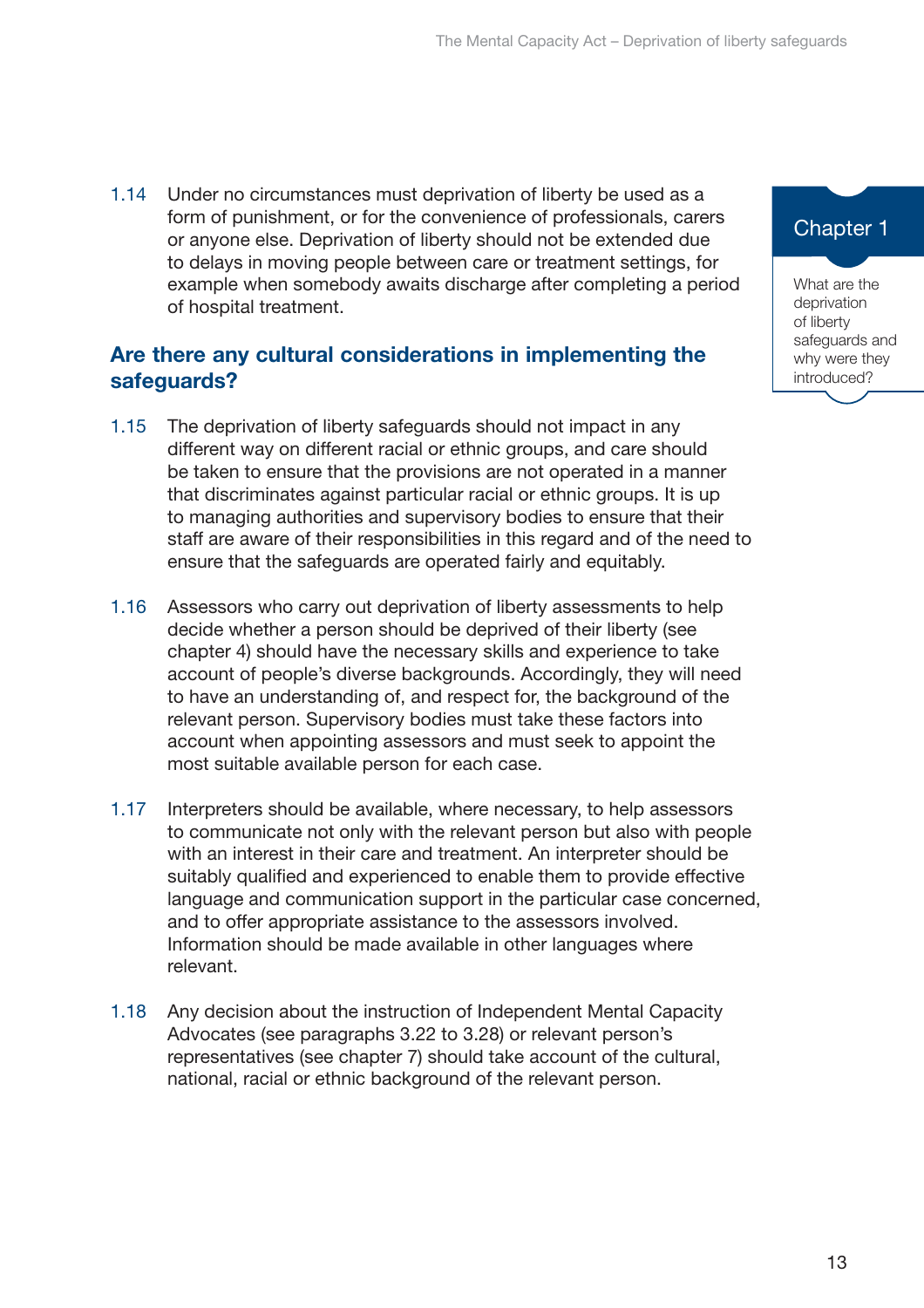#### **Where do the safeguards apply?**

- 1.19 Although the Bournewood judgment was specifically about a patient who lacked capacity to consent to admission to hospital for mental health treatment, the judgment has wider implications that extend to people who lack capacity and who might be deprived of their liberty either in a hospital or in a care home.
- 1.20 It will only be lawful to deprive somebody of their liberty elsewhere (for example, in their own home, in supported living arrangements other than in a care home, or in a day centre) when following an order of the Court of Protection on a personal welfare matter. In such a case, the Court of Protection order itself provides a legal basis for the deprivation of liberty. This means that a separate deprivation of liberty authorisation under the processes set out in this Code of Practice is not required. More information about applying to the Court of Protection regarding personal welfare matters is given in chapter 10.

#### **How do the safeguards apply to privately arranged care or treatment?**

1.21 Under the Human Rights Act 1998, the duty to act in accordance with the ECHR applies only to public authorities. However, all states that have signed up to the ECHR are obliged to make sure that the rights set out in the ECHR apply to all of their citizens. The Mental Capacity Act 2005 therefore makes it clear that the deprivation of liberty safeguards apply to both publicly and privately arranged care or treatment.

#### **How do the safeguards relate to the rest of the Mental Capacity Act 2005?**

- 1.22 The deprivation of liberty safeguards are in addition to, and do not replace, other safeguards in the Mental Capacity Act 2005. This means that decisions made, and actions taken, for a person who is subject to a deprivation of liberty authorisation must fulfil the requirements of the Act in the same way as for any other person. In particular, any action taken under the deprivation of liberty safeguards must be in line with the principles of the Act:
	- A person must be assumed to have capacity to make a decision unless it is established that they lack the capacity to make that decision.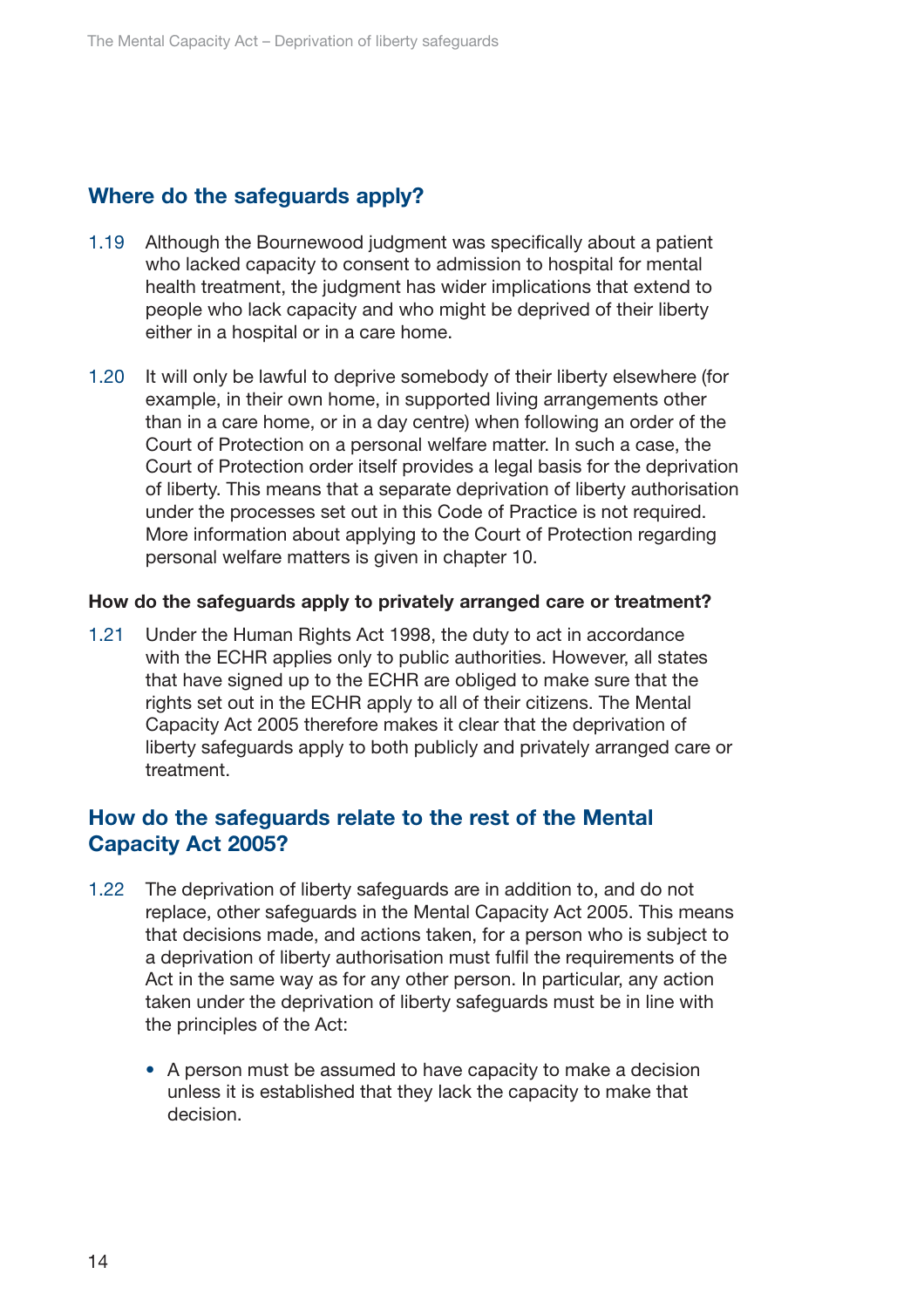- A person is not to be treated as unable to make a decision unless all practicable steps to help them to do so have been taken without success.
- A person is not to be treated as unable to make a decision merely because they make an unwise decision.
- An act done, or decision made, under the Act for or on behalf of a person who lacks capacity must be done, or made, in their best interests.
- Before the act is done, or the decision is made, regard must be had to whether the purpose for which it is needed can be as effectively achieved in a way that is less restrictive of the person's rights and freedom of action.

These principles are set out in chapter 2 of the main Code and explained in more detail in chapters 3 to 6 of the same document. Paragraph 5.13 of the main Code contains a checklist of factors that need to be taken into account in determining a person's best interests.

#### Chapter 1

What are the deprivation of liberty safeguards and why were they introduced?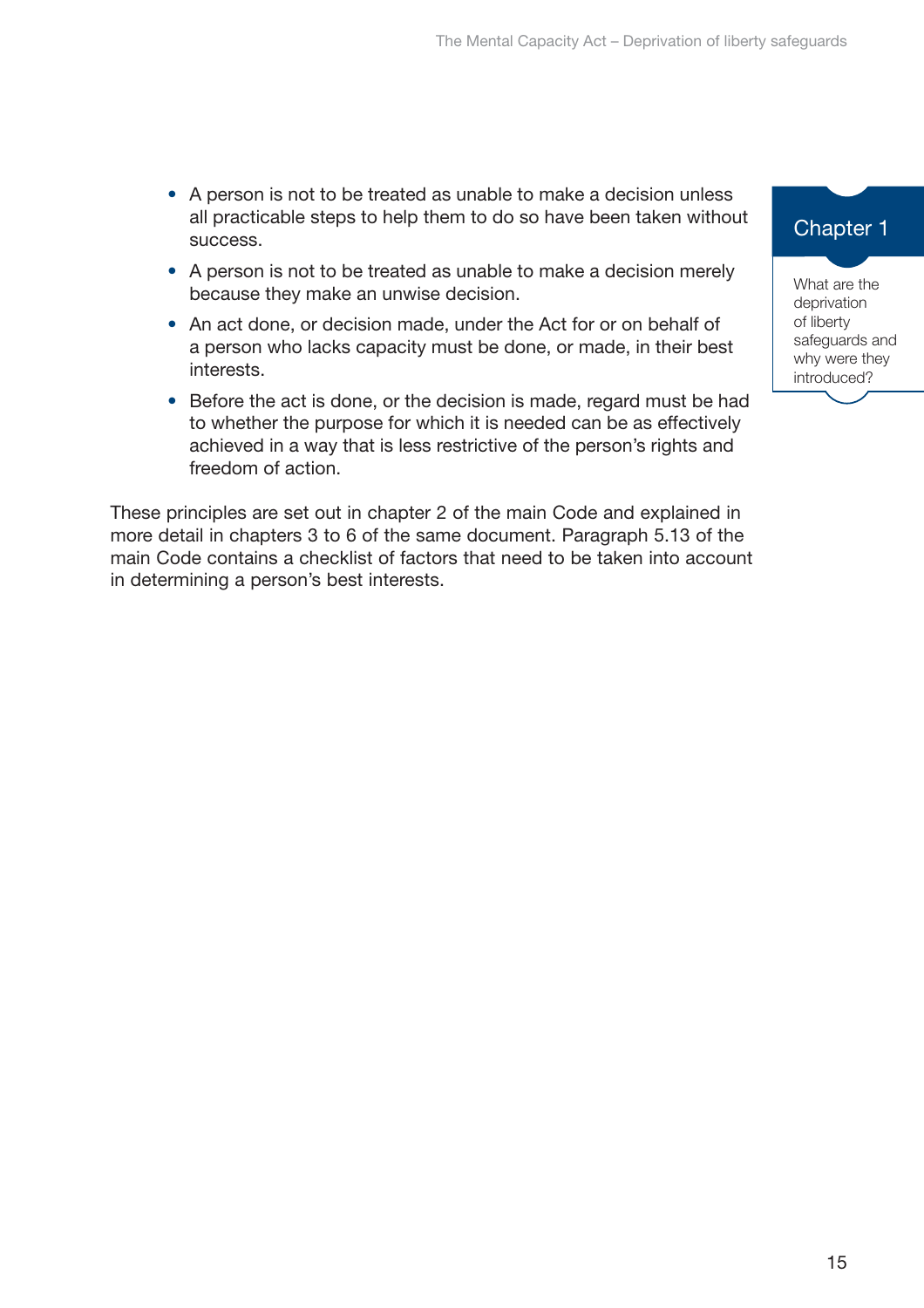There is no simple definition of deprivation of liberty. The question of whether the steps taken by staff or institutions in relation to a person amount to a deprivation of that person's liberty is ultimately a legal question, and only the courts can determine the law. This guidance seeks to assist staff and institutions in considering whether or not the steps they are taking, or proposing to take, amount to a deprivation of a person's liberty. The deprivation of liberty safeguards give best interests assessors the authority to make recommendations about proposed deprivations of liberty, and supervisory bodies the power to give authorisations that deprive people of their liberty.

This chapter provides guidance for staff and institutions on how to assess whether particular steps they are taking, or proposing to take, might amount to a deprivation of liberty, based on existing case law. It also considers what other factors may be taken into account when considering the issue of deprivation of liberty, including, importantly, what is permissible under the Mental Capacity Act 2005 in relation to restraint or restriction. Finally, it provides a summary of some of the most important cases to date.

Further legal developments may occur after this guidance has been issued, and healthcare and social care staff need to keep themselves informed of legal developments that may have a bearing on their practice.

#### **What does case law say to date?**

- 2.1 The European Court of Human Rights (ECtHR) has drawn a distinction between the deprivation of liberty of an individual (which is unlawful, unless authorised) and restrictions on the liberty of movement of an individual.
- 2.2 The ECtHR made it clear that the question of whether someone has been deprived of liberty depends on the particular circumstances of the case. Specifically, the ECtHR said in its October 2004 judgment in *HL v the United Kingdom*:

'to determine whether there has been a deprivation of liberty, the starting-point must be the specific situation of the individual concerned and account must be taken of a whole range of factors arising in a particular case such as the type, duration, effects and manner of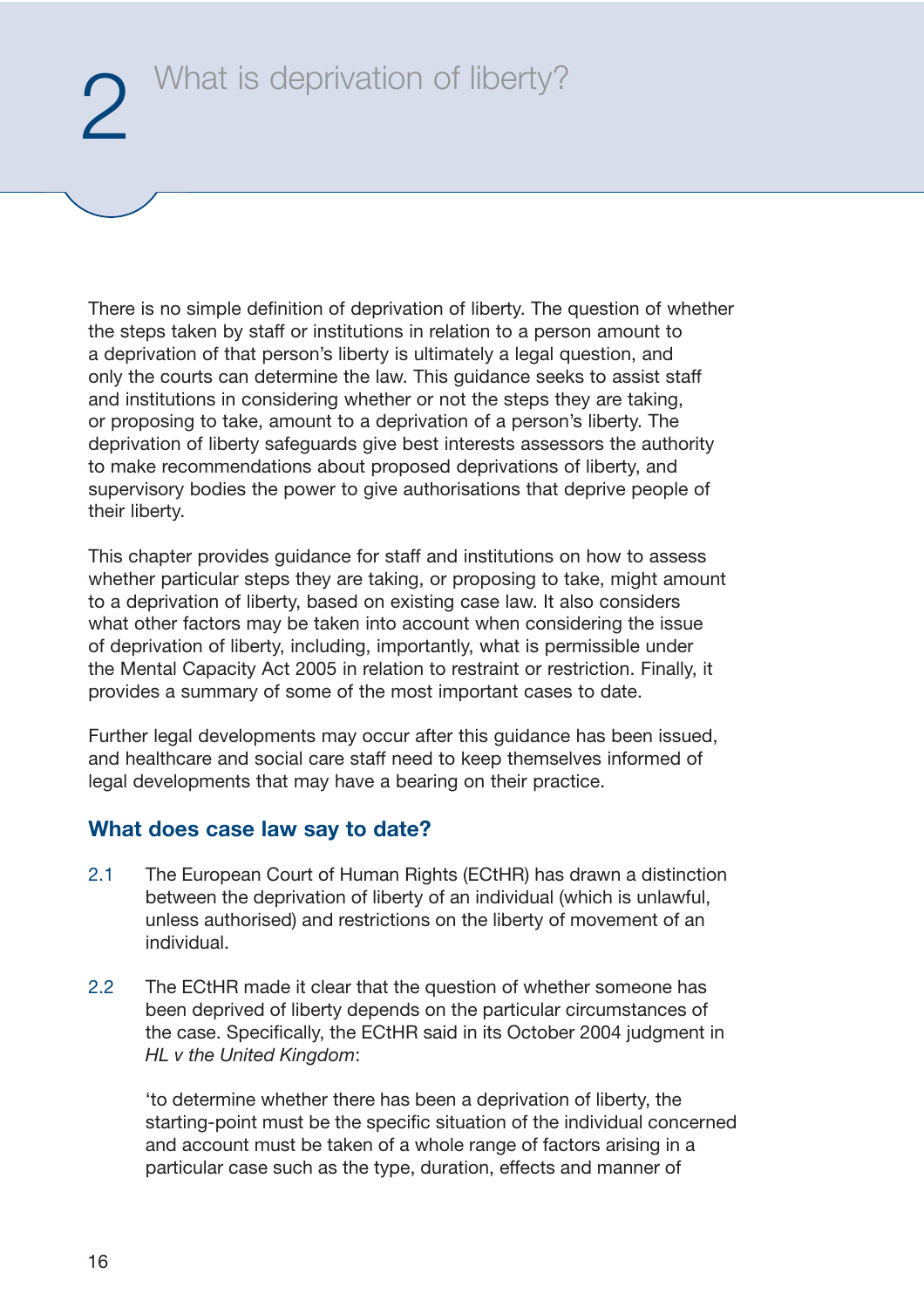implementation of the measure in question. The distinction between a deprivation of, and restriction upon, liberty is merely one of degree or intensity and not one of nature or substance.'

- 2.3 The difference between deprivation of liberty and restriction upon liberty is one of degree or intensity. It may therefore be helpful to envisage a scale, which moves from 'restraint' or 'restriction' to 'deprivation of liberty'. Where an individual is on the scale will depend on the concrete circumstances of the individual and may change over time. For more information on how the Act defines restraint, see paragraphs 2.8–2.12.
- 2.4 Although the guidance in this chapter includes descriptions of past decisions of the courts, which should be used to help evaluate whether deprivation of liberty may be occurring, each individual case must be assessed on its own circumstances. No two cases are likely to be identical, so it is important to be aware of previous court judgments and the factors that the courts have identified as important.
- 2.5 The ECtHR and UK courts have determined a number of cases about deprivation of liberty. Their judgments indicate that the following factors can be relevant to identifying whether steps taken involve more than restraint and amount to a deprivation of liberty. It is important to remember that this list is not exclusive; other factors may arise in future in particular cases.
	- Restraint is used, including sedation, to admit a person to an institution where that person is resisting admission.
	- Staff exercise complete and effective control over the care and movement of a person for a significant period.
	- Staff exercise control over assessments, treatment, contacts and residence.
	- $\bullet$  A decision has been taken by the institution that the person will not be released into the care of others, or permitted to live elsewhere, unless the staff in the institution consider it appropriate.
	- A request by carers for a person to be discharged to their care is refused.
	- The person is unable to maintain social contacts because of restrictions placed on their access to other people.
	- The person loses autonomy because they are under continuous supervision and control.

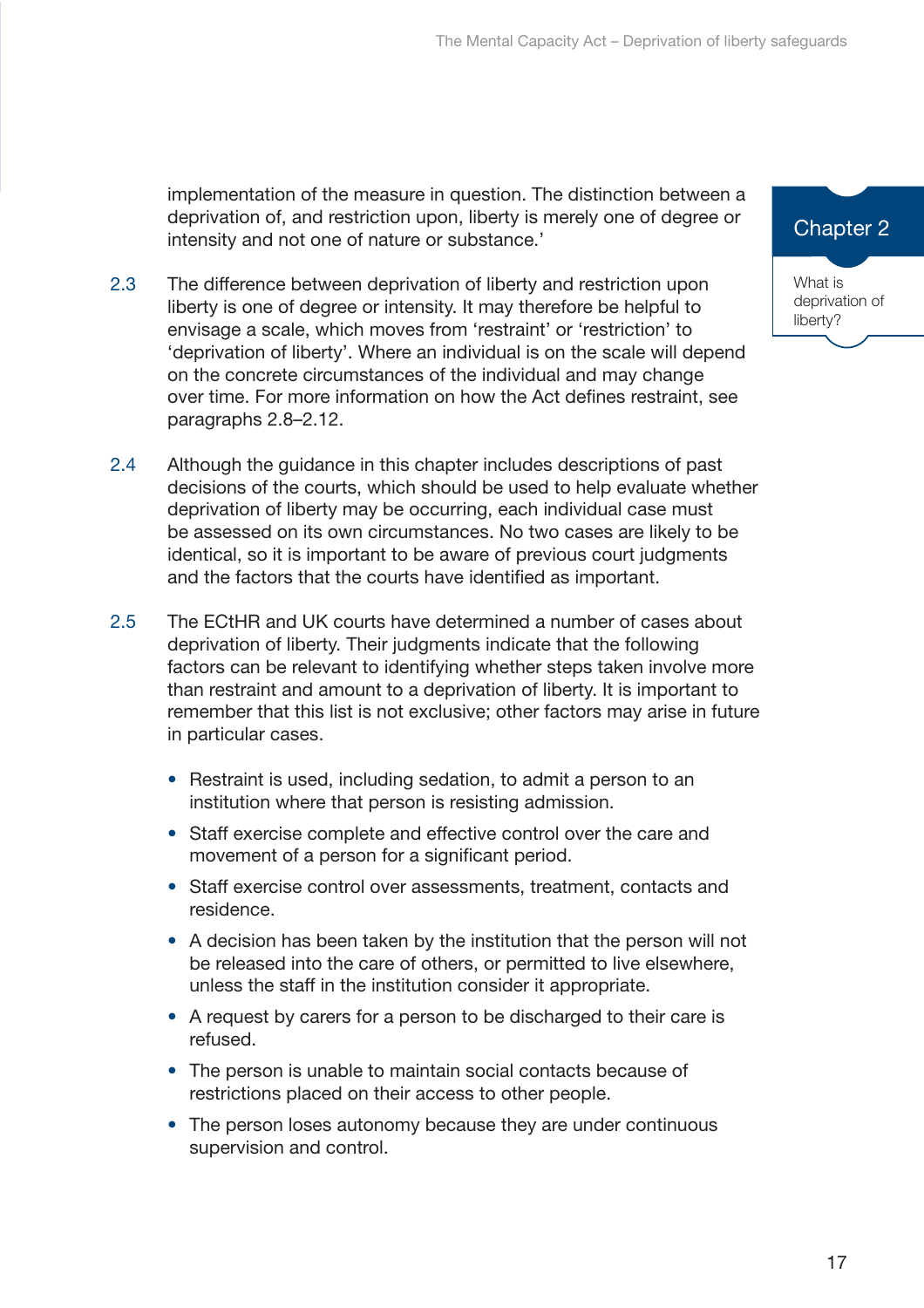There is more information on some relevant cases at the end of this chapter (paragraphs 2.17–2.23).

#### **How can deprivation of liberty be identified?**

- 2.6 In determining whether deprivation of liberty has occurred, or is likely to occur, decision-makers need to consider all the facts in a particular case. There is unlikely to be any simple definition that can be applied in every case, and it is probable that no single factor will, in itself, determine whether the overall set of steps being taken in relation to the relevant person amount to a deprivation of liberty. In general, the decision-maker should always consider the following:
	- All the circumstances of each and every case
	- What measures are being taken in relation to the individual? When are they required? For what period do they endure? What are the effects of any restraints or restrictions on the individual? Why are they necessary? What aim do they seek to meet?
	- What are the views of the relevant person, their family or carers? Do any of them object to the measures?
	- How are any restraints or restrictions implemented? Do any of the constraints on the individual's personal freedom go beyond 'restraint' or 'restriction' to the extent that they constitute a deprivation of liberty?
	- Are there any less restrictive options for delivering care or treatment that avoid deprivation of liberty altogether?
	- Does the cumulative effect of all the restrictions imposed on the person amount to a deprivation of liberty, even if individually they would not?

#### **What practical steps can be taken to reduce the risk of deprivation of liberty occurring?**

- 2.7 There are many ways in which providers and commissioners of care can reduce the risk of taking steps that amount to a deprivation of liberty, by minimising the restrictions imposed and ensuring that decisions are taken with the involvement of the relevant person and their family, friends and carers. The processes for staff to follow are:
	- Make sure that all decisions are taken (and reviewed) in a structured way, and reasons for decisions recorded.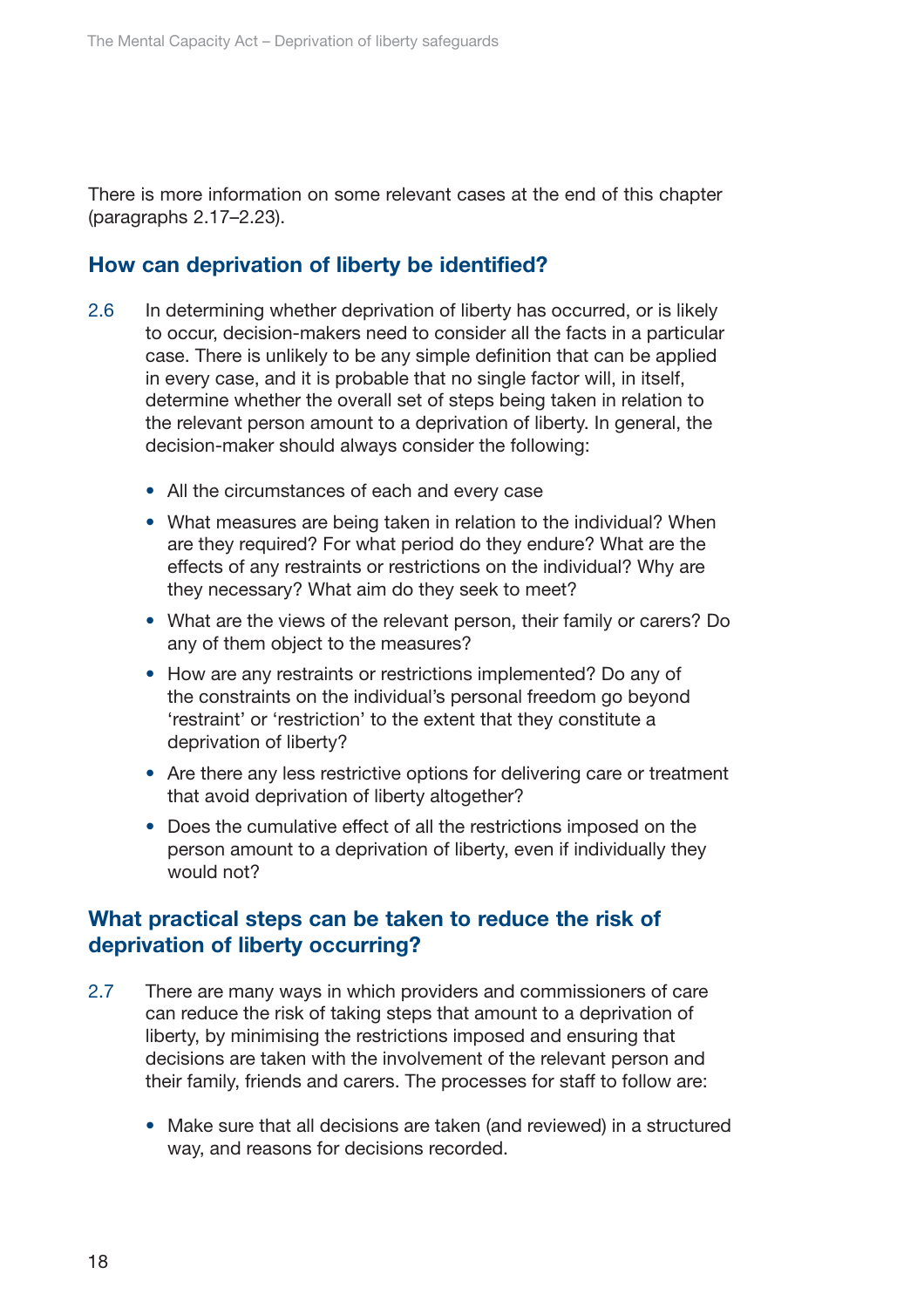- Follow established good practice for care planning.
- Make a proper assessment of whether the person lacks capacity to decide whether or not to accept the care or treatment proposed, in line with the principles of the Act (see chapter 3 of the main Code for further guidance).
- Before admitting a person to hospital or residential care in circumstances that may amount to a deprivation of liberty, consider whether the person's needs could be met in a less restrictive way. Any restrictions placed on the person while in hospital or in a care home must be kept to the minimum necessary, and should be in place for the shortest possible period.
- Take proper steps to help the relevant person retain contact with family, friends and carers. Where local advocacy services are available, their involvement should be encouraged to support the person and their family, friends and carers.
- Review the care plan on an ongoing basis. It may well be helpful to include an independent element, possibly via an advocacy service, in the review.

#### **What does the Act mean by 'restraint'?**

- 2.8 Section 6(4) of the Act states that someone is using restraint if they:
	- $\bullet$  use force or threaten to use force to make someone do something that they are resisting, or
	- restrict a person's freedom of movement, whether they are resisting or not.
- 2.9 Paragraphs 6.40 to 6.48 of the main Code contain guidance about the appropriate use of restraint. Restraint is appropriate when it is used to prevent harm to the person who lacks capacity and it is a proportionate response to the likelihood and seriousness of harm. Appropriate use of restraint falls short of deprivation of liberty.
- 2.10 Preventing a person from leaving a care home or hospital unaccompanied because there is a risk that they would try to cross a road in a dangerous way, for example, is likely to be seen as a proportionate restriction or restraint to prevent the person from coming to harm. That would be unlikely, in itself, to constitute a deprivation of liberty. Similarly, locking a door to guard against immediate harm is unlikely, in itself, to amount to a deprivation of liberty.

### Chapter 2

What is deprivation of liberty?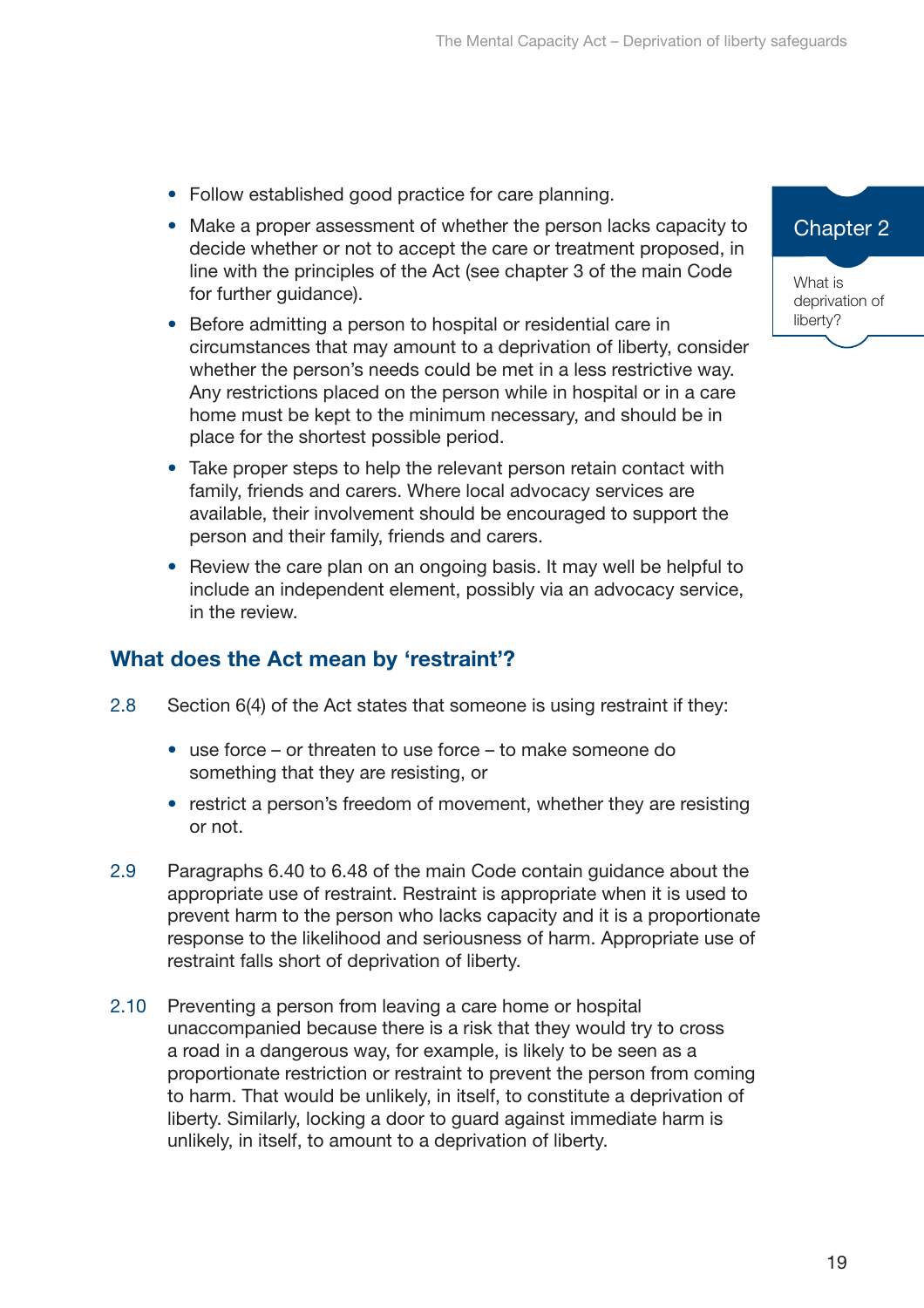- 2.11 The ECtHR has also indicated that the duration of any restrictions is a relevant factor when considering whether or not a person is deprived of their liberty. This suggests that actions that are immediately necessary to prevent harm may not, in themselves, constitute a deprivation of liberty.
- 2.12 However, where the restriction or restraint is frequent, cumulative and ongoing, or if there are other factors present, then care providers should consider whether this has gone beyond permissible restraint, as defined in the Act. If so, then they must either apply for authorisation under the deprivation of liberty safeguards (as explained in chapter 3) or change their care provision to reduce the level of restraint.

#### **How does the use of restraint apply within a hospital or when taking someone to a hospital or a care home?**

#### **Within a hospital**

2.13 If a person in hospital for mental health treatment, or being considered for admission to a hospital for mental health treatment, needs to be restrained, this is likely to indicate that they are objecting to treatment or to being in hospital. The care providers should consider whether the need for restraint means the person is objecting (see paragraph 4.46 of this Code for guidance on how to decide whether a person is objecting for this purpose). A person who objects to mental health treatment, and who meets the criteria for detention under the Mental Health Act 1983, is normally ineligible for an authorisation under the deprivation of liberty safeguards. If the care providers believe it is necessary to detain the person, they may wish to consider use of the Mental Health Act 1983.

#### **Taking someone to a hospital or a care home**

2.14 Transporting a person who lacks capacity from their home, or another location, to a hospital or care home will not usually amount to a deprivation of liberty (for example, to take them to hospital by ambulance in an emergency.) Even where there is an expectation that the person will be deprived of liberty within the care home or hospital, it is unlikely that the journey itself will constitute a deprivation of liberty so that an authorisation is needed before the journey commences. In almost all cases, it is likely that a person can be lawfully taken to a hospital or a care home under the wider provisions of the Act, as long as it is considered that being in the hospital or care home will be in their best interests.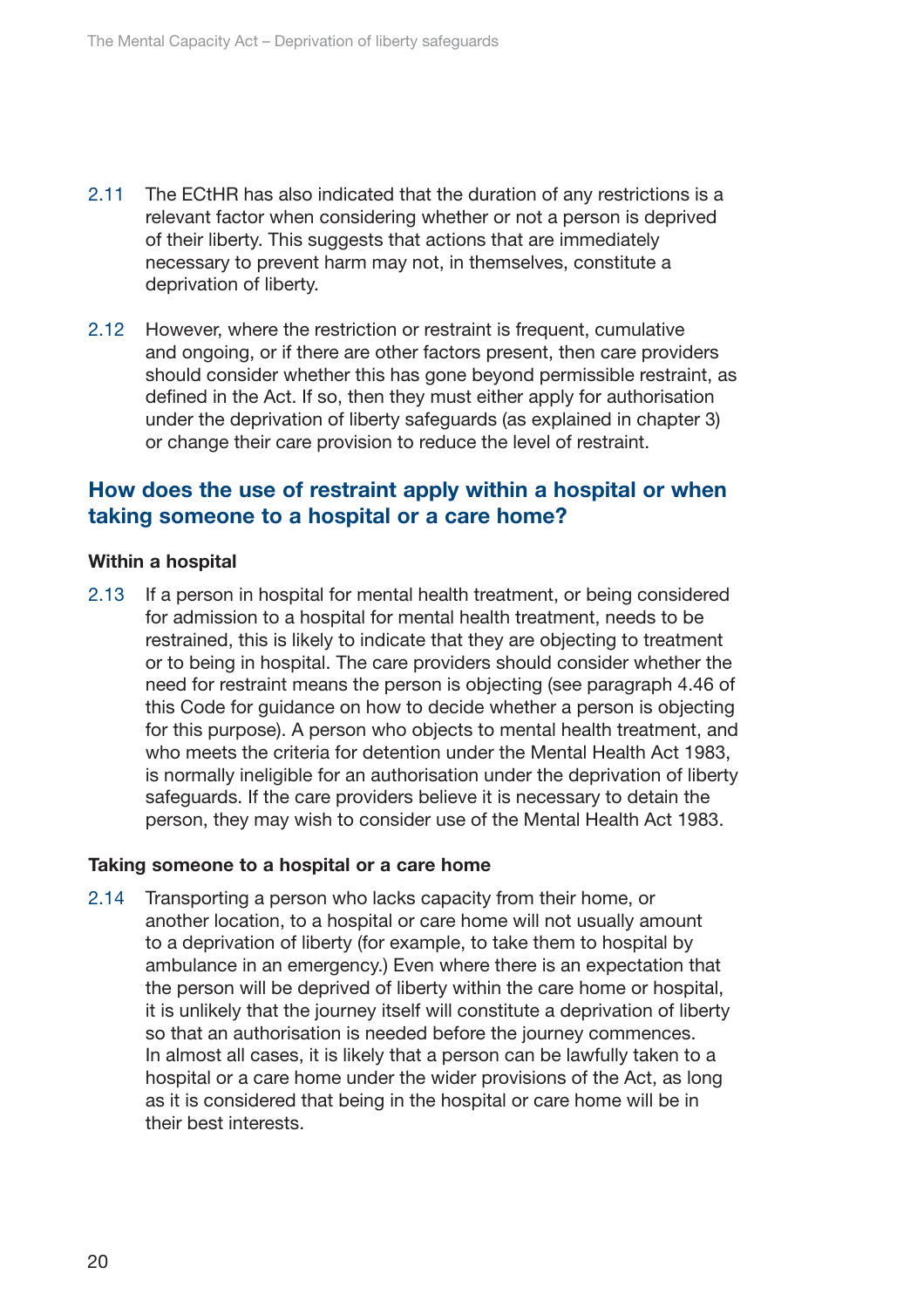2.15 In a very few cases, there may be exceptional circumstances where taking a person to a hospital or a care home amounts to a deprivation of liberty, for example where it is necessary to do more than persuade or restrain the person for the purpose of transportation, or where the journey is exceptionally long. In such cases, it may be necessary to seek an order from the Court of Protection to ensure that the journey is taken on a lawful basis.

#### **How should managing authorities avoid unnecessary applications for standard authorisations?**

2.16 While it is unlawful to deprive a person of their liberty without authorisation, managing authorities should take into consideration that unnecessary applications for standard authorisations in cases that do not in fact involve depriving a person of liberty may place undue stress upon the person being assessed and on their families or carers. Moreover, consideration must always be given to the possibility of less restrictive options for delivering care or treatment that avoid deprivation of liberty altogether.

#### **Examples of case law**

- 2.17 To provide further guidance, the following paragraphs contain short descriptions of what appear to be the significant features of recent or important cases in England and Wales and the ECtHR dealing with deprivation of liberty. Remember that:
	- these descriptions are for guidance only
	- only the courts can authoritatively determine the law; and
	- the courts are likely to give judgments in cases after this guidance is issued. Staff will need to keep up to date and take account of further relevant legal developments.

#### **Cases where the courts found that the steps taken did not involve a deprivation of liberty**

2.18 *LLBC v TG* (judgment of High Court of 14 November 2007)

TG was a 78-year-old man with dementia and cognitive impairment. TG was resident in a care home, but was admitted to hospital with pneumonia and septicaemia. While he was in hospital, there was a dispute between the local authority and TG's daughter and granddaughter about TG's future. The daughter and granddaughter wanted TG to live with them, but the local authority believed that TG needed 24-hour care in a residential care home.



Chapter 2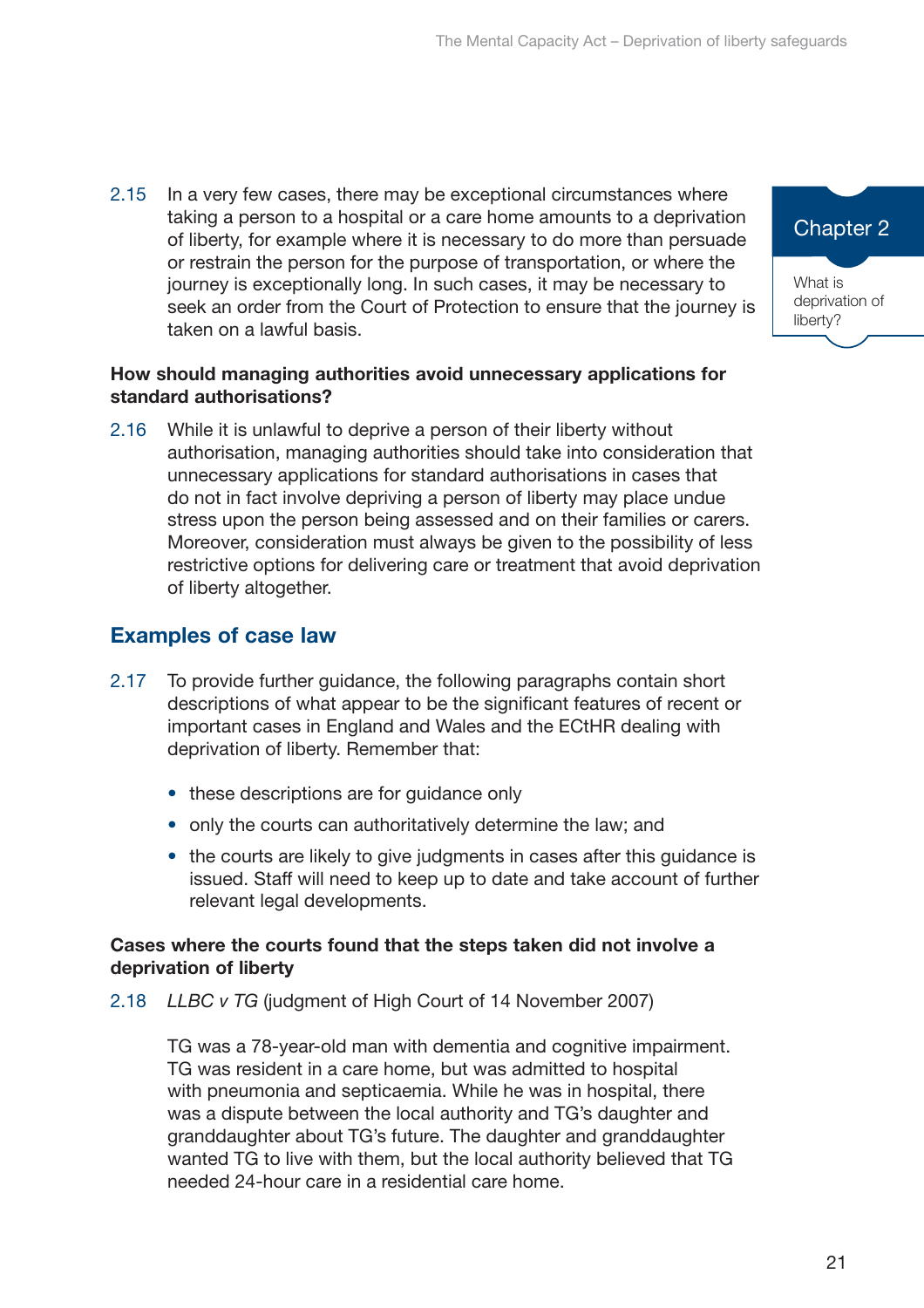The council obtained an order from the court, directing that TG be delivered to the care home identified as appropriate by the council. Neither the daughter nor granddaughter was informed that a court hearing was taking place. That order was subsequently changed and TG was able to live with his daughter and granddaughter.

TG's daughter and granddaughter claimed that the period of time he had spent at the care home amounted to a deprivation of his liberty.

The judge considered that there was no deprivation of liberty, but the case was borderline. The key factors in his decision included:

- The care home was an ordinary care home where only ordinary restrictions of liberty applied.
- The family were able to visit TG on a largely unrestricted basis and were entitled to take him out from the home for outings.
- TG was personally compliant and expressed himself as happy in the care home. He had lived in a local authority care home for over three years and was objectively content with his situation there.
- There was no occasion where TG was objectively deprived of his liberty.

#### The judge said:

'Whilst I agree that the circumstances of the present case may be near the borderline between mere restrictions of liberty and Article 5 detention, I have come to the conclusion that, looked at as a whole and having regard to all the relevant circumstances, the placement of TG in Towerbridge falls short of engaging Article 5.'

#### 2.19 *Nielsen v Denmark (ECtHR; (1988) 11 EHRR 175)*

The mother of a 12-year-old boy arranged for his admission to the state hospital's psychiatric ward. The boy had a nervous disorder and required treatment in the form of regular talks and environmental therapy. The treatment given, and the conditions under which it was administered, was appropriate. The duration of treatment was 5½ months. The boy, however, applied to the ECtHR, feeling that he had been deprived of his liberty.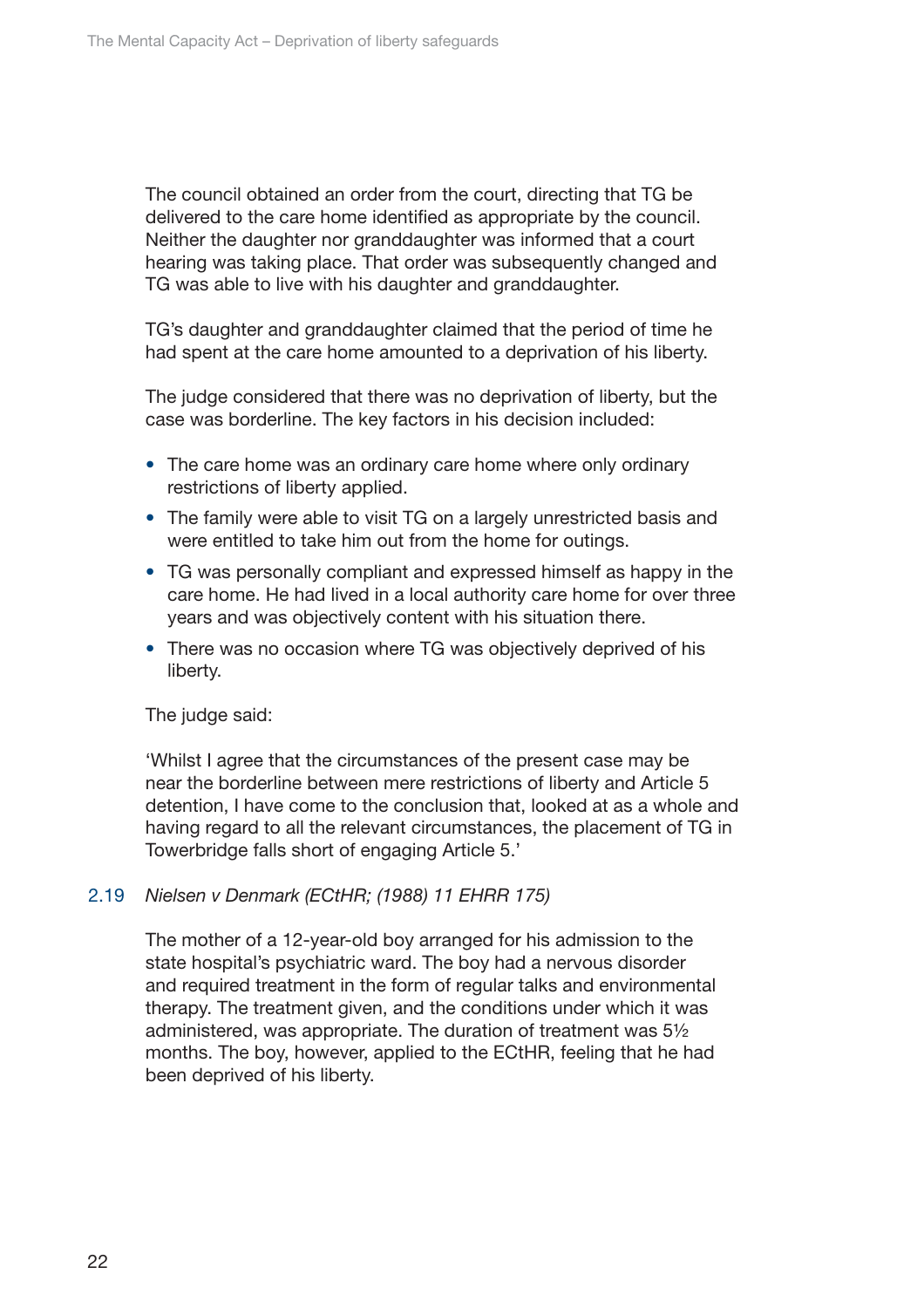The restrictions placed on the applicant's freedom of movement and contacts with the outside world were not much different from restrictions that might be imposed on a child in an ordinary hospital. The door of the ward was locked to prevent children exposing themselves to danger or running around disturbing other patients. The applicant was free to leave the ward with permission and to go out if accompanied by a member of staff. He was able to visit his family and friends, and towards the end of his stay to go to school.

#### The Court held:

'The restrictions imposed on the applicant were not of a nature or degree similar to the cases of deprivation of liberty specified in paragraph (1) of Article 5. In particular, he was not detained as a person of unsound mind. …. Indeed, the restrictions to which the applicant was subject were no more than the normal requirements for the care of a child of 12 years of age receiving treatment in hospital. The conditions in which the applicant stayed thus did not, in principle, differ from those obtaining in many hospital wards where children with physical disorders are treated.'

#### It concluded:

'the hospitalisation of the applicant did not amount to a deprivation of liberty within the meaning of Article 5, but was a responsible exercise by his mother of her custodial rights in the interests of the child.'

#### 2.20 *HM v Switzerland (ECtHR; (2002) 38 EHRR 314)*

An 84-year-old woman was placed indefinitely in a nursing home by state authorities. She had had the possibility of staying at home and being cared for there, but she and her son had refused to co-operate with the relevant care association, and her living conditions had subsequently deteriorated. The state authorities placed her in the home in order to provide her with necessary medical care and satisfactory living conditions and hygiene.

The woman was not placed in the secure ward of the home but was free to move within the home and to have social contacts with the outside world. She was initially undecided as to what solution she preferred and, after moving into the home, the applicant had agreed to stay there. However, she subsequently applied to the courts saying that she had been deprived of her liberty.



deprivation of liberty?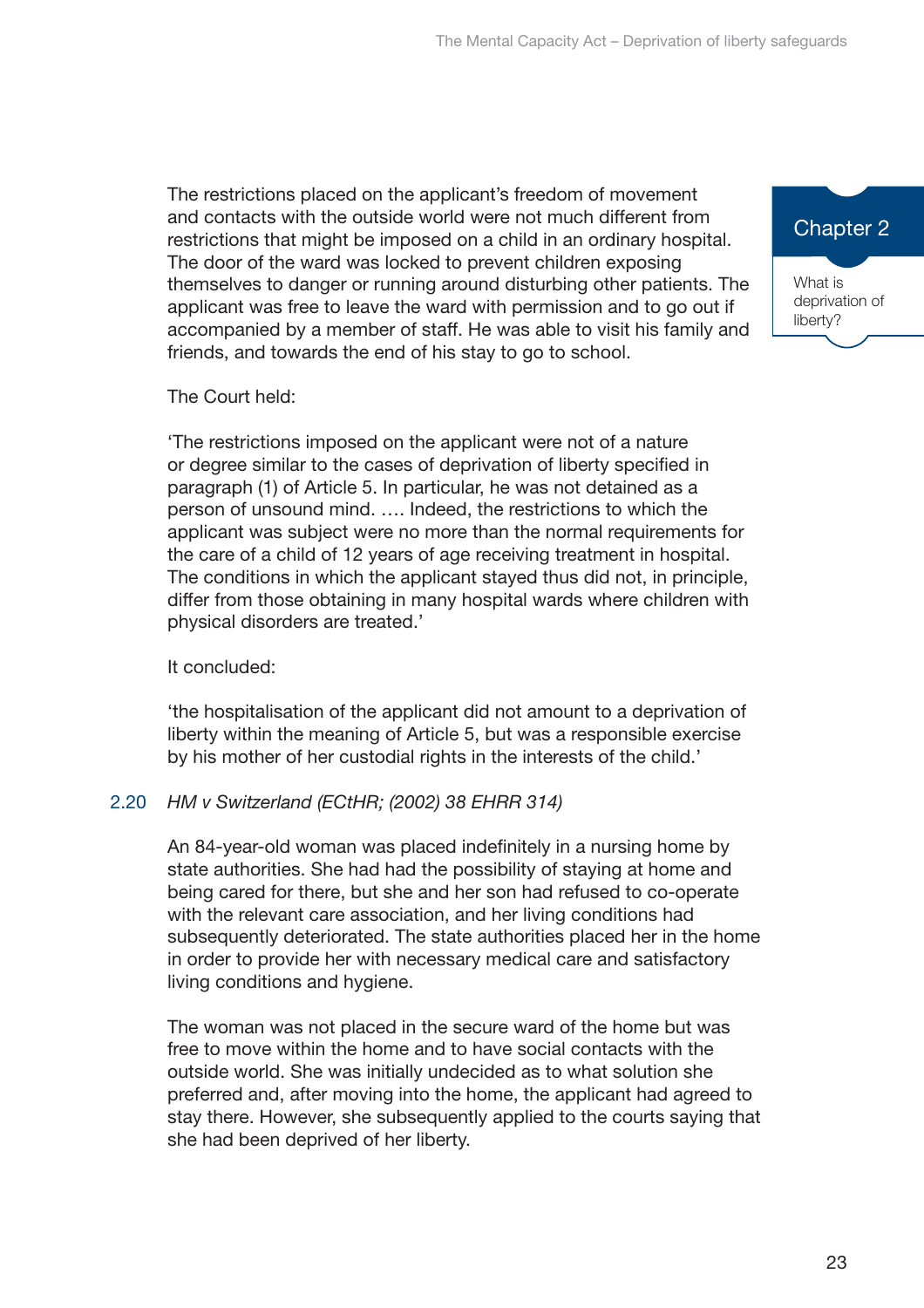The Court held that she had not been deprived of her liberty:

'Bearing these elements in mind, in particular the fact that [the authorities] had ordered the applicant's placement in the nursing home in her own interests in order to provide her with the necessary medical care and satisfactory living conditions and standards of hygiene, and also taking into consideration the comparable circumstances of *Nielsen v Denmark* [see case summary above], the Court concludes that in the circumstances of the present case the applicant's placement in the nursing home did not amount to a deprivation of liberty within the meaning of Article 5(1), but was a responsible measure taken by the competent authorities in the applicant's best interests.'

#### **Cases where the courts have found that the steps taken involve a deprivation of liberty**

2.21 *DE and JE v Surrey County Council (SCC) (*High Court judgment of 29 December 2006)

DE was a 76-year-old man who, following a major stroke, had become blind and had significant short-term memory impairment. He also had dementia and lacked capacity to decide where he should live, but was still often able to express his wishes with some clarity and force.

DE was married to JE. In August 2003, DE was living at home with JE. There was an occasion when JE felt that she could not care for DE, and placed him on a chair on the pavement in front of the house and called the police. The local authority then placed him in two care homes, referred to in the judgment of the court as the X home and the Y home.

Within the care homes, DE had a very substantial degree of freedom and lots of contact with the outside world. He was never subject to physical or chemical restraint.

DE repeatedly expressed the wish to live with JE, and JE also wanted DE to live with her. SCC would not agree to DE returning to live with, or visit, JE and made it clear that if JE were to persist in an attempt to remove DE, SCC would contact the police. DE and JE applied to the courts that this was a deprivation of his liberty.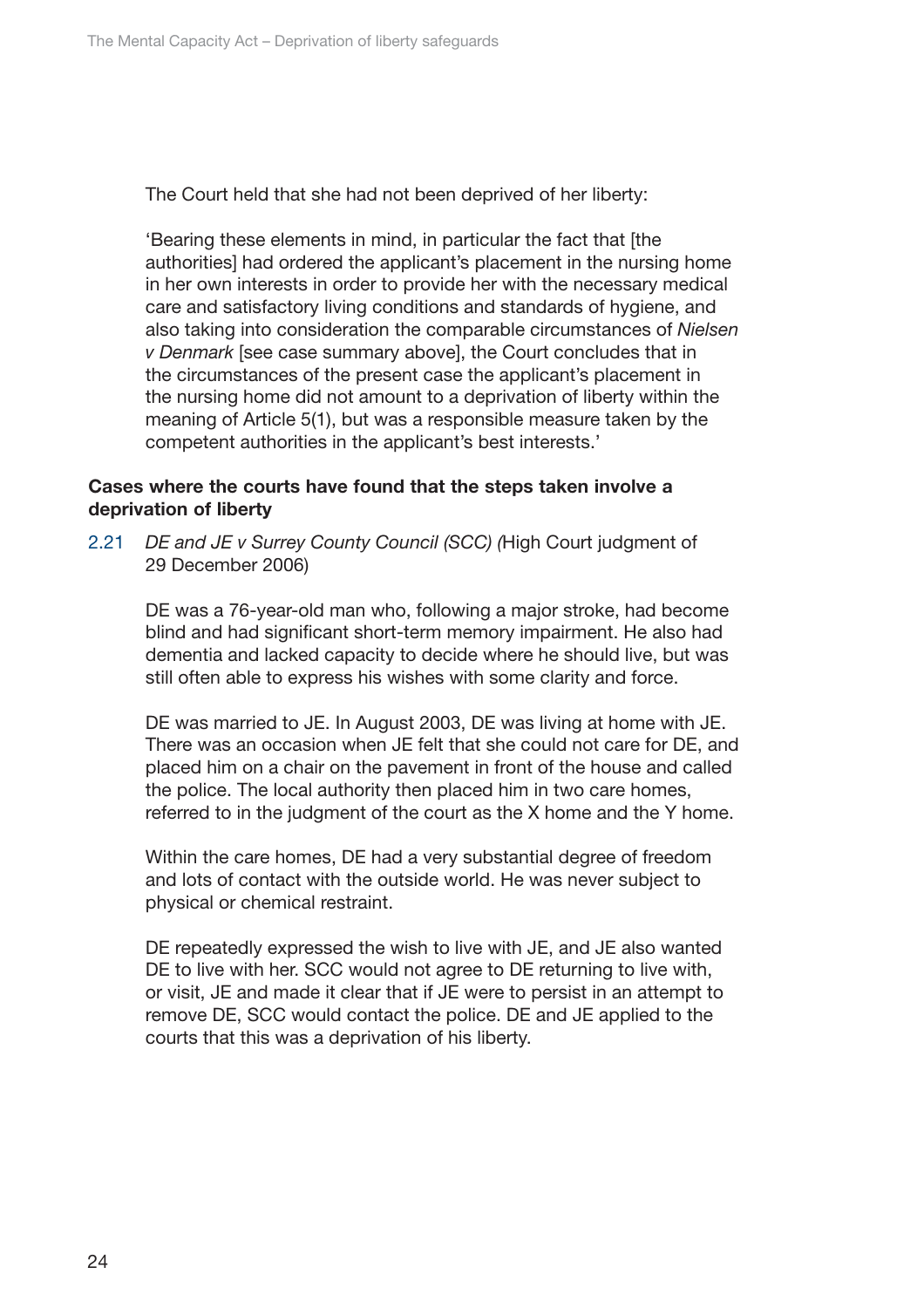In his judgment, Justice Munby said:

'The fundamental issue in this case … is whether DE has been and is deprived of his liberty to leave the X home and whether DE has been and is deprived of his liberty to leave the Y home. And when I refer to leaving the X home and the Y home, I do not mean leaving for the purpose of some trip or outing approved by SCC or by those managing the institution; I mean leaving in the sense of removing himself permanently in order to live where and with whom he chooses, specifically removing himself to live at home with JE.'

#### He then said:

'DE was not and is not "free to leave", and was and is, in that sense, completely under the control of [the local authority], because, as [counsel for DE] put it, it was and is [the local authority] who decides the essential matters of where DE can live, whether he can leave and whether he can be with JE.'

#### He concluded:

'The simple reality is that DE will be permitted to leave the institution in which [the local authority] has placed him and be released to the care of JE only as and when, – if ever; probably never, – [the local authority] considers it appropriate. [The local authority's] motives may be the purest, but in my judgment, [it] has been and is continuing to deprive DE of his liberty.'

#### 2.22 *HL v United Kingdom (ECtHR; (2004) 40 EHRR 761)*

A 48-year-old man who had had autism since birth was unable to speak and his level of understanding was limited. He was frequently agitated and had a history of self-harming behaviour. He lacked the capacity to consent to treatment.

For over 30 years, he was cared for in Bournewood Hospital. In 1994, he was entrusted to carers and for three years he lived successfully with his carers. Following an incident of self-harm at a day centre on 22 July 1997, the applicant was taken to Bournewood Hospital where he was re-admitted informally (not under the Mental Health Act 1983).

The carers wished to have the applicant released to their care, which the hospital refused. The carers were unable to visit him.

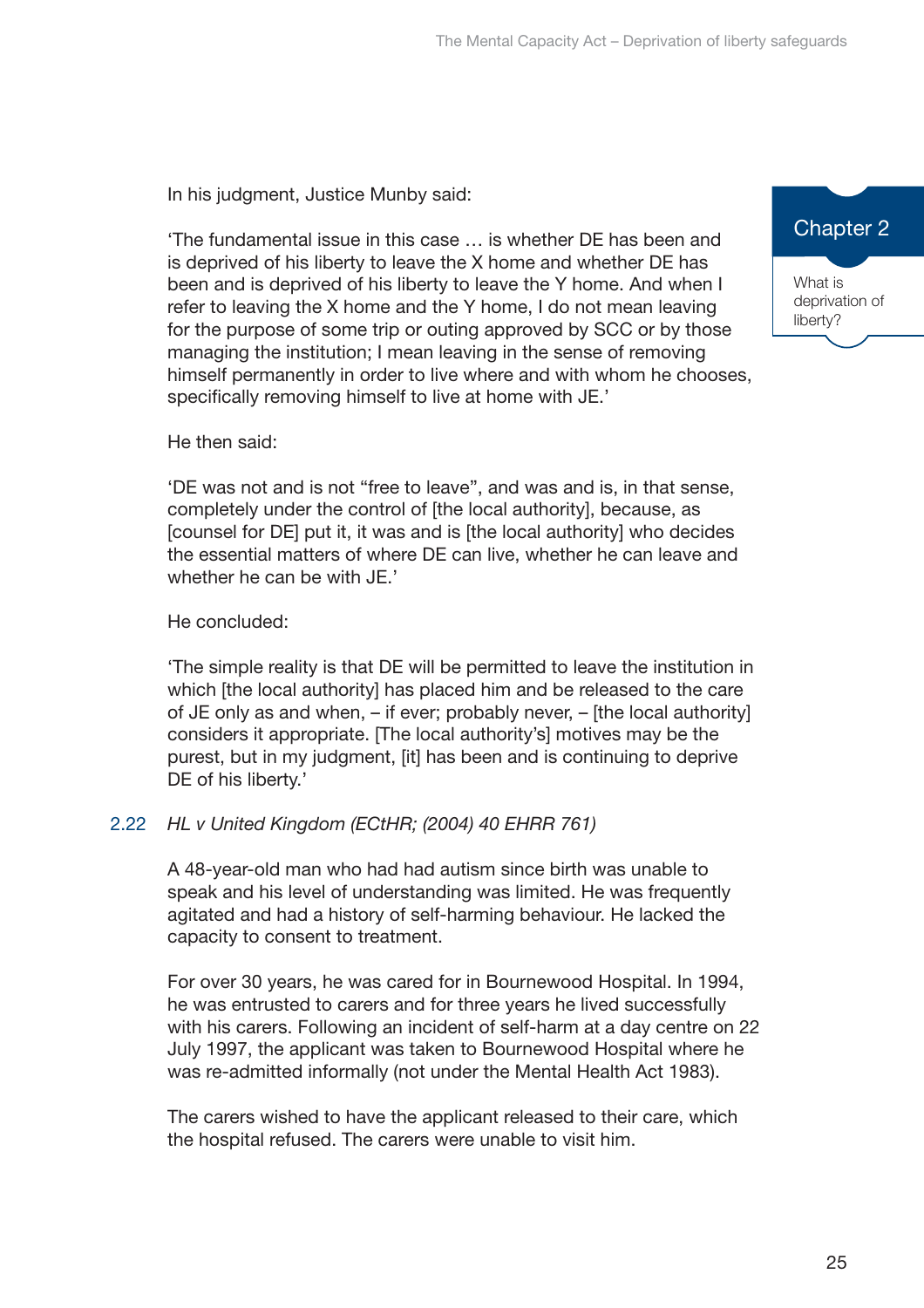In its judgment in *HL v the United Kingdom*, the ECtHR said that:

'the key factor in the present case [is] that the health care professionals treating and managing the applicant exercised complete and effective control over his care and movements from the moment he presented acute behavioural problems on July 22, 1997 to the date when he was compulsorily detained on October 29, 1997.

'His responsible medical officer (Dr M) was clear that, had the applicant resisted admission or tried to leave thereafter, she would have prevented him from doing so and would have considered his involuntary committal under s. 3 of the 1983 Act; indeed, as soon as the Court of Appeal indicated that his appeal would be allowed, he was compulsorily detained under the 1983 Act. The correspondence between the applicant's carers and Dr M reflects both the carer's wish to have the applicant immediately released to their care and, equally, the clear intention of Dr M and the other relevant health care professionals to exercise strict control over his assessment, treatment, contacts and, notably, movement and residence; the applicant would only be released from hospital to the care of Mr and Mrs E as and when those professionals considered it appropriate. … it was clear from the above noted correspondence that the applicant's contact with his carers was directed and controlled by the hospital, his carers visiting him for the first time after his admission on 2 November 1997.

'Accordingly, the concrete situation was that the applicant was under continuous supervision and control and was not free to leave.'

#### 2.23 *Storck v Germany (ECtHR; (2005) 43 EHRR 96)*

A young woman was placed by her father in a psychiatric institution on occasions in 1974 and 1975. In July 1977, at the age of 18, she was placed again in a psychiatric institution. She was kept in a locked ward and was under the continuous supervision and control of the clinic personnel and was not free to leave the clinic during her entire stay of 20 months. When she attempted to flee, she was shackled. When she succeeded one time, she was brought back by the police. She was unable to maintain regular contact with the outside world.

She applied to the courts on the basis that she had been deprived of her liberty. There was a dispute about whether she consented to her confinement.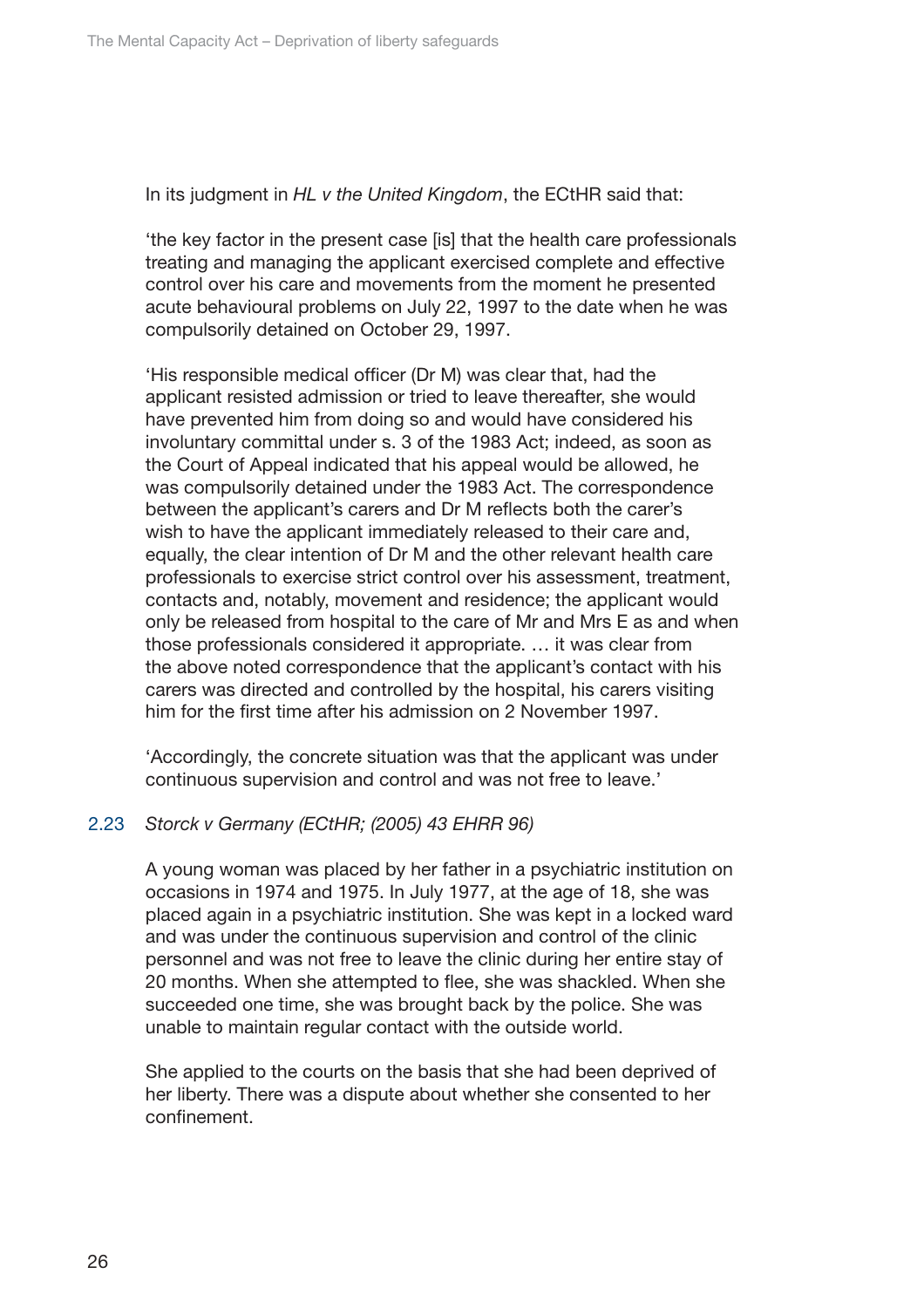#### The Court noted:

'the applicant, on several occasions, had tried to flee from the clinic. She had to be shackled in order to prevent her from absconding and had to be brought back to the clinic by the police when she managed to escape on one occasion. Under these circumstances, the Court is unable to discern any factual basis for the assumption that the applicant – presuming that she had the capacity to consent – agreed to her continued stay in the clinic. In the alternative, assuming that the applicant was no longer capable of consenting following her treatment with strong medication, she cannot, in any event, be considered to have validly agreed to her stay in the clinic.'

2.24 These cases reinforce the need to carefully consider all the specific circumstances of the relevant individual before deciding whether or not a person is being deprived of their liberty. They also underline the vital importance of involving family, friends and carers in this decision-making process: a significant feature of a number of the cases that have come before the courts is a difference of opinion or communication issue between the commissioners or providers of care and family members and carers.

#### Chapter 2

What is deprivation of liberty?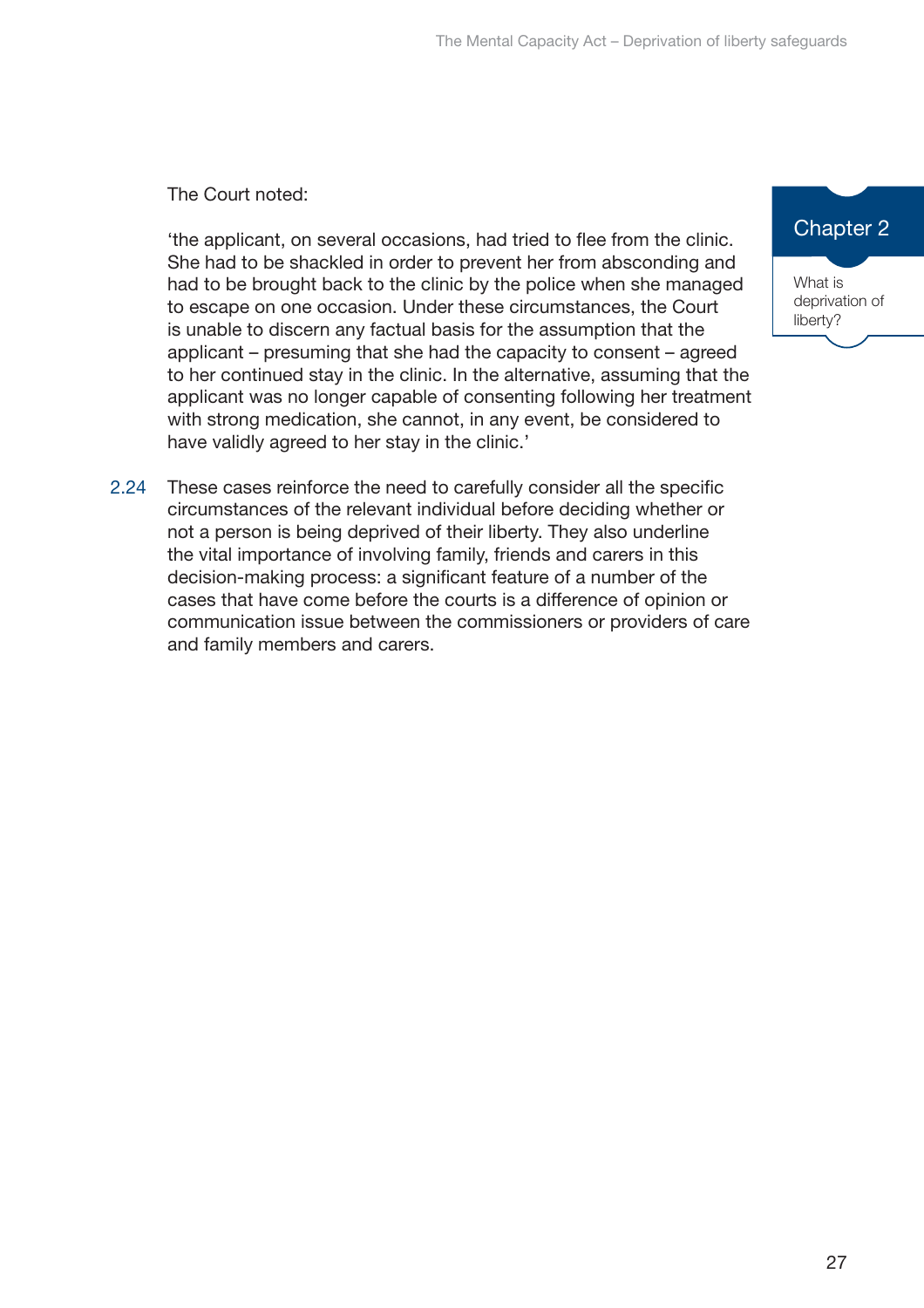There are some circumstances in which depriving a person, who lacks capacity to consent to the arrangements made for their care or treatment, of their liberty is necessary to protect them from harm, and is in their best interests.

Deprivation of liberty can be authorised by supervisory bodies (primary care trusts (PCTs), local authorities, Welsh Ministers or local health boards (LHBs). To obtain authorisation to deprive someone of their liberty, managing authorities have to apply for an authorisation following the processes set out in this chapter.<sup>6</sup> Once an application has been received, the supervisory body must then follow the assessment processes set out in chapter 4 before it can authorise deprivation of liberty. It should be borne in mind that a deprivation of liberty authorisation does not, in itself, give authority to treat someone. This issue is covered in paragraphs 5.10 to 5.13.

In the vast majority of cases, it should be possible to plan in advance so that a standard authorisation can be obtained before the deprivation of liberty begins. There may, however, be some exceptional cases where the need for the deprivation of liberty is so urgent that it is in the best interests of the person for it to begin while the application is being considered. In that case, the care home or hospital may give an urgent authorisation for up to seven days (see chapter 6).

#### **How, in summary, can deprivation of liberty be authorised?**

- 3.1 A **managing authority** has responsibility for applying for authorisation of deprivation of liberty for any person who may come within the scope of the deprivation of liberty safeguards:
	- In the case of an NHS hospital, the managing authority is the NHS body responsible for the running of the hospital in which the relevant person is, or is to be, a resident.

<sup>6</sup> If a person is lawfully deprived of liberty in a care home or hospital as **a consequence of an order of the Court of Protection**, there is no need to apply for an authorisation. However, once the order of the Court of Protection has expired, for lawful deprivation of liberty to continue authorisation must be obtained by following the processes set out in this chapter.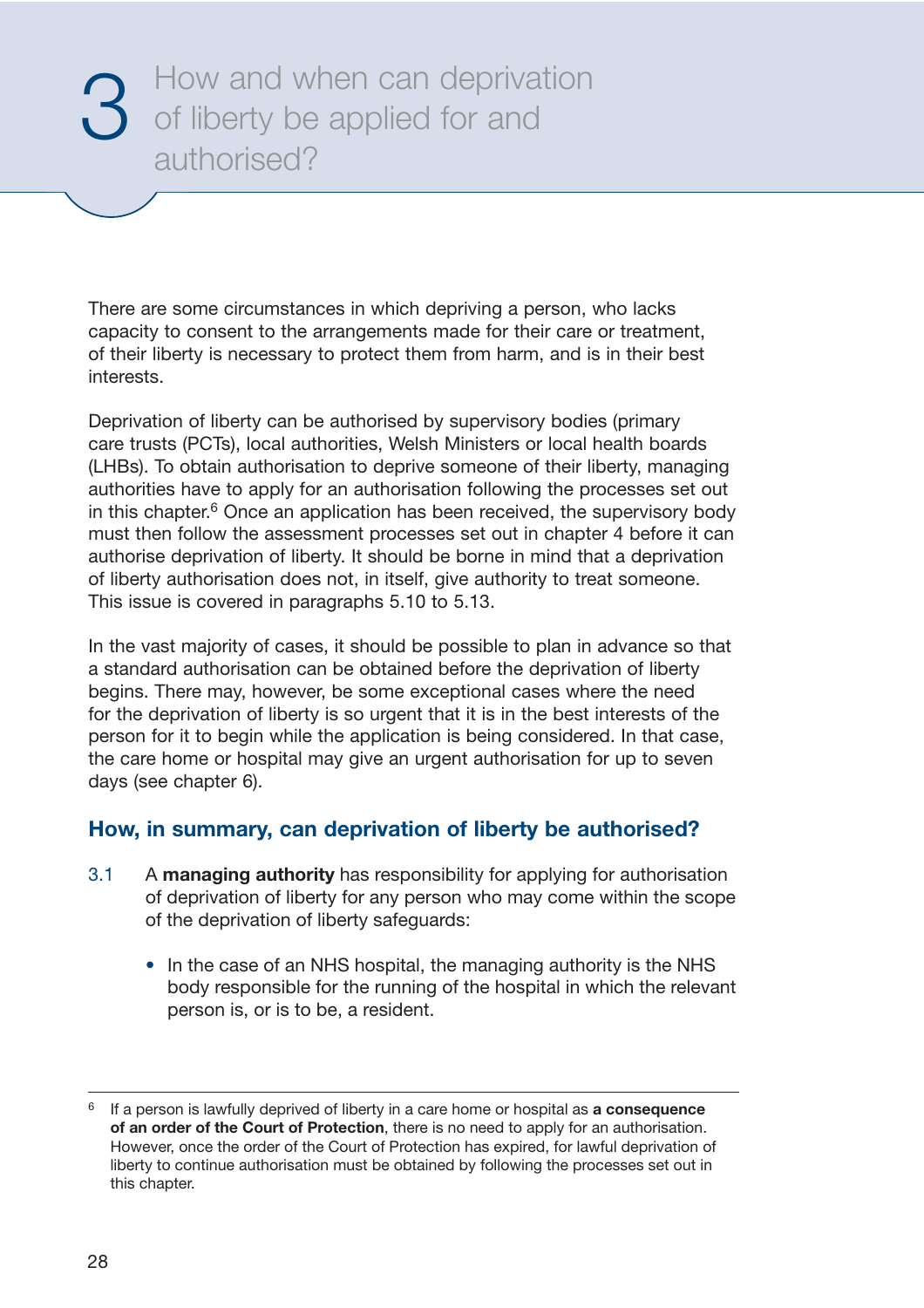- In the case of a care home or a private hospital, the managing authority will be the person registered, or required to be registered, under part 2 of the Care Standards Act 2000 in respect of the hospital or care home.
- 3.2 If a healthcare or social care professional thinks that an authorisation is needed, they should inform the managing authority. This might be as a result of a care review or needs assessment but could happen at any other time too. (See chapter 9 for guidance on action to take if there is a concern that a person is already being deprived of their liberty, without authorisation.)
- 3.3 A **supervisory body** is responsible for considering requests for authorisations, commissioning the required assessments (see chapter 4) and, where all the assessments agree, authorising the deprivation of liberty:
	- Where the deprivation of liberty safeguards are applied to a person in a hospital situated in England, the supervisory body will be:
		- if a PCT commissions<sup>7</sup> the relevant care or treatment (or it is commissioned on the PCT's behalf), that PCT
		- if the Welsh Ministers or an LHB commissions the relevant care and treatment in England, the Welsh Ministers, or
		- in any other case, the PCT for the area in which the hospital is situated.
	- Where the deprivation of liberty safeguards are applied to a person in a hospital situated in Wales, the supervisory body will be the Welsh Ministers or an LHB **unless** a PCT commissions the relevant care and treatment in Wales, in which case the PCT will be the supervisory body.

<sup>7</sup> Guidance on establishing the responsible commissioner can be found at http://www.dh.gov.uk/en/Publicationsandstatistics/Publications/ PublicationsPolicyAndGuidance/DH\_078466

#### Chapter 3

How and when can deprivation of liberty be applied for and authorised?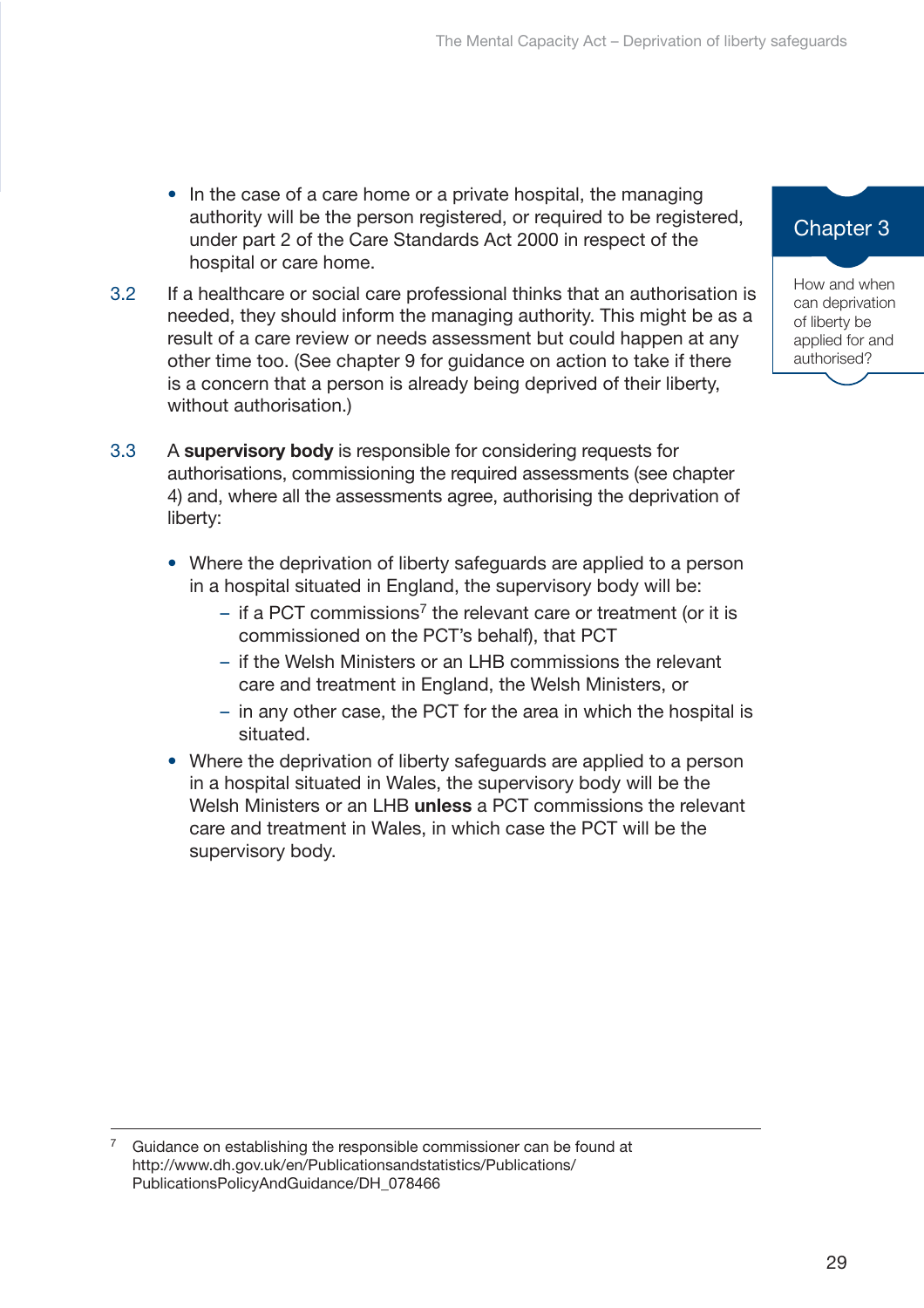- Where the deprivation of liberty safeguards are applied to a person in a care home, whether situated in England or Wales, the supervisory body will be the local authority for the area in which the person is ordinarily resident. However, if the person is not ordinarily resident in the area of any local authority (for example a person of no fixed abode), the supervisory body will be the local authority for the area in which the care home is situated.8
- 3.4 There are two types of authorisation: standard and urgent. A managing authority must request a standard authorisation when it appears likely that, at some time during the next 28 days, someone will be accommodated in its hospital or care home in circumstances that amount to a deprivation of liberty within the meaning of Article 5 of the European Convention on Human Rights. The request must be made to the supervisory body. Whenever possible, authorisation should be obtained in advance. Where this is not possible, and the managing authority believes it is necessary to deprive someone of their liberty in their best interests **before** the standard authorisation process can be completed, the managing authority must itself give an urgent authorisation and then obtain standard authorisation within seven calendar days (see chapter 6).
- 3.5 The flowchart at Annex 1 gives an overview of how the deprivation of liberty safeguards process should operate.

#### **How should managing authorities decide whether to apply for an authorisation?**

- 3.6 Managing authorities should have a procedure in place that identifies:
	- whether deprivation of liberty is or may be necessary in a particular case
	- what steps they should take to assess whether to seek authorisation

To work out the place of ordinary residence, the usual mechanisms under the National Assistance Act 1948 apply (see http://www.dh.gov.uk/en/SocialCare/Deliveringadultsocialcare/ Ordinaryresidence/DH\_079346). Any unresolved questions about the ordinary residence of a person will be handled by the Secretary of State or by the Welsh Ministers. Until a decision is made, the local authority that received the application must act as the supervisory body. After the decision is made, the local authority of ordinary residence must become the supervisory body. Regulations 17 to 19 of the Mental Capacity (Deprivation of Liberty: Standard Authorisations, Assessments and Ordinary Residence) Regulations 2008 set out, for England, arrangements that are to have effect while any question as to the ordinary residence of a person is determined in a case in which a local authority has received a request for a standard authorisation or a request to decide whether there is an unauthorised deprivation of liberty.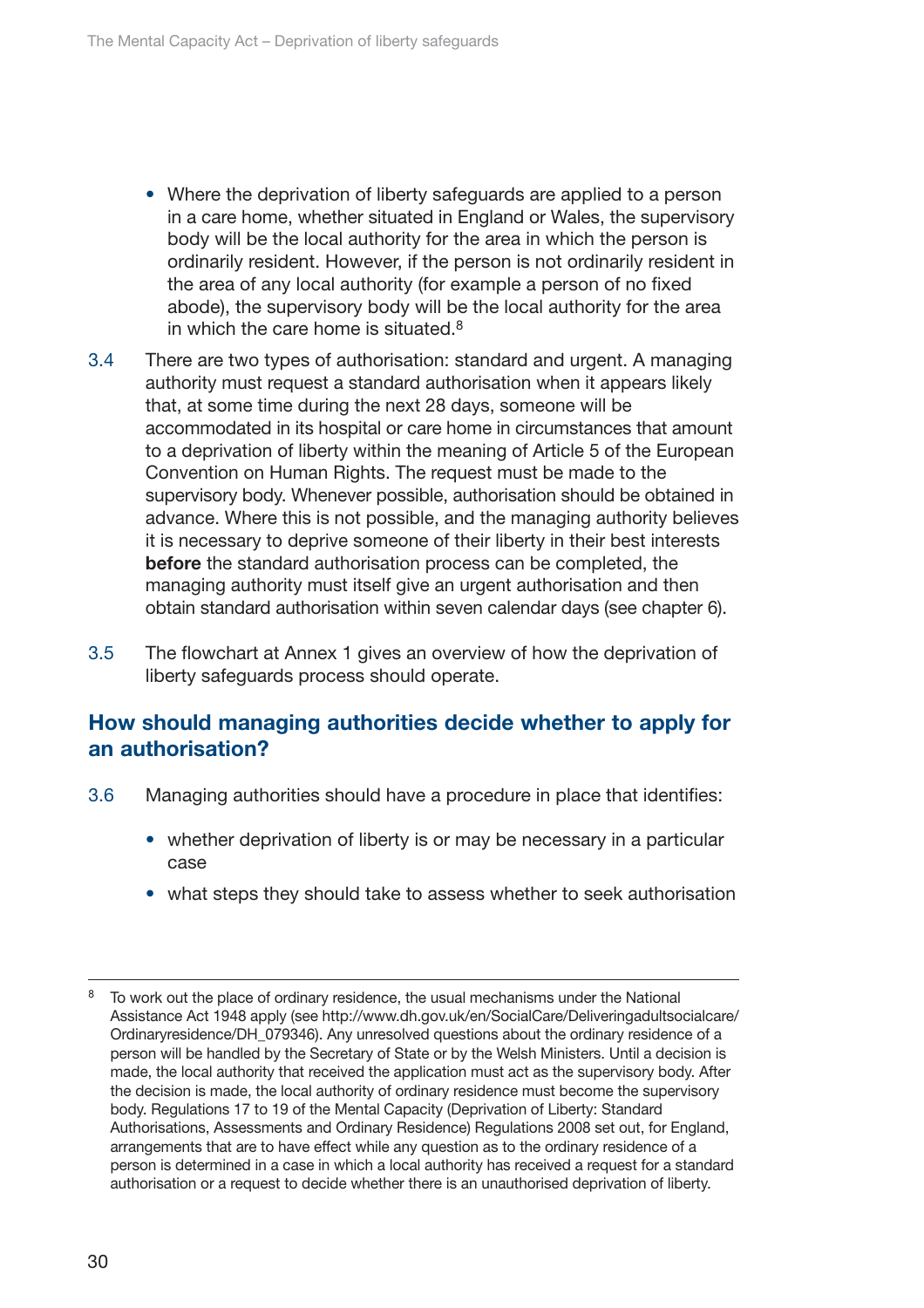- whether they have taken all practical and reasonable steps to avoid a deprivation of liberty
- what action they should take if they do need to request an authorisation
- how they should review cases where authorisation is or may be necessary, and
- who should take the necessary action.

A flowchart that can be used to help develop such a procedure is at Annex 2.

#### **What is the application process?**

- 3.7 A managing authority must apply for a standard authorisation. The application should be made in writing to the supervisory body. A standard form is available for this purpose.
- 3.8 In England, the request from a managing authority for a standard authorisation must include:
	- the name and gender of the relevant person
	- the age of the relevant person or, where this is not known, whether the managing authority reasonably believes that the relevant person is aged 18 years or older
	- the address at which the relevant person is currently located, and the telephone number at the address
	- the name, address and telephone number of the managing authority and the name of the person within the managing authority who is dealing with the request
	- the purpose for which the authorisation is requested
	- the date from which the authorisation is sought, and
	- whether the managing authority has given an urgent authorisation and, if so, the date on which it expires.
- 3.9 A request for a standard authorisation must also include, if it is available or could reasonably be obtained by the managing authority:
	- any medical information relating to the relevant person's health that the managing authority reasonably considers to be relevant to the proposed restrictions to their liberty
	- the diagnosis of the mental disorder (within the meaning of the Mental Health Act 1983 but disregarding any exclusion for persons with learning disability) from which the relevant person is suffering

#### Chapter 3

How and when can deprivation of liberty be applied for and authorised?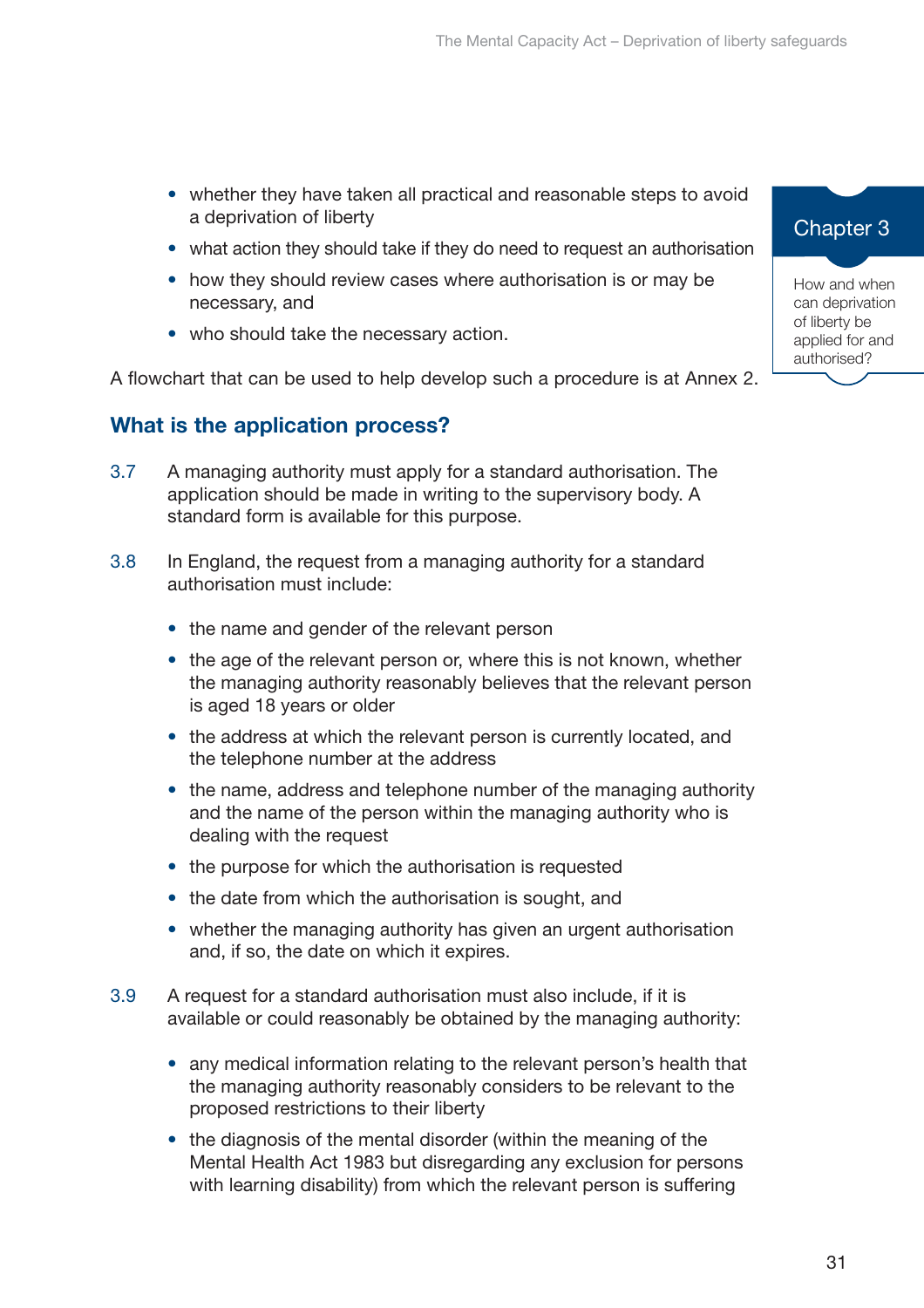- any relevant care plans and needs assessments
- the racial, ethnic or national origins of the relevant person
- whether the relevant person has any special communication needs
- details of the proposed restrictions on the relevant person's liberty
- whether it is necessary for an Independent Mental Capacity Advocate (IMCA) to be instructed
- where the purpose of the proposed restrictions to the relevant person's liberty is to give treatment, whether the relevant person has made an advance decision that may be valid and applicable to some or all of that treatment
- whether there is an existing standard authorisation in relation to the detention of the relevant person and, if so, the date of the expiry of that authorisation
- whether the relevant person is subject to any requirements of the Mental Health Act 1983, and
- the name, address and telephone number of:
	- anyone named by the relevant person as someone to be consulted about their welfare
	- anyone engaged in caring for the person or interested in their welfare
	- any donee of a Lasting Power of Attorney ('donee') granted by the person
	- any deputy appointed for the person by the court, and
	- any IMCA who has already been instructed.

If there is an existing authorisation, information that has not changed does not have to be resupplied.

- 3.10 In Wales, the request from a managing authority for a standard authorisation must include:
	- the name of the relevant person
	- the name, address and telephone number of the managing authority
	- the reasons why the managing authority considers that the relevant person is being or will be detained in circumstances which amount to a deprivation of liberty
	- the reasons why the managing authority considers that the relevant person satisfies the qualifying requirements
	- details of any urgent authorisation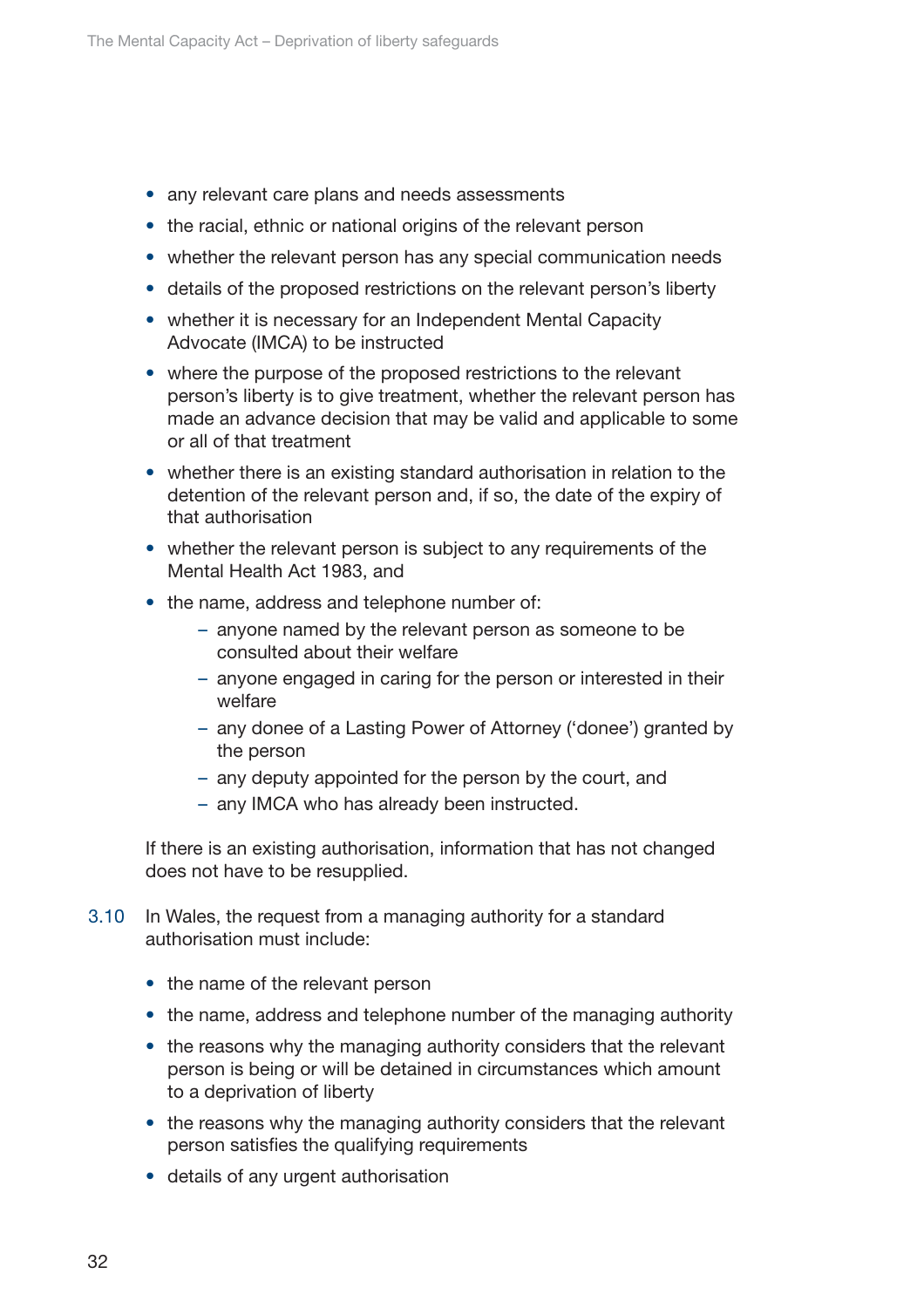- information or documents in support of why the relevant person satisfies the qualifying requirements
- the name, address and telephone number of any person who has an interest in the welfare of the relevant person, and
- details of any relevant valid and applicable advance decision.

### **Where should applications be sent?**

- 3.11 If the application is being made by a care home, the application must be sent to the local authority for the area in which the relevant person is ordinarily resident. If the relevant person is not ordinarily resident in the area of any local authority (for example, is of no fixed abode), if the care home does not know where the person currently lives, or if the person does not live in England or Wales, the application should be sent to the local authority in whose area the care home is located.
- 3.12 When the application is being made by a hospital:
	- if the care is commissioned by a PCT, the application should be sent to that PCT
	- if the care is commissioned by the Welsh Ministers, the application should be sent to the LHB for the area in which the relevant person is ordinarily resident
	- if the care is commissioned by an LHB, the application should be sent to that LHB, and
	- in any other case (for example, care that is commissioned privately), the application should be sent to the PCT for the area in which the relevant hospital is situated.
- 3.13 An application sent to the wrong supervisory body can be passed on to the correct supervisory body without the managing authority needing to reapply. But the managing authority should make every effort to establish which is the correct supervisory body to minimise delays in handling the application. (Footnote 8 explains how place of ordinary residence is determined and how disputes about the place of ordinary residence will be resolved.)
- 3.14 The managing authority must keep a written record of each request made for a standard authorisation and the reasons for making the request.

# Chapter 3

How and when can deprivation of liberty be applied for and authorised?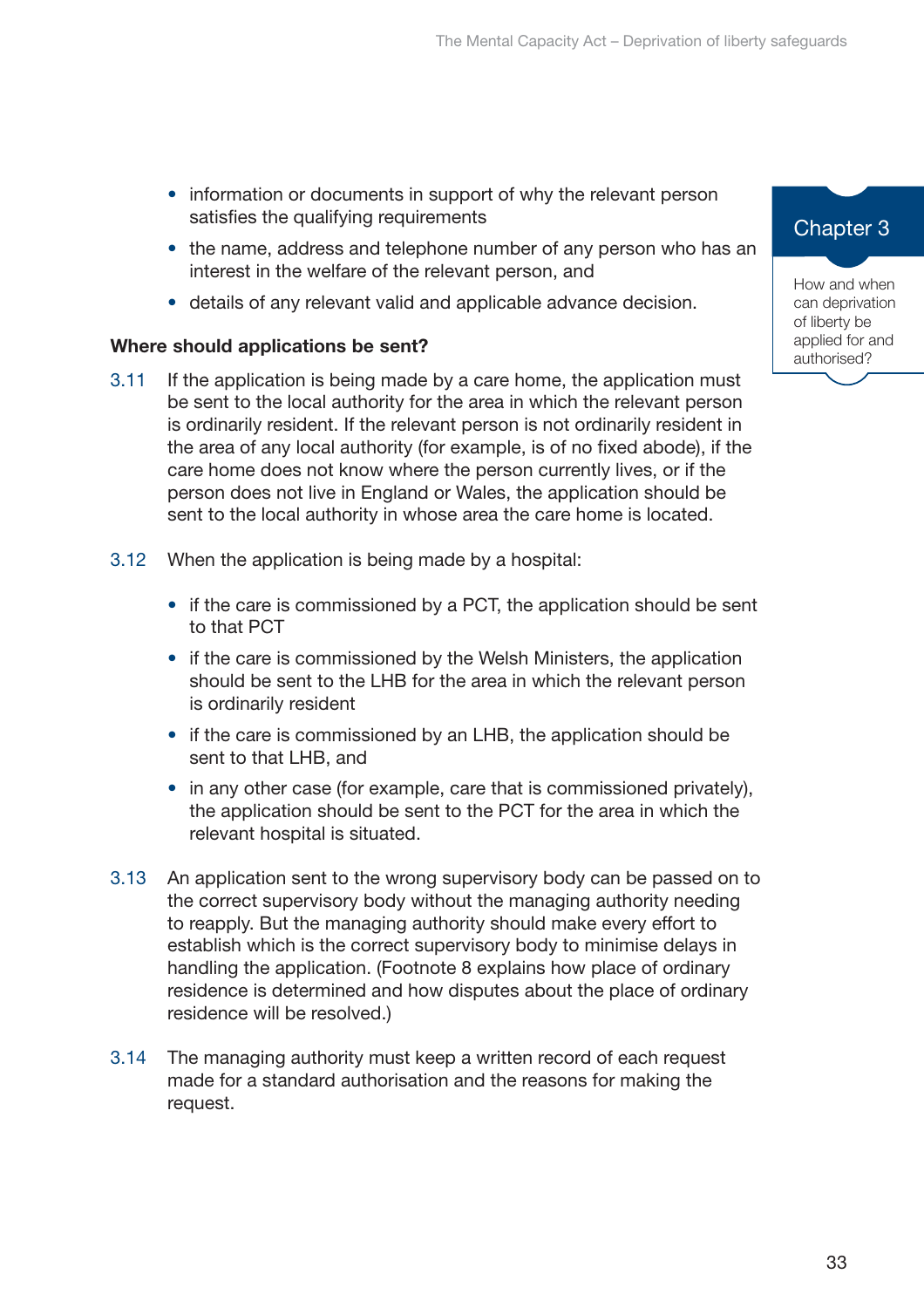## **Who should be informed that an application has been made?**

- 3.15 The managing authority should tell the relevant person's family, friends and carers, and any IMCA already involved in the relevant person's case, that it has applied for an authorisation of deprivation of liberty, unless it is impractical or impossible to do so, or undesirable in terms of the interests of the relevant person's health or safety. Anyone who is engaged in caring for the relevant person or interested in their welfare, or who has been named by them as a person to consult, must be given the opportunity to input their views on whether deprivation of liberty is in the best interests of the relevant person, as part of the best interests assessment (see paragraphs 4.58 to 4.76), as far as is practical and appropriate. The views of the relevant person about who to inform and consult should be taken into account.
- 3.16 The managing authority must notify the supervisory body if it is satisfied that there is no one who should be consulted in determining the relevant person's best interests, except those providing care and treatment for the relevant person in a professional capacity or for remuneration. In such a case, the supervisory body must instruct an IMCA to represent and support the relevant person before any assessments take place (see paragraphs 3.22 to 3.27 regarding the rights and role of an IMCA instructed in these circumstances).

### **What action does the supervisory body need to take when it receives an application for authorisation?**

- 3.17 When it receives an application for authorisation of deprivation of liberty, the supervisory body must, as soon as is practical and possible:
	- consider whether the request is appropriate and should be pursued. and
	- seek any further information that it requires from the managing authority to help it with the decision.

If the supervisory body has any doubts about proceeding with the request, it should seek to resolve them with the managing authority.

3.18 Supervisory bodies should have a procedure in place that identifies the action they should take, who should take it and within what timescale. As far as practical and possible, they should communicate the procedure to managing authorities and give them the relevant contact details for making an application. The flowchart at Annex 3 summarises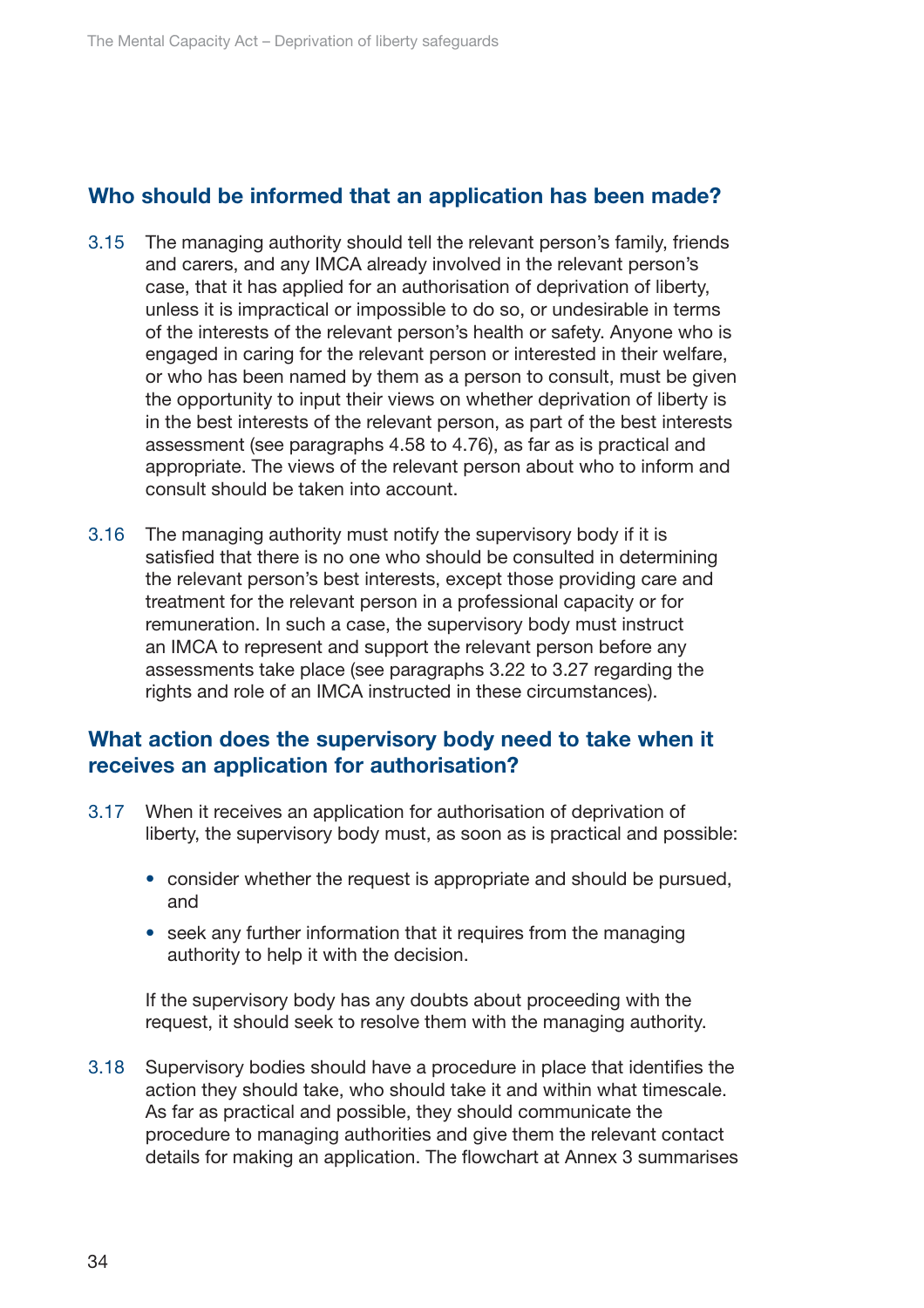the process that a supervisory body should follow on receipt of a request from a managing authority for a standard deprivation of liberty authorisation.

## **Can an application for authorisation be made in advance?**

- 3.19 A standard authorisation comes into force when it is given, or at any later time specified in the authorisation. Paragraph 3.4 refers to the timescales for initially applying for authorisations: 28 days are allowed so that authorisations can usually be sought as part of care planning (such as planning of discharge from hospital). There is no statutory limit on how far in advance of the expiry of one authorisation a fresh authorisation can be sought. Clearly, however, an authorisation should not be applied for too far in advance as this may prevent an assessor from making an accurate assessment of what the person's circumstances will be at the time the authorisation will come into force.
- 3.20 If a supervisory body considers that an application for an authorisation has been made too far in advance, it should raise the matter with the managing authority. The outcome may be an agreement with the managing authority that the application should be withdrawn, to be resubmitted at a more appropriate time.

### **What happens when the managing authority and the supervisory body are the same organisation?**

3.21 In some cases, a single organisation will be both supervisory body and managing authority – for example, where a local authority itself provides a residential care home, rather than purchasing the service from another organisation. This does not prevent it from acting in both capacities. However, in England the regulations specify that in such a situation the best interests assessor cannot be an employee of the supervisory body/managing authority, or providing services to it. For example, in a case involving a local authority care home, the best interests assessor could be an NHS employee or an independent practitioner. (See paragraphs 4.13 and 4.60 for full details of who can be a best interests assessor.) There are similar provisions for Wales.

# Chapter 3

How and when can deprivation of liberty be applied for and authorised?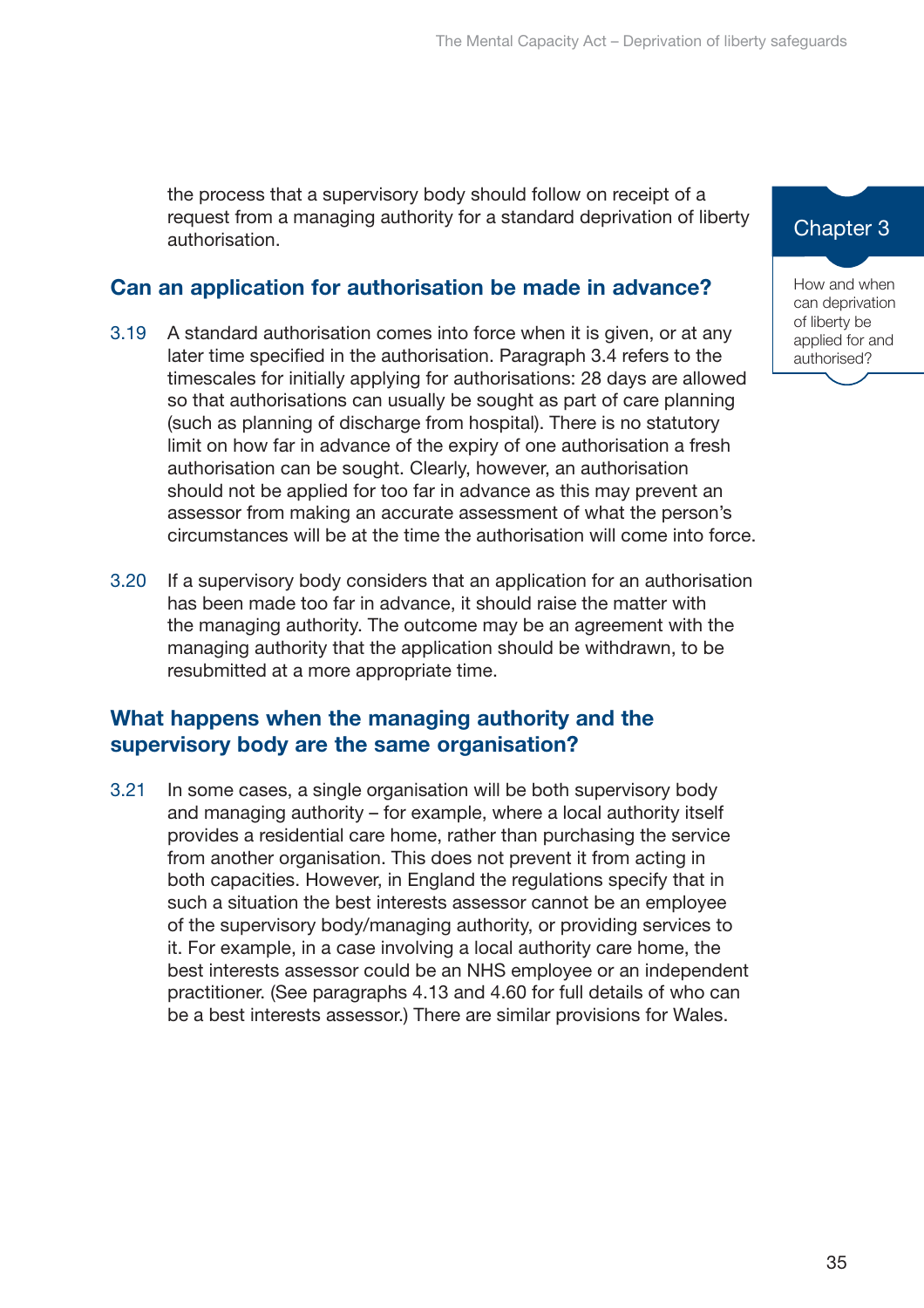## **When should an IMCA be instructed?**

- 3.22 If there is nobody appropriate to consult, other than people engaged in providing care or treatment for the relevant person in a professional capacity<sup>9</sup> or for remuneration, the managing authority must notify the supervisory body when it submits the application for the deprivation of liberty authorisation. The supervisory body must then instruct an IMCA straight away to represent the person. It is particularly important that the IMCA is instructed quickly if an urgent authorisation has been given, so that they can make a meaningful input at a very early stage in the process. (See paragraph 3.28 for other stages in the deprivation of liberty safeguards process when an IMCA must or may be instructed.)
- 3.23 Chapter 10 of the main Code ('What is the new Independent Mental Capacity Advocate service and how does it work?') describes the wider rights and role of an IMCA. Supervisory bodies should follow the guidance in that chapter in identifying an IMCA who is suitably qualified to represent the relevant person. However, it is also important to note that an IMCA instructed at this initial stage of the deprivation of liberty safeguards process has additional rights and responsibilities compared to an IMCA more generally instructed under the Mental Capacity Act 2005. IMCAs in this context have the right to:
	- as they consider appropriate, give information or make submissions to assessors, which assessors must take into account in carrying out their assessments
	- receive copies of any assessments from the supervisory body
	- receive a copy of any standard authorisation given by the supervisory body
	- be notified by the supervisory body if they are unable to give a standard authorisation because one or more of the deprivation of liberty assessments did not meet the qualifying requirements
	- receive a copy of any urgent authorisation from the managing authority
	- receive from the managing authority a copy of any notice declining to extend the duration of an urgent authorisation
	- receive from the supervisory body a copy of any notice that an urgent authorisation has ceased to be in force, and

<sup>9</sup> A friend or family member is **not** considered to be acting in a professional capacity simply because they have been appointed as the person's representative for a previous authorisation.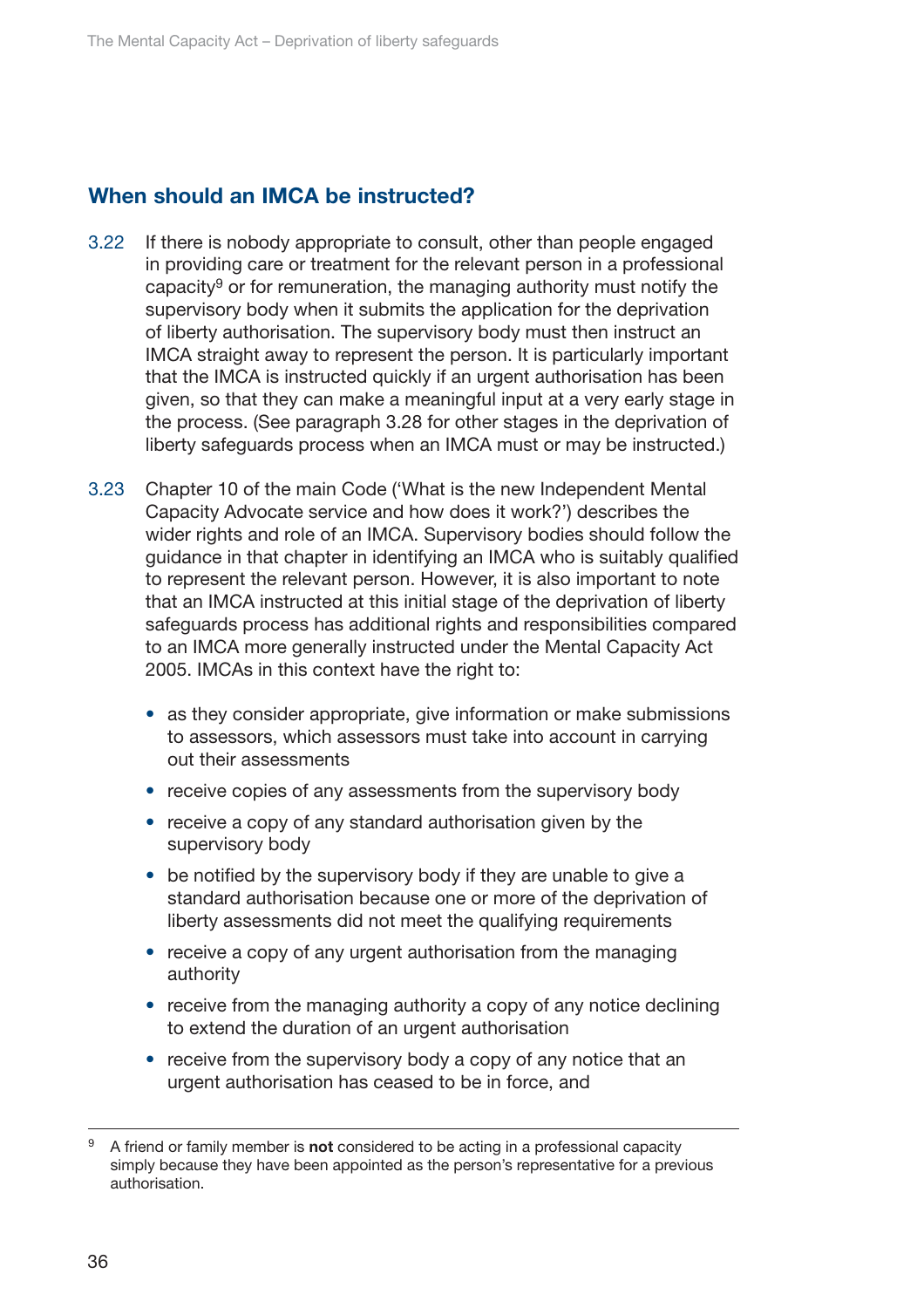• apply to the Court of Protection for permission to take the relevant person's case to the Court in connection with a matter relating to the giving or refusal of a standard or urgent authorisation (in the same way as any other third party can).

The assessment and authorisation processes are described in chapters 4 and 5.

- 3.24 IMCAs will need to familiarise themselves with the relevant person's circumstances and to consider what they may need to tell any of the assessors during the course of the assessment process. They will also need to consider whether they have any concerns about the outcome of the assessment process.
- 3.25 Differences of opinion between an IMCA and an assessor should ideally be resolved while the assessment is still in progress. Where there are significant disagreements between an IMCA and one or more of the assessors that cannot be resolved between them, the supervisory body should be informed before the assessment is finalised. The supervisory body should then consider what action might be appropriate, including perhaps convening a meeting to discuss the matter. Wherever possible, differences of opinion should be resolved informally in order to minimise the need for an IMCA to make an application to the Court of Protection. However, an IMCA should not be discouraged from making an application to the Court of Protection should they consider it necessary. (Chapter 15 of the main Code ('What are the best ways to settle disagreements and disputes about issues covered in the Act?') contains general guidance about the resolution of disputes arising under the Act.)
- 3.26 An IMCA will also need to consider whether they have any concerns about the giving of an urgent authorisation (see chapter 6), and whether it would be appropriate to challenge the giving of such an authorisation via the Court of Protection.
- 3.27 Once a relevant person's representative is appointed (see chapter 7), the duties imposed on the IMCA cease to apply. The IMCA may, however, still apply to the Court of Protection for permission to take the relevant person's case to the Court in connection with the giving of a standard authorisation; but, in doing so, the IMCA must take account of the views of the relevant person's representative.

# Chapter 3

How and when can deprivation of liberty be applied for and authorised?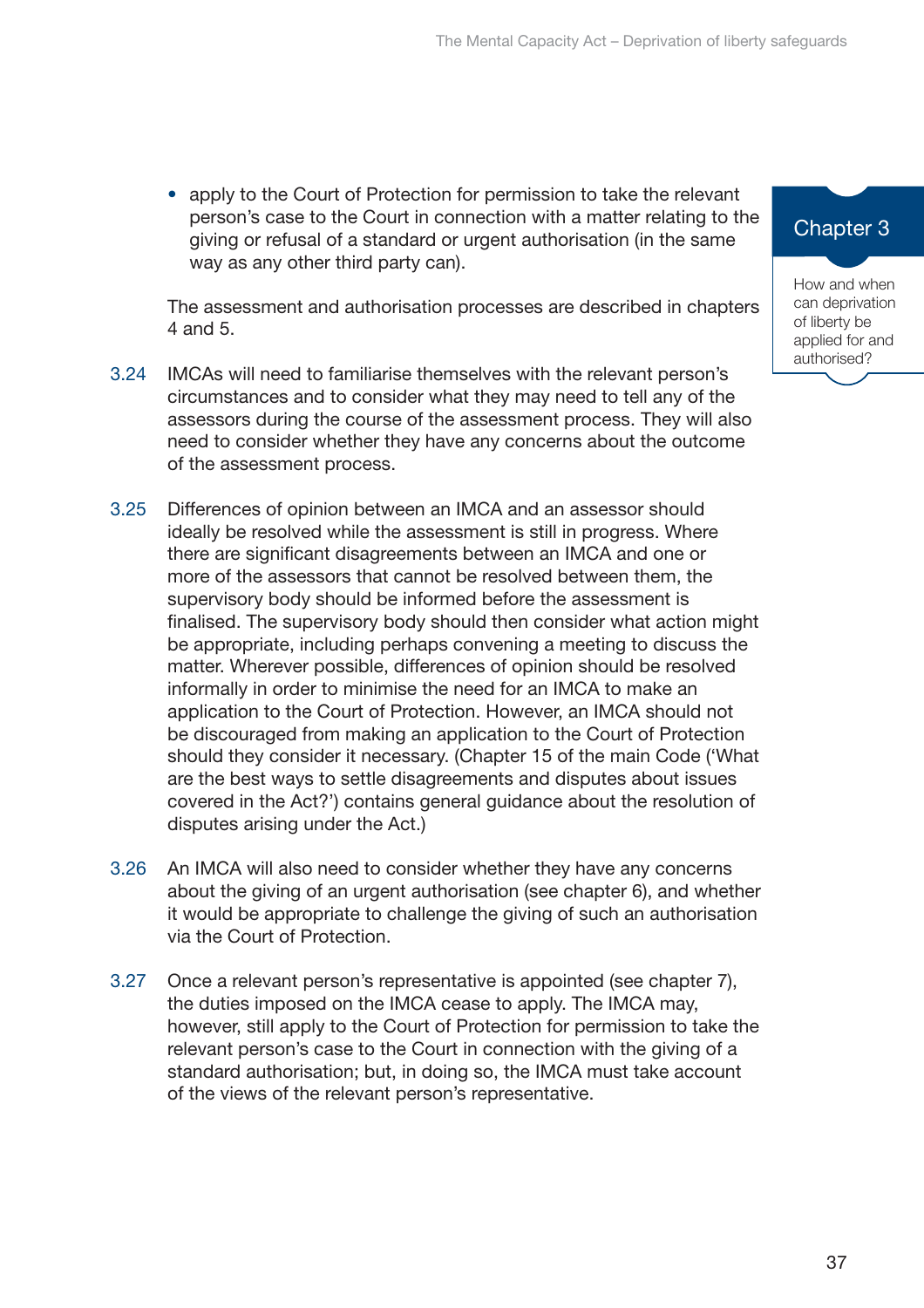#### **Other circumstances in which an IMCA must or may be instructed**

- 3.28 An IMCA must also be instructed during gaps in the appointment of a relevant person's representative (for instance, if a new representative is being sought – see paragraphs 7.34 to 7.36). In addition, an IMCA may be instructed at any time where:
	- the relevant person does not have a paid 'professional' representative
	- the relevant person or their representative requests that an IMCA is instructed to help them, or
	- a supervisory body believes that instructing an IMCA will help to ensure that the person's rights are protected (see paragraphs 7.37 to 7.41).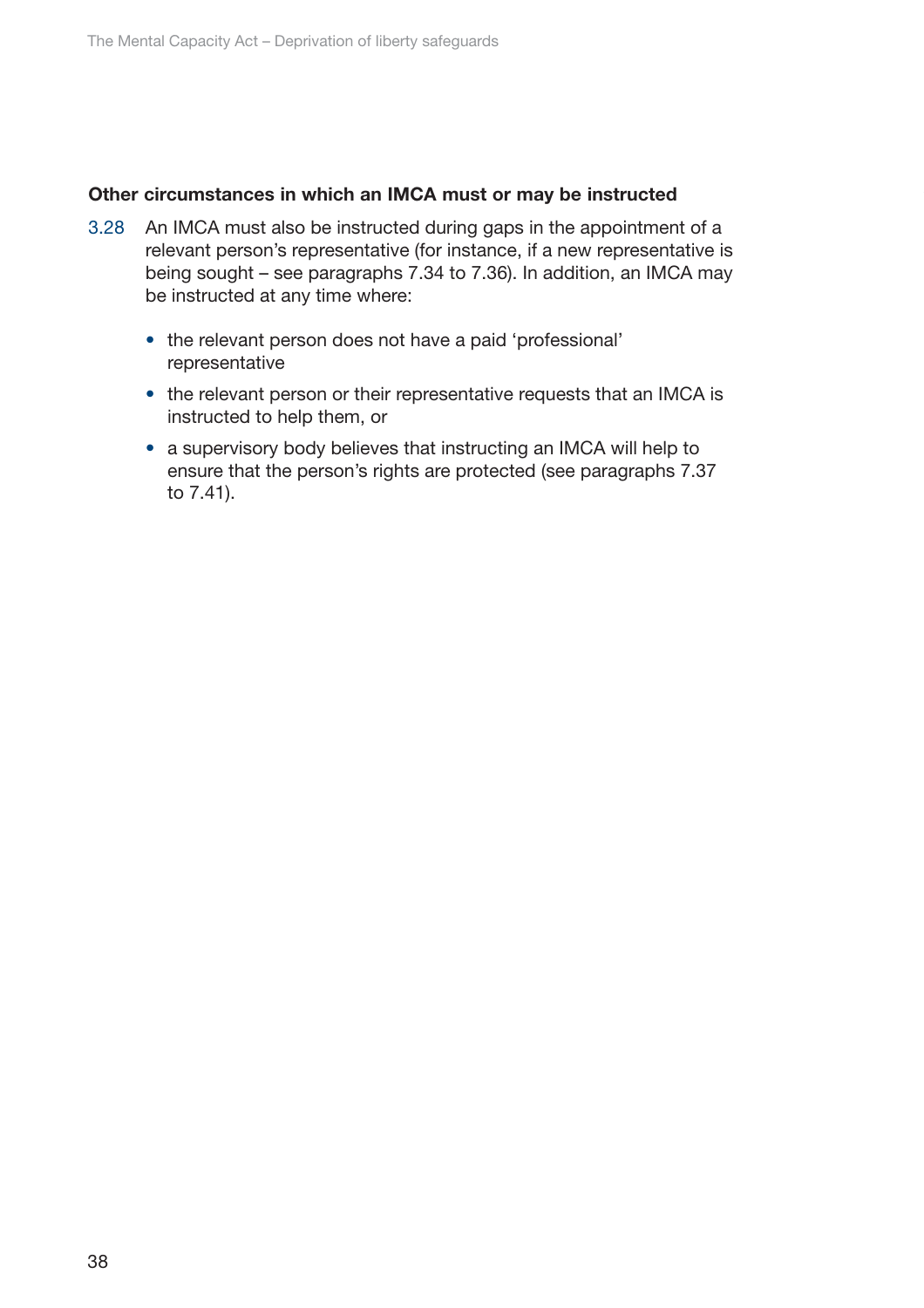When a supervisory body gives a standard authorisation of deprivation of liberty, the managing authority may lawfully deprive the relevant person of their liberty in the hospital or care home named in the authorisation.

This chapter describes the assessments that have to be undertaken in order for a standard authorisation to be given. It also sets out who is eligible to undertake the assessments.

### **What assessments are required before giving a standard authorisation?**

- 4.1 As soon as the supervisory body has confirmed that the request for a standard authorisation should be pursued, it must obtain the relevant assessments to ascertain whether the qualifying requirements of the deprivation of liberty safeguards are met. The supervisory body has a legal responsibility to select assessors who are both suitable and eligible. Assessments must be completed within 21 days for a standard deprivation of liberty authorisation, or, where an urgent authorisation has been given, before the urgent authorisation expires.
- 4.2 The assessments (described in paragraphs 4.23 to 4.76) are:
	- age assessment (paragraphs  $4.23$  and  $4.24$ )
	- no refusals assessment (paragraphs 4.25 to 4.28).
	- mental capacity assessment (paragraphs 4.29 to 4.32)
	- mental health assessment (paragraphs 4.33 to 4.39)
	- $\bullet$  eligibility assessment (paragraphs 4.40 to 4.57), and
	- $\bullet$  best interests assessment (paragraphs 4.58 to 4.76).

Standard forms are available for completion by each of the assessors.

4.3 If the person being assessed is not currently in the supervisory body's area, the supervisory body should seek, as far as is practical and possible, to arrange to use assessors based near where the person currently is.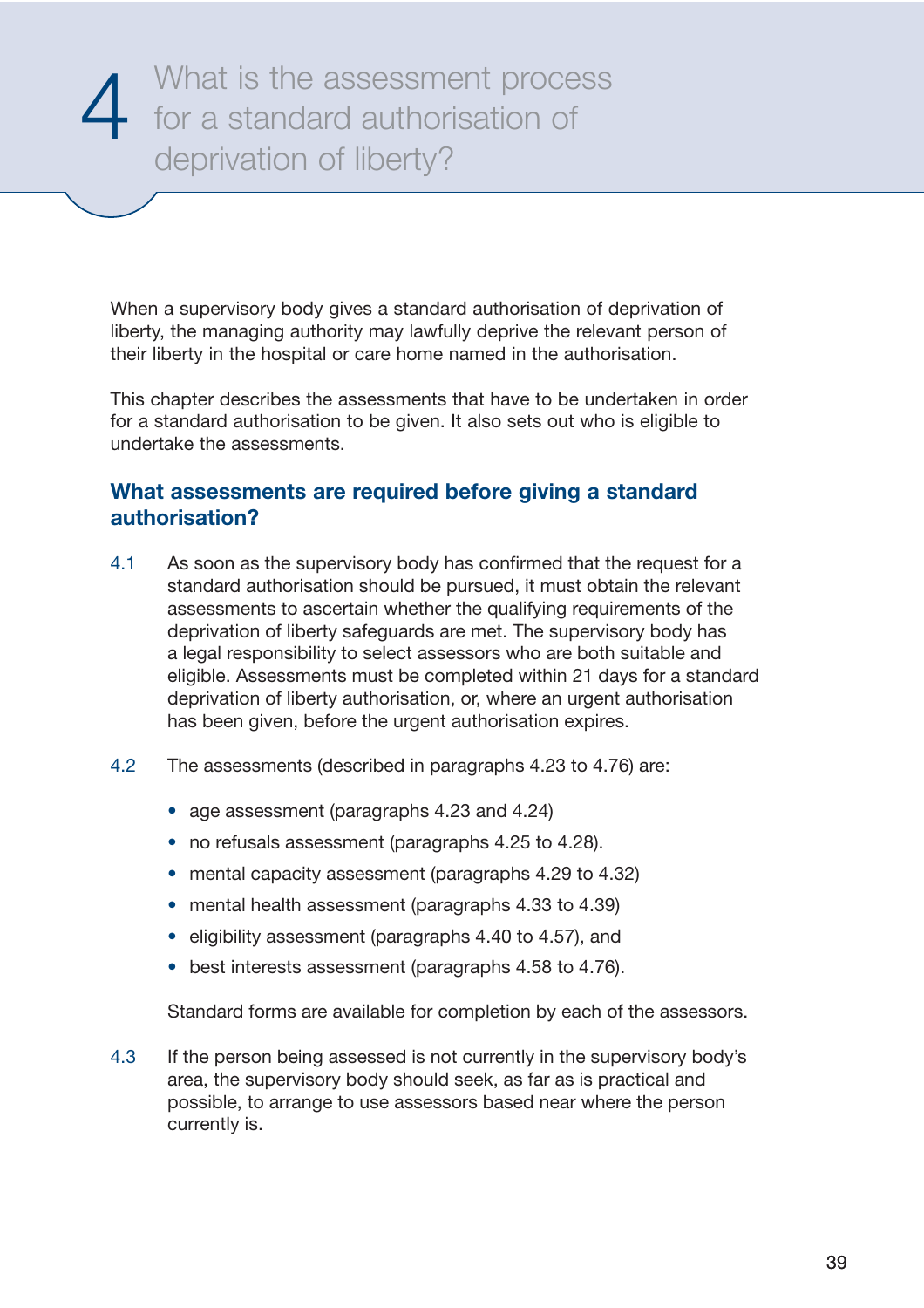#### **Using equivalent assessments**

- 4.4 The Act states that where an 'equivalent assessment' to any of these assessments has already been obtained, it may be relied upon instead of obtaining a fresh assessment.
- 4.5 An equivalent assessment is an assessment:
	- that has been carried out in the last 12 months, not necessarily for the purpose of a deprivation of liberty authorisation (where the required assessment is an age assessment, there is no time limit on the use of an equivalent assessment)
	- that meets all the requirements of the deprivation of liberty assessment,
	- of which the supervisory body is satisfied that there is no reason to believe that it is no longer accurate, and
	- of which the supervisory body has a written copy.

An example would be a recent assessment carried out for the purposes of the Mental Health Act 1983, which could serve as an equivalent to a mental health assessment.

- 4.6 Great care should be taken in deciding to use an equivalent assessment and this should not be done routinely. The older the assessment is, even if it took place within the last 12 months, the less likely it is to represent a valid equivalent assessment (unless it is an age assessment). For example, only a very recent mental capacity assessment would be appropriate where capacity is known to fluctuate, since one of the principles of the Act is that a person must be assumed to have capacity unless it is established that they lack capacity.
- 4.7 If an equivalent best interests assessment is used, the supervisory body must also take into account any information given, or submissions made, by the relevant person's representative or an Independent Mental Capacity Advocate (IMCA) instructed under the deprivation of liberty safeguards.
- 4.8 Supervisory bodies should record the reasons why they have used any equivalent assessment. A standard form is available for this purpose.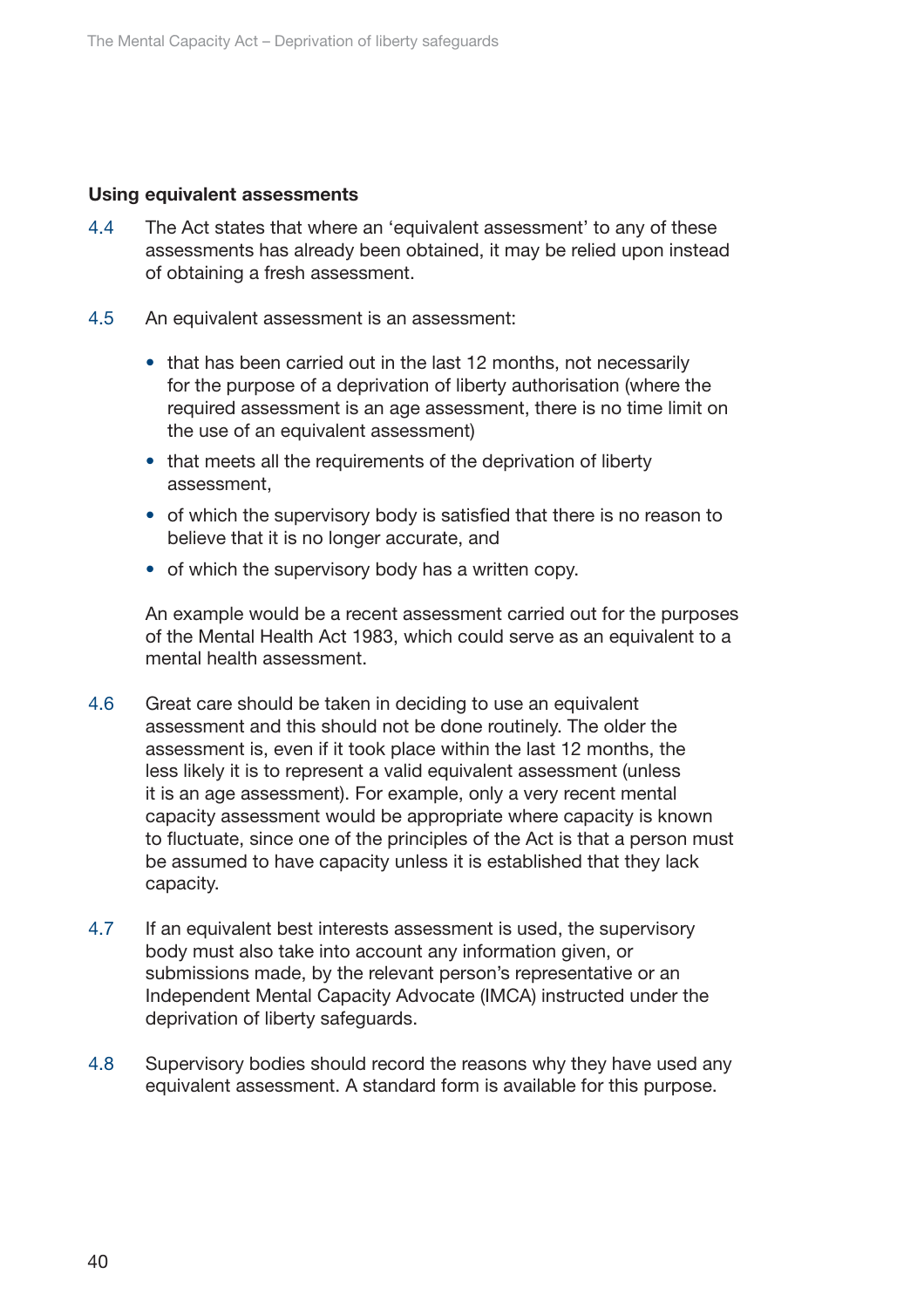## **When must assessments take place?**

- 4.9 The regulations for England<sup>10</sup> specify that all assessments required for a standard authorisation must be completed within 21 calendar days from the date on which the supervisory body receives a request from a managing authority. The regulations for Wales specify that all assessments required for a standard authorisation must be completed within 21 days from the date the assessors were instructed by the supervisory body.
- 4.10 However, if an urgent authorisation is already in force, the assessments must be completed before the urgent authorisation expires. The regulations for Wales specify that, where the managing authority has given itself an urgent authorisation and applies for a standard authorisation, the assessors must complete the assessments within five days of the date of instruction.
- 4.11 Urgent authorisations may be given by managing authorities for an initial period not exceeding seven days. If there are exceptional reasons why it has not been possible to deal with the request for a standard authorisation within the period of the urgent authorisation, they may be extended **by the supervisory body** for up to a further seven days. It is for the supervisory body to decide what constitutes an 'exceptional reason', taking into account all the circumstances of an individual case.
- 4.12 Supervisory bodies must keep a record of all requests for standard authorisations that they receive and should acknowledge the receipt of requests from managing authorities for standard authorisations.

### **How should assessors be selected?**

- 4.13 The six assessments do not have to be completed by different assessors. In fact, it is highly unlikely that there will be six separate assessors – not least because it is desirable to minimise the burden on the person being assessed. However, each assessor must make their own decisions, and to ensure that an appropriate degree of objectivity is brought to the assessment process:
	- there **must** be a minimum of two assessors
	- the mental health and best interests assessors **must** be different people

## Chapter 4

<sup>&</sup>lt;sup>10</sup> The Mental Capacity (Deprivation of Liberty: Standard Authorisations, Assessments and Ordinary Residence) Regulations 2008.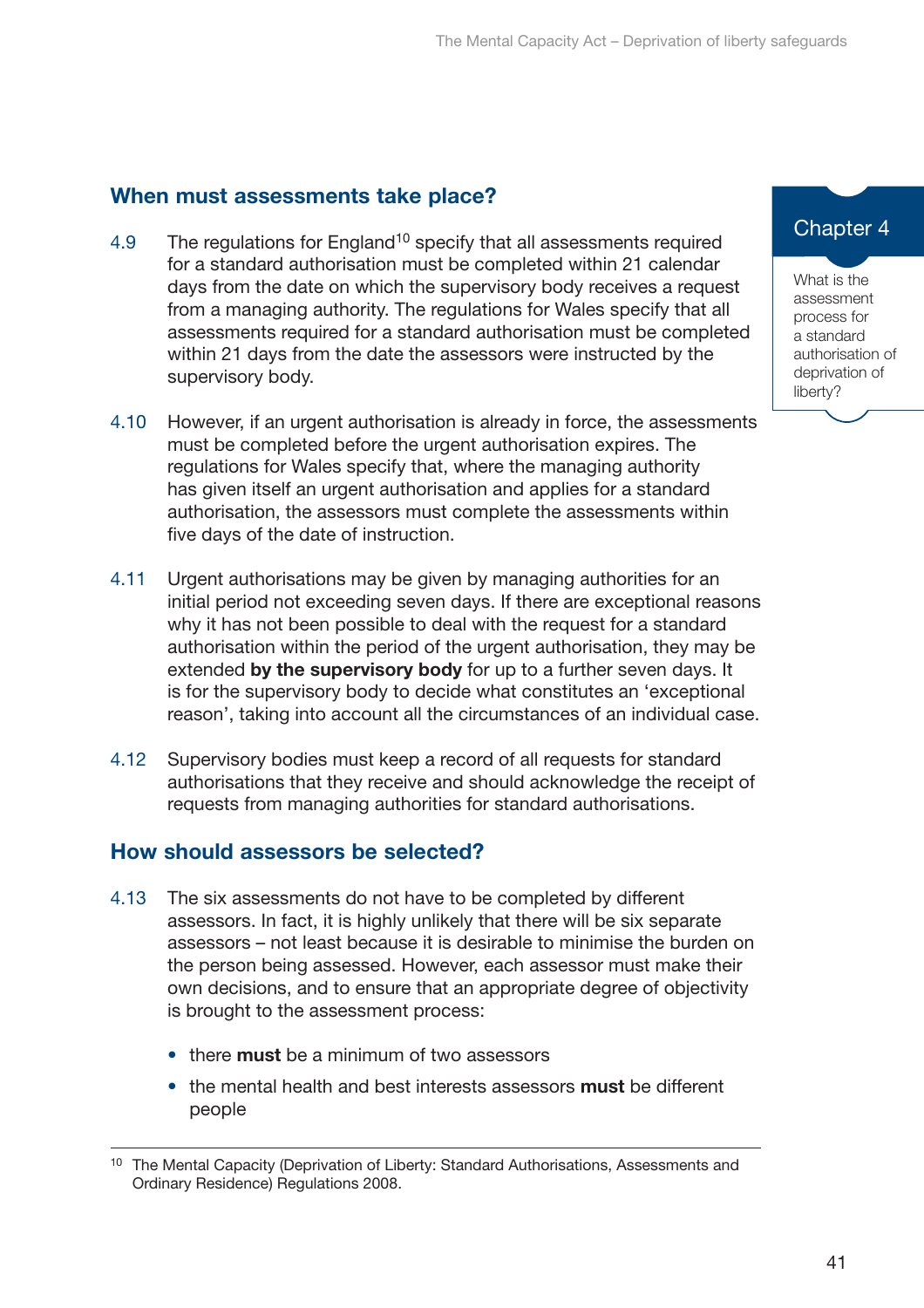- the best interests assessor can be an employee of the supervisory body or managing authority, but **must not** be involved in the care or treatment of the person they are assessing nor in decisions about their care
- a potential best interests assessor should not be used if they are in a line management relationship with the professional proposing the deprivation of liberty or the mental health assessor
- none of the assessors may have a financial interest in the case of the person they are assessing (a person is considered to have a financial interest in a case where that person is a partner, director, other office-holder or major shareholder of the managing authority that has made the application for a standard authorisation)
- an assessor **must not** be a relative of the person being assessed, nor of a person with a financial interest in the person's care. For this purpose, a 'relative' is:
	- a. a spouse, ex-spouse, civil partner or ex-civil partner
	- b. a person living with the relevant person as if they were a spouse or a civil partner
	- c. a parent or child
	- d. a brother or sister
	- e. a child of a person falling within definitions a, b or d
	- f. a grandparent or grandchild
	- g. a grandparent-in-law or grandchild-in-law
	- h. an aunt or uncle
	- i. a sister-in-law or brother-in-law
	- j. a son-in-law or daughter-in-law
	- k. a first cousin, or
	- l. a half-brother or half-sister.

These relationships include step-relationships

- where the managing authority and supervisory body are both the same body (see paragraph 3.21), the supervisory body may not select to carry out a best interests assessment a person who is employed by the body, or providing services to it, and
- the supervisory body should seek to avoid appointing assessors in any other possible conflict of interests situations that might bring into question the objectivity of an assessment.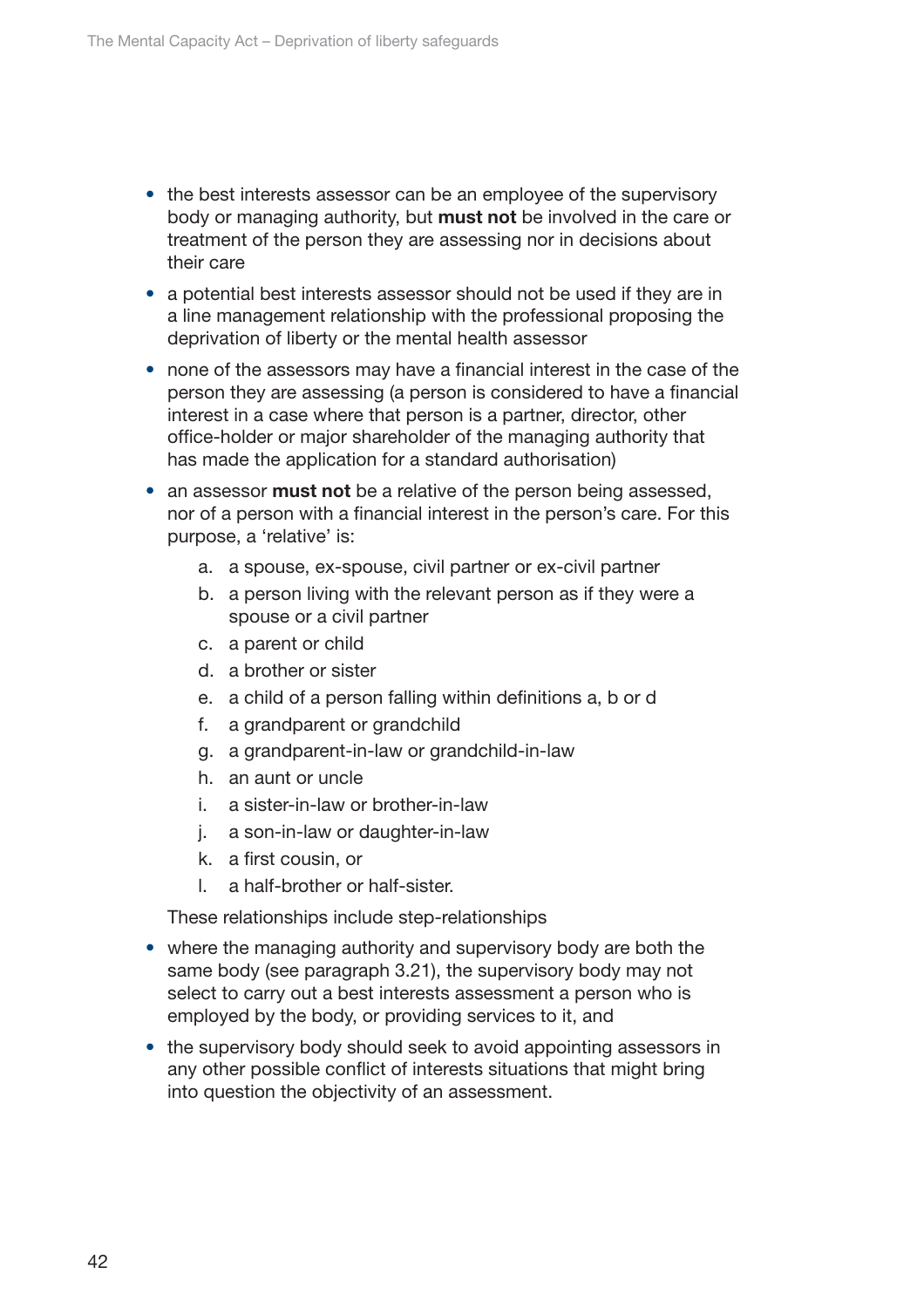- 4.14 Other relevant factors for supervisory bodies to consider when appointing assessors include:
	- the reason for the proposed deprivation of liberty
	- whether the potential assessor has experience of working with the service user group from which the person being assessed comes (for example, older people, people with learning disabilities, people with autism, or people with brain injury)
	- whether the potential assessor has experience of working with people from the cultural background of the person being assessed, and
	- any other specific needs of the person being assessed, for example communication needs.
- 4.15 Supervisory bodies should ensure that sufficient assessors are available to meet their needs, and must be satisfied in each case that the assessors have the skills, experience, qualifications and training required by regulations to perform the function effectively. The regulations also require supervisory bodies to be satisfied that there is an appropriate criminal record certificate issued in respect of an assessor. It will be useful to keep a record of qualified assessors and their experience and availability. Supervisory bodies should consider making arrangements to ensure that assessors have the necessary opportunities to maintain their skills and knowledge (of legal developments, for example) and share, audit and review their practice.
- 4.16 Assessors act as individual professionals and are personally accountable for their decisions. Managing authorities and supervisory bodies must not dictate or seek to influence their decisions.
- 4.17 There is no reason in principle why interviews, examinations and fact-finding required as part of any deprivation of liberty safeguards assessment cannot serve more than one purpose, in order to avoid unnecessary burdens both on the person being assessed and on staff. However, if this does happen, all purposes of the interview or examination should be made clear to the relevant person, and to any family members, friends, carers or advocates supporting them.

## Chapter 4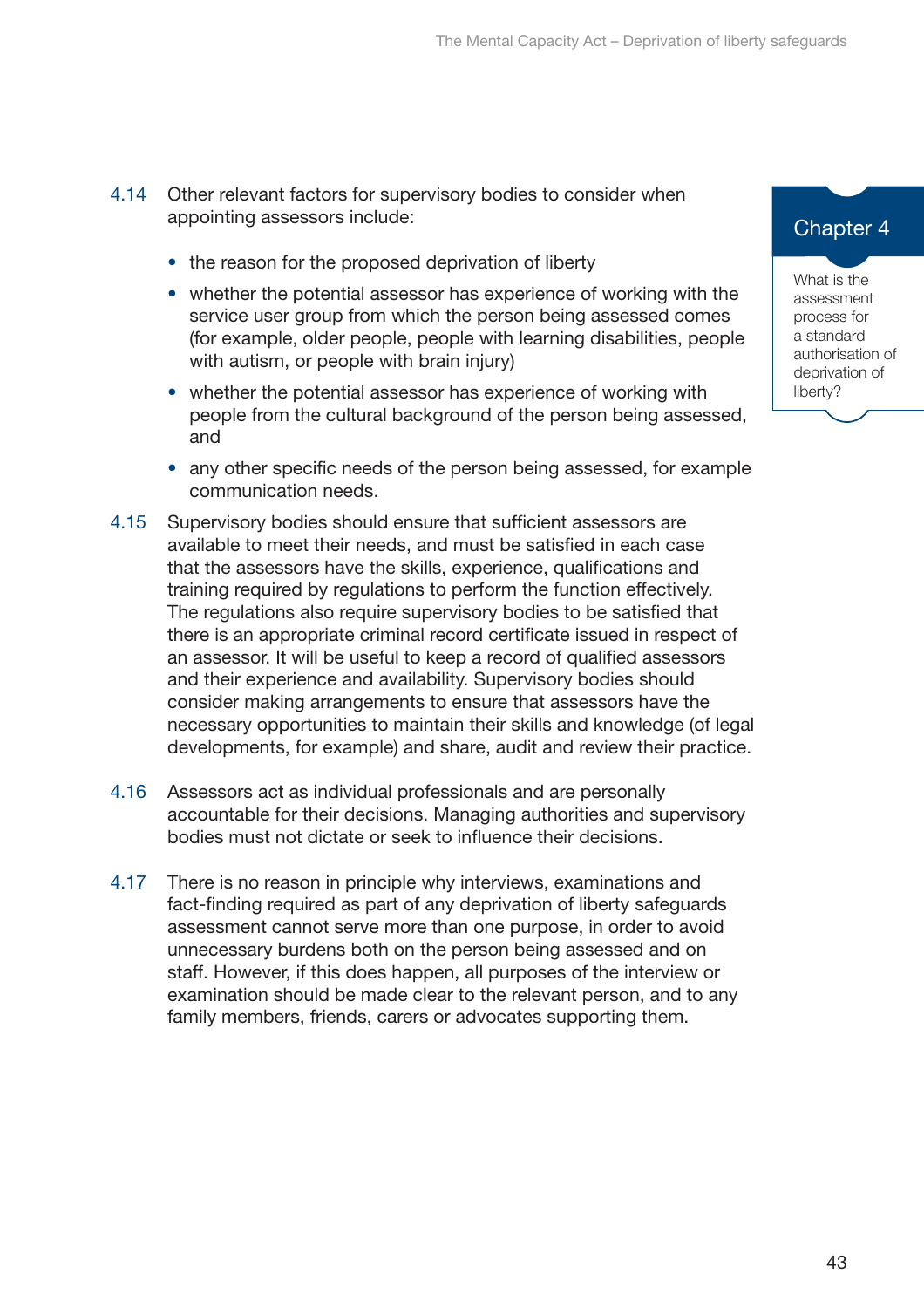### **Protection against liability**

4.18 Nobody can or should carry out an assessment unless they are protected against any liabilities that might arise in connection with carrying out the assessment. Individual assessors will need to satisfy themselves, and any supervisory body that selects them as an assessor, that they are appropriately covered by either employers' or personal insurance.

### **What is the assessment process?**

- 4.19 As indicated in paragraph 4.2, there are six assessments that must be conducted before a supervisory body can give an authorisation.
- 4.20 The assessments are set out in the order in which it will normally be most appropriate to complete them. In particular, it is recommended that the best interests assessment, which is likely to be the most timeconsuming, is not started until there is a reasonable expectation that the other five qualifying requirements will be met.
- 4.21 But, ultimately, it is for the supervisory body to decide on the order in which the assessments should be undertaken and, in the light of the time available to complete the overall assessment process, the extent to which they should be undertaken to separate or simultaneous timescales. The supervisory body's decision about how many assessors will undertake the assessments (see paragraph 4.13) will also be a relevant factor.
- 4.22 The following paragraphs explain the assessment process.

### **Age assessment**

- 4.23 The purpose of the age assessment is simply to confirm whether the relevant person is aged 18 or over. This is because, as paragraph 1.12 explains, the deprivation of liberty safeguards apply only to people aged 18 or over. For people under the age of 18, a different safeguards process applies. In most cases, this is likely to be a fairly straightforward assessment. If there is any doubt, age should be established by a birth certificate or other evidence that the assessor considers reliable. Where it is not possible to verify with any certainty whether a person is aged 18 or over, the assessor should base the assessment on the best of their knowledge and belief.
- 4.24 This assessment can be undertaken by anybody whom the supervisory body is satisfied is eligible to be a best interests assessor.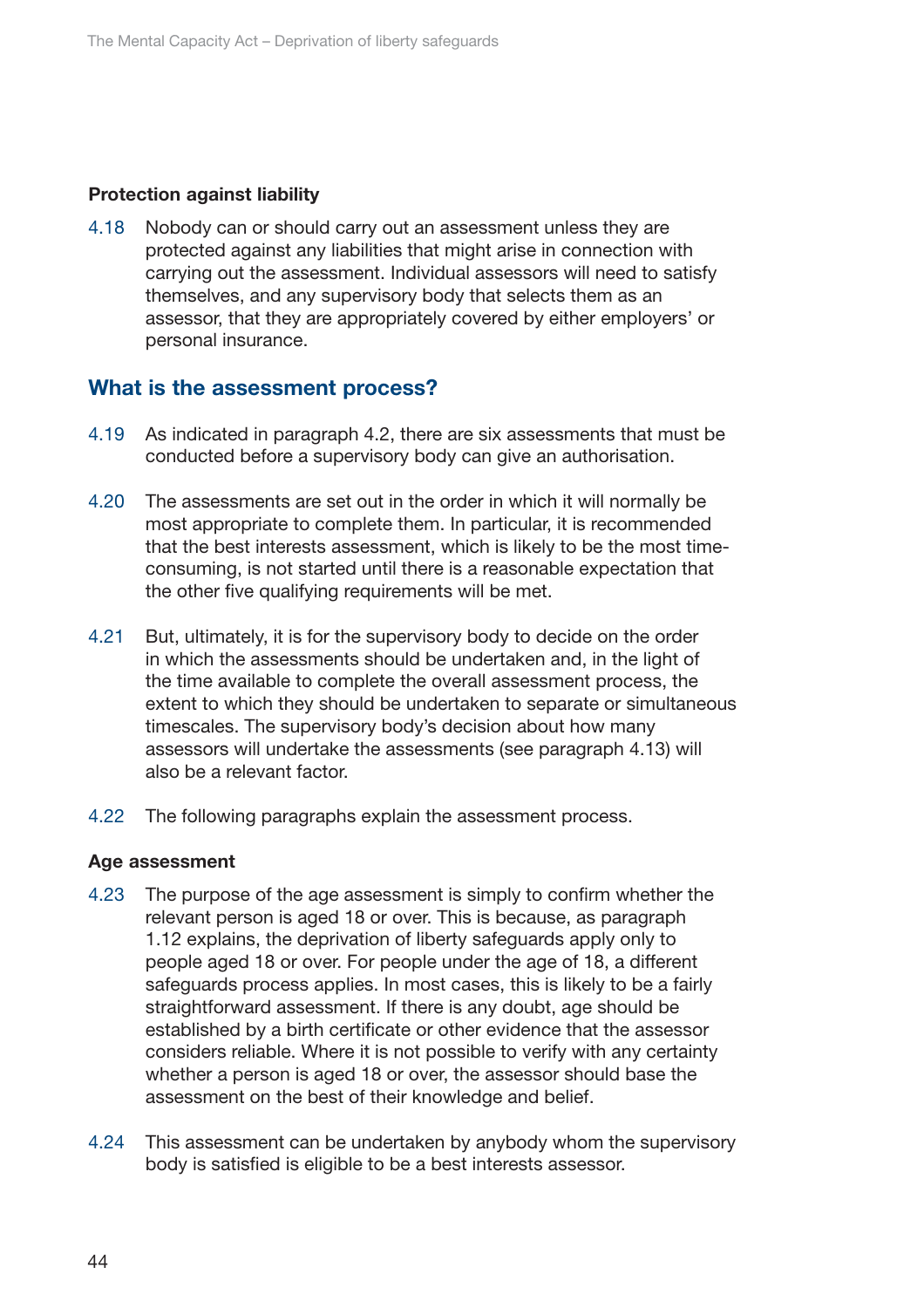#### **No refusals assessment**

- 4.25 The purpose of the no refusals assessment is to establish whether an authorisation to deprive the relevant person of their liberty would conflict with other existing authority for decision-making for that person.
- 4.26 The following are instances of a conflict that would mean that a standard authorisation could not be given:
	- **•** If the relevant person has made an advance decision to refuse **treatment** that remains valid and is applicable to some or all of the treatment that is the purpose for which the authorisation is requested, then a standard authorisation cannot be given. See sections 24 to 26 of the Mental Capacity Act 2005 and chapter 9 of the main Code ('What does the Act say about advance decisions to refuse treatment?') for more information about advance decisions and when they are valid and applicable. Remember too that the deprivation of liberty authorisation does not, in itself, provide authority to treat the person (see paragraphs 5.10 to 5.13 of this Code).
	- If any part of the proposal to deprive the person of their liberty (including any element of the care plan) would be in conflict with a **valid decision of a donee or a deputy** made within the scope of their authority, then a standard authorisation cannot be given. For example, if a donee or deputy decides that it would not be in the best interests of the relevant person to be in a particular care home, and that decision is within the scope of their authority, then the care plan will need to be reviewed with the donee or deputy.
- 4.27 If there is any such conflict, the no refusals assessment qualifying requirement will not be met and a standard authorisation for deprivation of liberty cannot be given.
- 4.28 The no refusals assessment can be undertaken by anybody that the supervisory body is satisfied is eligible to be a best interests assessor.

#### **Mental capacity assessment**

4.29 The purpose of the mental capacity assessment is to establish whether the relevant person lacks capacity to decide whether or not they should be accommodated in the relevant hospital or care home to be given care or treatment. The assessment refers specifically to the relevant person's capacity to make this decision at the time it needs to be made. The starting assumption should always be that a person has the capacity to make the decision.

## Chapter 4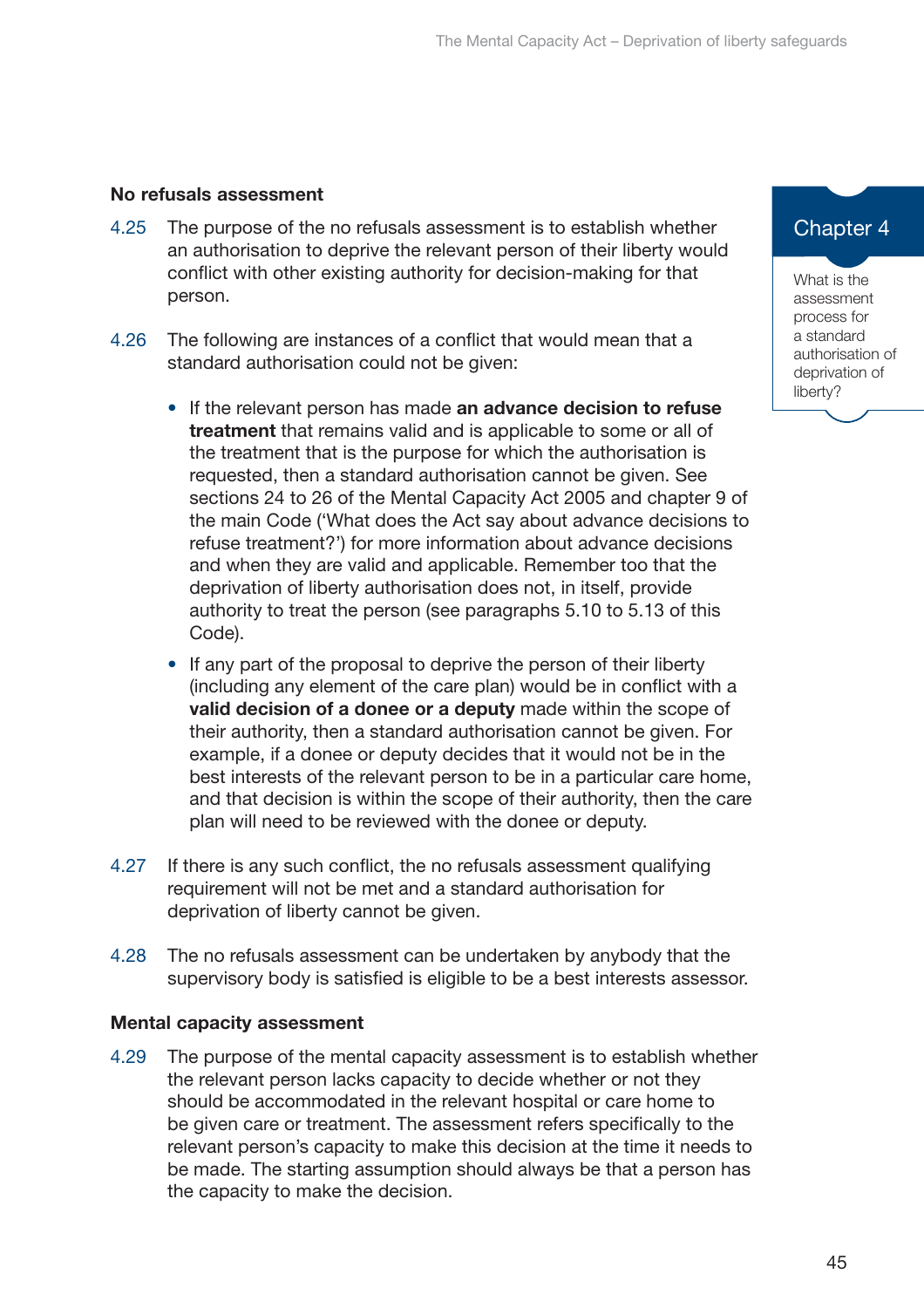- 4.30 Sections 1 to 3 of the Act set out how a person's capacity to make decisions should be determined. Chapter 4 of the main Code ('How does the Act define a person's capacity to make a decision and how should capacity be assessed?') gives further guidance on ways to assess capacity. When assessing the capacity of a person being considered for the deprivation of liberty safeguards, these guidelines should be followed.
- 4.31 The regulations for England specify that the mental capacity assessment can be undertaken by anyone who is eligible to act as a mental health or best interests assessor. In deciding who to appoint for this assessment, the supervisory body should take account of the need for understanding and practical experience of the nature of the person's condition and its impact on decision-making.
- 4.32 Supervisory bodies may wish to consider using an eligible assessor who already knows the relevant person to undertake this assessment, if they think it would be of benefit. This will primarily arise if somebody involved in the person's care is considered best placed to carry out a reliable assessment, using their knowledge of the person over a period of time. It may also help in reducing any distress that might be caused to the person if they were assessed by somebody they did not know.

### **Mental health assessment**

- 4.33 The purpose of the mental health assessment is to establish whether the relevant person has a mental disorder within the meaning of the Mental Health Act 1983. That means any disorder or disability of mind, apart from dependence on alcohol or drugs. It includes all learning disabilities. This is not an assessment to determine whether the person requires mental health treatment.
- 4.34 A distinction can be drawn between the mental health assessment and the mental capacity assessment:
	- Although a person must have an impairment or disturbance of the functioning of the mind or brain in order to lack capacity, it does not follow that they automatically have a mental disorder within the meaning of the Mental Health Act 1983.
	- The objective of the mental health assessment is to ensure that the person is medically diagnosed as being of 'unsound mind' and so comes within the scope of Article 5 of the European Convention on Human Rights.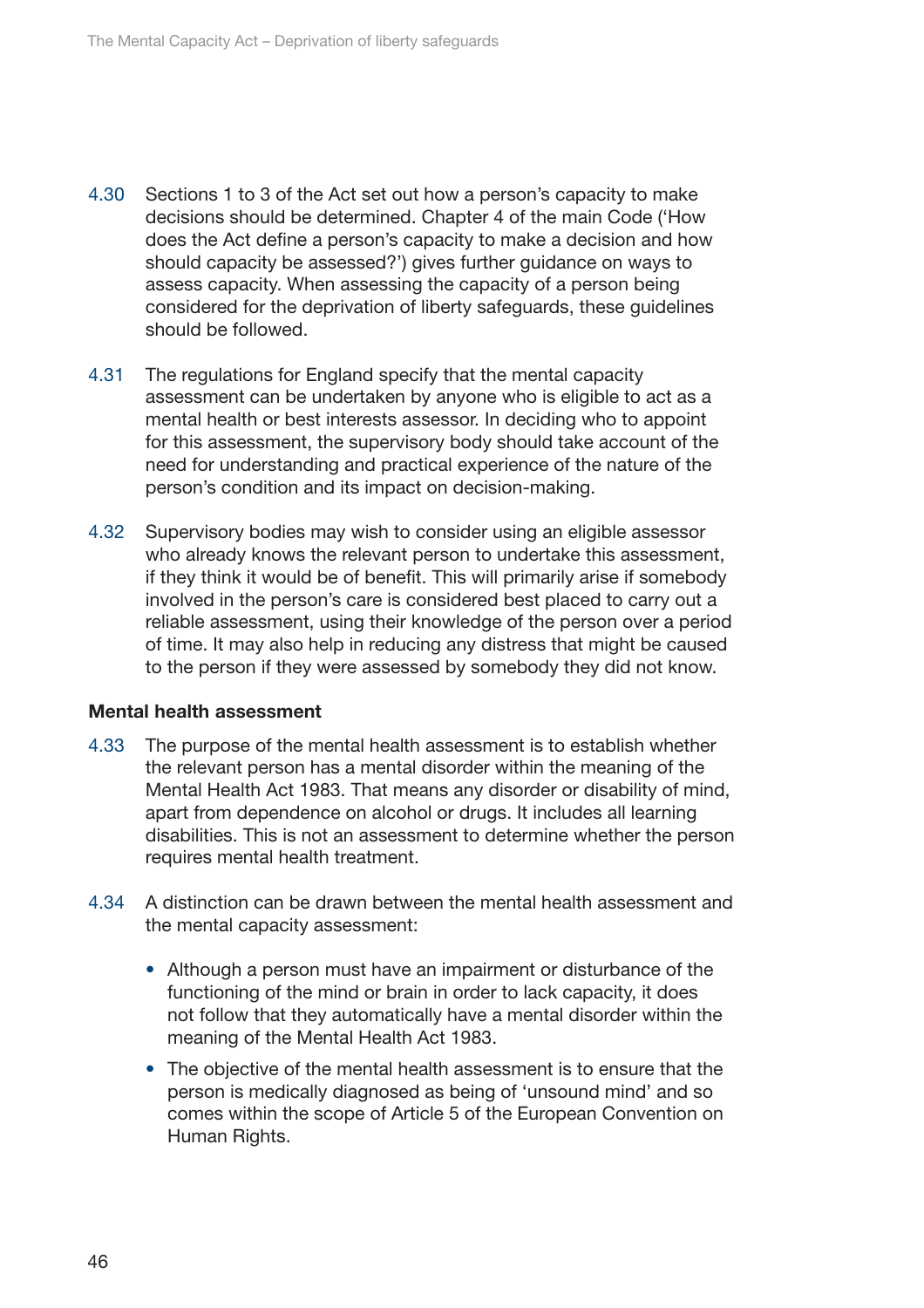- 4.35 In both England and Wales, the regulations specify that:
	- the mental health assessment must be carried out by a doctor, and
	- the assessing doctor has to either be approved under section 12 of the Mental Health Act 1983, or be a registered medical practitioner with at least three years' post-registration experience in the diagnosis or treatment of mental disorder, such as a GP with a special interest. This includes doctors who are automatically treated as being section 12 approved because they are approved clinicians under the Mental Health Act 1983.
- 4.36 To be eligible to undertake assessments, in England a doctor will need to have completed the standard training for deprivation of liberty mental health assessors. Except in the 12 month period beginning with the date the doctor has successfully completed the standard training, the regulations for England also require the supervisory body to be satisfied that the doctor has, in the 12 months prior to selection, completed further training relevant to their role as a mental health assessor. In Wales, a doctor will need to have completed appropriate training and have appropriate skills and experience.
- 4.37 Supervisory bodies must consider the suitability of the assessor for the particular case (for example, whether they have experience relevant to the person's condition).
- 4.38 As with the mental capacity assessment, supervisory bodies may wish to consider using an eligible assessor who already knows the relevant person to undertake this assessment, if they think it would be of benefit.
- 4.39 The mental health assessor is required to consider how the mental health of the person being assessed is likely to be affected by being deprived of their liberty, and to report their conclusions to the best interests assessor. The mental health and best interests assessments cannot be carried out by the same person.

### **Eligibility assessment**

- 4.40 This assessment relates specifically to the relevant person's status, or potential status, under the Mental Health Act 1983.
- 4.41 A person is not eligible for a deprivation of liberty authorisation if:
	- they are detained as a hospital in-patient under the Mental Health Act 1983, or

## Chapter 4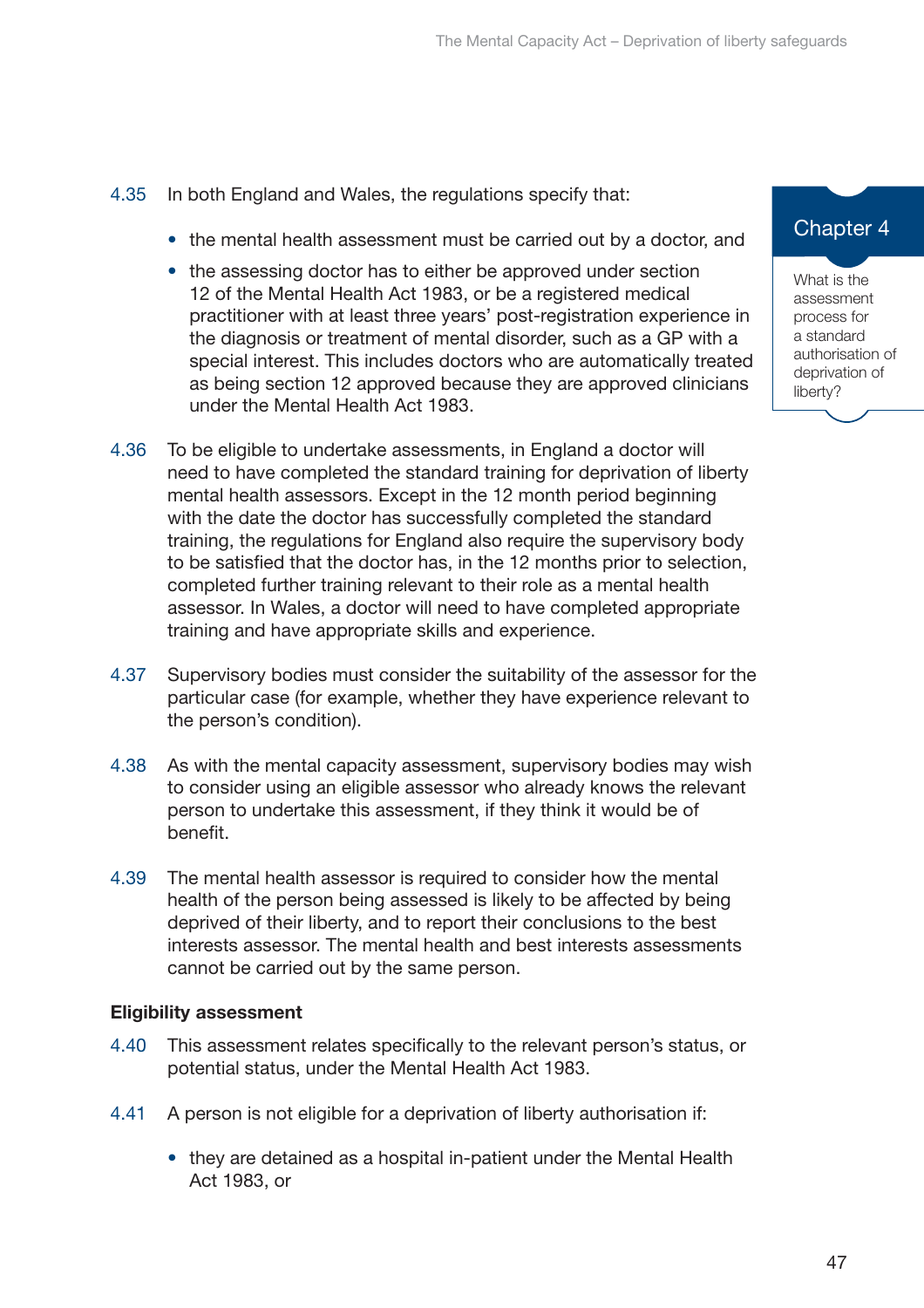- the authorisation, if given, would be inconsistent with an obligation placed on them under the Mental Health Act 1983, such as a requirement to live somewhere else. This will only affect people who are on leave of absence from detention under the Mental Health Act 1983 or who are subject to guardianship, supervised community treatment or conditional discharge.
- 4.42 Where the proposed authorisation relates to a care home, or to deprivation of liberty in a hospital for non-mental health treatment, the eligibility assessment will simply be a matter of checking that authorisation would not be inconsistent with an obligation placed on the person under the Mental Health Act 1983.
- 4.43 When a person is subject to guardianship under the Mental Health Act 1983, their guardian can decide where they are to live, but cannot authorise deprivation of liberty and cannot require them to live somewhere where they are deprived of liberty unless that deprivation of liberty is authorised.
- 4.44 Occasionally, a person who is subject to guardianship and who lacks capacity to make the relevant decisions may need specific care or treatment in a care home or hospital that cannot be delivered without deprivation of liberty. This may be in a care home in which they are already living or in which the guardian thinks they ought to live, or it may be in a hospital where they need to be for physical health care. It may also apply if they need to be in hospital for mental health care. The process for obtaining a deprivation of liberty authorisation and the criteria to be applied are the same as for any other person.
- 4.45 If the proposed authorisation relates to deprivation of liberty in a hospital **wholly or partly for the purpose of treatment of mental disorder**, then the relevant person will not be eligible if:
	- they object to being admitted to hospital, or to some or all the treatment they will receive there for mental disorder, **and**
	- they meet the criteria for an application for admission under section 2 or section 3 of the Mental Health Act 1983 (unless an attorney or deputy, acting within their powers, had consented to the things to which the person is objecting).
- 4.46 In many cases, the relevant person will be able to state an objection. However, where the person is unable to communicate, or can only communicate to a limited extent, assessors will need to consider the person's behaviour, wishes, feelings, views, beliefs and values, both present and past, so far as they can be ascertained (see paragraphs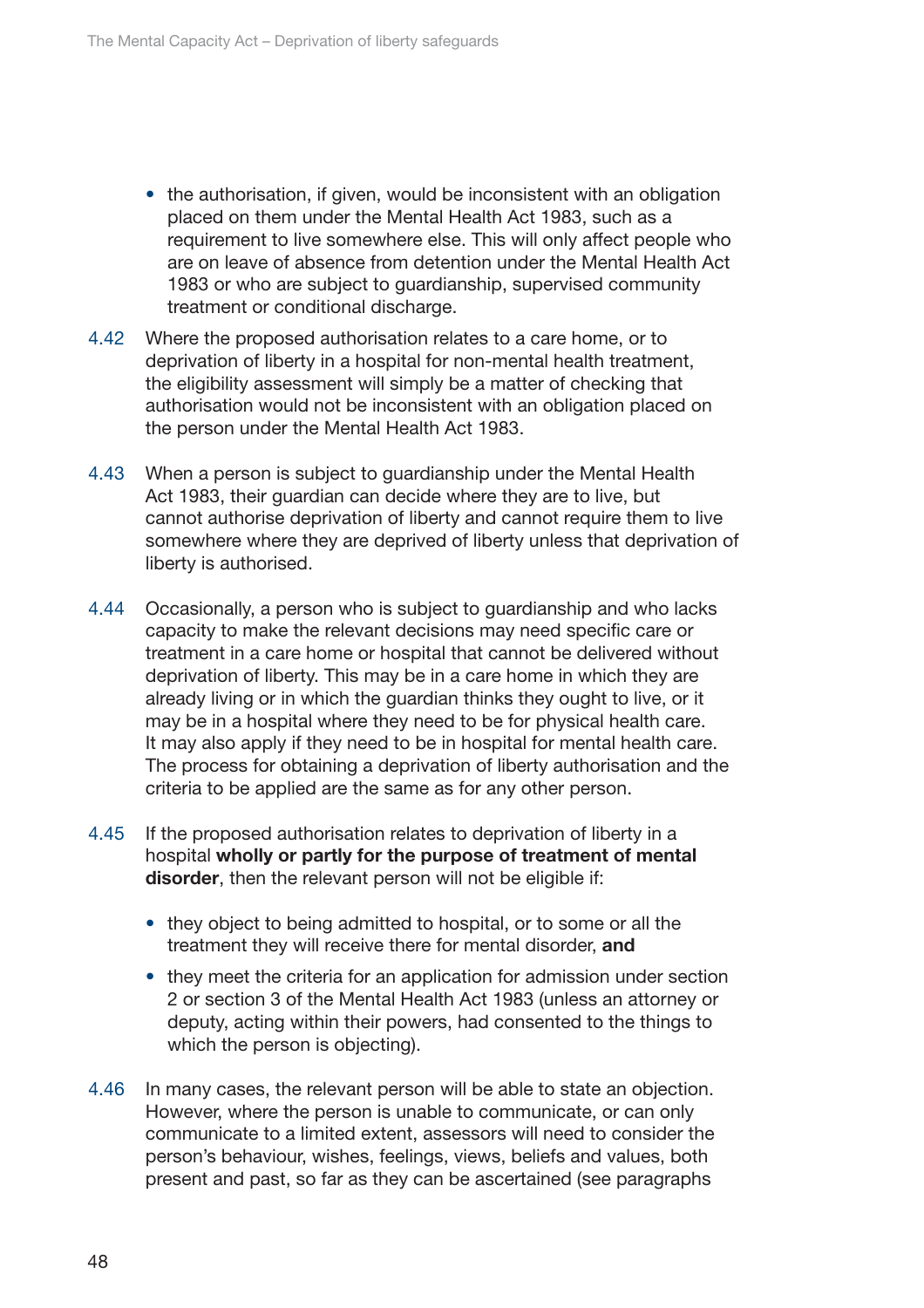5.37 to 5.48 of the main Code for guidance on how to do this). If there is reason to think that a person would object if able to do so, then the person should be assumed to be objecting. Occasionally, it may be that the person's behaviour initially suggests an objection, but that this objection is in fact not directed at the treatment at all. In that case, the person should **not** be taken to be objecting.

- 4.47 Assessors should always bear in mind that their job is simply to establish whether the person objects to treatment or to being in hospital: whether that objection is reasonable or not is not the issue.
- 4.48 Even where a person does not object and a deprivation of liberty authorisation is possible, it should not be assumed that such an authorisation is invariably the correct course. There may be other factors that suggest that the Mental Health Act 1983 should be used (for example, where it is thought likely that the person will recover relevant capacity and will then refuse to consent to treatment, or where it is important for the hospital managers to have a formal power to retake a person who goes absent without leave). Further guidance on this is given in the Mental Health Act 1983 Code of Practice.
- 4.49 The eligibility assessor is not required to decide (or even consider) whether an application under the Mental Health Act 1983 would be in the person's best interests.
- 4.50 If the proposed authorisation relates to deprivation of liberty in a hospital **wholly or partly for the purpose of treatment of mental disorder**, then the person will also not be eligible if they are:
	- currently on leave of absence from detention under the Mental Health Act 1983
	- subject to supervised community treatment, or
	- subject to conditional discharge,

in which case powers of recall under the Mental Health Act 1983 should be used.

4.51 People on leave of absence from detention under the Mental Health Act 1983 or subject to supervised community treatment or conditional discharge are, however, eligible for the deprivation of liberty safeguards if they require treatment in hospital for a physical disorder.

## Chapter 4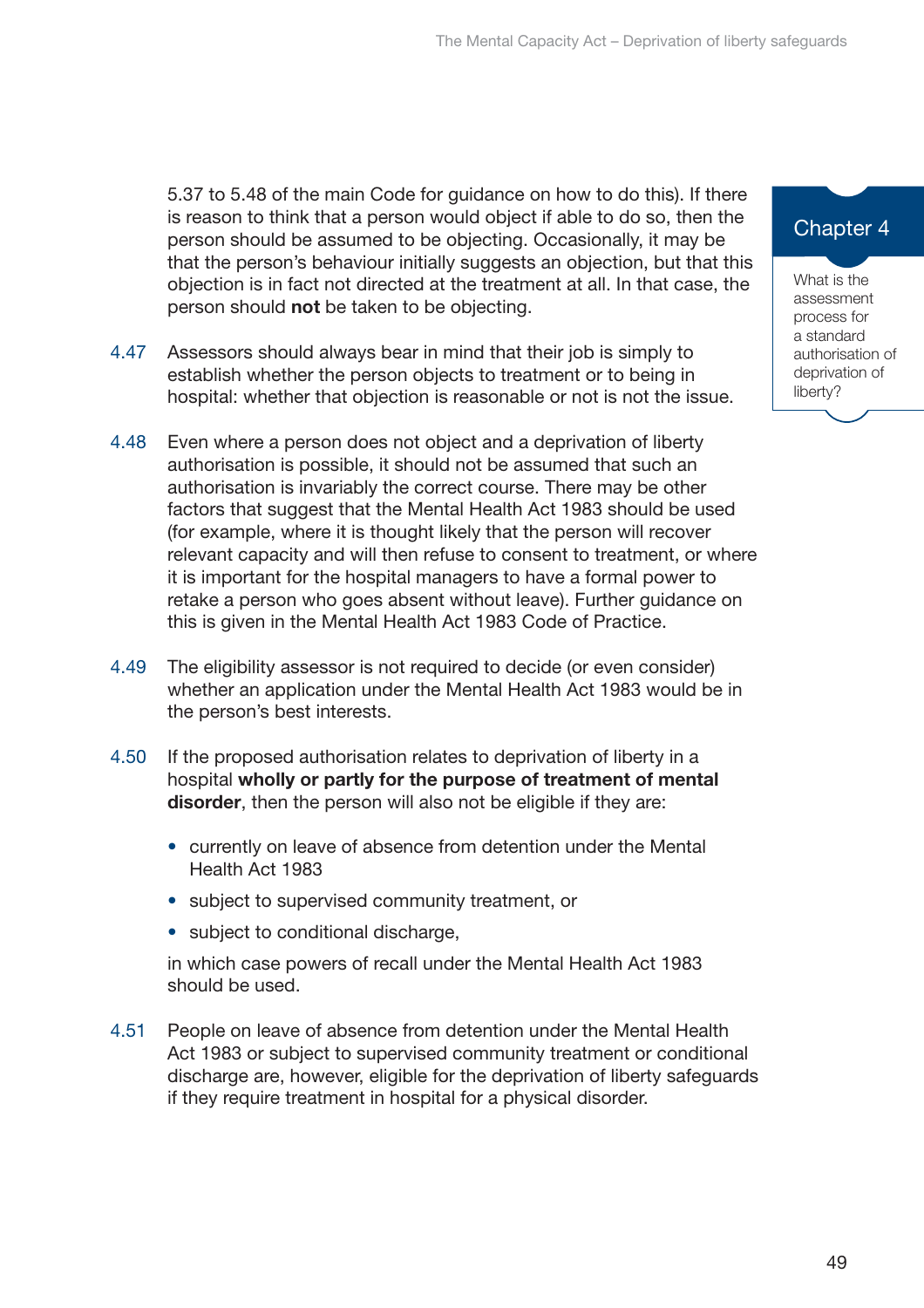#### *Who can conduct an eligibility assessment?*

- 4.52 The regulations for England specify that the eligibility assessment must be completed by:
	- a mental health assessor who is also a section 12 doctor, or
	- a best interests assessor who is also an approved mental health professional (AMHP).
- 4.53 The assessment cannot be carried out by a non-section 12 doctor, even if they are qualified to be a mental health assessor, nor by a non-AMHP, even if they are qualified to be a best interests assessor. This will ensure that the eligibility assessor is sufficiently familiar with the Mental Health Act 1983, which will be particularly important in cases in which it appears that the powers available under the Mental Health Act 1983 may be more appropriate than the deprivation of liberty safeguards.
- 4.54 The eligibility assessment will often be carried out by the best interests assessor but, where this is not the case, the eligibility assessor must request the best interests assessor to provide any relevant eligibility information that the best interests assessor may have, and the best interests assessor must comply with this request.

### *What happens when people are assessed as ineligible?*

- 4.55 If the eligibility assessor believes that the relevant person is not eligible, but (on the basis of the report of the best interests assessor) that they should nevertheless be deprived of liberty in their best interests, the eligibility assessor should immediately inform the supervisory body.
- 4.56 In the case of someone already subject to the Mental Health Act 1983, the eligibility assessor should inform the supervisory body with a view to contact being made with the relevant responsible clinician (i.e. the clinician in overall charge of the person's treatment) or, if the person is subject to guardianship, the relevant local social services authority. Otherwise, the assessor or supervisory body should take steps to arrange for the person to be assessed further with a view to an application being made for admission to hospital under the Mental Health Act 1983. Assessors will need to be familiar with local arrangements for doing this.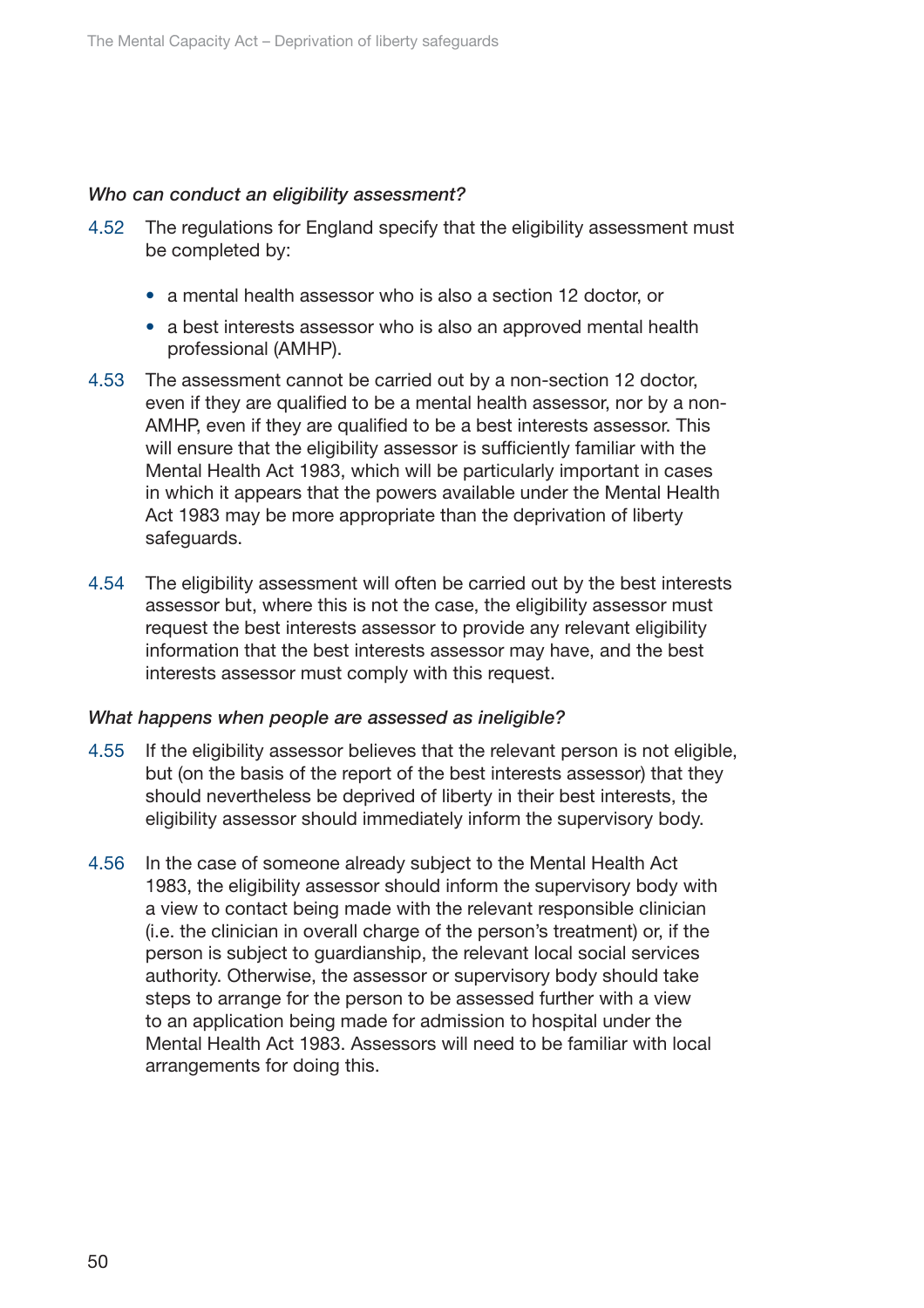4.57 In some cases, even before the eligibility assessment is undertaken, it may be known that there is a chance that the person will have to be assessed with a view to an application under the Mental Health Act 1983 because the eligibility assessment might conclude that they are ineligible for a deprivation of liberty authorisation. In such cases, steps should be taken, where practical and possible, to arrange assessments in a way that minimises the number of separate interviews or examinations the person has to undergo.

### **Best interests assessment**

- 4.58 The purpose of the best interests assessment is to establish, firstly, whether deprivation of liberty is occurring or is going to occur and, if so, whether:
	- it is in the best interests of the relevant person to be deprived of liberty
	- it is necessary for them to be deprived of liberty in order to prevent harm to themselves, and
	- deprivation of liberty is a proportionate response to the likelihood of the relevant person suffering harm and the seriousness of that harm.
- 4.59 The best interests assessor is the person who is responsible for assessing what is in the best interests of a relevant person.
- 4.60 In both England and Wales, the best interests assessment must be undertaken by an AMHP, social worker, nurse, occupational therapist or chartered psychologist with the skills and experience specified in the regulations. In England, this includes at least two years' postregistration experience. In England, the supervisory body must also be satisfied that the assessor:
	- is not suspended from the register or list relevant to the person's profession
	- $\bullet$  has successfully completed training that has been approved<sup>11</sup> by the Secretary of State to be a best interests assessor
	- except in the 12 month period beginning with the date the person has successfully completed the approved training, has, in the 12 months prior to selection, completed further training relevant to their role as a best interests assessor, and

## Chapter 4

<sup>&</sup>lt;sup>11</sup> Approved courses can be found at: http://www.dh.gov.uk/en/SocialCare/Deliveringadultsocialcare/MentalCapacity/ MentalCapacityActDeprivationofLibertySafeguards/index.htm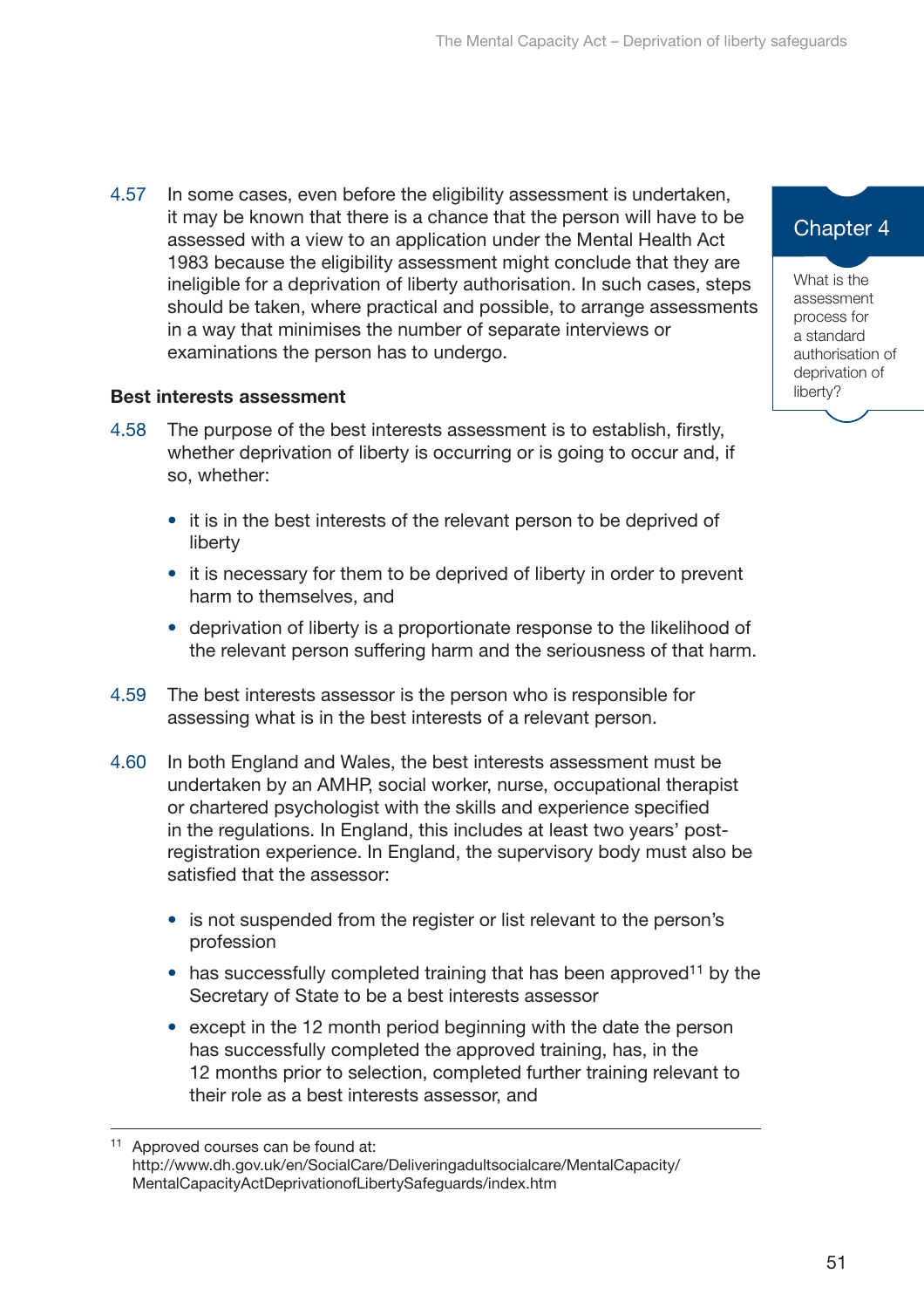- has the skills necessary to obtain, evaluate and analyse complex evidence and differing views and to weigh them appropriately in decision-making.
- 4.61 Section 4 of the Mental Capacity Act 2005 sets out the best interests principles that apply for the purpose of the Act. Chapter 5 of the main Code ('What does the Act mean when it talks about "best interests"?') explains this in more detail, and, in particular, paragraph 5.13 of the main Code includes a checklist of factors that need to be taken into account in working out what is in a person's best interests. These principles and guidance apply equally to working out a person's best interests for the purpose of the deprivation of liberty safeguards. However, when it comes to best interests around deprivation of liberty, additional factors apply, including:
	- whether any harm to the person could arise if the deprivation of liberty does not take place
	- what that harm would be
	- how likely that harm is to arise (i.e. is the level of risk sufficient to justify a step as serious as depriving a person of liberty?)
	- what other care options there are which could avoid deprivation of liberty, and
	- if deprivation of liberty is currently unavoidable, what action could be taken to avoid it in future.

### *Establishing whether deprivation of liberty is occurring*

4.62 The first task of a best interests assessor is to establish whether deprivation of liberty is occurring, or is likely to occur, since there is no point in the assessment process proceeding further if deprivation of liberty is not at issue. If the best interests assessor concludes that deprivation of liberty is **not** occurring and is not likely to occur, they should state in their assessment report to the supervisory body that deprivation of liberty is not in the person's best interests because there is obviously a less restrictive option available. The best interests requirement will therefore not be met in such a case.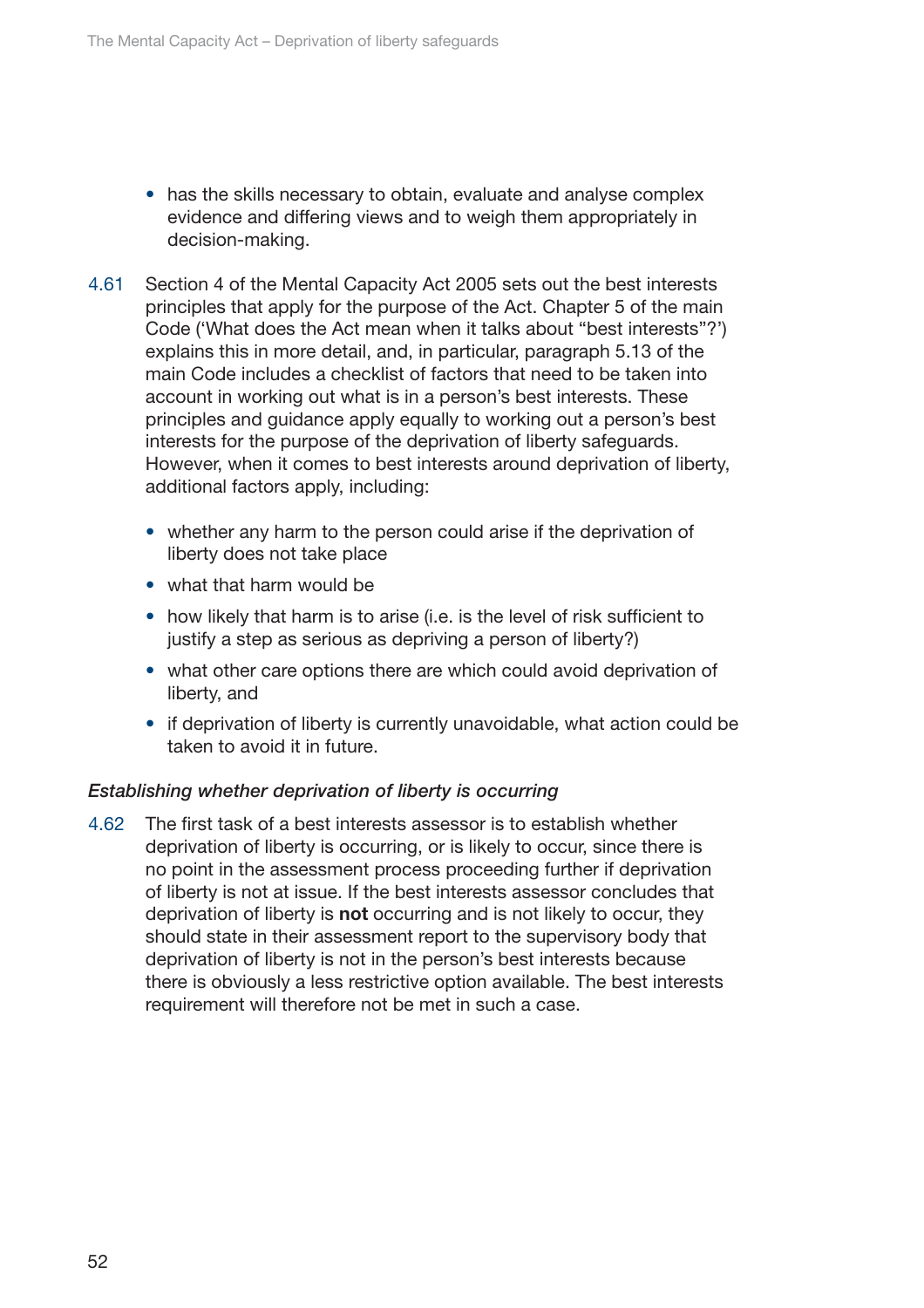- 4.63 To establish whether deprivation of liberty is occurring, or is likely to occur, the best interests assessor must consult the managing authority of the hospital or care home where the person is, or will be, accommodated and examine any relevant needs assessments and care plans prepared for the person. The best interests assessor must consider whether the care plan and the manner in which it is being, or will be, implemented constitutes a deprivation of liberty. If not, then no deprivation of liberty authorisation is required for that care plan.
- 4.64 The managing authority and supervisory body must provide the best interests assessor with any needs assessments or care plans that they have undertaken or which have been undertaken on their behalf.

### *The best interests assessment process*

- 4.65 If the best interests assessor considers that deprivation of liberty is occurring, or is likely to occur, they should start a full best interests assessment. In line with section 4(7) of the Act this involves seeking the views of a range of people connected to the relevant person to find out whether they believe that depriving the relevant person of their liberty is, or would be, in the person's best interests to protect them from harm or to enable them to follow the care plan proposed. The best interests assessor should, as far as is practical and possible, seek the views of:
	- anyone the person has previously named as someone they want to be consulted
	- anyone involved in caring for the person
	- anyone interested in the person's welfare (for example, family carers, other close relatives, or an advocate already working with the person), and
	- any donee or deputy who represents the person.
- 4.66 This may mean that the best interests assessor needs to explain key aspects of the care plan and what it aims to do to the people being consulted. The best interests assessor should then take the views received into account as far as is practical and appropriate. It is essential that the best interests assessor provides an independent and objective view of whether or not there is a genuine justification for deprivation of liberty, taking account of all the relevant views and factors.

## Chapter 4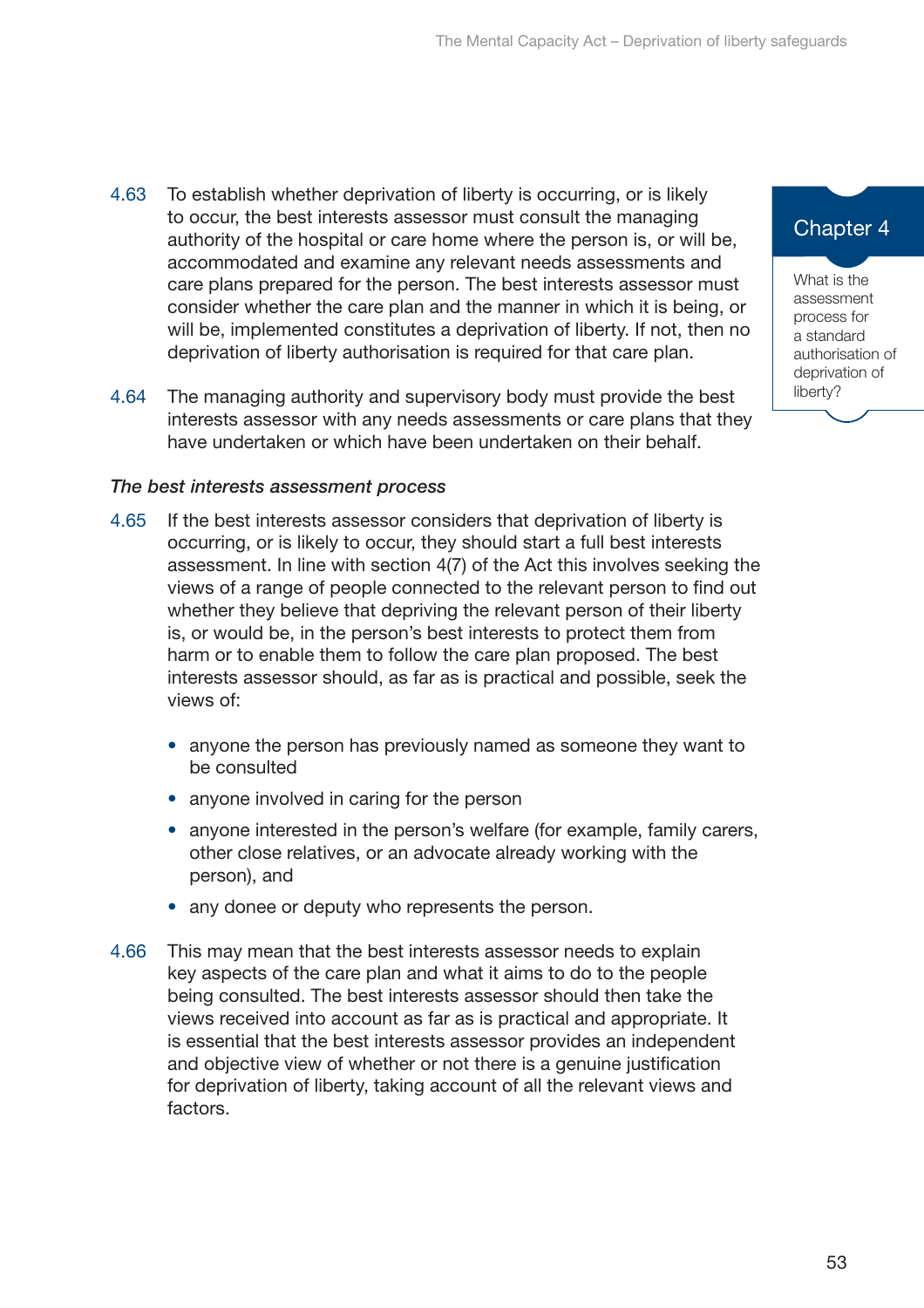- 4.67 The best interests assessor must state in their assessment the name and address of every interested person whom they have consulted in carrying out the assessment.
- 4.68 Family and friends may not be confident about expressing their views: it is the responsibility of the best interests assessor to enable them to do so – using support to meet communication or language needs as necessary.

### **Scenario: Consulting around best interests**

Mr Simpson is 60 and has dementia with particularly poor short-term memory, which clinicians agree is most likely to be related to chronic excessive alcohol intake. After initial treatment in hospital, he has been admitted to a care home – a decision which he consented to.

However, though he had the mental capacity to consent to hospital admission, he has no insight into his dementia. He is unable to understand the health and safety implications of continuing to drink, and will do so heavily whenever he has access to alcohol and the money to buy it.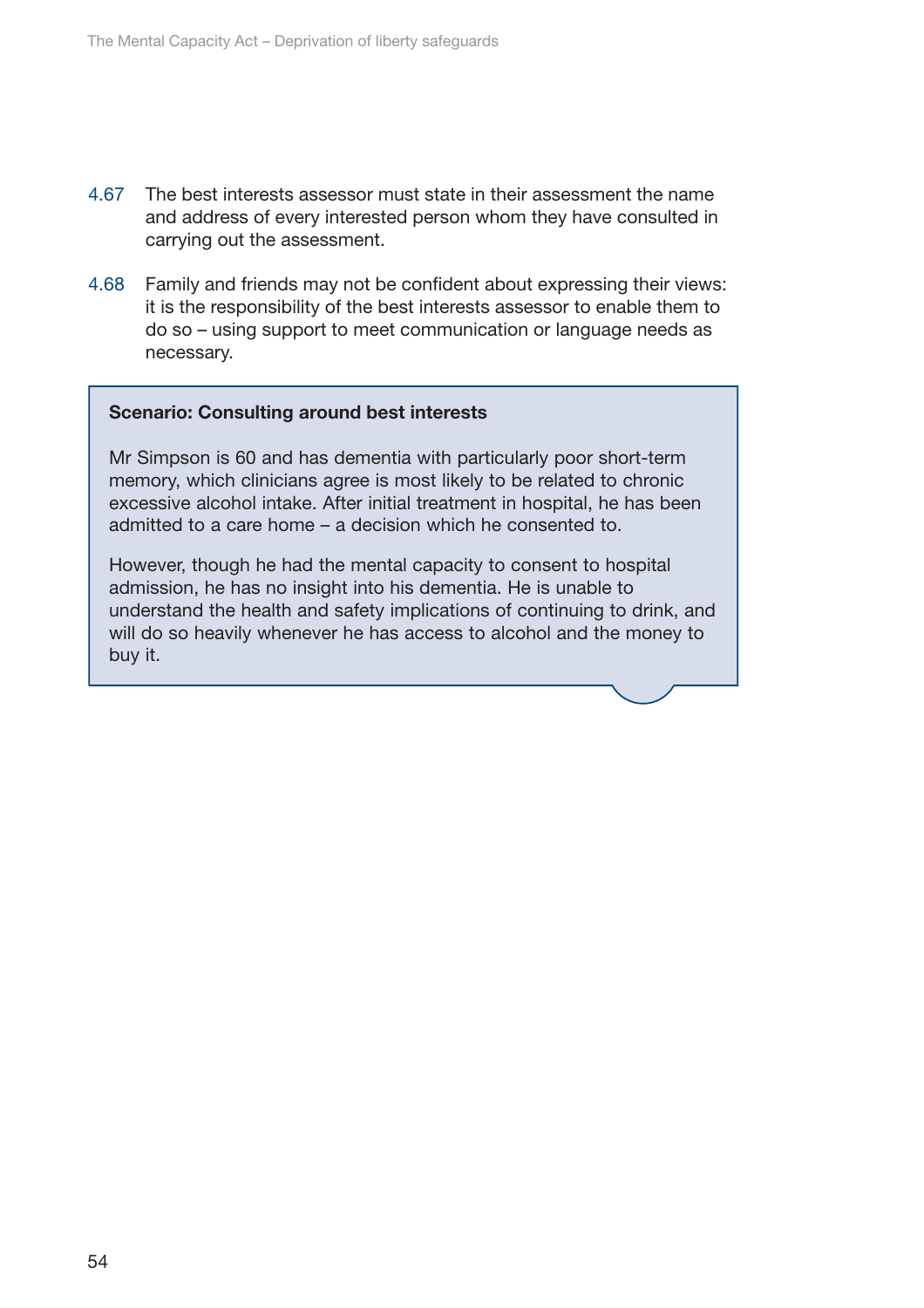#### **Scenario: Consulting around best interests** *(continued)*

Although Mr Simpson had no access to alcohol in hospital, there is a pub within walking distance of the care home, which he visits and drinks in. When he returns to the home intoxicated, his behaviour can be very distressing and potentially dangerous to other residents. The care home staff believe that if this continues, there may be no other option than to return him to hospital under the Mental Health Act 1983.

The care home staff have asked Mr Simpson to drink only in moderation, but this has not proved successful; and the landlord has been asked not to serve him more than one drink but has refused to do so. The manager of the home is now considering a care plan to prevent Mr Simpson from leaving the home without an escort, and to prevent visits from friends who bring alcohol. He believes this would be in Mr Simpson's best interests.

As the pub is open all day, if this new care plan was adopted, Mr Simpson would be stopped from going out at all without an escort, even though he often goes to the shops and the park as well as the pub. Staffing levels are such that an escort would only be available on some days and for limited periods.

Mr Simpson's daughter, his closest relative, is concerned that these restrictions are excessive and would amount to a deprivation of liberty. She believes that having a drink and socialising in the pub is her father's 'only remaining pleasure', and is sure that, if he still had capacity, he would choose to carry on drinking, regardless of the health risks.

She requests a best interests meeting to consider whether a less restrictive care plan could still meet his needs.

At this meeting, Mr Simpson's community mental health nurse confirms that Mr Simpson is likely to lack capacity in relation to this particular issue, and advises that if he continues to drink to excess his dementia is likely to advance rapidly and his life expectancy will be reduced. However, small amounts of alcohol will not be significantly harmful.

### Chapter 4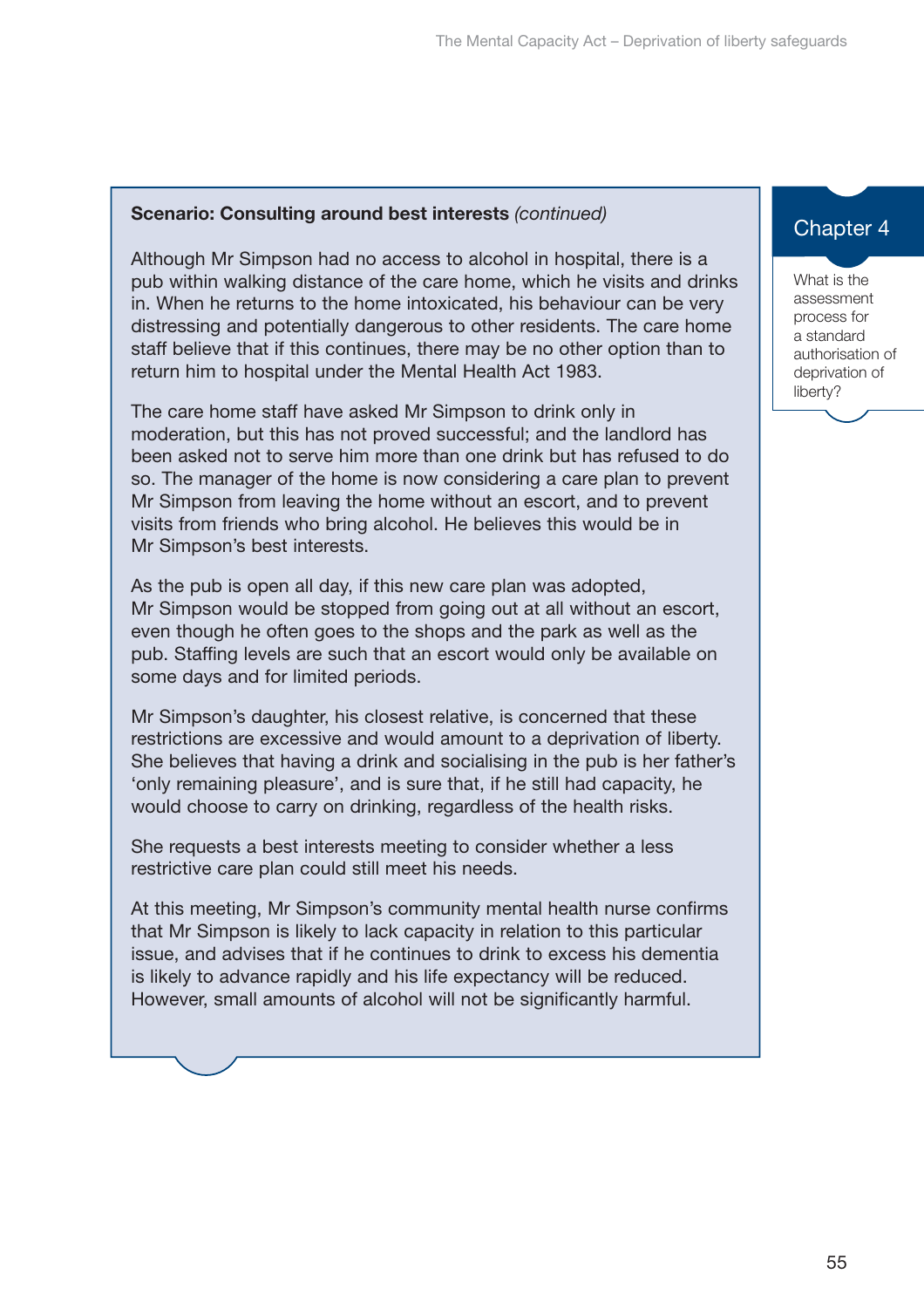#### **Scenario: Consulting around best interests** *(continued)*

The consensus is that the proposed restrictions would severely limit Mr Simpson's ability to maintain social contact and to carry on the life he has been used to, and that this would amount to deprivation of liberty. Bearing in mind his daughter's view, it is felt that it would not be in Mr Simpson's best interests to prevent him from having any alcohol at all. However, in view of the health risks and the likelihood that he would otherwise have to be detained in hospital, it would be in Mr Simpson's best interests to ensure that he does not get intoxicated. (The possibility of limiting his access to his money would be unacceptable since he retains the capacity to decide how to spend it in other ways.)

Discussion then focuses on ways of minimising restrictions so that he is still able to visit the pub, but drinks in moderation. The care home key worker says that when she has gone to the pub with Mr Simpson he has been fully co-operative and has had just one drink before coming back with her. It is therefore agreed that the home will provide an escort for him to visit the pub at least three times a week, and the shops and the park at other times, and that his daughter will be able to take him out at any time.

It is agreed that care home staff (in consultation with his daughter) will review Mr Simpson's care plan in two months' time and, if it is felt that increased restrictions are required, consider whether it is then necessary to request an authorisation for deprivation of liberty.

- 4.69 The best interests assessor must involve the relevant person in the assessment process as much as is possible and practical, and help them to participate in decision-making. The relevant person should be given the support needed to participate, using non-verbal means of communication where needed (see paragraphs 3.10 and 3.11 of the main Code) or the support of speech and language therapists. It may also help to involve others whom the relevant person already trusts and who are used to communicating with the relevant person.
- 4.70 The best interests assessor will need to consider the conclusions of the mental health assessor about how the person being assessed is likely to be affected by being deprived of their liberty. If the proposed care would involve the person being moved, then the assessor should consider the impact of the upheaval and of the journey itself on the person.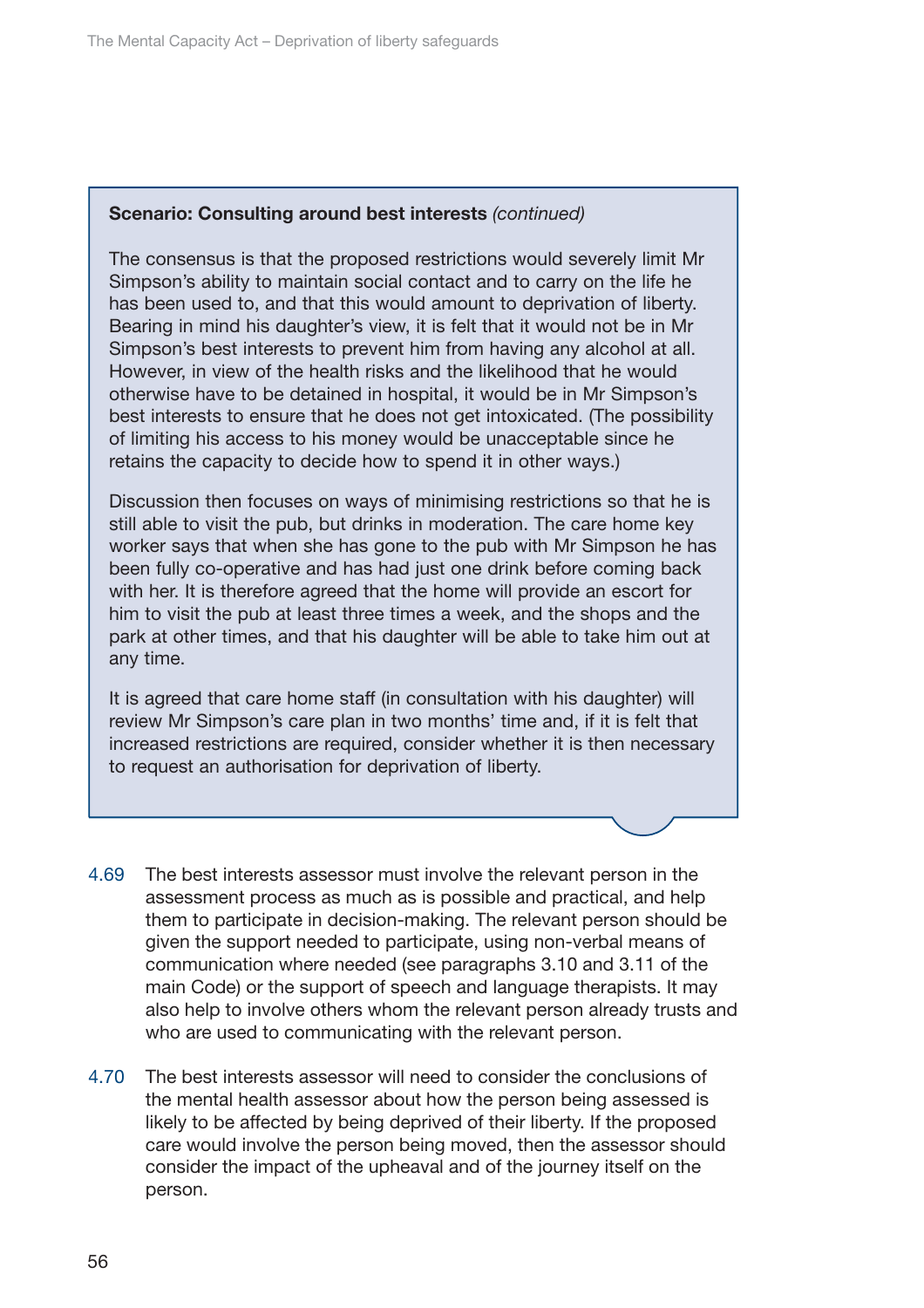4.71 If the best interests assessment supports deprivation of liberty in the care home or hospital in question, the assessor must state what the maximum authorisation period should be in the case concerned. This must not exceed 12 months. The assessor should set out the reasons for selecting the period stated. This decision will be based on the information obtained during the consultation process – but should also reflect information from the person's care plan about how long any treatment or care will be required in circumstances that amount to a deprivation of liberty. It should also take into account any available indication of how likely it is that the relevant person's circumstances will change, including the expected progression of the illness or disability. The underlying principle is that deprivation of liberty should be for the minimum period necessary so, for the maximum 12-month period to apply, the assessor will need to be confident that there is unlikely to be a change in the person's circumstances that would affect the authorisation within that timescale.

### *The report of the best interests assessor*

- 4.72 The best interests assessor must provide a report that explains their conclusion and their reasons for it. If they do not support deprivation of liberty, then their report should aim to be as useful as possible to the commissioners and providers of care in deciding on future action (for example, recommending an alternative approach to treatment or care in which deprivation of liberty could be avoided). It may be helpful for the best interests assessor to discuss the possibility of any such alternatives with the providers of care **during the assessment process**.
- 4.73 If the best interests assessor does not support deprivation of liberty, it would be good practice for their report to be included in the relevant person's care plan or case notes, to ensure that any views about how deprivation of liberty can be avoided are made clear to the providers of care and all relevant staff on an ongoing basis.
- 4.74 The best interests assessor may recommend that conditions should be attached to the authorisation. For example, they may make recommendations around contact issues, issues relevant to the person's culture or other major issues related to the deprivation of liberty, which – if not dealt with – would mean that the deprivation of liberty would cease to be in the person's best interests. The best interests assessor may also recommend conditions in order to work towards avoiding deprivation of liberty in future. But it is not the best interests assessor's role to specify conditions that do not directly relate to the issue of deprivation of liberty.

## Chapter 4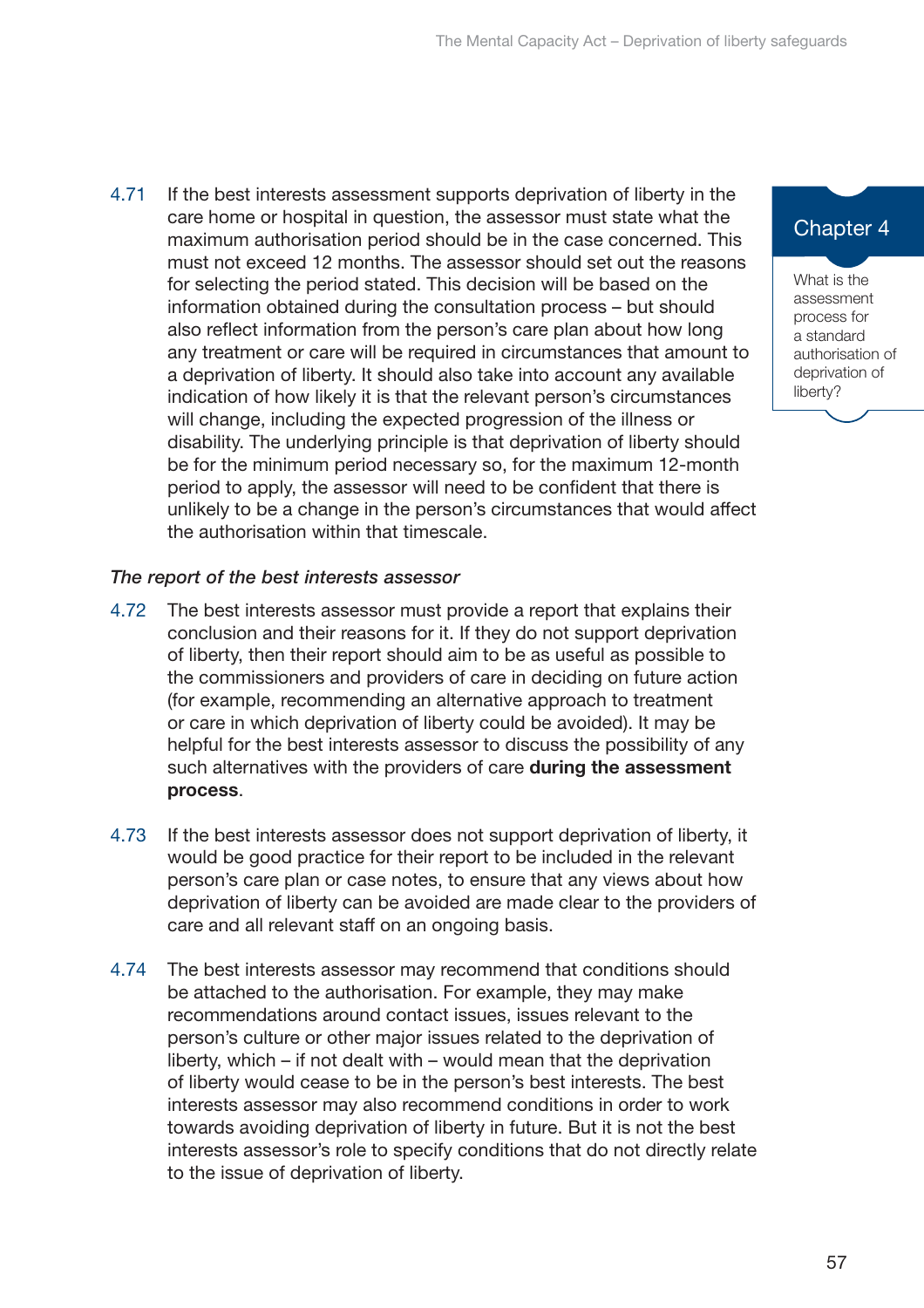- 4.75 Conditions should not be a substitute for a properly constructed care plan (see paragraph 2.7 on good practice for care planning). In recommending conditions, best interests assessors should aim to impose the minimum necessary constraints, so that they do not unnecessarily prevent or inhibit the staff of the hospital or care home from responding appropriately to the person's needs, whether they remain the same or vary over time. It would be good practice for the best interests assessor to discuss any proposed conditions with the relevant personnel at the home or hospital before finalising the assessment, and to make clear in their report whether the rejection or variation of recommended conditions by the supervisory body would significantly affect the other conclusions they have reached.
- 4.76 Where possible, the best interests assessor should recommend someone to be appointed as the relevant person's representative (see chapter 7). The assessor should be well placed, as a result of the consultation process, to identify whether there is anybody suitable to take on this role. The appointment of the relevant person's representative cannot take place unless and until an authorisation is given. However, by identifying someone to take on this role at an early stage, the best interests assessor can help to ensure that a representative is appointed as soon as possible.

### **Scenario: Application for standard authorisation**

Mrs Jackson is 87 years old and lives by herself in an isolated bungalow in a rural area. Over the past few years, staff at her local health centre have become increasingly concerned about her wellbeing and ability to look after herself. Her appearance has become unkempt, she does not appear to be eating properly and her house is dirty.

The community mental health team have attempted to gain her trust, but she is unwilling to engage with them. She has refused care workers entry to her home and declined their help with personal hygiene and household chores.

Because it is believed that she is a potential risk to herself, she is admitted to psychiatric hospital under section 2 of the Mental Health Act 1983 for assessment of her mental disorder.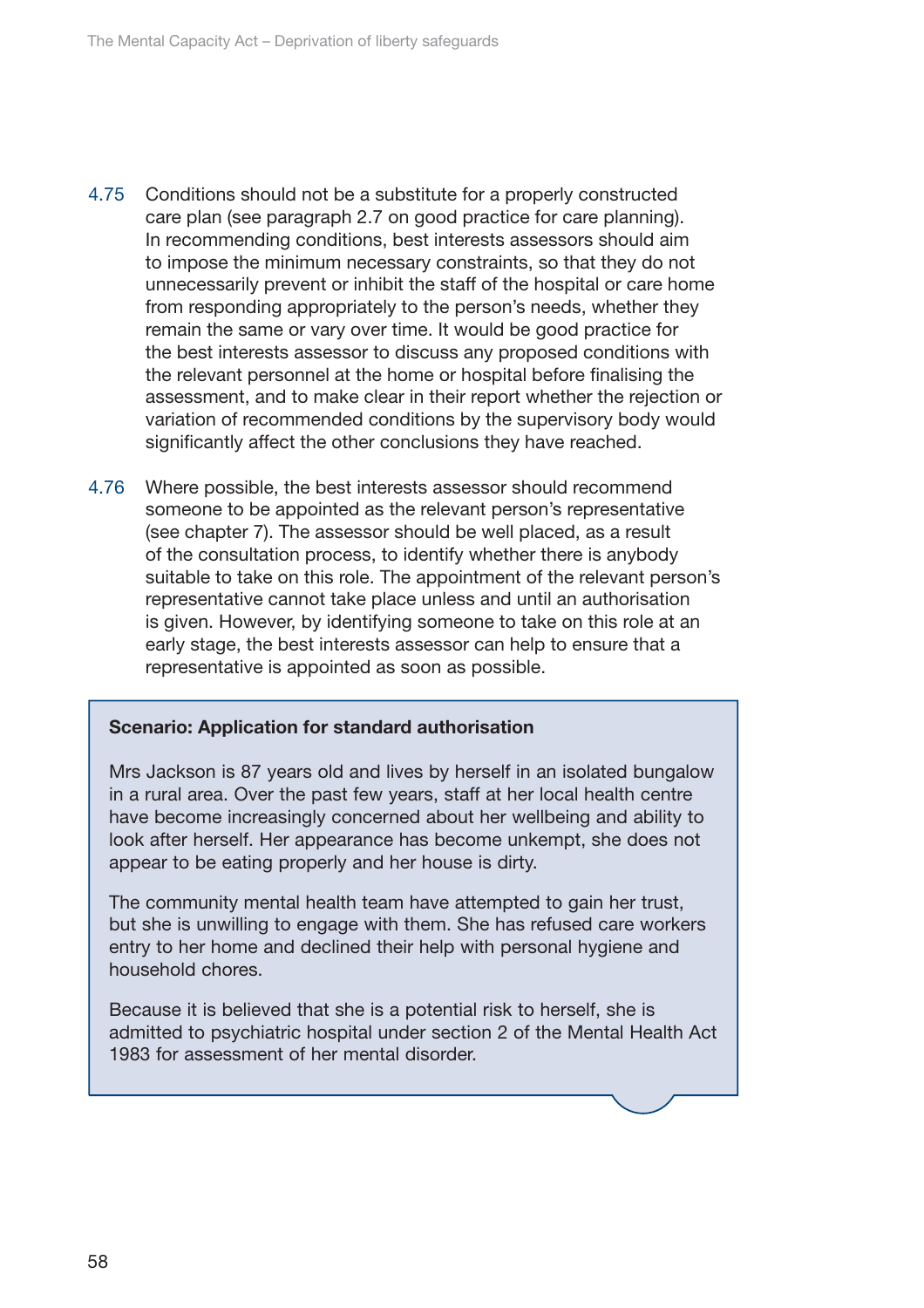#### **Scenario: Application for standard authorisation** *(continued)*

Following the assessment, it is felt that Mrs Jackson requires further treatment for mental disorder. An application is made for her detention to be continued under section 3 of the Mental Health Act 1983. She is prescribed antipsychotic medication, but this seems to have little effect on her behaviour. She remains extremely suspicious of people to the point of being delusional. She is assessed as potentially having mild dementia, most probably of the Alzheimer type, but because there is no obvious benefit from anti-dementia medication, further treatment for mental disorder is felt unnecessary.

Mrs Jackson insists that she wishes to return to her own home, but given past failed attempts to gain her acceptance of support at home and her likely future mental deterioration, transfer to a care home is believed to be most appropriate.

A best interests meeting is held by the mental health team to consider her future care and placement, and the team's approved social worker and the instructed IMCA are invited. The meeting concludes that Mrs Jackson does not have sufficient mental capacity to make an informed decision on her stated wish to return home. There is no advance decision in existence, no Lasting Power of Attorney or court deputy appointed and no practical way of contacting her immediate family.

An appropriate care home is identified. A care plan is developed to give Mrs Jackson as much choice and control over her daily living as possible. However, it is felt that the restrictions still necessary to ensure Mrs Jackson's wellbeing will be so intense and of such duration that a request for a standard deprivation of liberty authorisation should be made by the care home manager (the relevant managing authority).

The best interests assessor agrees that the proposed course of action is in Mrs Jackson's best interests and recommends a standard authorisation for six months in the first instance.

## Chapter 4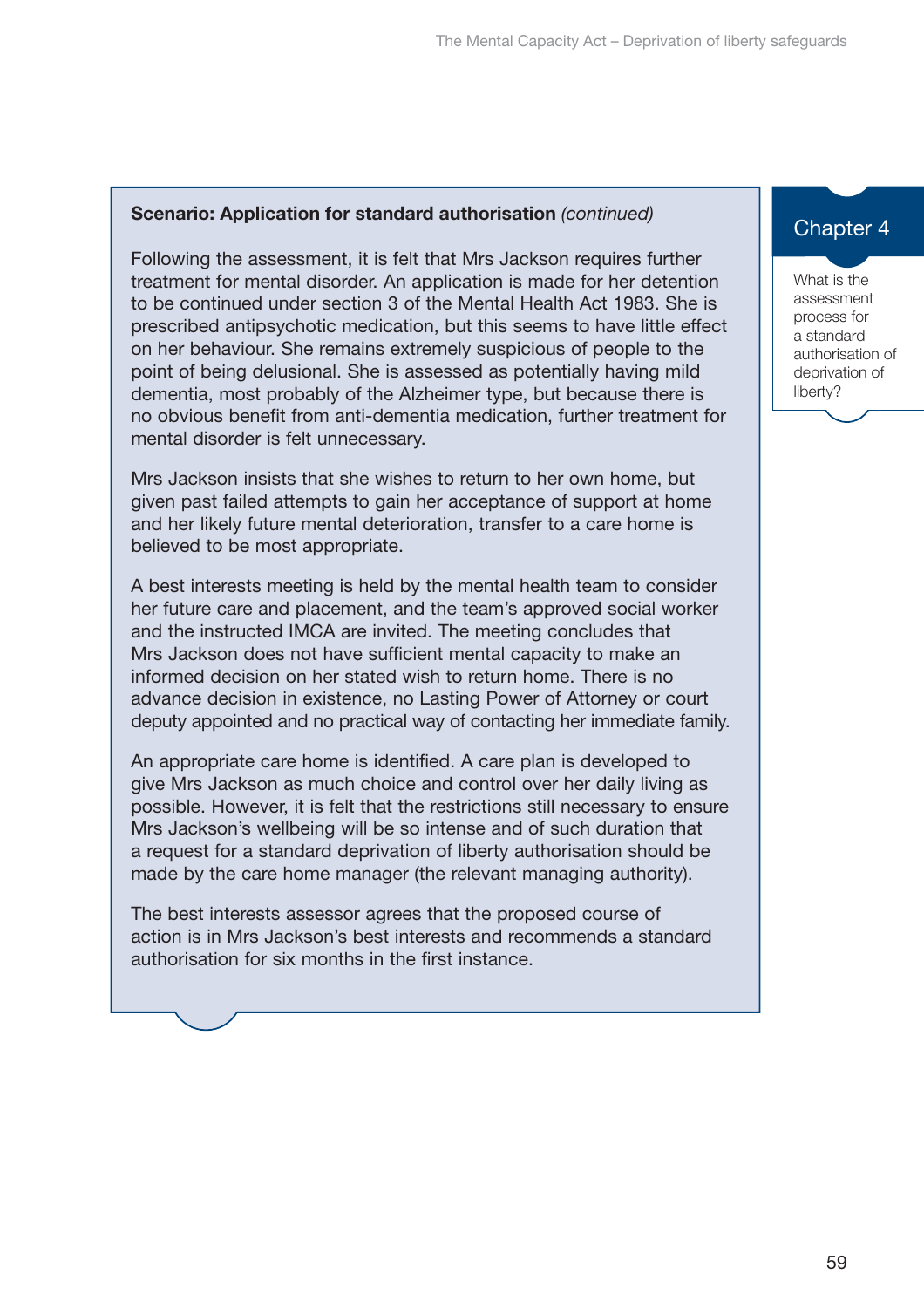## **What guidelines are there relating to the work of assessors?**

### **Access to records**

4.77 All assessors may, at any reasonable time, examine and take copies of:

- any health record
- any record of, or held by, a local authority that was compiled in accordance with a social services function, and
- any record held by a care home

which they consider may be relevant to their assessment. Assessors should list in their assessment report what records they examined.

### **Recording and reporting assessments**

- 4.78 As soon as possible after carrying out their assessments, assessors must keep a written record of the assessment and must give copies of their assessment report(s) to the supervisory body. The supervisory body must in turn give copies of the assessment report(s) to:
	- $\bullet$  the managing authority
	- the relevant person and their representative, and
	- any IMCA instructed

at the same time that it gives them copies of the deprivation of liberty authorisation or notification that an authorisation is not to be given (see paragraphs 5.7 and 5.18 respectively).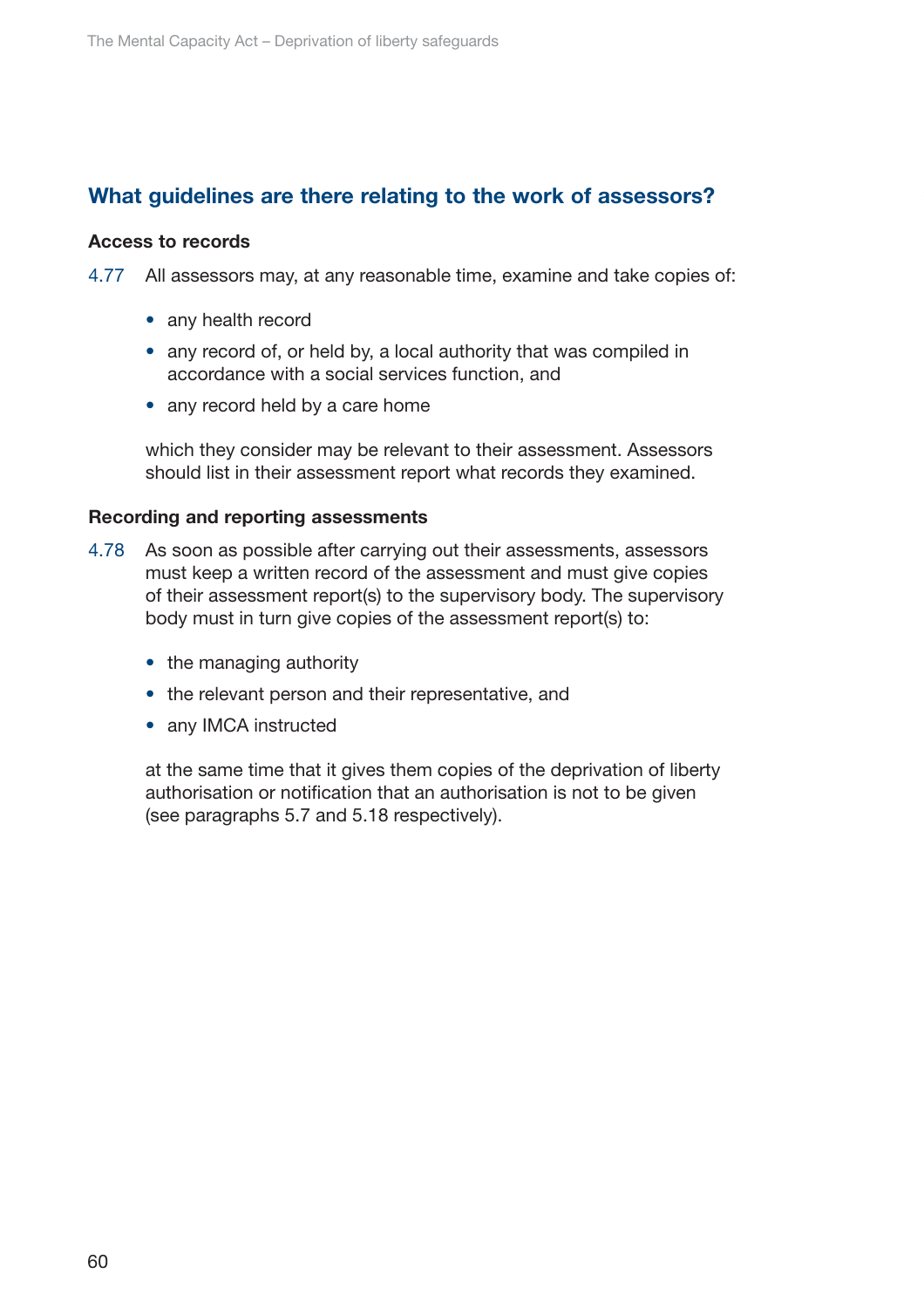If all the assessments in the standard authorisation assessment process indicate that the relevant person meets all the qualifying requirements, then the supervisory body will give a deprivation of liberty authorisation. If any of the qualifying requirements are not met, however, different actions will need to be taken, depending on the circumstances of the individual case.

This chapter identifies potential outcomes of the assessment process and offers guidance on what should happen next.

## **What action should the supervisory body take if the assessments conclude that the person meets the requirements for authorisation?**

- 5.1 If all the assessments conclude that the relevant person meets the requirements for authorisation, and the supervisory body has written copies of all the assessments, it must give a standard authorisation. A standard form is available for this purpose.
- 5.2 The supervisory body cannot give a standard authorisation if any of the requirements are not fulfilled.
- 5.3 The supervisory body must set the period of the authorisation, which may not be longer than that recommended by the best interests assessor (see paragraph 4.71).
- 5.4 When the supervisory body gives a standard authorisation, it must do so in writing and must state the following:
	- the name of the relevant person
	- the name of the relevant hospital or care home
	- the period during which the authorisation is to be in force (which may not exceed the period recommended by the best interests assessor)
	- the purpose for which the authorisation is given (i.e. why the person needs to be deprived of their liberty)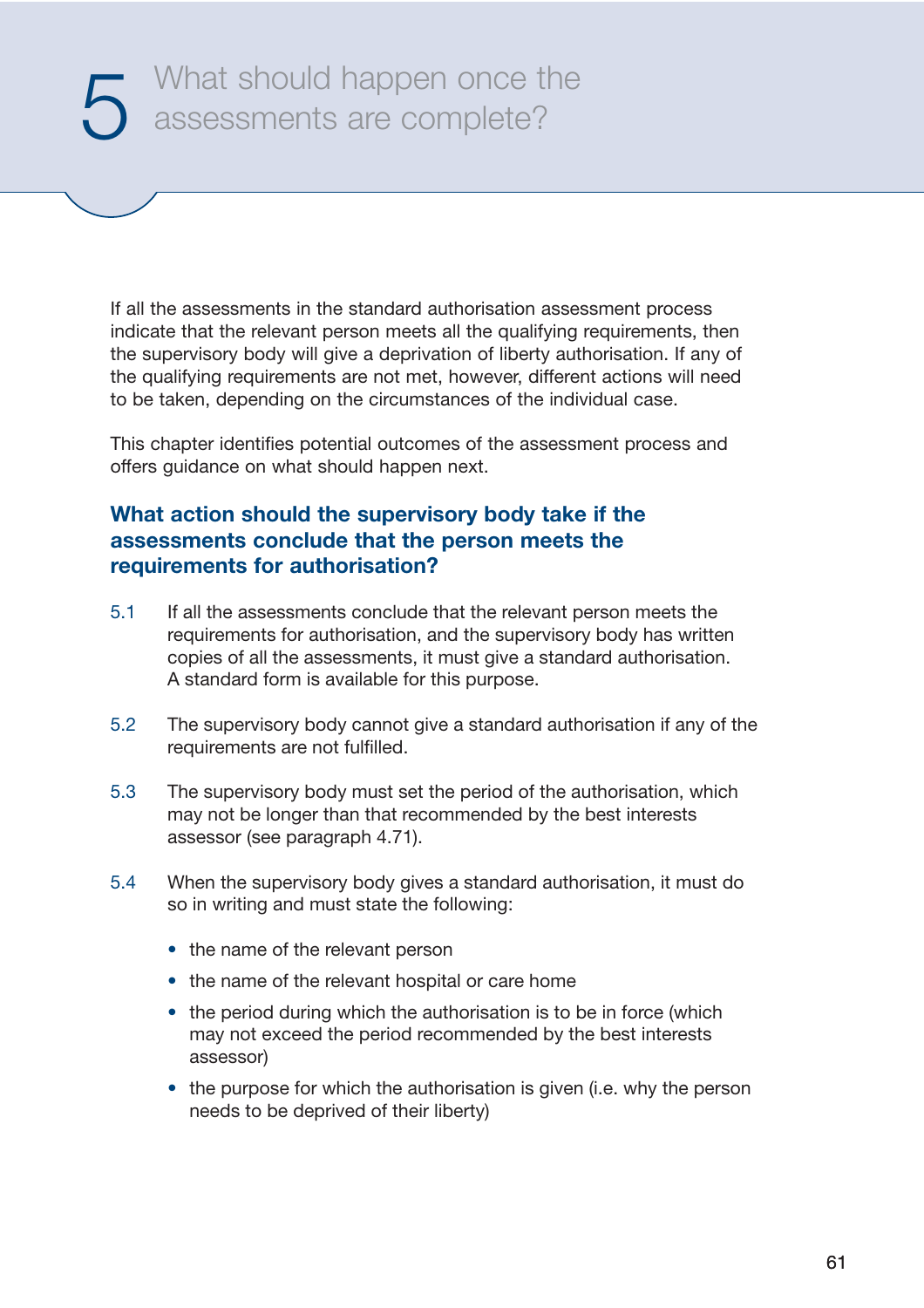- any conditions subject to which the authorisation is given (see paragraph 5.5), and
- the reason why each qualifying requirement is met.
- 5.5 The supervisory body may attach conditions to the authorisation. Before deciding whether to give the authorisation subject to conditions, the supervisory body must consider any recommendations made by the best interests assessor (see paragraph 4.74). Where the supervisory body does not attach conditions as recommended by the best interests assessor, it should discuss the matter with the best interests assessor in case the rejection or variation of the conditions would significantly affect the other conclusions the best interests assessor reached in their report.
- 5.6 It is the responsibility of the supervisory body to appoint a representative for the relevant person (see chapter 7).
- 5.7 As soon as possible after giving the authorisation, the supervisory body must give a copy of the authorisation to:
	- $\bullet$  the managing authority
	- the relevant person
	- the relevant person's representative
	- any Independent Mental Capacity Advocate (IMCA) involved, and
	- every interested person named by the best interests assessor in their report as somebody they have consulted in carrying out their assessment.

The supervisory body must also keep a written record of any standard authorisation that it gives and of the matters referred to in paragraph 5.4.

5.8 The managing authority must take all practical and possible steps to ensure that the relevant person understands the effect of the authorisation and their rights around it. These include their right to challenge the authorisation via the Court of Protection, their right to request a review, and their right to have an IMCA instructed, along with the process for doing so (see paragraphs 7.37 to 7.41). Appropriate information must be given to the relevant person both orally and in writing. Any written information must also be given to the relevant person's representative. This must happen as soon as possible and practical after the authorisation is given.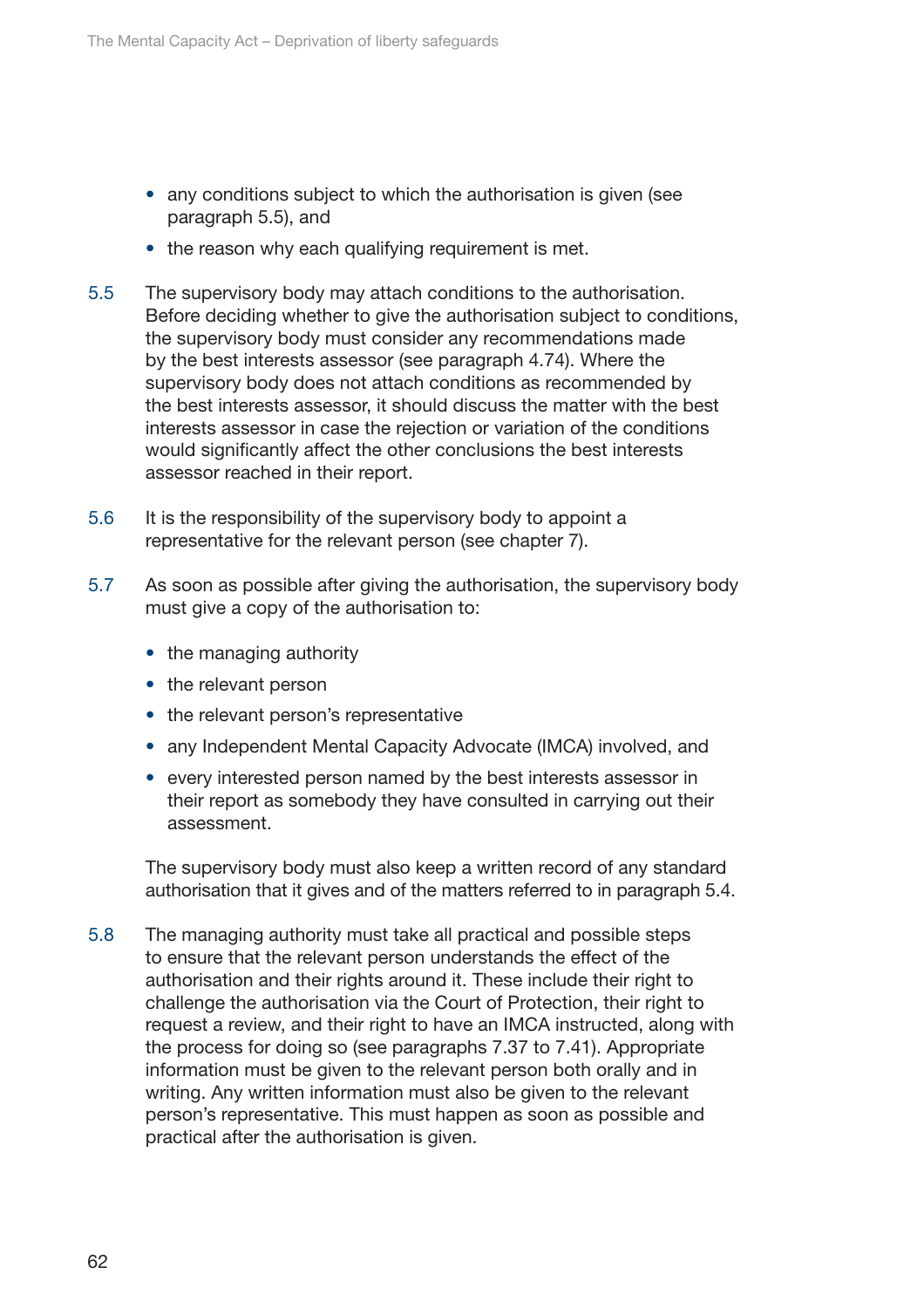## **How long can an authorisation last?**

- 5.9 A deprivation of liberty should last for the shortest period possible. The best interests assessor should only recommend authorisation for as long as the relevant person is likely to meet all the qualifying requirements. The authorisation may be for quite a short period. A short period may, for example, be appropriate if:
	- the reason that the deprivation of liberty is in the person's best interests is because their usual care arrangements have temporarily broken down, or
	- there are likely to be changes in the person's mental disorder in the relatively near future (for example, if the person is in rehabilitation following brain injury).

### **What restrictions exist on authorisations?**

- 5.10 A deprivation of liberty authorisation whether urgent or standard – relates solely to the issue of deprivation of liberty. It does not give authority to treat people, nor to do anything else that would normally require their consent. The arrangements for providing care and treatment to people in respect of whom a deprivation of liberty authorisation is in force are subject to the wider provisions of the Mental Capacity Act 2005.
- 5.11 This means that any treatment can only be given to a person who has not given their consent if:
	- it is established that the person lacks capacity to make the decision concerned
	- it is agreed that the treatment will be in their best interests, having taken account of the views of the person and of people close to them, and, where relevant in the case of serious medical treatment, of any IMCA involved
	- the treatment does not conflict with a valid and applicable advance decision to refuse treatment, and
	- the treatment does not conflict with a decision made by a donee of Lasting Power of Attorney or a deputy acting within the scope of their powers.
- 5.12 In deciding what is in a person's best interests, section 4 of the Act applies in the same way as it would if the person was not deprived of liberty. The guidance in chapter 5 of the main Code on assessing best interests is also relevant.

# Chapter 5

What should happen once the assessments are complete?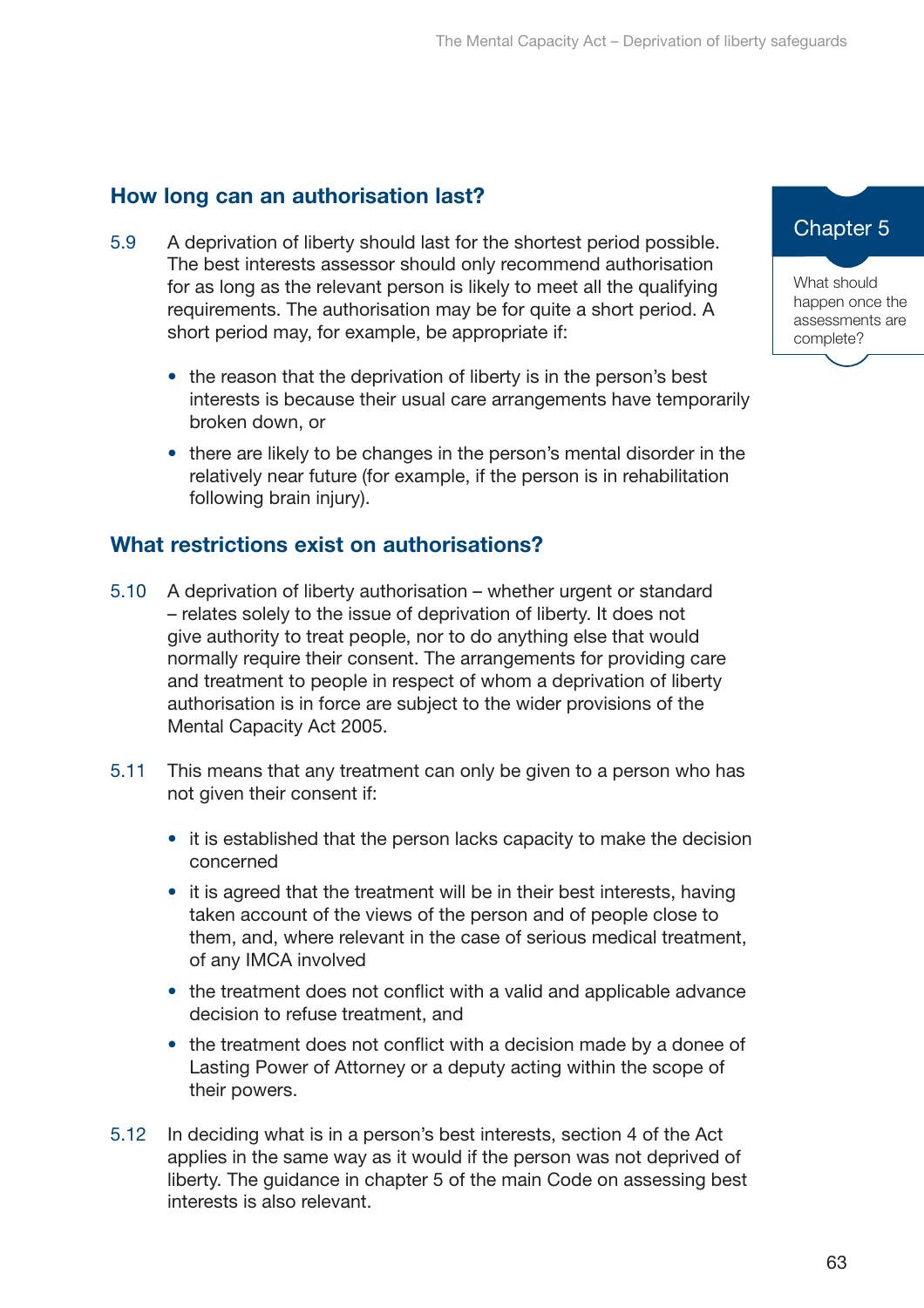5.13 Life-sustaining treatment, or treatment to prevent a serious deterioration in the person's condition, may be provided while a decision in respect of any relevant issue is sought from the Court of Protection. The need to act in the best interests of the person concerned will continue to apply in the meantime.

### **Can a person be moved to a different location under a standard authorisation?**

- 5.14 If a person who is subject to a standard authorisation moves to a different hospital or care home, the managing authority of the new hospital or care home must request a new standard authorisation. The application should be made **before** the move takes place.
- 5.15 If the move has to take place so urgently that this is impossible, the managing authority of the new hospital or care home will need to give an urgent authorisation (see chapter 6).
- 5.16 The only exception is if the care regime in the new facility will not involve deprivation of liberty.
- 5.17 These arrangements are not an alternative to applying the provisions of sections 38 and 39 of the Act regarding change of residence.

### **What happens if an assessment concludes that one of the requirements is not met?**

- 5.18 If any of the assessments conclude that one of the requirements is not met, then the assessment process should stop immediately and authorisation may not be given. The supervisory body should:
	- inform anyone still engaged in carrying out an assessment that they are not required to complete it
	- notify the managing authority, the relevant person, any IMCA involved and every interested person consulted by the best interests assessor that authorisation has not been given (a standard form is available for this purpose), and
	- provide the managing authority, the relevant person and any IMCA involved with copies of those assessments that have been carried out. This must be done as soon as possible, because in some cases different arrangements will need to be made for the person's care.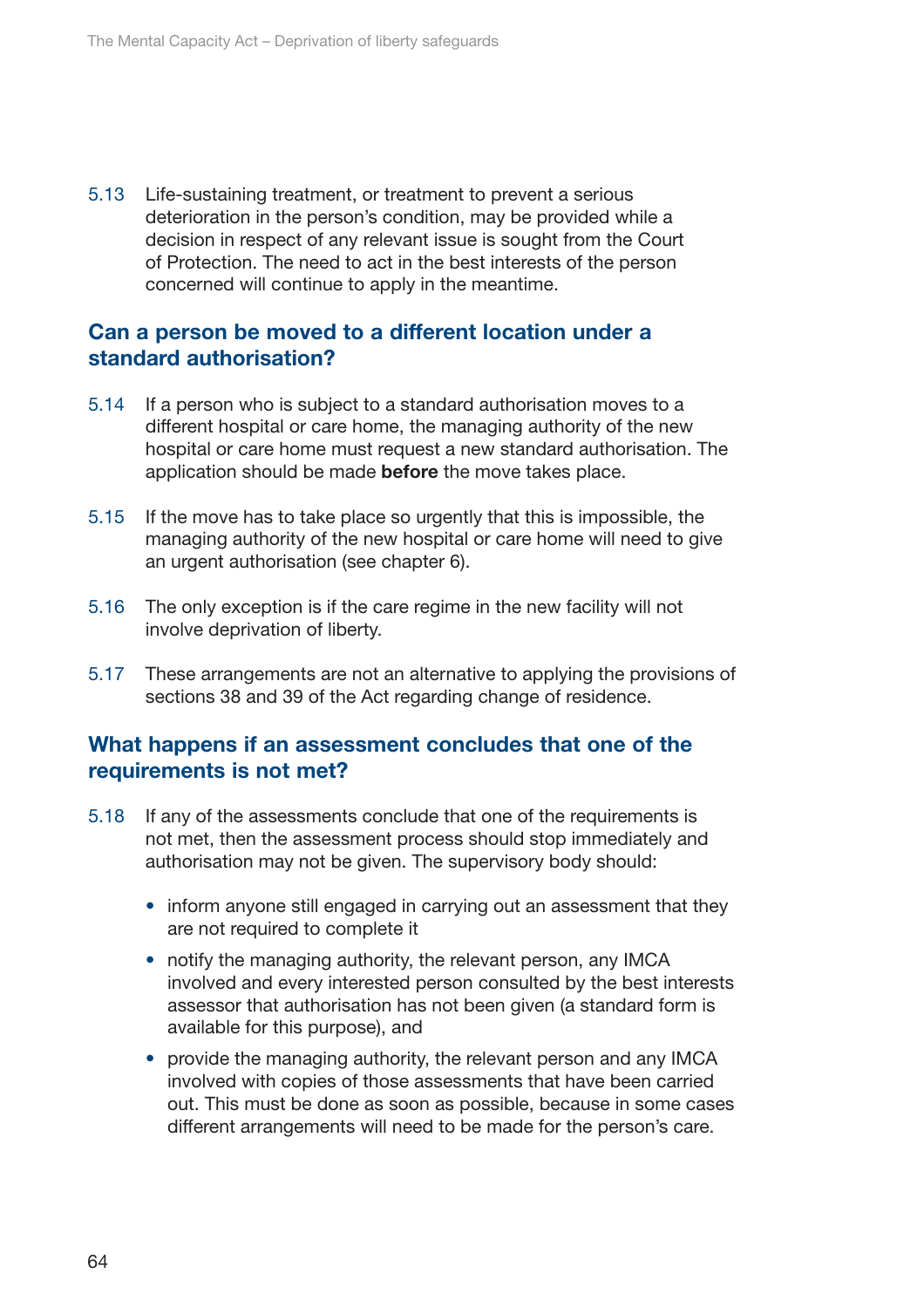5.19 If the reason the standard authorisation cannot be given is because the eligibility requirement is not met, it may be necessary to consider making the person subject to the Mental Health Act 1983. If this is the case, it may be possible to use the same assessors to make that decision, thereby minimising the assessment processes.

## **What are the responsibilities of the managing authority and the commissioners of care if a request for an authorisation is turned down?**

- 5.20 The managing authority is responsible for ensuring that it does not deprive a person of their liberty without an authorisation. The managing authority must comply with the law in this respect: where a request for an authorisation is turned down, it will need to review the relevant person's actual or proposed care arrangements to ensure that a deprivation of liberty is not allowed to either continue or commence.
- 5.21 Supervisory bodies and other commissioners of care will need to purchase care packages in a way that makes it possible for managing authorities to comply with the outcome of the deprivation of liberty safeguards assessment process when a request for a standard authorisation is turned down.
- 5.22 The actions that both managing authorities and commissioners of care should consider if a request for an authorisation is turned down will depend on the reason why the authorisation has not been given:
	- If the best interests assessor concluded that the relevant person was not in fact being, or likely to be, deprived of liberty, no action is likely to be necessary.
	- If the best interests assessor concluded that the proposed or actual deprivation of liberty was not in the relevant person's best interests, the managing authority, in conjunction with the commissioner of the care, will need to consider how the care plan could be changed to avoid deprivation of liberty. (See, for example, the guidance on practical ways to reduce the risk of deprivation of liberty in paragraph 2.7.) They should examine carefully the reasons given in the best interests assessor's report, and may find it helpful to discuss the matter with the best interests assessor. Where appropriate, they should also discuss the matter with family and carers. If the person is not yet a resident in the care home or hospital, the revised care plan may not involve admission to that facility unless the conditions of care are adapted to be less restrictive and deprivation of liberty will not occur.

# Chapter 5

What should happen once the assessments are complete?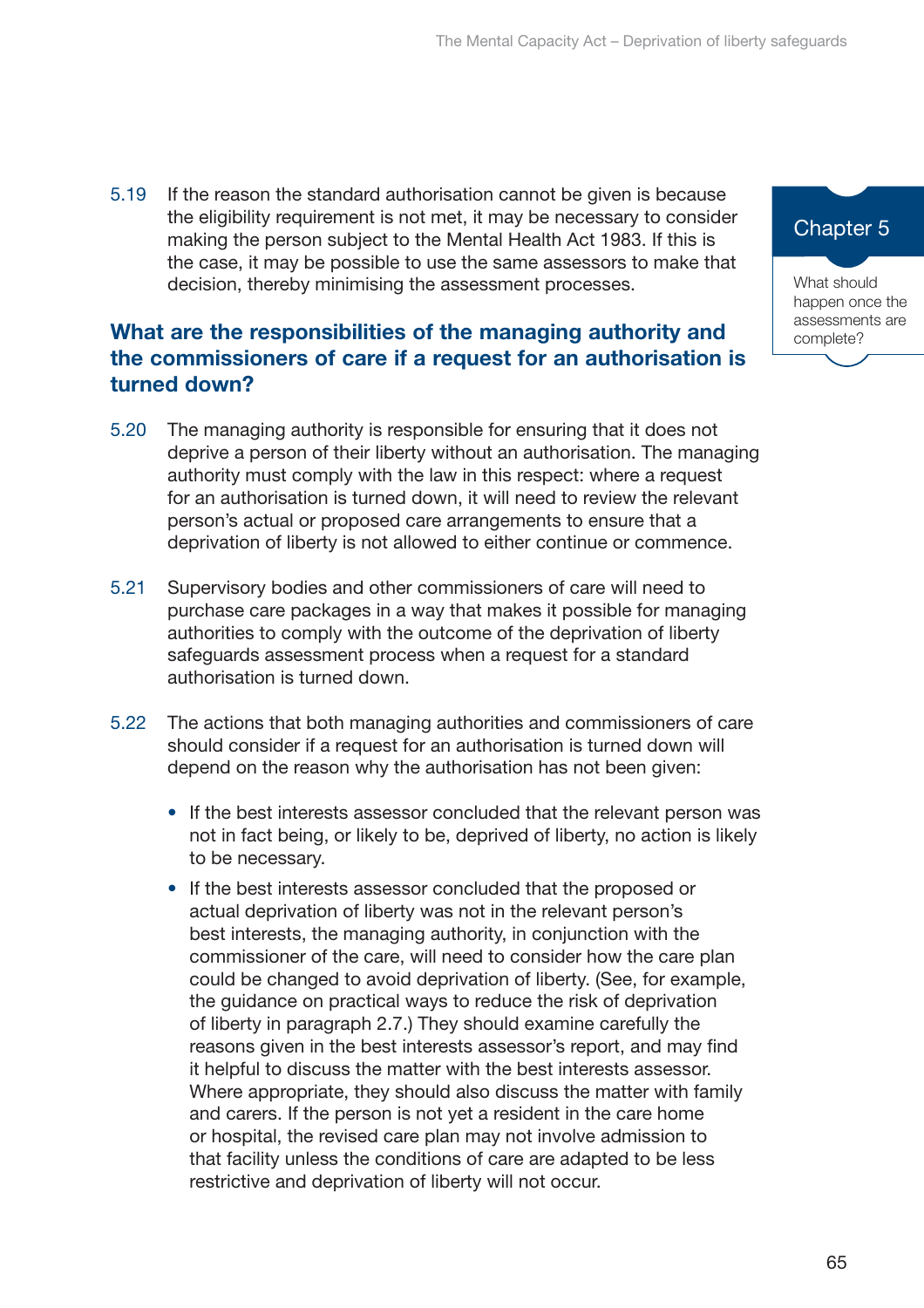- If the mental capacity assessor concluded that the relevant person **has** capacity to make decisions about their care, the care home or hospital will need to consider, in conjunction with the commissioner of the care, how to support the person to make such decisions.
- If the relevant person was identified as not eligible to be subject to a deprivation of liberty authorisation, it may be appropriate to assess whether an application should be made to detain the person under the Mental Health Act 1983.
- If the relevant person does not have a mental disorder as defined in the Mental Health Act 1983, the care plan will need to be modified to avoid a deprivation of liberty, since there would be no lawful basis for depriving a person of liberty in those circumstances.
- Where there is a valid refusal by a donee or deputy, or an applicable and valid advance decision (see paragraphs 4.25 to 4.28), alternative care arrangements will need to be made. If there is a question about the refusal, a decision may be sought from the Court of Protection.
- If the person is under 18, use of the Children Act 1989 may be considered.
- 5.23 Working out what action should be taken where a request for a standard deprivation of liberty authorisation is turned down in respect of a 'self-funder' may present particular problems, because the managing authority may not be able to make alternative care arrangements without discussing them with those controlling the funding, whether relatives of the person concerned or others. The desired outcome should be the provision of a care regime that does not constitute deprivation of liberty.
- 5.24 Where the best interests assessor comes to the conclusion that the best interests requirement is not met, but it appears to the assessor that the person being assessed is already being deprived of their liberty, the assessor must inform the supervisory body and explain in their report why they have reached that conclusion. The supervisory body must then inform the managing authority to review the relevant person's care plan immediately so that unauthorised deprivation of liberty does not continue. Any necessary changes must be made urgently to stop what would be an unlawful deprivation of liberty. The steps taken to stop the deprivation of liberty should be recorded in the care plan. Where possible, family, friends and carers should be involved in deciding how to prevent the unauthorised deprivation of liberty from continuing. If the supervisory body has any doubts about whether the matter is being satisfactorily resolved within an appropriately urgent timescale, it should alert the inspection body (see chapter 11).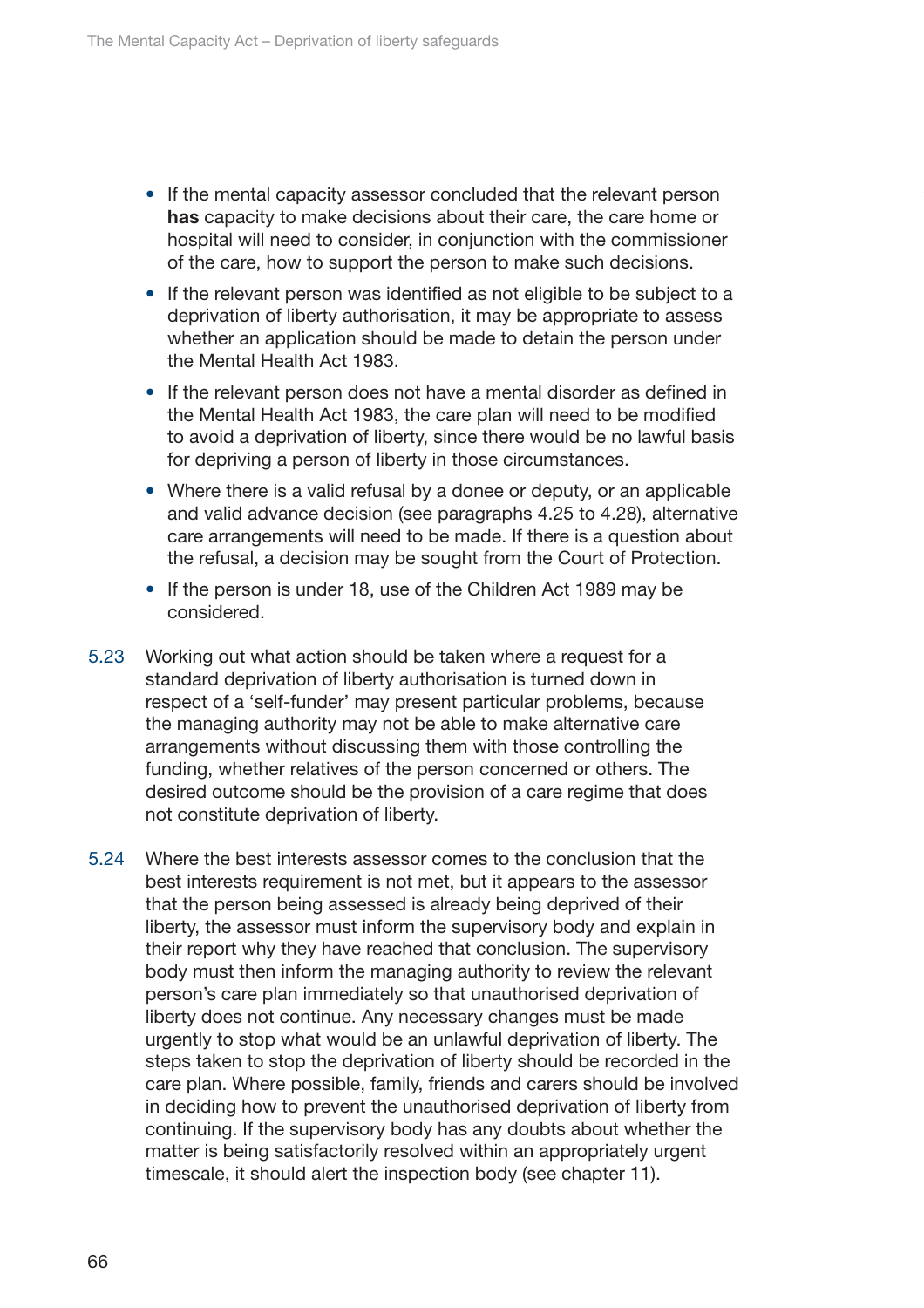

Wherever possible, applications for deprivation of liberty authorisations should be made before the deprivation of liberty commences. However, where deprivation of liberty unavoidably needs to commence before a standard authorisation can be obtained, an urgent authorisation can be given which will make the deprivation of liberty lawful for a short period of time.

This chapter contains guidance on the rules around urgent authorisations.

### **When can an urgent authorisation be given?**

- 6.1 A managing authority can itself give an urgent authorisation for deprivation of liberty where:
	- it is required to make a request to the supervisory body for a standard authorisation, but believes that the need for the person to be deprived of their liberty is so urgent that deprivation needs to begin before the request is made, or
	- it has made a request for a standard authorisation, but believes that the need for a person to be deprived of liberty has now become so urgent that deprivation of liberty needs to begin before the request is dealt with by the supervisory body.

 This means that an urgent authorisation can never be given without a request for a standard authorisation being made simultaneously. Therefore, before giving an urgent authorisation, a managing authority will need to have a reasonable expectation that the six qualifying requirements for a standard authorisation are likely to be met.

6.2 Urgent authorisations should normally only be used in response to sudden unforeseen needs. However, they can also be used in care planning (for example, to avoid delays in transfer for rehabilitation, where delay would reduce the likely benefit of the rehabilitation).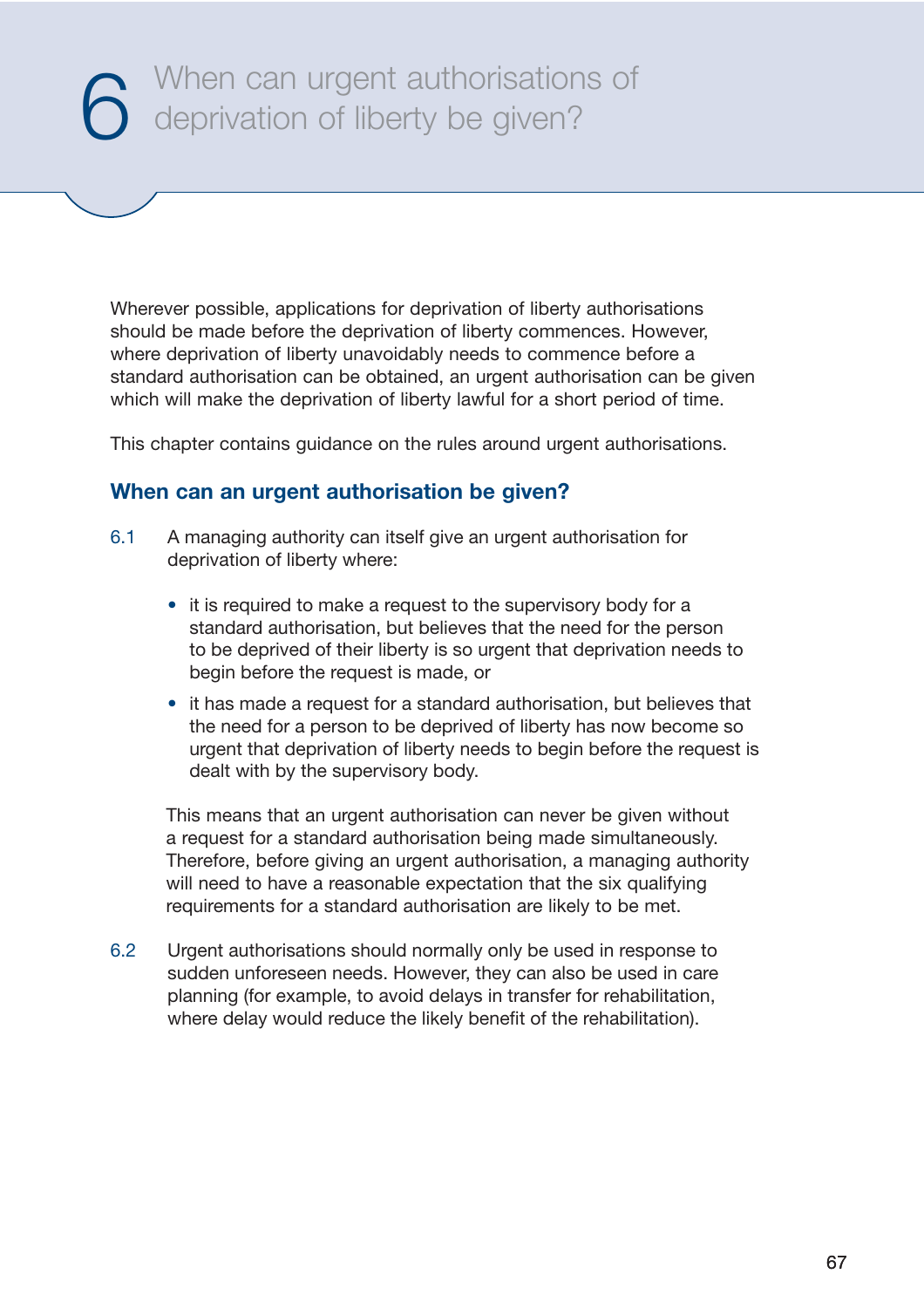- 6.3 However, an urgent authorisation should not be used where there is no expectation that a standard deprivation of liberty authorisation will be needed. Where, for example:
	- a person who lacks capacity to make decisions about their care and treatment has developed a mental disorder as a result of a physical illness, and
	- the physical illness requires treatment in hospital in circumstances that amount to a deprivation of liberty, and
	- the treatment of that physical illness is expected to lead to rapid resolution of the mental disorder such that a standard deprivation of liberty authorisation would not be required,

it would not be appropriate to give an urgent authorisation simply to legitimise the short-term deprivation of liberty.

- 6.4 Similarly, an urgent deprivation of liberty authorisation should not be given when a person is, for example, in an accident and emergency unit or a care home, and it is anticipated that within a matter of a few hours or a few days the person will no longer be in that environment.
- 6.5 Any decision to give an urgent authorisation and take action that deprives a person of liberty must be in the person's best interests, as set out in section 4 of the Mental Capacity Act 2005. Where restraint is involved, all actions must comply with the additional conditions in section 6 of the Act (see chapter 6 of the main Code).
- 6.6 The managing authority must decide the period for which the urgent authorisation is given, but this must not exceed seven days (see paragraphs 6.20 to 6.28 regarding the possible extension of the sevenday period). The authorisation must be in writing and must state:
	- the name of the relevant person
	- the name of the relevant hospital or care home
	- the period for which the authorisation is to be in force, and
	- the purpose for which the authorisation is given.

A standard form is available for a managing authority to use to notify a supervisory body that it has given an urgent authorisation.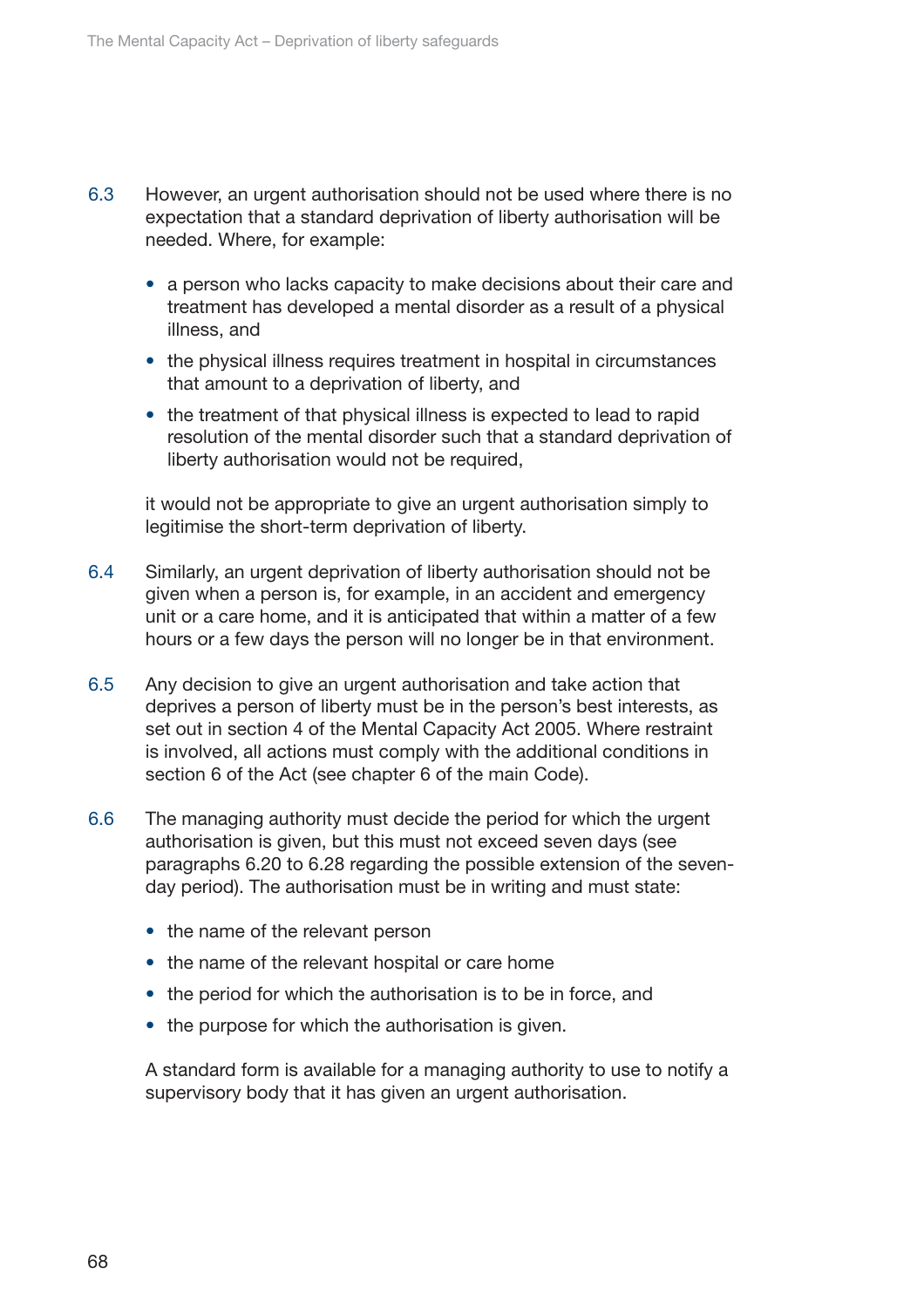- 6.7 Supervisory bodies and managing authorities should have a procedure in place that identifies:
	- what actions should be taken when an urgent authorisation needs to be made
	- who should take each action, and
	- within what timescale.

## **What records should be kept about urgent authorisations?**

- 6.8 The managing authority must keep a written record of any urgent authorisations given, including details of why it decided to give an urgent authorisation. They must give a copy of the authorisation to the relevant person and any IMCA instructed, and place a copy in the relevant person's records. The managing authority must also seek to ensure that, as far as possible, the relevant person understands the effect of the authorisation and the right to challenge the authorisation via the Court of Protection. Appropriate information must be given both orally and in writing.
- 6.9 The managing authority should, as far as possible and appropriate, notify the relevant person's family, friends and carers when an urgent authorisation is given in order to enable them to offer informed support to the person.
- 6.10 The processes surrounding the giving and receiving of urgent authorisations should be clearly recorded, and regularly monitored and audited, as part of a managing authority's or supervisory body's governance structure.

## **Who should be consulted before giving an urgent authorisation?**

- 6.11 If the managing authority is considering depriving a person of liberty in an emergency and giving an urgent authorisation, they must, as far as is practical and possible, take account of the views of anyone engaged in caring for the relevant person or interested in their welfare. The aim should be to consult carers and family members at as early a stage as possible so that their views can be properly taken into account before a decision to give an urgent authorisation is taken.
- 6.12 The steps taken to involve family, friends or carers should be recorded in the relevant person's records, along with their views. The views of the carers will be important because their knowledge of the person will

# Chapter 6

When can urgent authorisations of deprivation of liberty be given?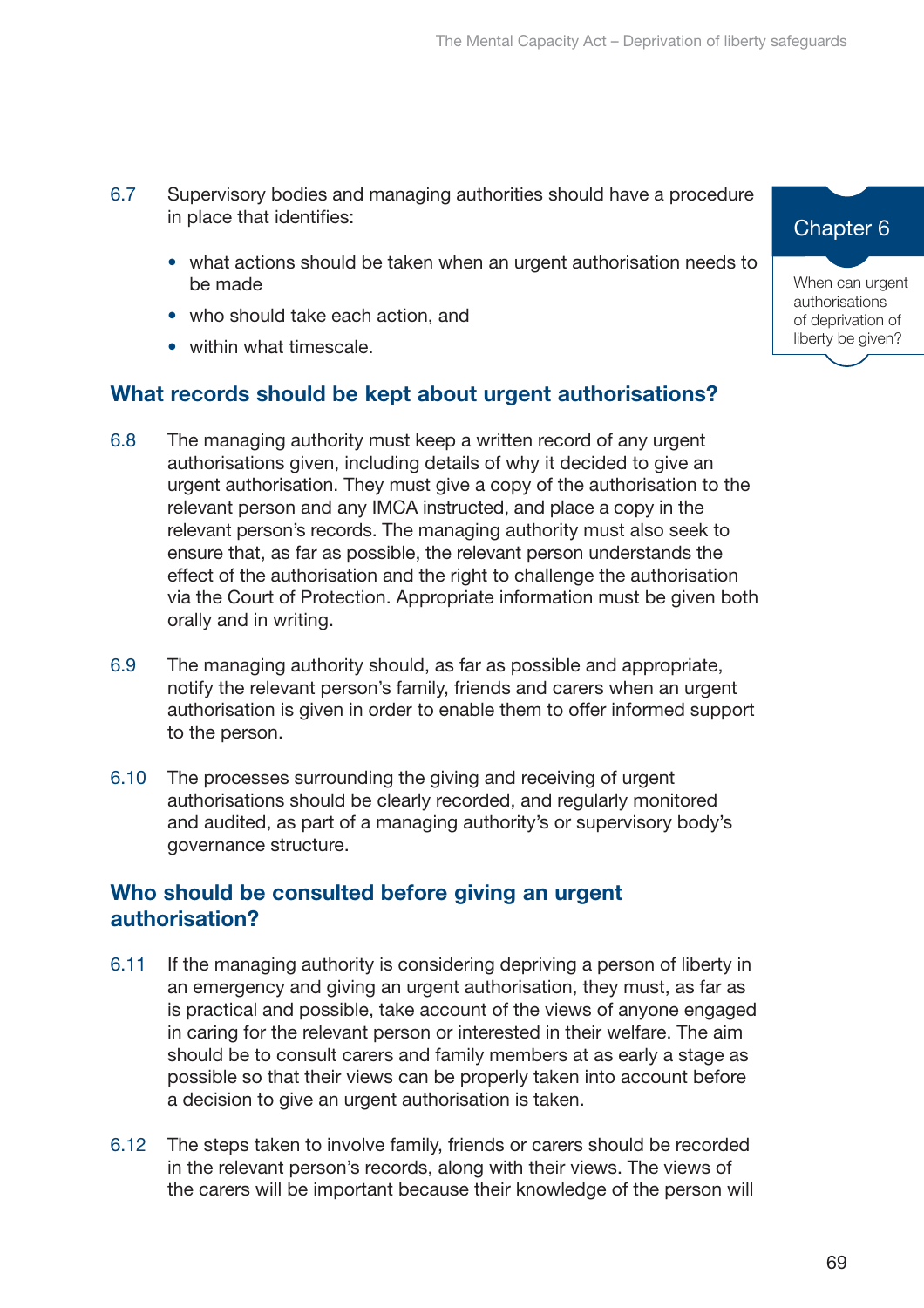put them in a good position to gauge how the person will react to the deprivation of their liberty, and the effect it will have on their mental state. It may also be appropriate to consult any staff who may have some involvement in the person's case.

6.13 The ultimate decision, though, will need to be based on a judgement of what is in the relevant person's best interests. The decision-maker from the managing authority will need to be able to show that they have made a reasonable decision based on their professional judgement and taking account of all the relevant factors. This is an important decision, because it could mean the deprivation of a person's liberty without, at this stage, the full deprivation of liberty safeguards assessment process having taken place. The decision should therefore be taken at a senior level within the managing authority.

#### **Scenario: Urgent authorisation followed by short-term standard authorisation**

Mr Baker is 75, widowed and lives near his only family – his daughter. He is admitted to hospital having been found by his daughter on his kitchen floor. He is uncharacteristically confused and is not able to give a reliable history of what has happened. He has a routine physical examination, as well as blood and urine investigations, and is diagnosed as having a urinary tract infection. He is given antibiotics, but his nursing care is complicated by his fluctuating confusion. Once or twice he removes his clothes and walks through the ward naked, and at times he tries to leave the ward, unaware that he is in hospital, and believing that he is late for an important work meeting. During more lucid moments, however, he knows where he is and accepts the need for investigation and treatment in hospital.

The responsible consultant, in consultation with ward nursing staff and Mr Baker's daughter, feels that it would be in his best interests to place him in a side room to protect his dignity, and restrict his movements to ensure he remains on the ward.

However, after two days, his confusion appears to worsen: he starts having hallucinations and has to be restrained more often by staff to prevent him leaving the ward. After assessment by a doctor from the liaison psychiatry team, Mr Baker is prescribed antipsychotic medication for his own and other patients' safety. He does not resist taking this medication. The likely benefits and possible side effects are discussed with his daughter and, on balance, the medication is felt to be in his best interests in order to continue his medical investigations.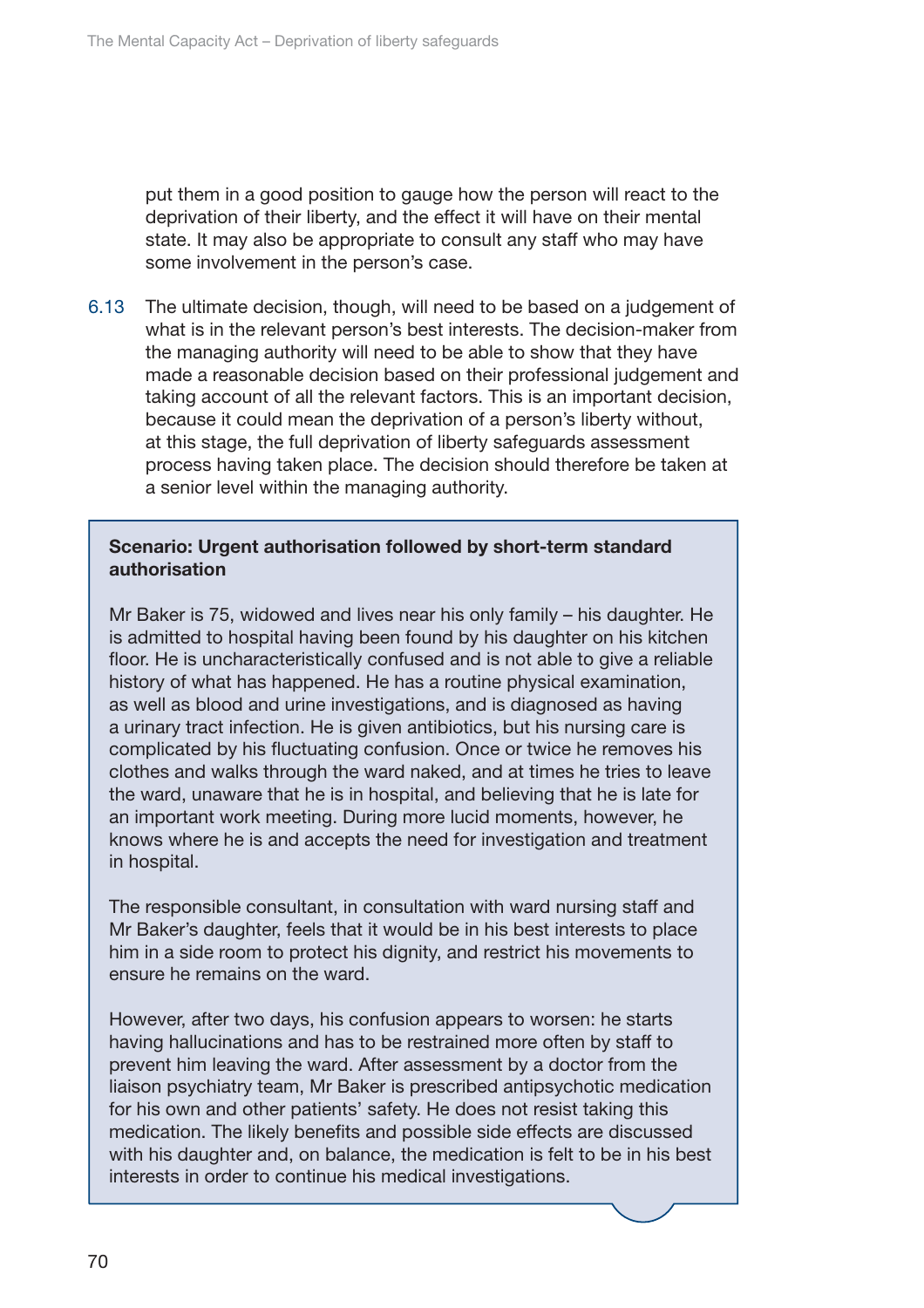#### **Scenario: Urgent authorisation followed by short-term standard authorisation** *(continued)*

Staff become concerned about the level of restriction of liberty Mr Baker is now subject to. In particular, they are concerned about the duration of the restrictions; the fact that Mr Baker no longer has lucid intervals when he can give his consent to ongoing care and treatment in hospital; and the physical restraint that is still being required on occasion.

After discussion between the ward manager and Mr Baker's daughter, the managing authority gives an urgent authorisation and submits a request for a standard authorisation to the supervisory body (PCT). A best interests assessor is appointed, and the liaison psychiatrist provides the mental health and mental capacity assessments. In making all the deprivation of liberty safeguards assessments to see whether the qualifying requirements are met, it is considered that although restraint is being used, this does not mean he is objecting having regard to all the circumstances, so he is not ineligible and a standard authorisation is given.

# Chapter 6

When can urgent authorisations of deprivation of liberty be given?

## **Can a person be moved into care under an urgent authorisation?**

- 6.14 There may be cases in which managing authorities are considering giving an urgent authorisation to enable them to move the relevant person to a new type of care. This may occur, for example, when considering whether to admit a person living at home or with relatives into a hospital care regime that would deprive them of their liberty, and when the need for admission appears to be so urgent that there would not be enough time to follow the standard authorisation process.
- 6.15 For some people, such a change of location may have a detrimental effect on their mental health, which might significantly distort the way they come across during any assessment process. In such a case, managing authorities should consider whether giving the urgent authorisation and admitting the person to hospital would outweigh the benefits of leaving the person in their existing location, where any assessment of their needs might be more accurate. This will involve looking carefully at the existing care arrangements and consulting with any carers involved, to establish whether or not the person could safely and beneficially be cared for in their home environment while the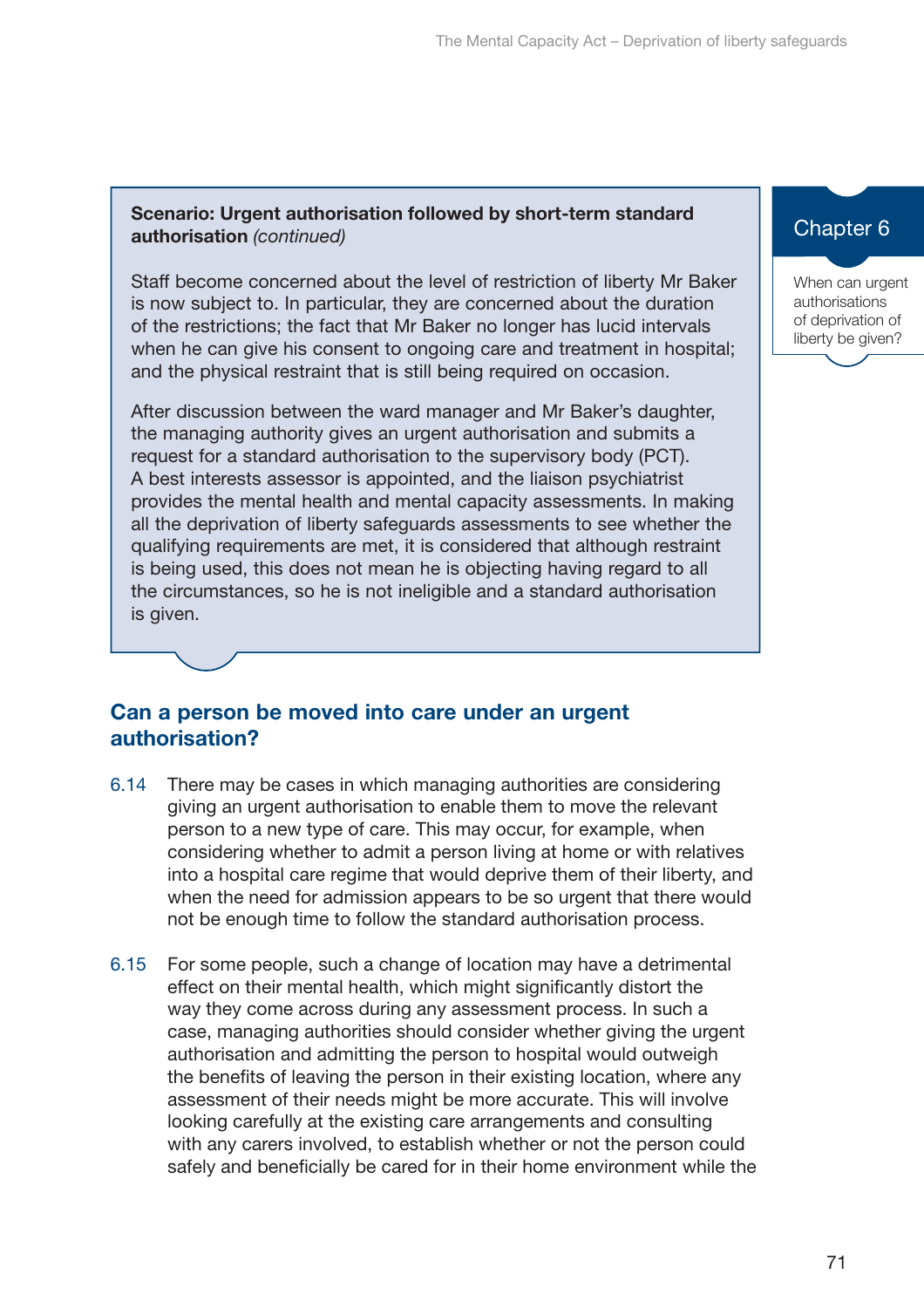assessment process takes place. Where the relevant person is already known to statutory care providers, for example the community mental health team or social services, it will be important to involve them in this decision-making process. The relevant person's GP may also be an important source of knowledge about the person's situation, and may be able to offer a valuable opinion when the appropriateness of moving the person into a different care setting is under consideration.

## **What happens at the end of an urgent authorisation period?**

- 6.16 An urgent authorisation will terminate at the end of the period for which it is given. As noted above, this is normally a maximum of seven days, but in exceptional circumstances an urgent authorisation can be extended to a maximum of 14 days **by the supervisory body**, as explained in paragraphs 6.20 to 6.28.
- 6.17 An urgent authorisation will terminate before this time if the standard authorisation applied for is given.
- 6.18 An urgent authorisation will also terminate if a managing authority receives notice from the supervisory body that the standard authorisation will not be given. It will not then be lawful to continue to deprive the relevant person of their liberty.
- 6.19 The supervisory body must inform the relevant person and any IMCA instructed that the urgent authorisation has ended. This notification can be combined with the notification to them of the outcome of the application for standard authorisation.

#### **Scenario: Considering an urgent authorisation**

Mr Watson is 35. He has autism and learning disabilities. He lives in the family home with his parents. Although he is well settled and generally calm at home, Mr Watson sometimes becomes disturbed when in an unfamiliar and crowded environment.

While his parents are away for a couple of days, and Mr Watson is in the care of a paid carer, he has an accident at home. His carer is concerned that he may have broken his arm and takes him to the A&E department at the local hospital, where it is decided that his arm needs to be X-rayed to check for a break. The outcome is that there is no break, just bad bruising, so there is no medical need to admit him.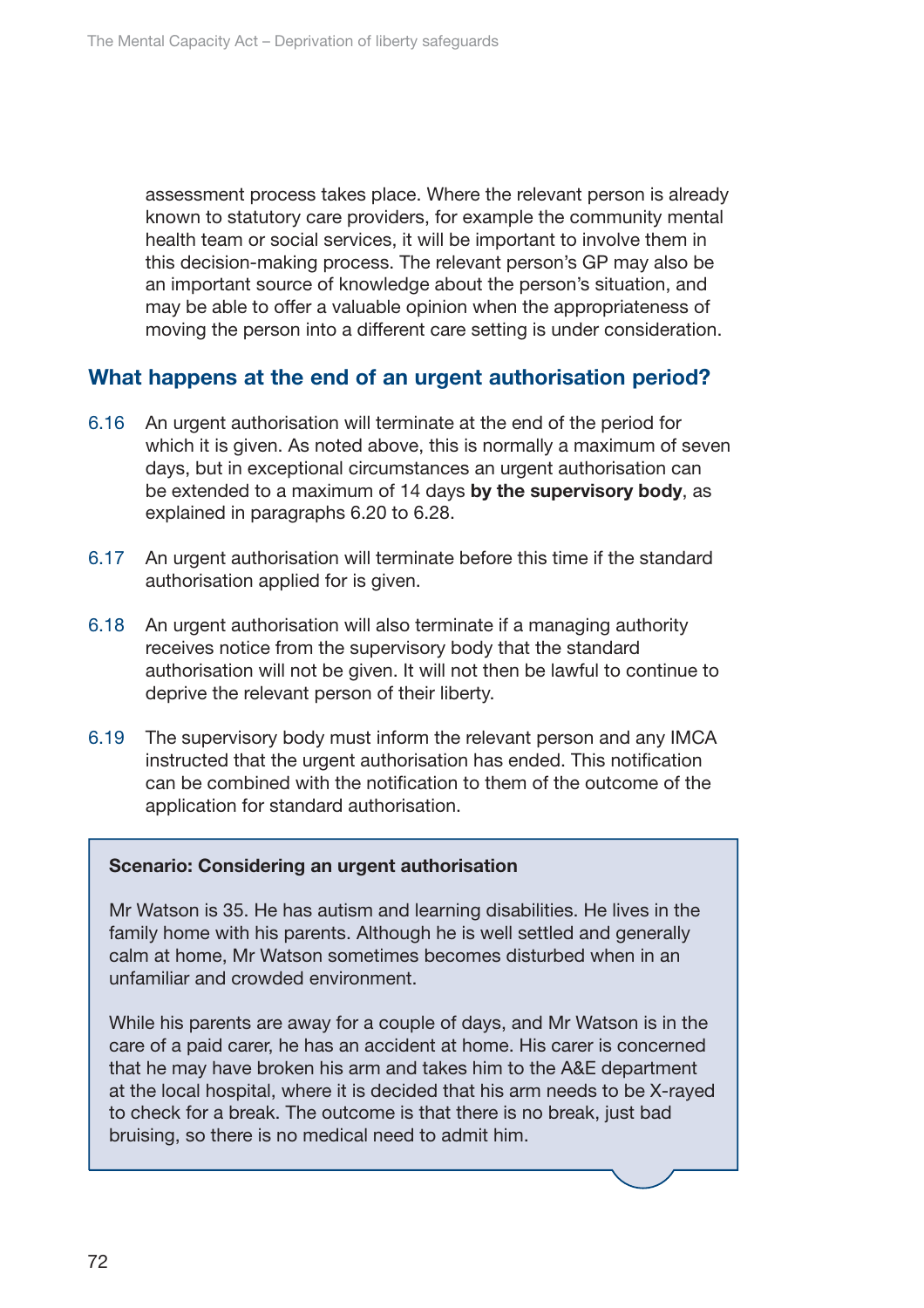#### **Scenario: Considering an urgent authorisation** *(continued)*

However, because of the pain he is in and the crowded environment, Mr Watson has become very agitated to the extent that hospital security personnel feel a need to control him physically. The carer tries to restrain him and lead him outside where she says he is likely to be more settled and calm down.

Because restraint is being used, the A&E doctor wonders whether it his duty to use an urgent authorisation or other measure to detain Mr Watson in hospital if he believes it is in his best interests.

He consults a liaison psychiatry nurse, who reassures him that such restraint is permitted under the Mental Capacity Act 2005 where it is necessary to prevent harm to the person himself and so long as it is a proportionate response. The nurse assists the carer with gentle restraint to take Mr Watson to a quieter area. She suggests the doctor phone Mr Watson's parents for further information, and obtains painkillers for Mr Watson.

The doctor speaks to Mr Watson's parents, who believe that Mr Watson does not have the mental capacity to decide on his care and treatment in the current circumstances. They have experienced similar situations many times, and are confident that Mr Watson will calm down once he is back in his home environment. They state that if any more detailed assessment of his mental state is required it should take place there, in the company of the carer whom they know and trust. They reassure the doctor that Mr Watson is highly unlikely to present a danger to himself, his carer or the general public.

The doctor decides that it will be in Mr Watson's best interests to return home with his carer.

#### **How and when can an urgent authorisation be extended?**

6.20 If there are exceptional reasons why the request for a standard authorisation cannot be dealt with within the period of the original urgent authorisation, the managing authority may ask the supervisory body to extend the duration of the urgent authorisation for a maximum of a further seven days. The managing authority must keep a written record of the reason for making the request and must notify the relevant person, in writing, that they have made the request. Standard

## Chapter 6

When can urgent authorisations of deprivation of liberty be given?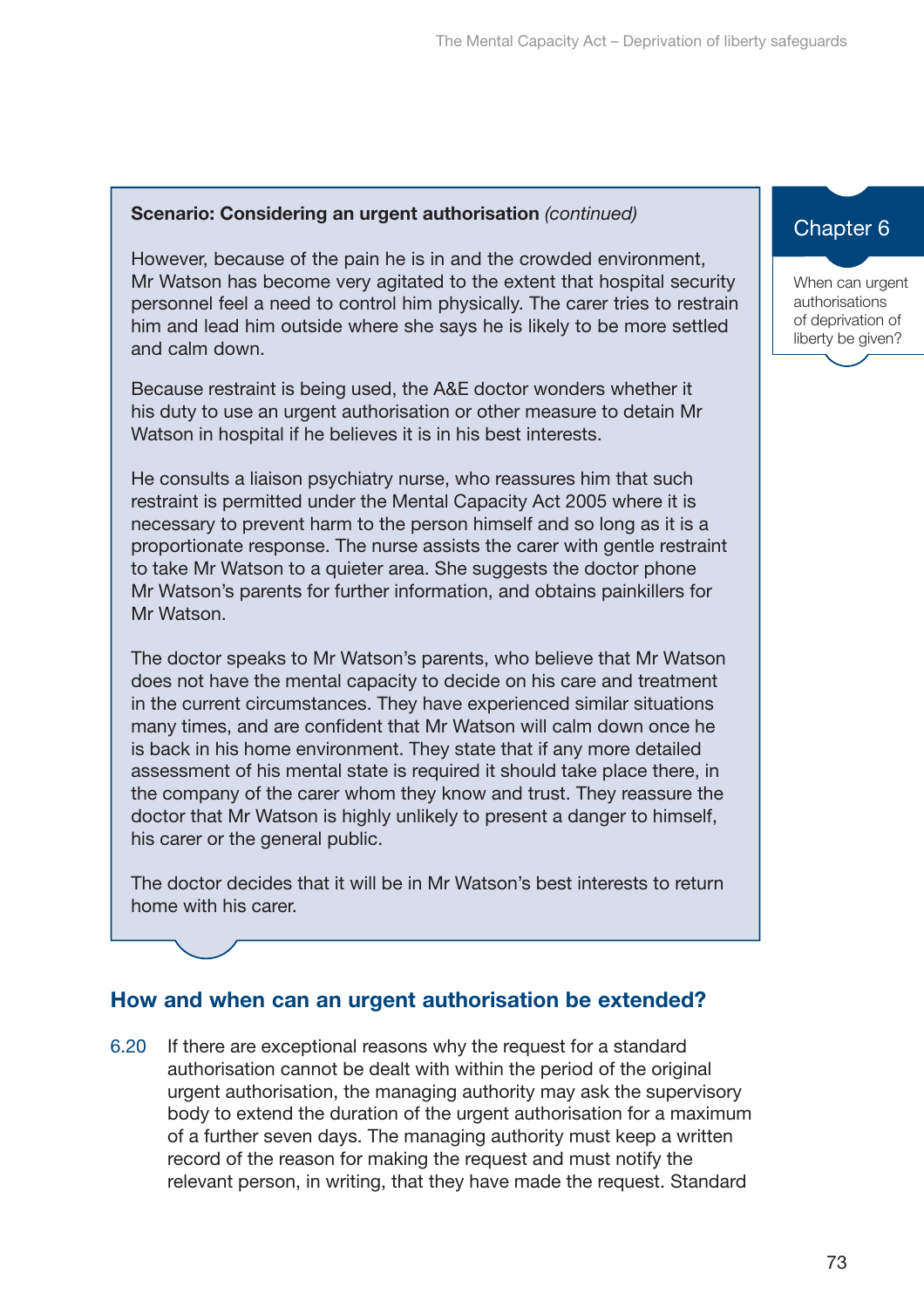forms are available for managing authorities to request the extension of an urgent authorisation from a supervisory body and for supervisory bodies to record their decision in response to such a request.

- 6.21 Unless the duration of the urgent authorisation is extended by the supervisory body, or a standard authorisation is given before the urgent authorisation expires, the authority to deprive the person of liberty will cease once the urgent authorisation period has expired. It is therefore essential that any request for an extension of an urgent authorisation is made promptly. This will necessitate good communication between the managing authority and the supervisory body regarding the progress of the standard authorisation assessment process. Particular care may need to be taken where an urgent authorisation is due to expire over the weekend or on a bank holiday, when appropriate people at the managing authority and supervisory body may not be immediately available.
- 6.22 The supervisory body may only extend the duration of the urgent authorisation if:
	- the managing authority has made a request for a standard authorisation
	- there are exceptional reasons why it has not yet been possible to make a standard authorisation, and
	- it is essential for the deprivation of liberty to continue while the supervisory body makes its decision.
- 6.23 Extensions can only be granted for exceptional reasons. An example of when an extension would be justified might be where:
	- it was not possible to contact a person whom the best interests assessor needed to contact
	- the assessment could not be relied upon without their input, and
	- extension for the specified period would enable them to be contacted.
- 6.24 It is for the supervisory body to decide what constitutes an 'exceptional reason', but because of the seriousness of the issues involved, the supervisory body's decision must be soundly based and defensible. It would not, for example, be appropriate to use staffing shortages as a reason to extend an urgent authorisation.
- 6.25 An urgent authorisation can only be extended once.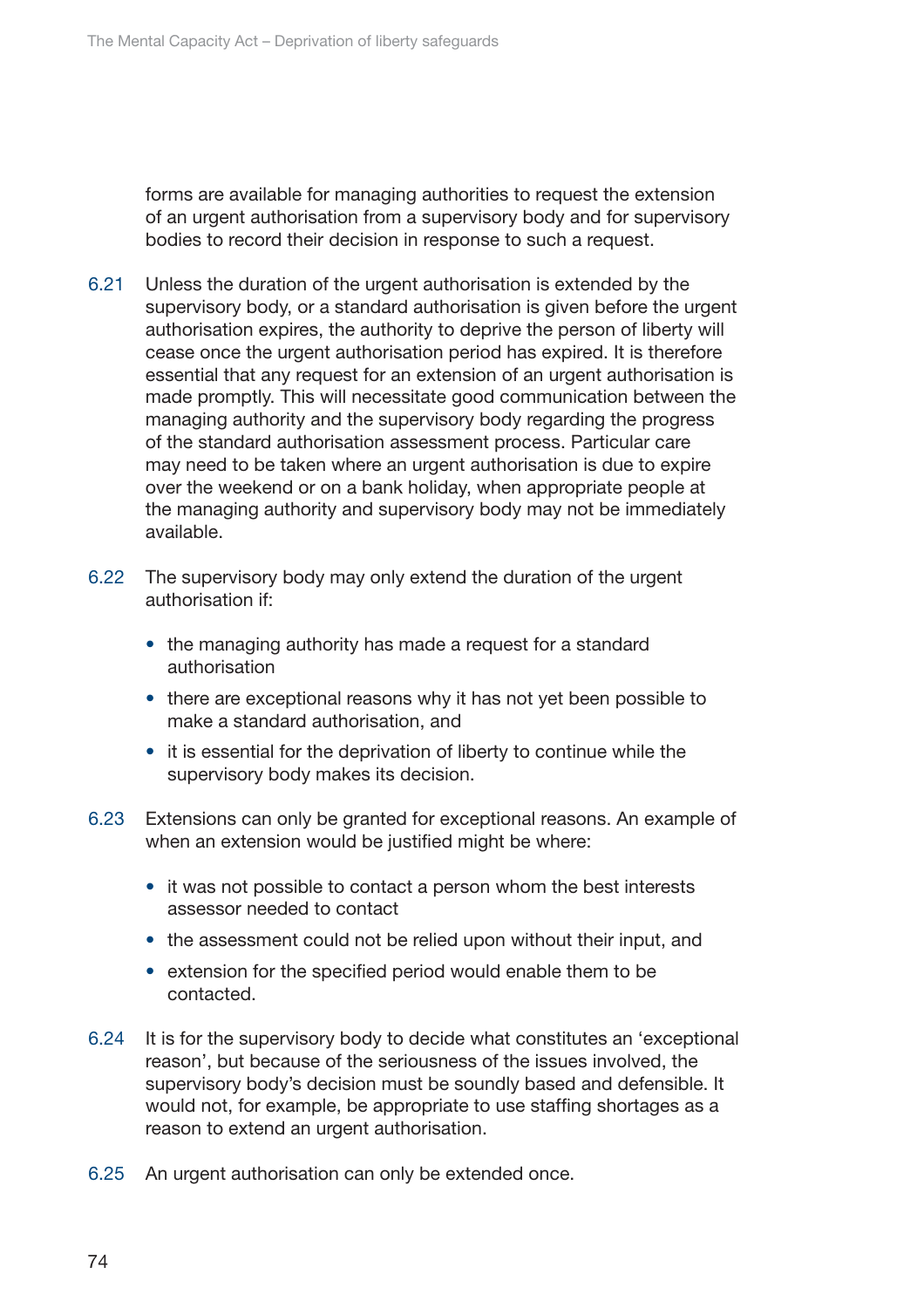- 6.26 The supervisory body must notify the managing authority of the length of any extension granted and must vary the original urgent authorisation so that it states the extended duration. The supervisory body must also keep a written record of the outcome of the request and the period of the extension.
- 6.27 The managing authority must give a copy of the varied urgent authorisation to the relevant person and any IMCA instructed, and must seek to ensure that, as far as possible, the relevant person understands the effect of the varied authorisation and the right to challenge the authorisation via the Court of Protection. The appropriate information must be given both orally and in writing.
- 6.28 If the supervisory body decides not to extend the urgent authorisation, it must inform the managing authority of its decision and the reasons for it. The managing authority must give a copy of the notice to the relevant person and any IMCA involved.

# Chapter 6

When can urgent authorisations of deprivation of liberty be given?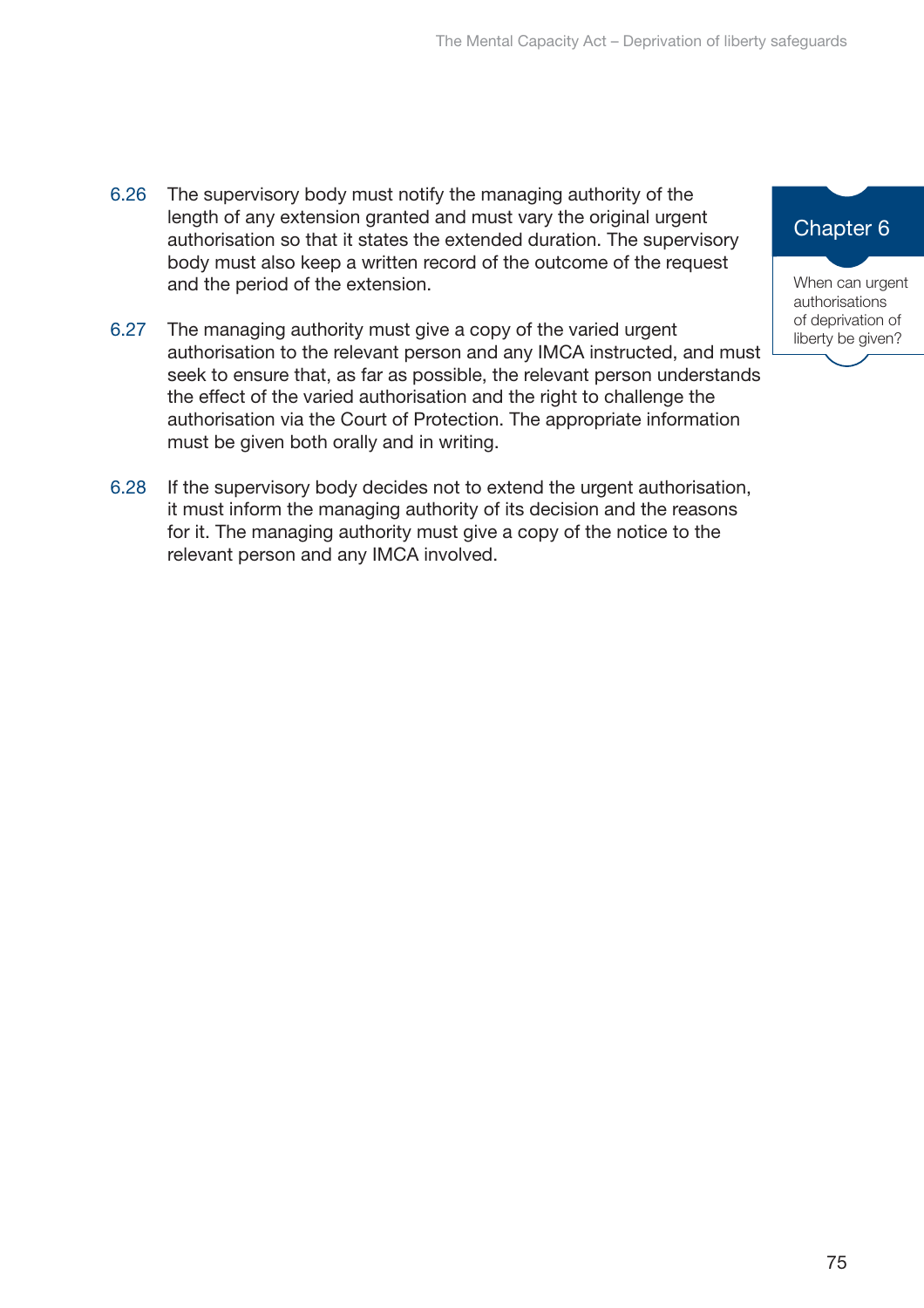Once a standard deprivation of liberty authorisation has been given, supervisory bodies must appoint the relevant person's representative as soon as possible and practical to represent the person who has been deprived of their liberty.

This chapter explains the role of the relevant person's representative and gives guidance on their selection and appointment.

## **What is the role of the relevant person's representative?**

- 7.1 The supervisory body must appoint a relevant person's representative for every person to whom they give a standard authorisation for deprivation of liberty. It is important that the representative is appointed at the time the authorisation is given or as soon as possible and practical thereafter.
- 7.2 The role of the relevant person's representative, once appointed, is:
	- to maintain contact with the relevant person, and
	- to represent and support the relevant person in all matters relating to the deprivation of liberty safeguards, including, if appropriate, triggering a review, using an organisation's complaints procedure on the person's behalf or making an application to the Court of Protection.

This is a crucial role in the deprivation of liberty process, providing the relevant person with representation and support that is independent of the commissioners and providers of the services they are receiving.

7.3 The best interests principle of the Act applies to the relevant person's representative in the same way that it applies to other people acting or making decisions for people who lack capacity.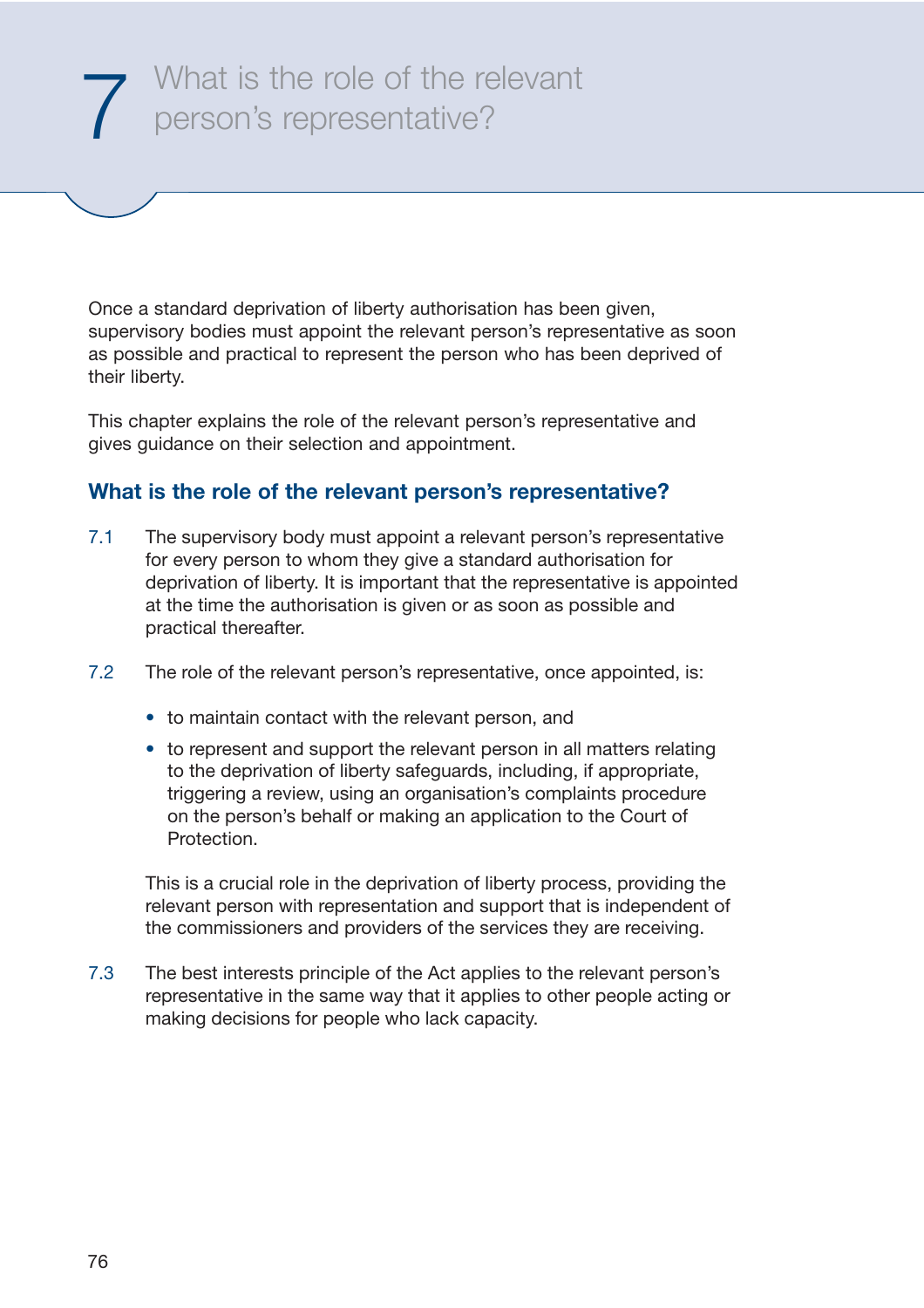## **How should managing authorities work with the relevant person's representative?**

- 7.4 As soon as possible and practical after a standard deprivation of liberty authorisation is given, the managing authority must seek to ensure that the relevant person and their representative understand:
	- $\bullet$  the effect of the authorisation
	- $\bullet$  their right to request a review (see chapter 8)
	- the formal and informal complaints procedures that are available to them
	- their right to make an application to the Court of Protection to seek variation or termination of the authorisation (see chapter 10), and
	- their right, where the relevant person does not have a paid 'professional' representative, to request the support of an Independent Mental Capacity Advocate (IMCA) (see paragraphs 7.37 to 7.41).
- 7.5 When providing information to the person and their representative, the managing authority should take account of the communication and language needs of both the person and their representative. Provision of information should be seen as an ongoing responsibility, rather than a one-off activity.

## **Who can be the relevant person's representative?12**

- 7.6 To be eligible to be the relevant person's representative, a person must be:
	- 18 years of age or over
	- able to keep in contact with the relevant person, and
	- willing to be appointed.

The person must not be:

• financially interested in the relevant person's managing authority (a person is considered to be financially interested where that person is a partner, director, other office-holder or major shareholder of the managing authority)

# Chapter 7

What is the role of the relevant person's representative?

<sup>&</sup>lt;sup>12</sup> Requirements relating to the eligibility, selection and appointment of relevant person's representatives are covered in regulations. The regulations for England are The Mental Capacity (Deprivation of Liberty: Appointment of Relevant Person's Representative) Regulations 2008. The regulations for Wales are The Mental Capacity (Deprivation of Liberty: Appointment of Relevant Person's Representative) (Wales) Regulations 2008.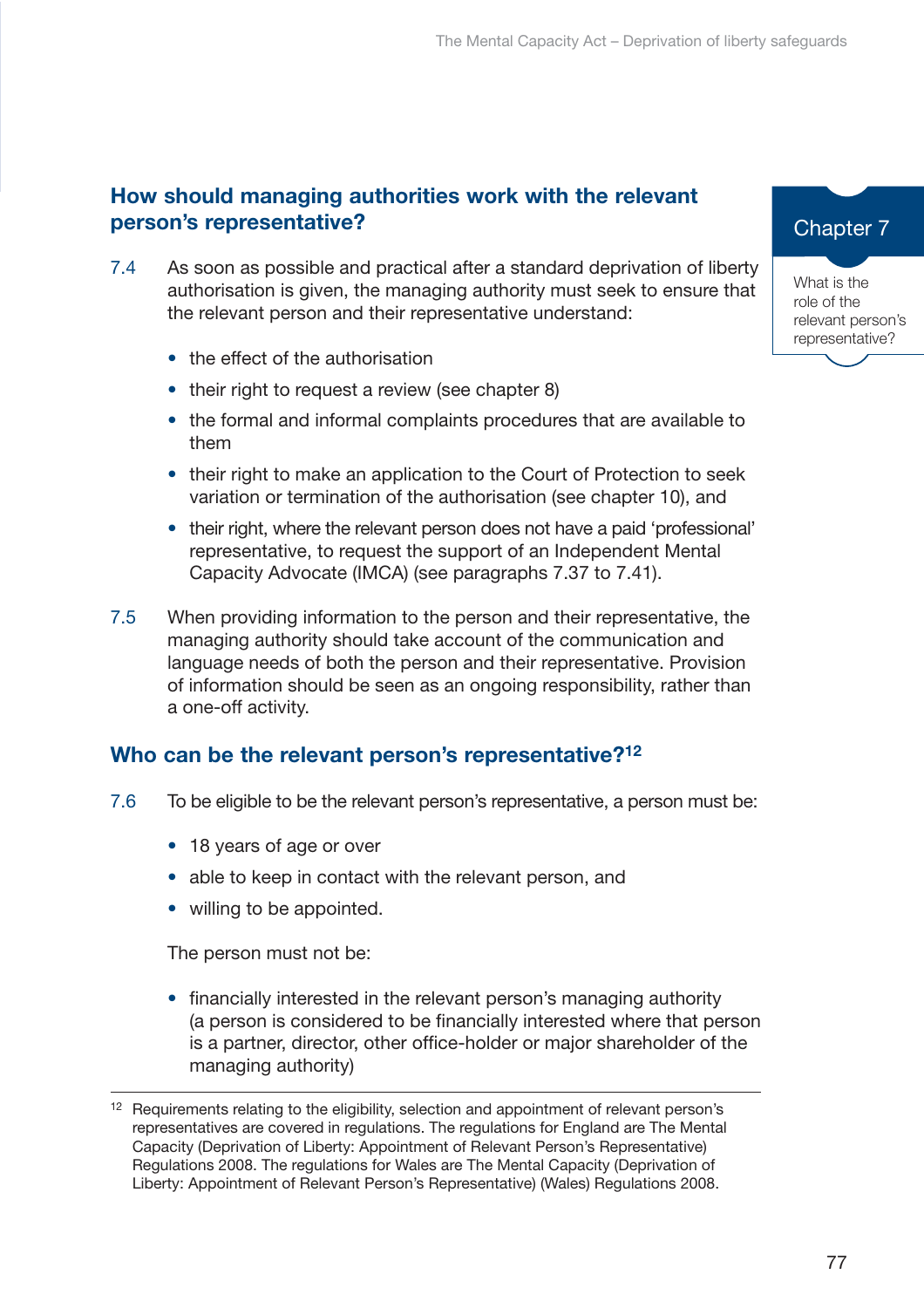- a relative of a person who has a financial interest in the relevant person's managing authority (paragraph 4.13 explains what is meant by 'relative')
- employed by, or providing services to, the care home in which the person relevant person is residing
- employed by the hospital in a role that is, or could be, related to the treatment or care of the relevant person, or
- employed to work in the relevant person's supervisory body in a role that is, or could be, related to the relevant person's case.
- 7.7 The appointment of the relevant person's representative is in addition to, and does not affect, any appointment of a donee or deputy. Similarly, the functions of the representative are in addition to, and do not affect, the authority of any donee, the powers of any deputy or any powers of the court. A donee or deputy may themselves be appointed as the relevant person's representative if they meet the eligibility criteria set out in paragraph 7.6.
- 7.8 There is no presumption that the relevant person's representative should be the same as the person who is their nearest relative for the purposes of the Mental Health Act 1983, even where the relevant person is likely to be subject simultaneously to an authorisation under these safeguards and a provision of the Mental Health Act 1983. This is because the relevant person's representative is not selected in the same way as the nearest relative under the Mental Health Act 1983, nor do they perform the same role. However, there is nothing to stop the relevant person's representative being the same as their nearest relative under the Mental Health Act 1983.

## **When should the relevant person's representative be identified?**

- 7.9 The process of identifying a representative must begin as soon as possible.
- 7.10 Normally, this should be when the best interests assessor is appointed – even if one or more of the other assessments has not yet been completed. This is because the best interests assessor must, as part of the assessment process, identify if there is anyone they would recommend to become the relevant person's representative. The best interests assessor should discuss the representative role with the people interviewed as part of the assessment.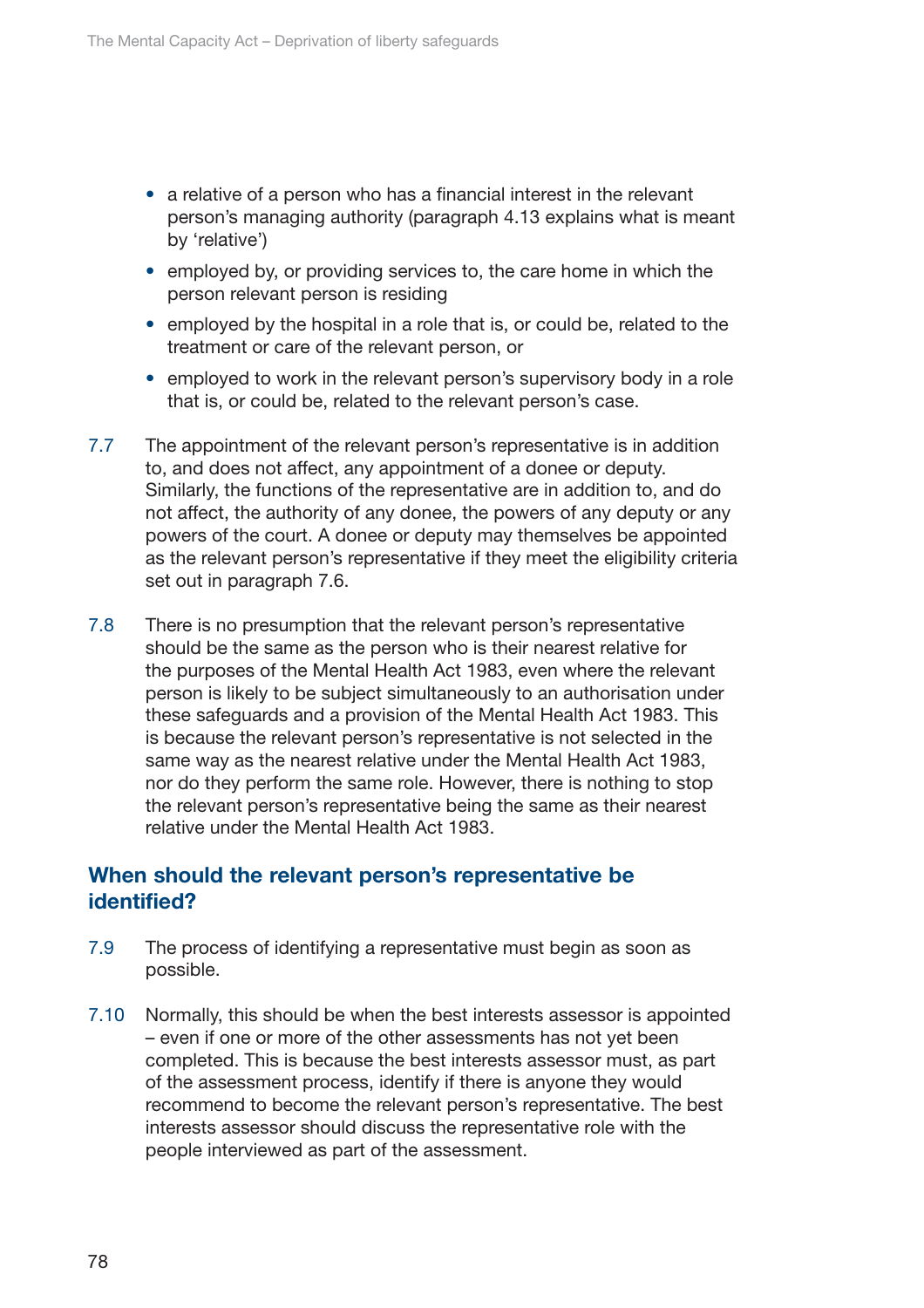7.11 This does leave a risk that the process to identify a representative might begin in cases where authorisation is not given. Nevertheless, it is important that the process begins, so that the representative can be appointed immediately the authorisation is given or as soon as possible and practical thereafter.

## **How should the relevant person's representative be selected?**

- 7.12 The best interests assessor should first establish whether the relevant person has the capacity to select their own representative and, if so, invite them to do so. If the relevant person has capacity and selects an eligible person (according to the criteria set out in paragraph 7.6), the best interests assessor must recommend that person to the supervisory body for appointment.
- 7.13 Alternatively, if the relevant person lacks capacity and there is a donee or deputy with the appropriate authority, the donee or deputy may select the person to be recommended as the relevant person's representative, again subject to the criteria set out in paragraph 7.6. If a donee or deputy selects an eligible person, then the best interests assessor must recommend that person to the supervisory body for appointment.
- 7.14 It is up to the best interests assessor to confirm whether any representative proposed by the relevant person, a donee or a deputy is eligible. If the best interests assessor decides that a proposed representative is not eligible, they must advise the person who made the selection and invite them to make a further selection.
- 7.15 If neither the relevant person, nor a donee or deputy, selects an eligible person, then the best interests assessor must consider whether they are able to identify someone eligible who could act as the relevant person's representative.
- 7.16 In making a recommendation, the assessor should consider, and balance, factors such as:
	- Does the relevant person have a preference?
	- If they do not have the capacity to express a preference now, is there any written statement made by the relevant person when they had capacity that indicates who they may now want to be their representative?

# Chapter 7

What is the role of the relevant person's representative?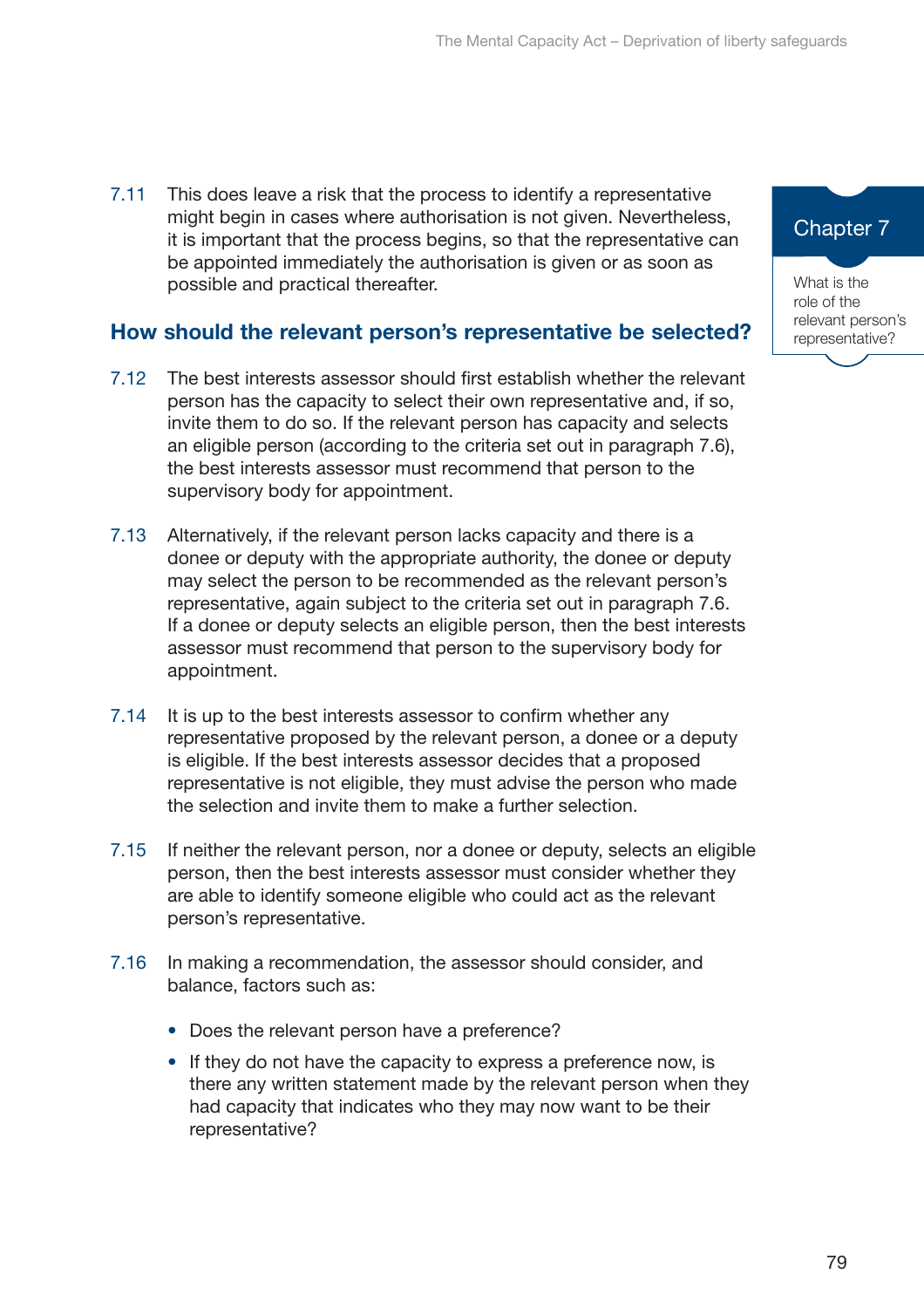- Will the proposed representative be able to keep in contact with the relevant person?
- Does the relevant person appear to trust and feel comfortable with the proposed representative?
- Would the proposed representative be able to represent the relevant person effectively?
- Is the proposed representative likely to represent the relevant person's best interests?

In most cases, the best interests assessor will be able to check at the same time that the proposed representative is willing to take on the role.

- 7.17 It should not be assumed that the representative needs to be someone who supports the deprivation of liberty.
- 7.18 The best interests assessor must not select a representative where the relevant person, if they have the capacity to do so, or a donee or a deputy acting within the scope of their authority, states they are not content with that selection.
- 7.19 If the best interests assessor is unable to recommend anybody to be the relevant person's representative, they must notify the supervisory body accordingly. The supervisory body must then itself identify an eligible person to be appointed as the representative. In doing so, the supervisory body may select a person who:
	- would be performing the role in a professional capacity
	- has satisfactory skills and experience to perform the role
	- is not a family member, friend or carer of the relevant person
	- is not employed by, or providing services to, the relevant person's managing authority, where the relevant person's managing authority is a care home
	- is not employed to work in the relevant person's managing authority in a role that is, or could be, related to the relevant person's case, where the relevant person's managing authority is a hospital
	- is not employed to work in the supervisory body that is appointing the representative in a role that is, or could be, related to the relevant person's case, and
	- the supervisory body is satisfied that an appropriate criminal record certificate has been issued in respect of.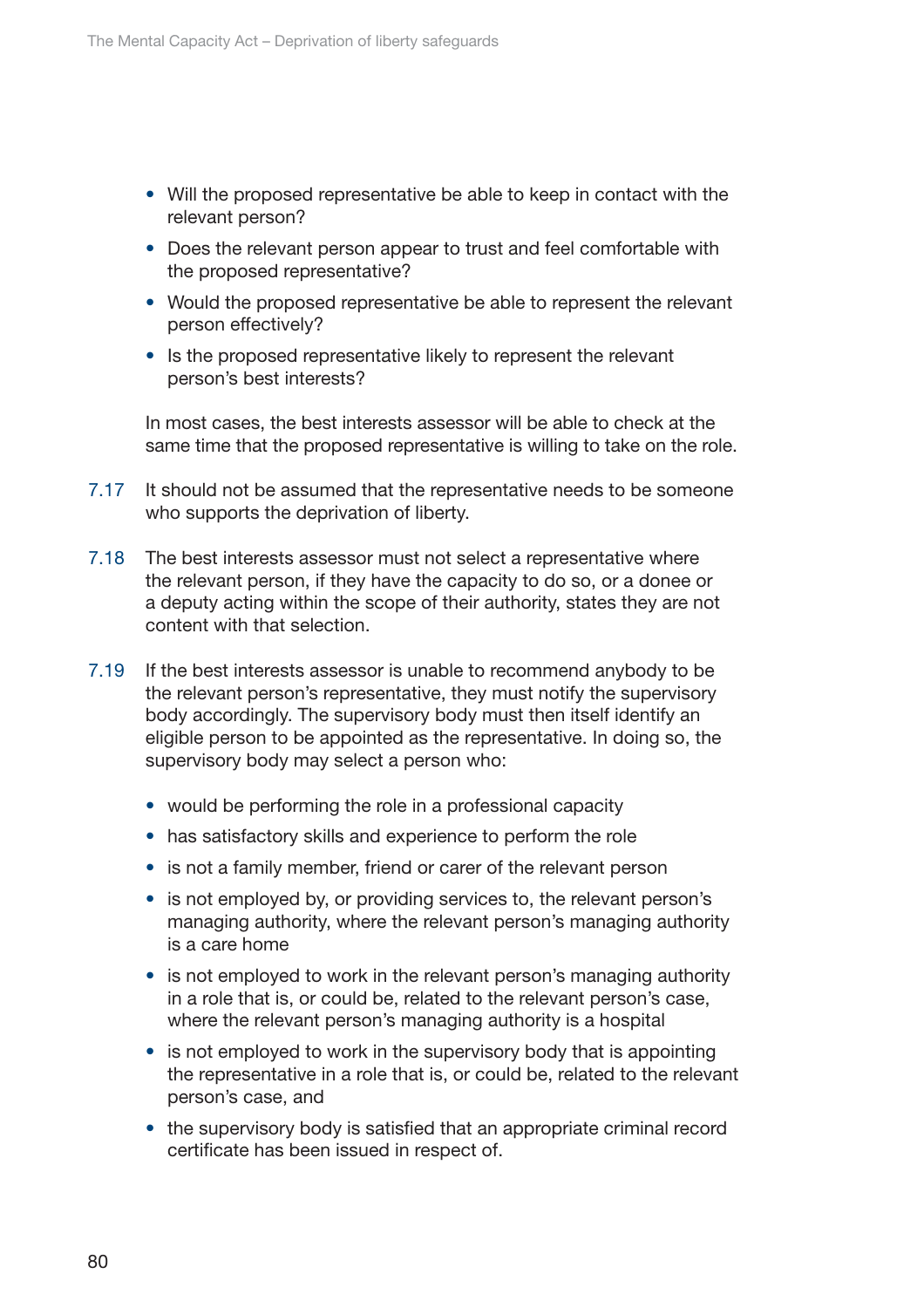- 7.20 The supervisory body may pay a person they select to be the relevant person's representative in the circumstances set out in paragraph 7.19. This service could be commissioned, for example, through an advocacy services provider, ensuring that the service provides effective independent representation for the relevant person.
- 7.21 When selecting a suitable representative for the relevant person, the best interests assessor or supervisory body should pay particular attention to the communication and cultural needs of the relevant person.

## **How should the relevant person's representative be appointed?**

- 7.22 The supervisory body must invite, in writing, the person recommended by the best interests assessor to become the relevant person's representative. If the best interests assessor does not recommend anyone, then the supervisory body should identify and appoint someone to undertake the role. If the person is willing to become the representative, the supervisory body must formally appoint them. If the person refuses, a further eligible person must be identified and invited to become the representative. This process must continue until an eligible person is appointed.
- 7.23 The appointment of the relevant person's representative by the supervisory body must be in writing and set out the role and responsibilities of the relevant person's representative. The letter of appointment should also state the name of the appointed person and the date of expiry of the appointment, which must be for the period of the standard authorisation that has been given. The supervisory body must send copies of the written appointment to:
	- $\bullet$  the appointed person
	- the relevant person
	- any donee or deputy of the relevant person
	- any IMCA involved
	- every interested person named by the best interests assessor in their report as somebody they have consulted in carrying out their assessment, and
	- the managing authority of the relevant hospital or care home.

# Chapter 7

What is the role of the relevant person's representative?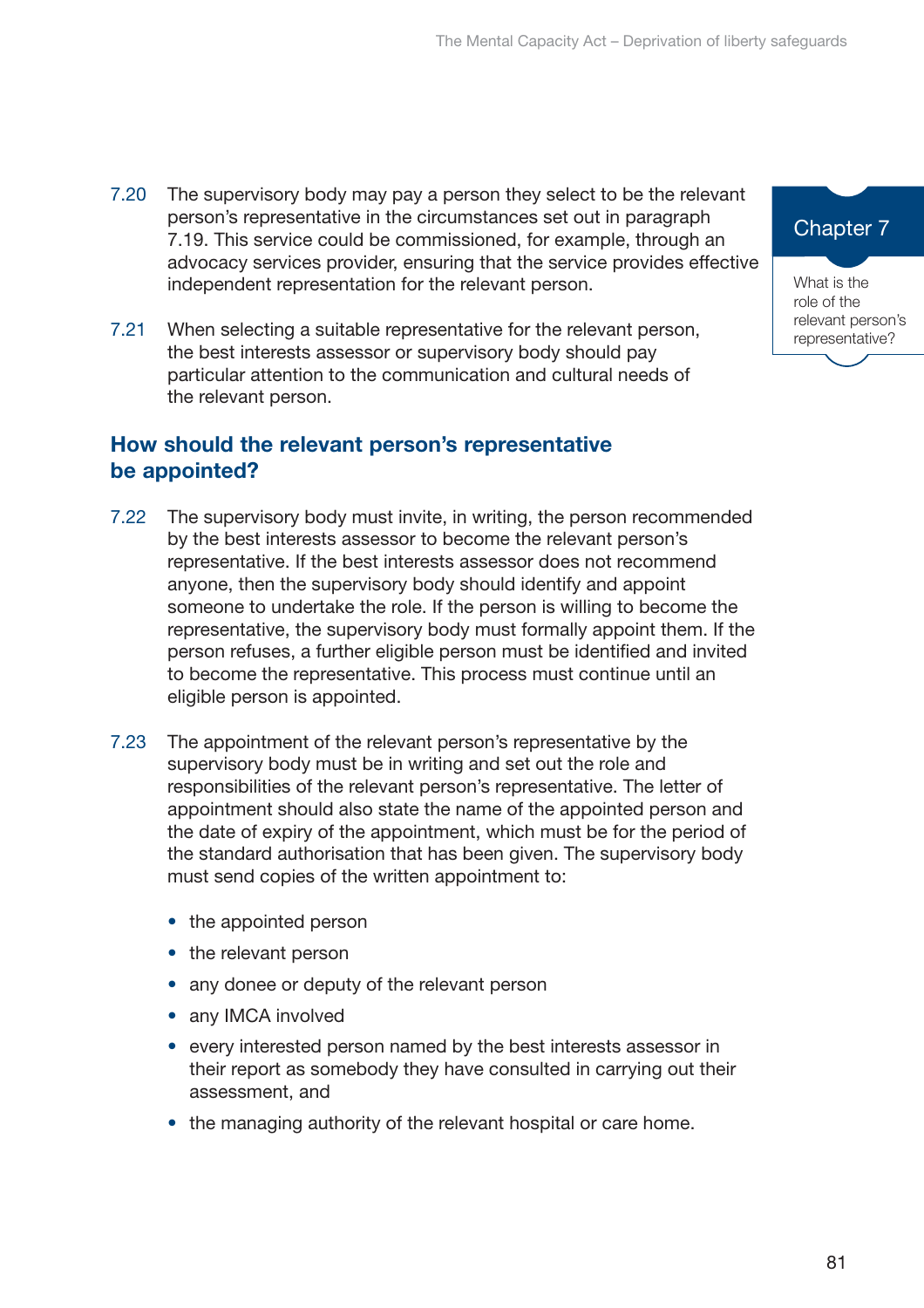7.24 The relevant person's representative must confirm to the supervisory body in writing that they are willing to accept the appointment and have understood their roles and responsibilities in respect of the relevant person.

## **How should the work of the relevant person's representative be supported and monitored?**

- 7.25 It is important that the representative has sufficient contact with the relevant person to ensure that the relevant person's best interests are being safeguarded. In order to fulfil their role, therefore, the representative will need to be able to have face-to-face contact with the relevant person. That means that the care home or hospital should accommodate visits by the representative at reasonable times. The name of the person's representative should be recorded in the person's health and social care records.
- 7.26 Managing authorities and supervisory bodies should inform the relevant person's representative about sources of support and information available to help them in the role, including how to access the support of an IMCA (see paragraphs 7.37 to 7.41).
- 7.27 If the representative has insufficient contact with the relevant person, for whatever reason, the person may effectively be unable to access important review and appeal rights. For this reason, if the representative does not maintain an appropriate level of contact with the person, the managing authority will need to consider informing the supervisory body. When the managing authority is reviewing the person's care plan, it should consider whether the representative is in sufficient contact with the relevant person to offer effective support. Records kept by managing authorities about frequency of contact will support this consideration.
- 7.28 Because the appropriate levels and methods of contact between a relevant person and their representative will vary from case to case, this is a matter about which the managing authority will need to exercise discretion. If the managing authority has any concerns, it may be best to raise the matter with the representative initially to see whether any perceived problems can be resolved informally. If after this the representative still does not maintain what the managing authority considers to be an appropriate level of contact with the relevant person, then the managing authority should notify the supervisory body.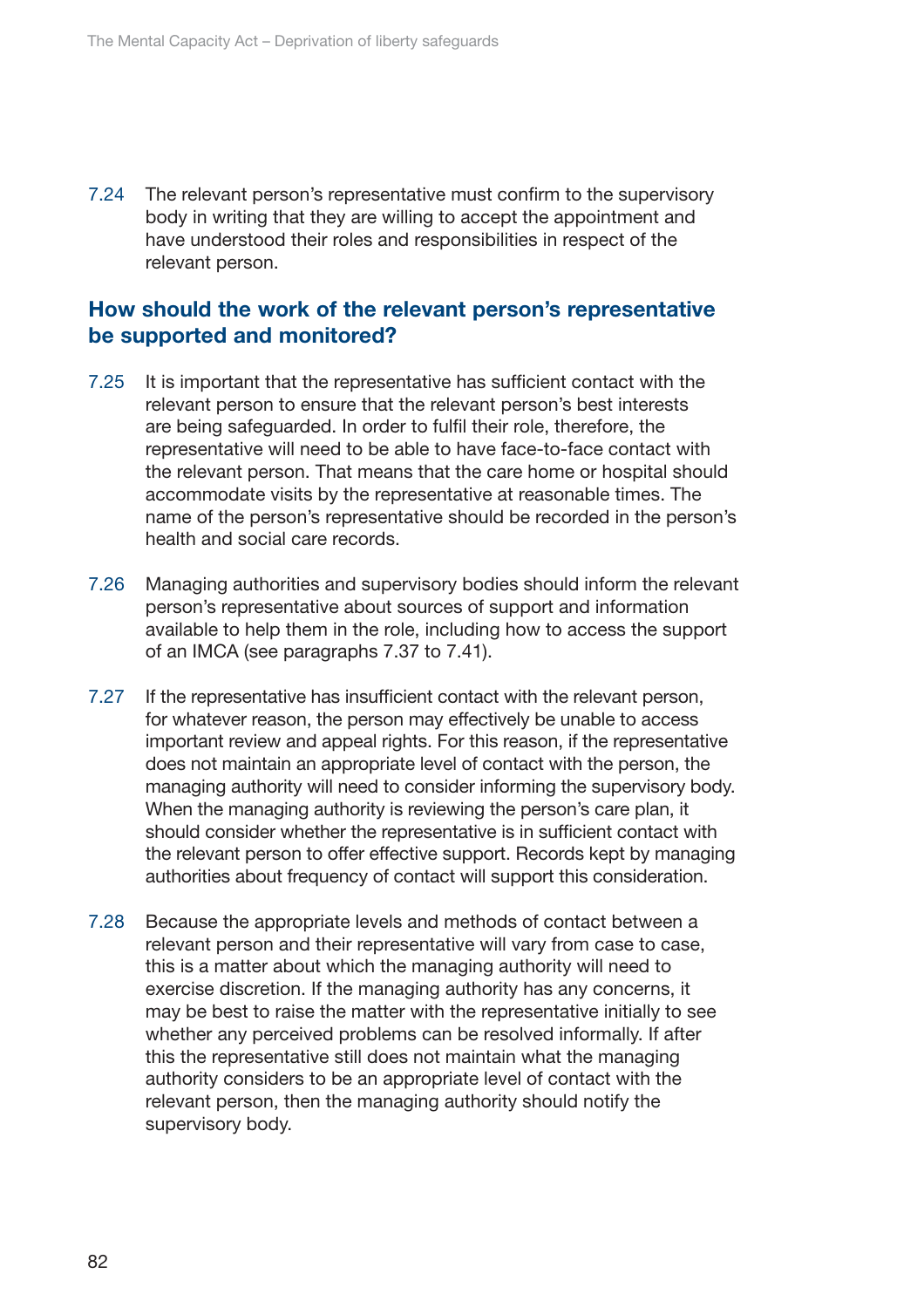## **When can the appointment of the relevant person's representative be terminated?**

- 7.29 The appointment of the relevant person's representative will be terminated in any of the following circumstances:
	- The standard authorisation comes to an end and a new authorisation is not applied for or, if applied for, is not given.
	- The relevant person, if they have capacity to do so, objects to the representative continuing in their role and a different person is selected to be their representative instead.
	- A donee or deputy, if it is within their authority to do so and the relevant person lacks the capacity to decide, objects to the representative continuing in their role and a different person is selected to be the representative instead.
	- The supervisory body becomes aware that the representative is no longer willing or eligible to continue in the role.
	- The supervisory body becomes aware that the relevant person's representative is not keeping in touch with the person, is not representing and supporting them effectively or is not acting in the person's best interests.
	- The relevant person's representative dies.
- 7.30 If the supervisory body becomes aware that the representative may not be keeping in touch with the person, is not acting in the relevant person's best interests, or is no longer eligible, it should contact the representative to clarify the position before deciding whether to terminate the appointment.
- 7.31 When the appointment of the relevant person's representative ends, the supervisory body must give notice to all those listed in paragraph 7.23. This notice should be given as soon as possible, stating when the appointment ended and the reason why.
- 7.32 When the appointment of a relevant person's representative ends but the lawful deprivation of liberty continues, the supervisory body must appoint a suitable replacement to be the relevant person's representative as soon as possible and practical after they become aware of the vacancy. As before, a person qualified to be a best interests assessor should make a recommendation to the supervisory body and the supervisory body should take account of any such recommendations.

# Chapter 7

What is the role of the relevant person's representative?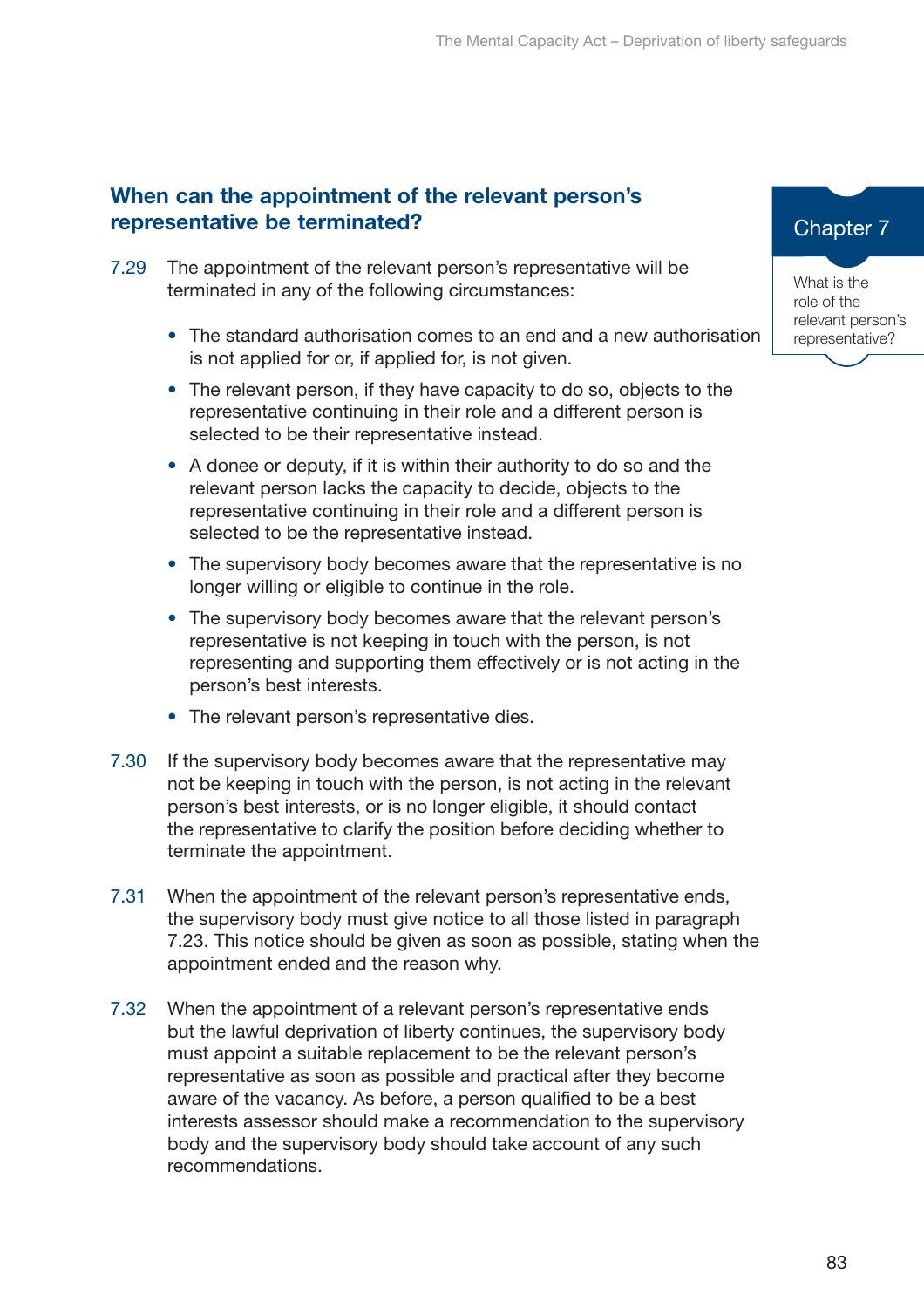7.33 If the reason for the termination of the former representative's appointment is that they are no longer eligible, the views of the former representative on who might replace them should be sought. The person identified as most suitable should then be invited to accept the appointment. This process should continue until an eligible person is willing to accept appointment.

## **What happens when there is no relevant person's representative available?**

- 7.34 A person who is being deprived of their liberty will be in a particularly vulnerable position during any gaps in the appointment of the relevant person's representative, since there may be nobody to represent their interests or to apply for a review on their behalf. In these circumstances, if there is nobody who can support and represent the person (other than a person engaged in providing care and treatment for the relevant person in a professional capacity or for remuneration), the managing authority must notify the supervisory body, who must instruct an IMCA to represent the relevant person until a new representative is appointed.
- 7.35 The role of an IMCA instructed in these circumstances is essentially the same as that of the relevant person's representative. The role of the IMCA in this situation ends when the new relevant person's representative is appointed.
- 7.36 At any time when the relevant person does not have a representative, it will be particularly important for supervisory bodies to consider exercising their discretion to carry out a review if there is any significant change in the person's circumstances.

## **When should an IMCA be instructed?**

7.37 Both the person who is deprived of liberty under a standard authorisation and their representative have a statutory right of access to an IMCA. It is the responsibility of the supervisory body to instruct an IMCA if the relevant person or their representative requests one. The intention is to provide extra support to the relevant person or a family member or friend acting as their representative if they need it, and to help them make use of the review process or access the Court of Protection safeguards. Where the relevant person has a paid 'professional' representative (see paragraphs 7.19 and 7.20), the need for additional advocacy support should not arise and so there is no requirement for an IMCA to be provided in those circumstances.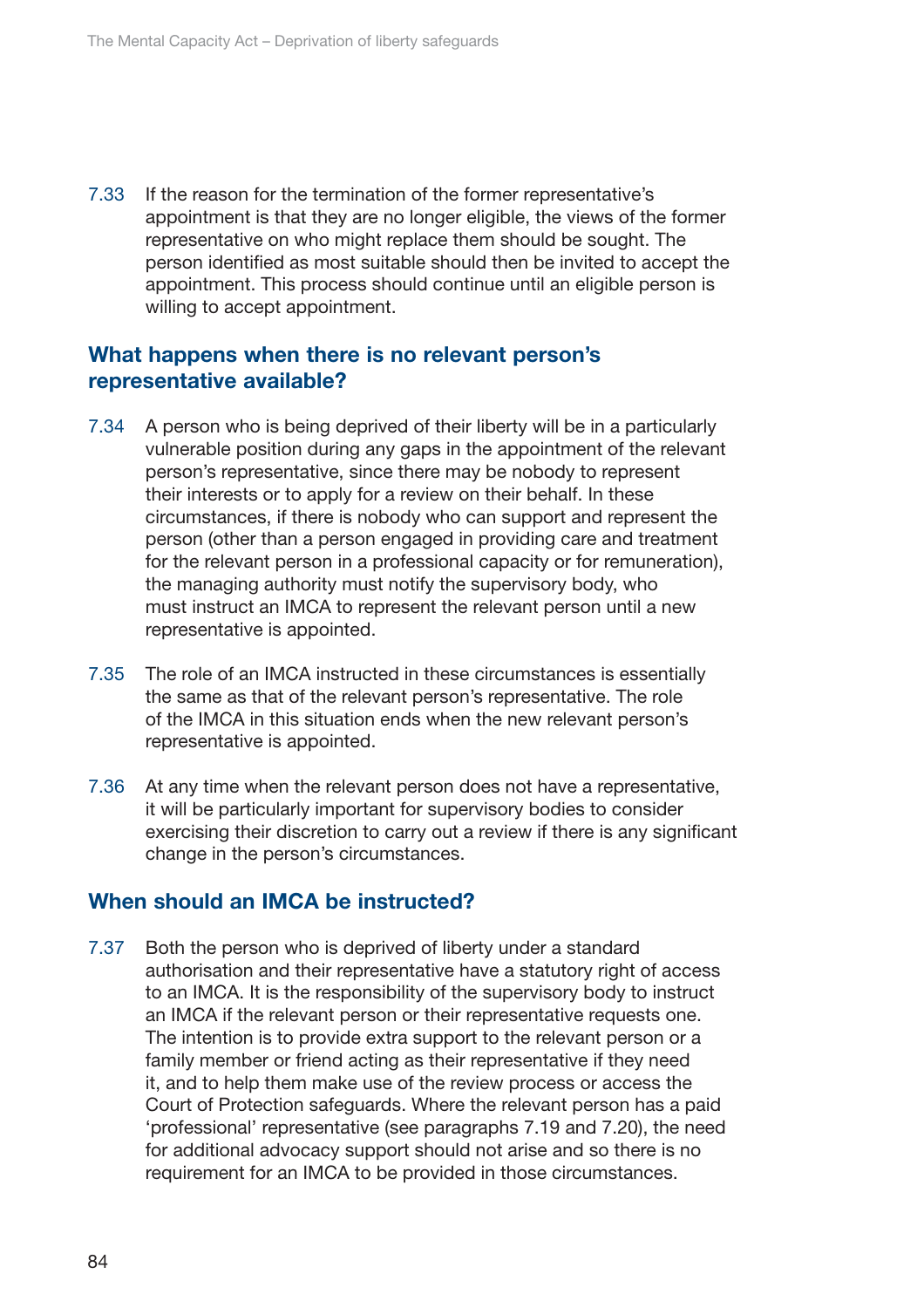- 7.38 The role of the IMCA is to help represent the relevant person and, in particular, to assist the relevant person and their representative to understand the effect of the authorisation, what it means, why it has been given, why the relevant person meets the criteria for authorisation, how long it will last, any conditions to which the authorisation is subject and how to trigger a review or challenge in the Court of Protection. The IMCA can also provide support with a review (see chapter 8) or with an application to the Court of Protection (see chapter 10), for example to help the person to communicate their views.
- 7.39 The IMCA will have the right to make submissions to the supervisory body on the question of whether a qualifying requirement should be reviewed, or to give information, or make submissions, to any assessor carrying out a review assessment. Both the person and their representative must be told about the IMCA service and how to request an IMCA.
- 7.40 An IMCA must be instructed whenever requested by the relevant person or their representative. A request may be made more than once during the period of the authorisation. For example, help may be sought at the start of the authorisation and then again later in order to request a review.
- 7.41 In addition, if the supervisory body has reason to believe that the review and Court of Protection safeguards might not be used without the support of an IMCA, then they must instruct an IMCA. For example, if the supervisory body is aware that the person has selected a representative who needs support with communication, it should consider whether an IMCA is needed.

# Chapter 7

What is the role of the relevant person's representative?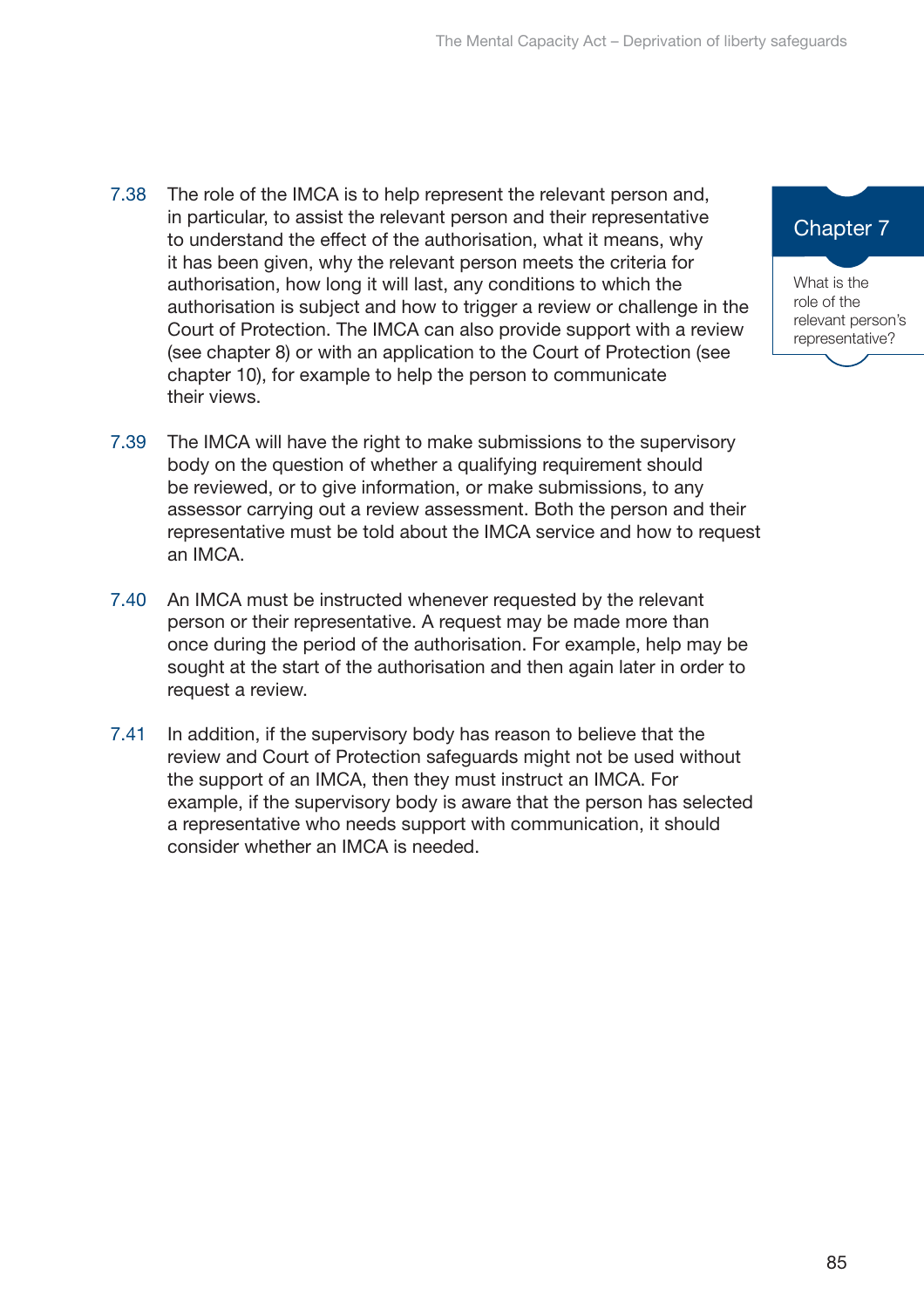When a person is deprived of their liberty, the managing authority has a duty to monitor the case on an ongoing basis to see if the person's circumstances change – which may mean they no longer need to be deprived of their liberty.

The managing authority must set out in the care plan clear roles and responsibilities for monitoring and confirm under what circumstances a review is necessary. For example, if a person's condition is changing frequently, then their situation should be reviewed more frequently.

This chapter explains the duties of managing authorities and supervisory bodies in relation to reviewing cases, and what happens when an authorisation ends. The review process is set out in flowchart form at Annex 4.

## **When should a standard authorisation be reviewed?**

- 8.1 A standard authorisation can be reviewed at any time. The review is carried out by the supervisory body.
- 8.2 There are certain statutory grounds for carrying out a review. If the statutory grounds for a review are met, the supervisory body must carry out a review. If a review is requested by the relevant person, their representative or the managing authority, the supervisory body must carry out a review. Standard letters are available for the relevant person or their representative to request a review. There is also a standard form available for the managing authority to request a review. A supervisory body can also decide to carry out a review at its own discretion.
- 8.3 The statutory grounds for a review are:
	- The relevant person no longer meets the age, no refusals, mental capacity, mental health or best interests requirements.
	- The relevant person no longer meets the eligibility requirement because they now object to receiving mental health treatment in hospital and they meet the criteria for an application for admission under section 2 or section 3 of the Mental Health Act 1983 (see paragraphs 4.45 to 4.48).

8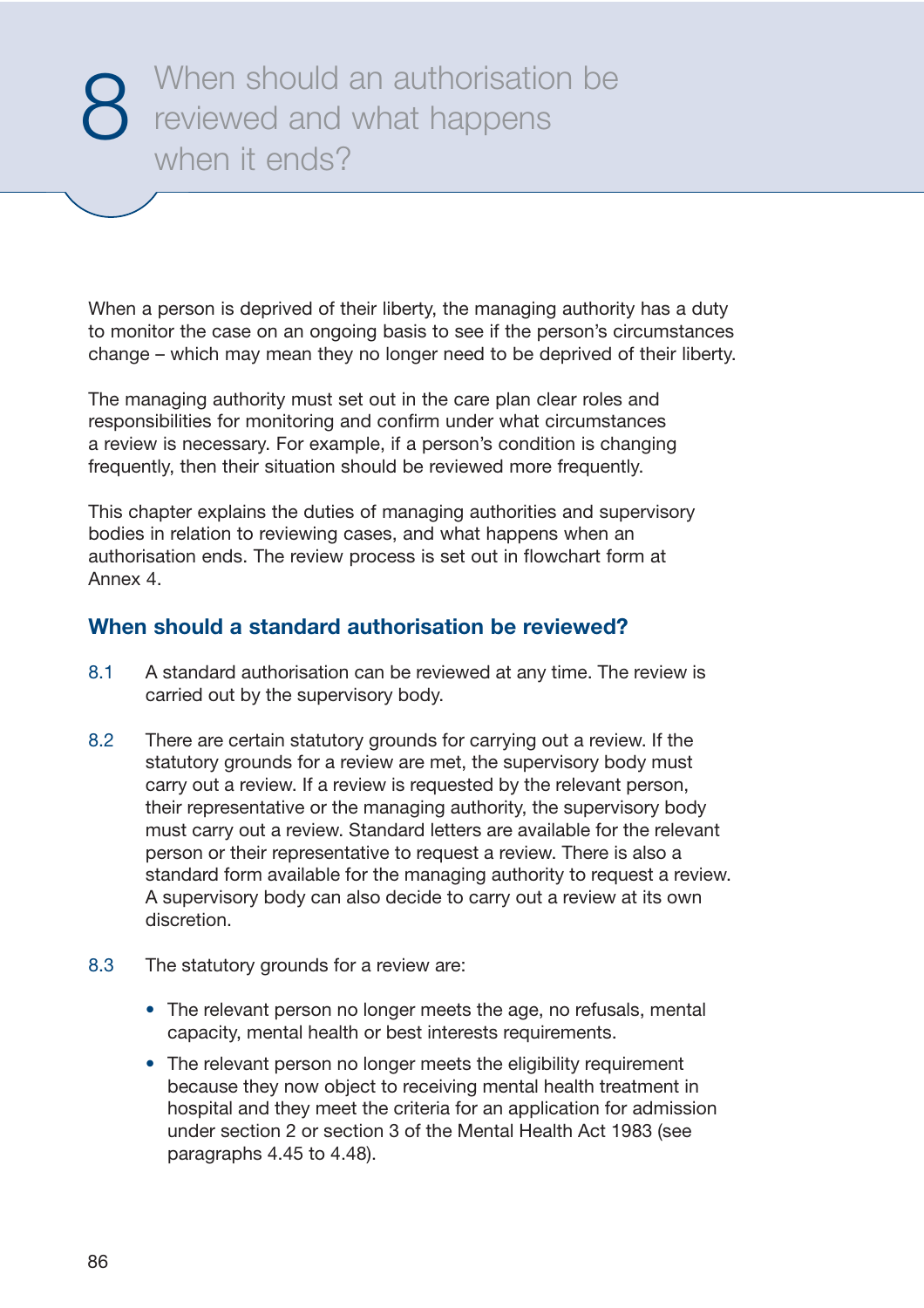- There has been a change in the relevant person's situation and, because of the change, it would be appropriate to amend an existing condition to which the authorisation is subject, delete an existing condition or add a new condition.
- The reason(s) the person now meets the qualifying requirement(s) is(are) different from the reason(s) given at the time the standard authorisation was given.
- 8.4 Different arrangements apply if the person no longer meets the eligibility requirement because they have been detained under the Mental Health Act, or become subject to a requirement under that Act that conflicts with the authorisation. (See paragraphs 8.19 to 8.21 regarding the short-term suspension of a standard authorisation.)
- 8.5 A managing authority must request a review if it appears to it that one or more of the qualifying requirements is no longer met, or may no longer be met.

## **What happens when a review is going to take place?**

- 8.6 The supervisory body must tell the relevant person, their representative and the managing authority if they are going to carry out a review. This must be done either before the review begins or as soon as possible and practical after it has begun. A standard form is available for this purpose.
- 8.7 The relevant person's records must include information about any formal reviews that have been requested, when they were considered, and the outcome. These records must be retained by the supervisory body.
- 8.8 Deprivation of liberty can be ended before a formal review. An authorisation only **permits** deprivation of liberty: it does not mean that a person **must be** deprived of liberty where circumstances no longer necessitate it. If a care home or hospital decides that deprivation of liberty is no longer necessary then they must end it immediately, by adjusting the care regime or implementing whatever other change is appropriate. The managing authority should then apply to the supervisory body to review and, if appropriate, formally terminate the authorisation.

# Chapter 8

When should an authorisation be reviewed and what happens when it ends?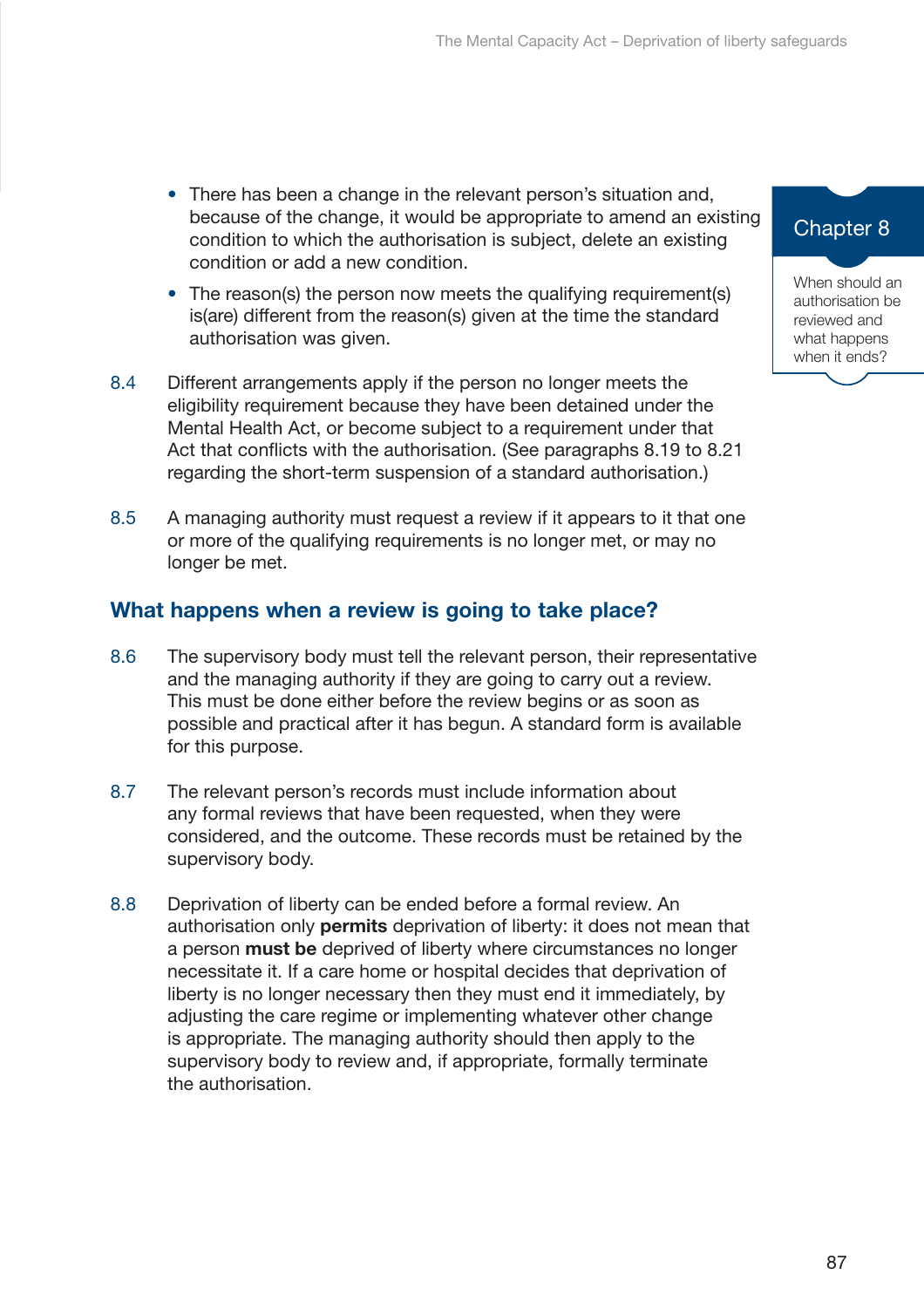### **How should standard authorisations be reviewed?**

- 8.9 When a supervisory body receives a request for a review, it must first decide which, if any, of the qualifying requirements need to be reviewed. A standard form is available for recording this decision.
- 8.10 If the supervisory body concludes that none of the qualifying requirements need to be reviewed, no further action is necessary. For example, if there has been a very recent assessment or review and no new evidence has been submitted to show that the relevant person does not meet the criteria, or that circumstances have changed, no review is required.
- 8.11 If it appears that one or more of the qualifying requirements should be reviewed, the supervisory body must arrange for a separate review assessment to be carried out for each of these requirements.
- 8.12 The supervisory body must record when a review is requested, what it decides to do (whether it decides to carry out a review or not) and the reasons for its decision.
- 8.13 In general, review processes should follow the standard authorisation processes – so supervisory bodies should conduct the assessments outlined in chapter 4 of this Code of Practice for each of the qualifying requirements that need to be reviewed.
- 8.14 Where the supervisory body decides that the best interests requirement should be reviewed solely because details of the **conditions** attached to the authorisation need to be changed, and the review request does not include evidence that there is a significant change in the relevant person's overall circumstances, there is no need for a full reassessment of best interests. The supervisory body can simply vary the conditions attached to the authorisation as appropriate. In deciding whether a full reassessment is necessary, the supervisory body should consider whether the grounds for the authorisation, or the nature of the conditions, are being contested by anyone as part of the review request.
- 8.15 If the review relates to any of the other requirements, or to a significant change in the person's situation under the best interests requirement, the supervisory body must obtain a new assessment.
- 8.16 If the assessment shows that the requirement is still met, the supervisory body must check whether the reason that it is met has changed from the reason originally stated on the authorisation. If it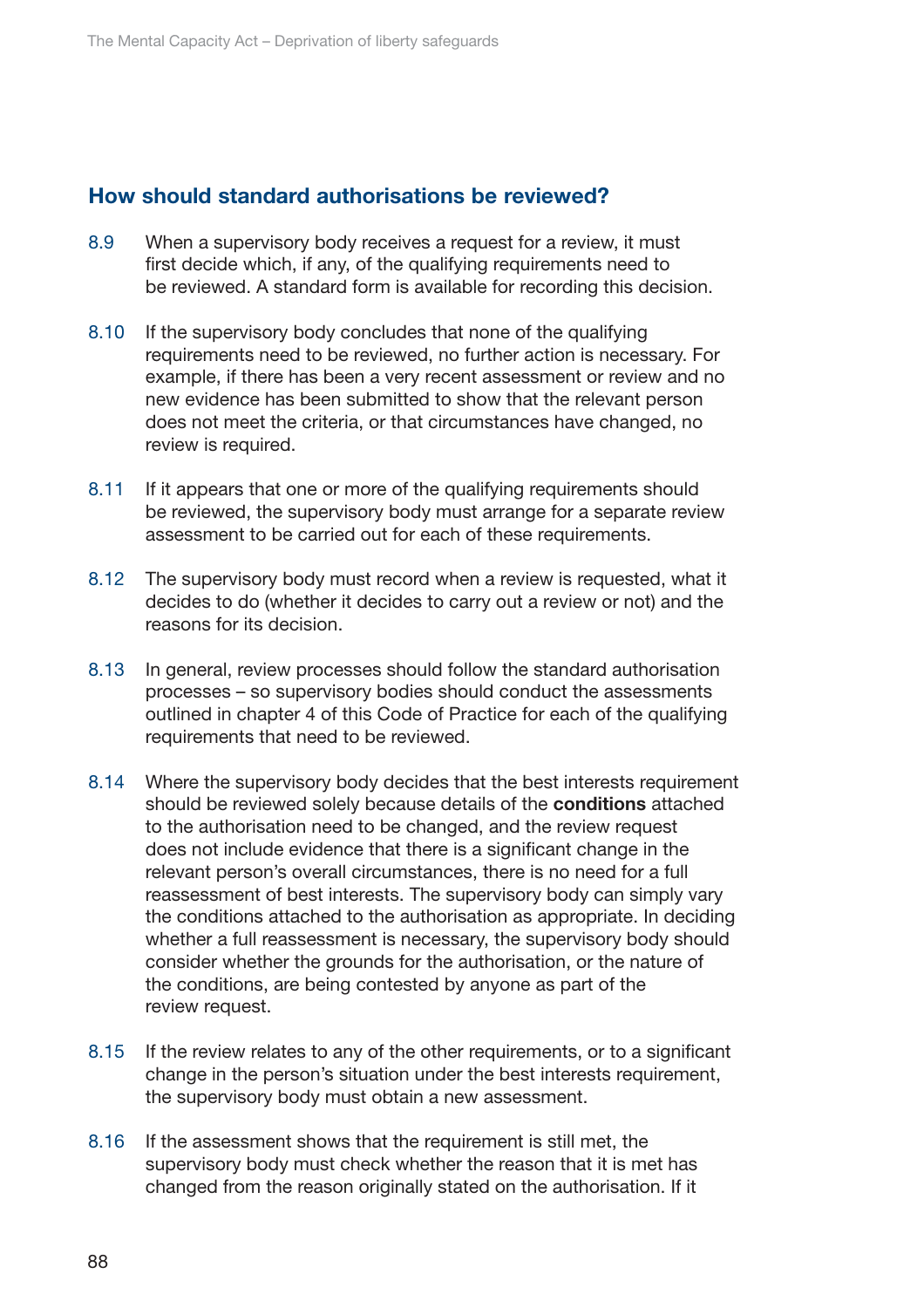has, the supervisory body should make any appropriate amendments to the authorisation. In addition, if the review relates to the best interests requirement, the supervisory body must consider whether any conditions should be changed following the new assessment.

#### **Scenario: The review process**

Jo is 29 and sustained severe brain damage in a road traffic collision that killed her parents. She has great difficulty in verbal and written communication. Jo can get very frustrated and has been known to lash out at other people in the nursing care home where she now lives. At first, she regularly attempted to leave the home, but the view of the organisation providing Jo's care was that such a move would place her at serious risk, so she should be prevented from leaving.

Jo was assessed under the deprivation of liberty safeguards and an authorisation was made for six months. That authorisation is not due to end for another three months. However, Jo has made huge progress at the home and her representative is no longer sure that the restrictions are necessary. Care home staff, however, do not think that her improvement reduces the best interests requirement of the deprivation of liberty authorisation.

Jo is assisted by her representative to request a review, in the form of a letter with pictures. The pictures appear to describe Jo's frustration with the legal processes that she perceives are preventing her from moving into her own accommodation.

The supervisory body appoints a best interests assessor to coordinate the review. The best interests assessor considers which of the qualifying requirements needs to be reviewed and by whom. It appears that the best interests assessment, as well as possibly the mental health and mental capacity assessments, should be reviewed.

To assess Jo's mental capacity and her own wishes for the best interests assessment, the best interests assessor feels that specialist help would be beneficial. A speech and language therapist meets with Jo and uses a visual communication system with her. Using this system, the therapist is able to say that in her view Jo is unlikely to have capacity to make the decision to leave the care home. The mental health assessment also confirmed that Jo was still considered to have a mental disorder.

# Chapter 8

When should an authorisation be reviewed and what happens when it ends?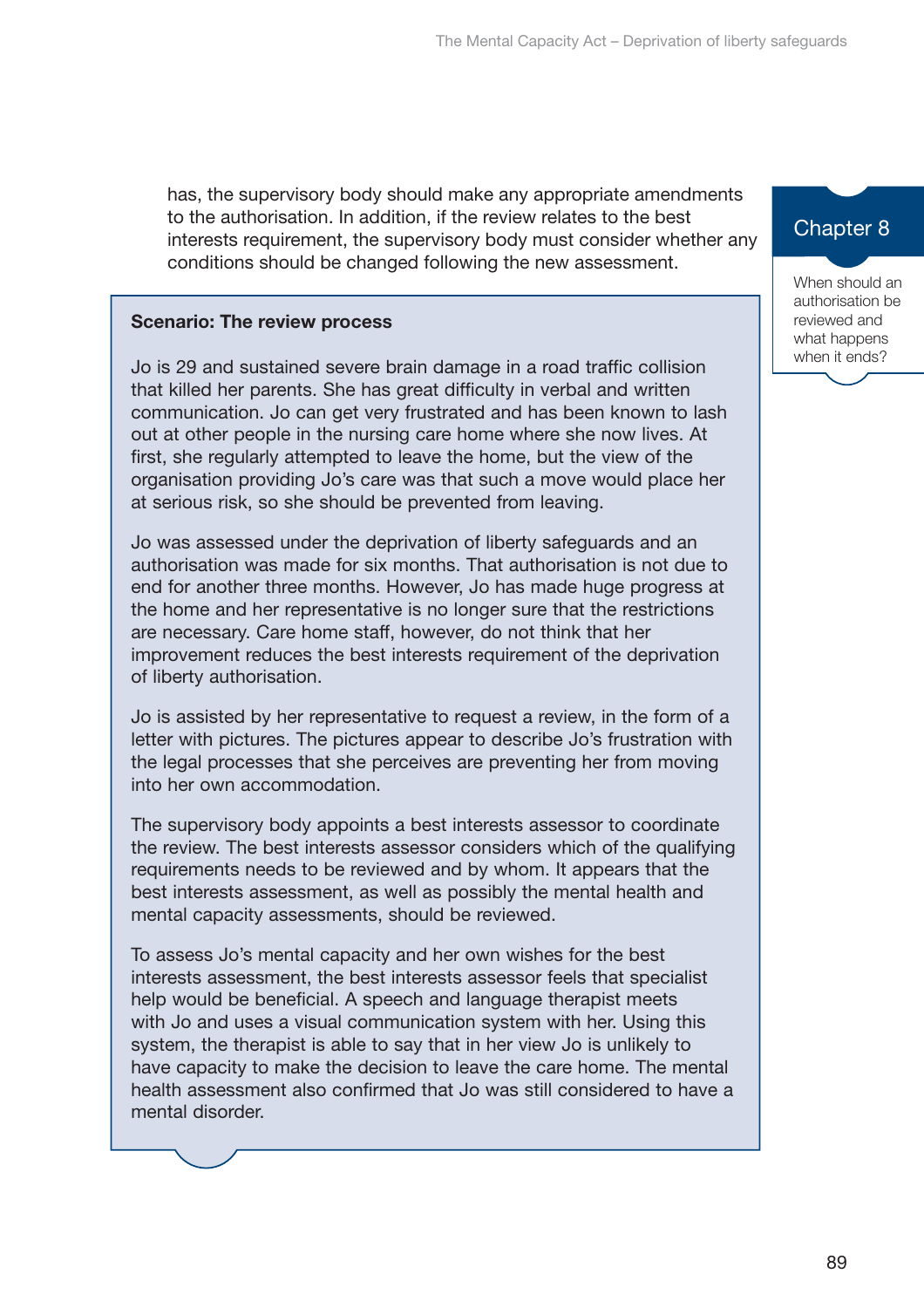#### **Scenario: The review process** *(continued)*

The best interests assessor was uncertain, however, whether it was still in Jo's best interests to remain under the deprivation of liberty authorisation. It was not possible to coordinate full updated assessments from the rehabilitation team, who knew her well, in the time limits required. So, because the care home believed that the standard authorisation was still required, and it was a complex case, the best interests assessor recommended to the supervisory body that two conditions should be applied to the standard authorisation:

- assessments must be carried out by rehabilitation specialists on Jo's clinical progress, and
- a full case review should be held within one month.

At this review meeting, to which Jo's representative and the best interests assessor were invited, it was agreed that Jo had made such good progress that deprivation of liberty was no longer necessary, because the risks of her having increased freedom had reduced. The standard authorisation was therefore terminated, and a new care plan was prepared which focused on working towards more independent living.

## **What happens if any of the requirements are not met?**

- 8.17 If any of the requirements are not met, then the authorisation must be terminated immediately.
- 8.18 The supervisory body must give written notice of the outcome of a review and any changes that have been made to the deprivation of liberty authorisation to:
	- the managing authority and the care home or hospital itself
	- the relevant person
	- the relevant person's representative, and
	- any Independent Mental Capacity Advocate (IMCA) involved.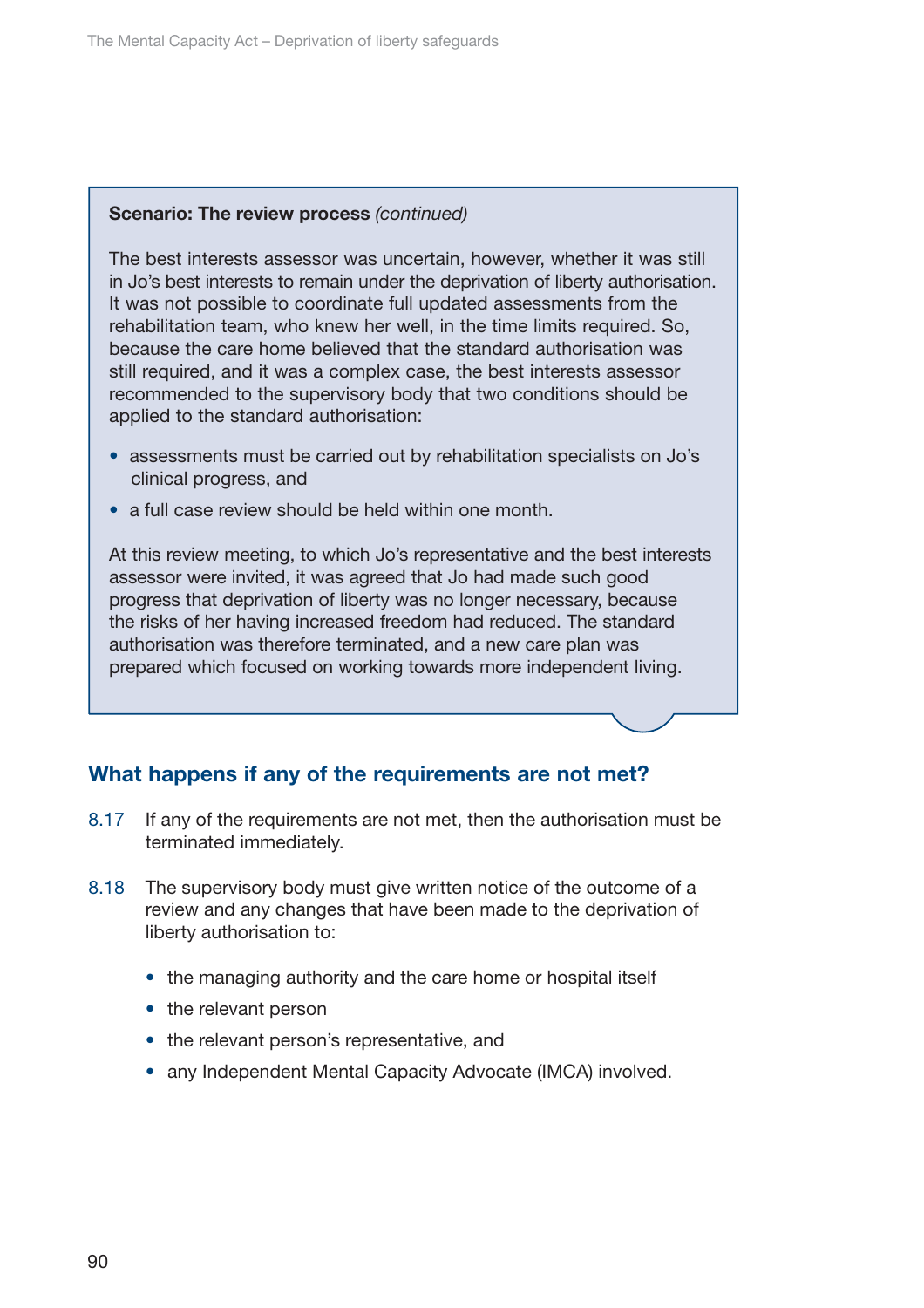#### **Short-term suspension of authorisation**

- 8.19 There are separate review arrangements for cases in which the eligibility requirement ceases to be met for a short period of time for reasons other than that the person is objecting to receiving mental health treatment in hospital. For example, if the relevant person is detained as a hospital in-patient under the Mental Health Act 1983, the managing authority must notify the supervisory body, who will suspend the authorisation.
- 8.20 If the relevant person then becomes eligible again within 28 days, the managing authority must notify the supervisory body who will remove the suspension. If no such notice is given within 28 days, then the authorisation will be terminated. Standard forms are available for managing authorities to notify supervisory bodies about the need for suspension of an authorisation, or that a suspension should be lifted.
- 8.21 If the person ceases to meet the eligibility requirement because they begin to object to receiving mental health treatment in hospital and they meet the criteria for an application for admission under section 2 or section 3 of the Mental Health Act 1983, a review should be started immediately (see paragraph 8.3).

## **Is a review necessary when the relevant person's capacity fluctuates?**

- 8.22 Guidance about people with fluctuating or temporary capacity is contained in paragraphs 4.26 and 4.27 of the main Code. In the context of deprivation of liberty safeguards, where a relevant person's capacity to make decisions about the arrangements made for their care and treatment fluctuates on a short-term basis, a balance needs to be struck between:
	- the need to review and terminate an authorisation if a person regains capacity, and
	- spending time and resources constantly reviewing, terminating and then seeking fresh deprivation of liberty authorisations as the relevant person's capacity changes.
- 8.23 Each case must be treated on its merits. Managing authorities should keep all cases under review: where a person subject to an authorisation is deemed to have regained the capacity to decide about the arrangements made for their care and treatment, the managing authority must assess whether there is consistent evidence of the regaining of capacity on a longer-term basis. This is a clinical judgement that will need to be made by a suitably qualified person.

## Chapter 8

When should an authorisation be reviewed and what happens when it ends?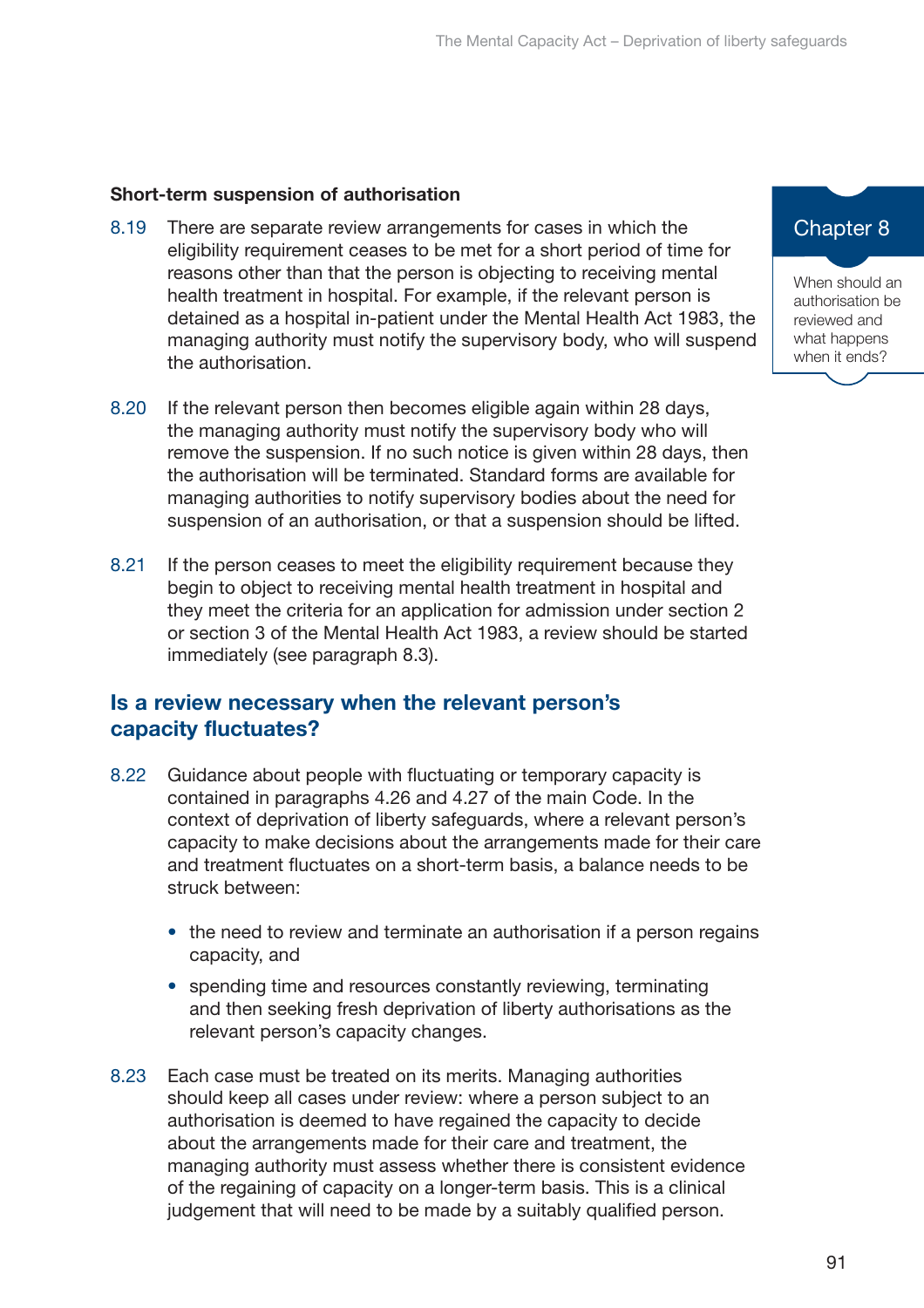8.24 Where there is consistent evidence of regaining capacity on this longerterm basis, deprivation of liberty should be lifted immediately, and a formal review and termination of the authorisation sought. However, it should be borne in mind that a deprivation of liberty authorisation carries with it certain safeguards that the relevant person will lose if the authorisation is terminated. Where the regaining of capacity is likely to be temporary, and the authorisation will be required again within a short period of time, the authorisation should be left in place, but with the situation kept under ongoing review.

#### **Scenario: Fluctuating capacity**

Walter, an older man with severe depression, is admitted to hospital from a care home. He seems confused and bewildered, but does not object. His family are unable to look after him at home, but they would prefer him to go into a different care home rather than stay in hospital. However, there is no alternative placement available, so when the assessment concludes that Walter lacks capacity to make decisions about his care and treatment, the only option seems to be that he should stay on the ward,

Because the care regime in the ward is extremely restrictive – Walter is not allowed to leave the hospital and his movement within the hospital is restricted for his own safety – ward staff think that they need to apply for a deprivation of liberty authorisation which is subsequently given.

However, over time Walter starts to experience lucid passages, during which he expresses relief at being on the ward rather than in the care home. A review meeting is convened and the participants agree that Walter now sometimes has capacity to make decisions about the arrangements made for his care and treatment. As this capacity fluctuates, it is decided, in consultation with his family, that the deprivation of liberty authorisation should remain in place for the time being.

Walter remains on the ward and his progress is such that his family feel they could look after him at home. Walter seems happy with this proposal and the consultant psychiatrist with responsibility for his care agrees to this. The deprivation of liberty authorisation is reviewed and terminated.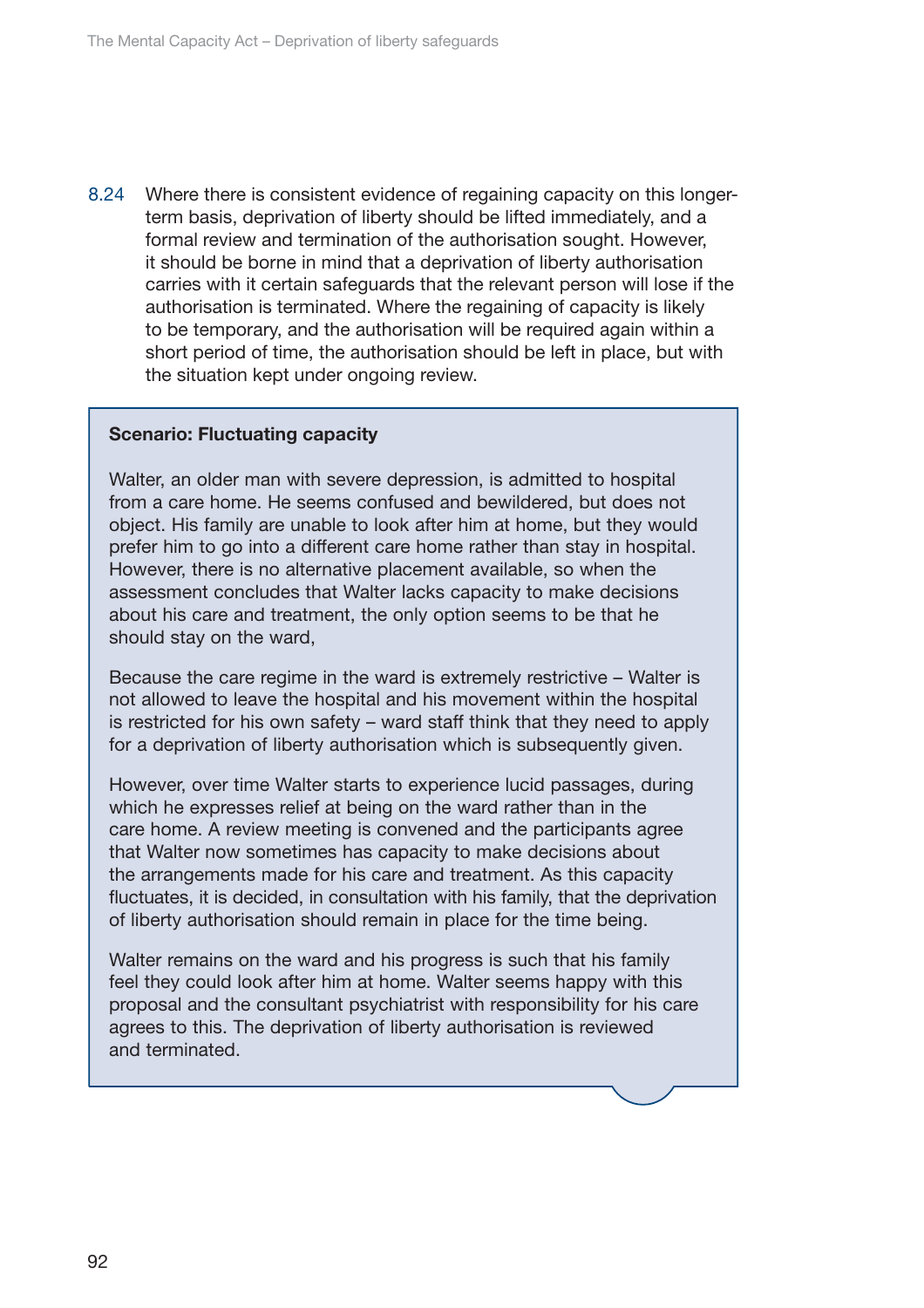## **What happens when an authorisation ends?**

- 8.25 When an authorisation ends, the managing authority cannot lawfully continue to deprive a person of their liberty.
- 8.26 If the managing authority considers that a person will still need to be deprived of liberty after the authorisation ends, they need to request a further standard authorisation to begin immediately after the expiry of the existing authorisation.
- 8.27 There is no statutory time limit on how far in advance of the expiry of one authorisation the managing authority can apply for a renewal authorisation. It will need to be far enough in advance for the renewal authorisation to be given before the existing authorisation ends (but see paragraphs 3.19 and 3.20 about not applying for authorisations too far in advance).
- 8.28 Once underway, the process for renewing a standard authorisation is the same as that for obtaining an original authorisation, and the same assessment processes must take place. However, the need to instruct an IMCA will not usually arise because the relevant person should at this stage have a representative appointed.
- 8.29 When the standard authorisation ends, the supervisory body must inform in writing:
	- the relevant person
	- the relevant person's representative
	- $\bullet$  the managing authority, and
	- every interested person named by the best interests assessor in their report as somebody they have consulted in carrying out their assessment.

# Chapter 8

When should an authorisation be reviewed and what happens when it ends?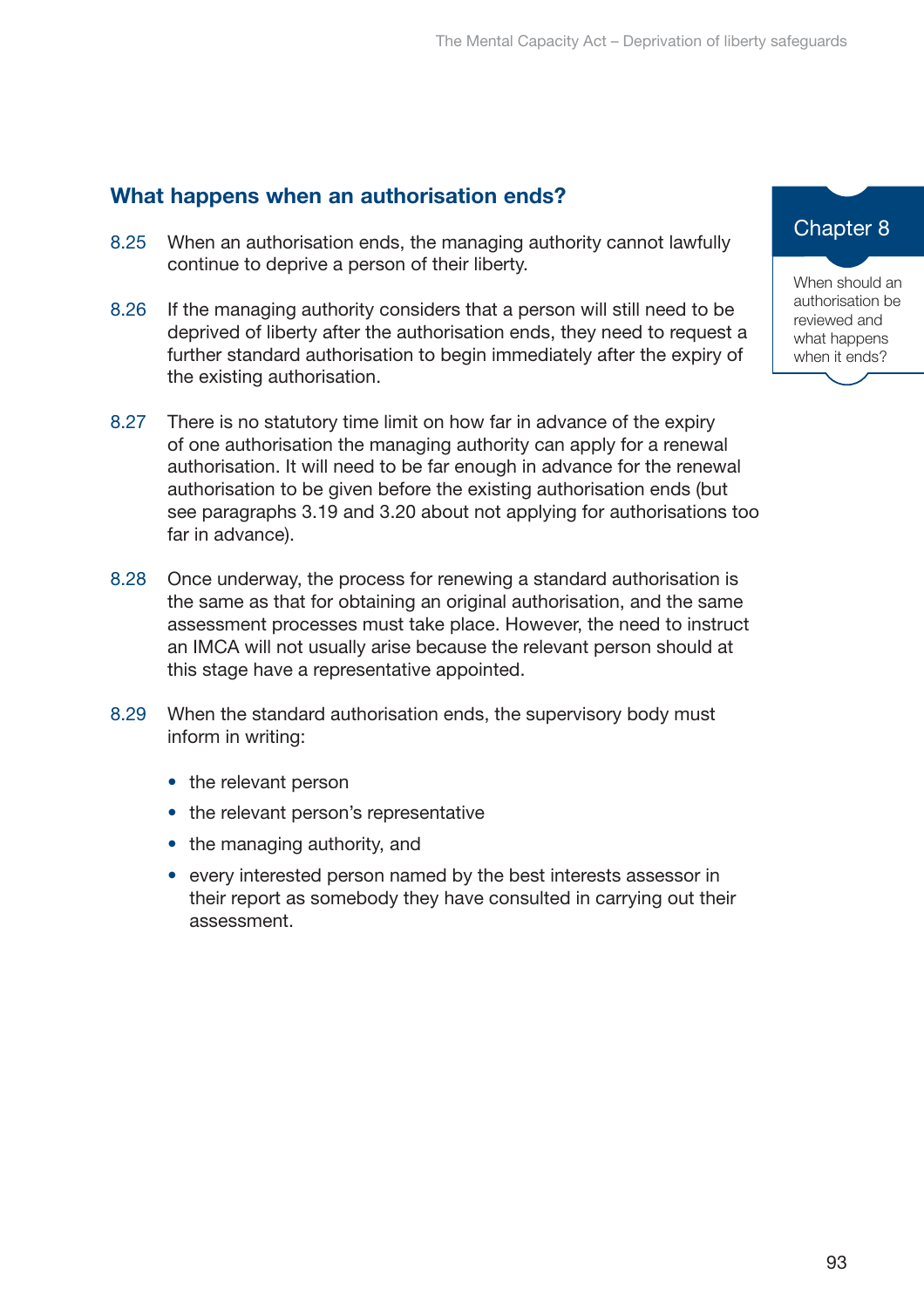It is a serious issue to deprive someone of their liberty without authorisation if they lack the capacity to consent. If anyone believes that a person is being deprived of their liberty without authorisation, they should raise this with the relevant authorities.

If the conclusion is that the person is being deprived of their liberty unlawfully, this will normally result in a change in their care arrangements, or in an application for a deprivation of liberty authorisation being made.

This chapter explains the process for reporting concerns and for assessing whether unauthorised deprivation of liberty is occurring. The flowchart at Annex 3 summarises the process that a supervisory body should follow when it receives a request from somebody other than the managing authority to examine whether or not there is a current unauthorised deprivation of liberty.

## **What action should someone take if they think a person is being deprived of their liberty without authorisation?**

- 9.1 If the relevant person themselves, any relative, friend or carer or any other third party (such as a person carrying out an inspection visit or a member of an advocacy organisation) believes that a person is being deprived of liberty without the managing authority having applied for an authorisation, they should draw this to the attention of the managing authority. A standard letter is available for this purpose. In the first instance, they should ask the managing authority to apply for an authorisation if it wants to continue with the care regime, or to change the care regime immediately. Given the seriousness of deprivation of liberty, a managing authority must respond within a reasonable time to the request. This would normally mean within 24 hours.
- 9.2 It may be possible for the managing authority to resolve the matter informally with the concerned person. For example, the managing authority could discuss the case with the concerned person, and perhaps make some adjustment to the care arrangements so that concerns that a deprivation of liberty may be occurring are removed. However, if the managing authority is unable to resolve the issue with the concerned person quickly, they should submit a request for a standard authorisation to the supervisory body.

9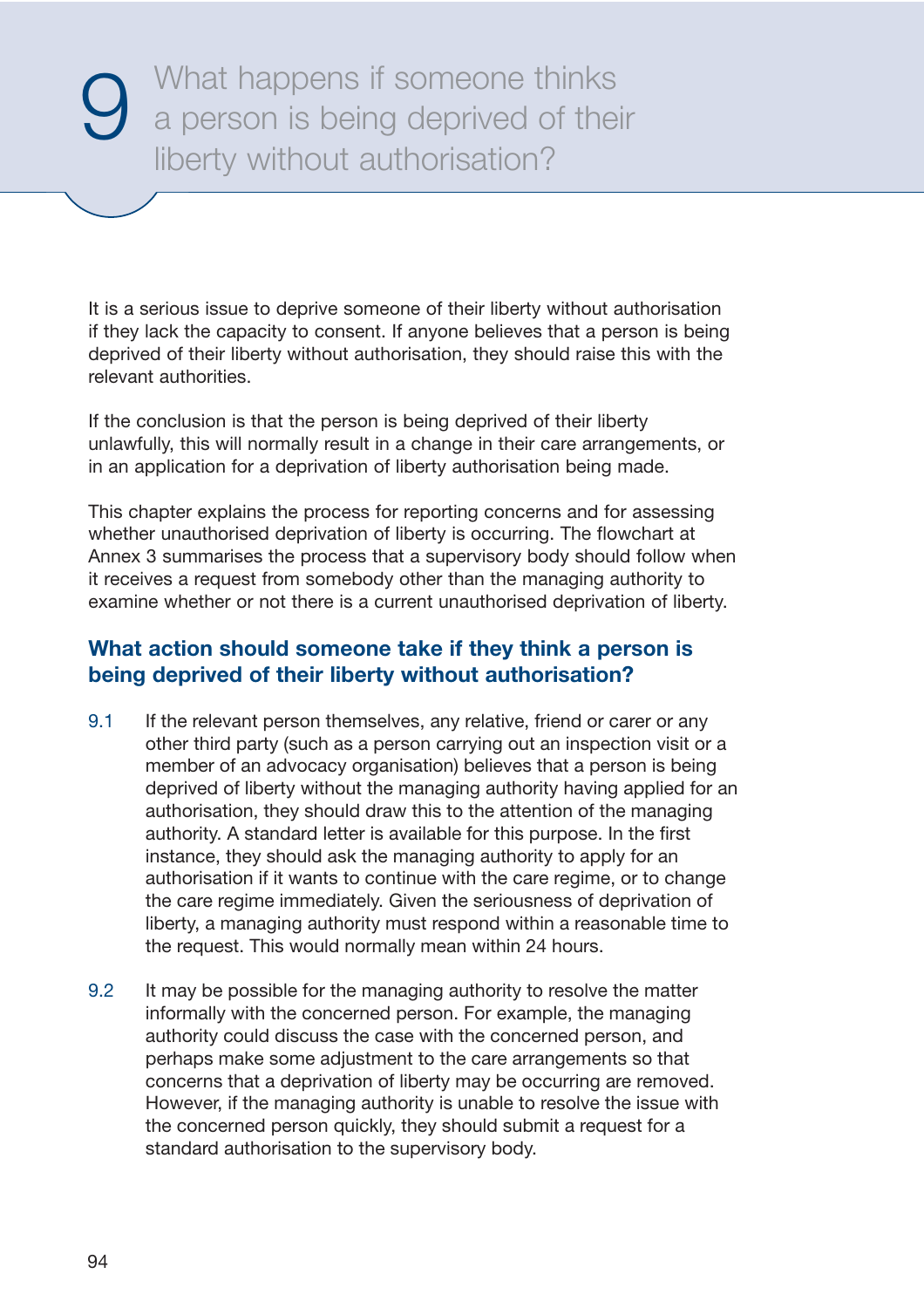- 9.3 If the concerned person has raised the matter with the managing authority, and the managing authority does not apply for an authorisation within a reasonable period, the concerned person can ask the supervisory body to decide whether there is an unauthorised deprivation of liberty. They should:
	- tell the supervisory body the name of the person they are concerned about and the name of the hospital or care home, and
	- as far as they are able, explain why they think that the person is deprived of their liberty.

A standard letter is available for this purpose.

- 9.4 In such circumstances, the supervisory body must select and appoint a person who is suitable and eligible to carry out a best interests assessment to consider whether the person is deprived of liberty.
- 9.5 The supervisory body does not, however, need to arrange such an assessment where it appears to the supervisory body that:
	- the request they have received is frivolous or vexatious (for example, where the person is very obviously not deprived of their liberty) or where a very recent assessment has been carried out and repeated requests are received, or
	- the question of whether or not there is an unauthorised deprivation of liberty has already been decided, and since that decision, there has been no change of circumstances that would merit the question being considered again.

The supervisory body should record the reasons for their decisions. A standard form is available for this purpose.

- 9.6 The supervisory body must notify the person who raised the concern, the relevant person, the managing authority of the relevant hospital or care home and any IMCA involved:
	- that it has been to asked to assess whether or not there is an unauthorised deprivation of liberty
	- whether or not it has decided to commission an assessment, and
	- where relevant, who has been appointed as assessor.

## Chapter 9

What happens if someone thinks a person is being deprived of their liberty without authorisation?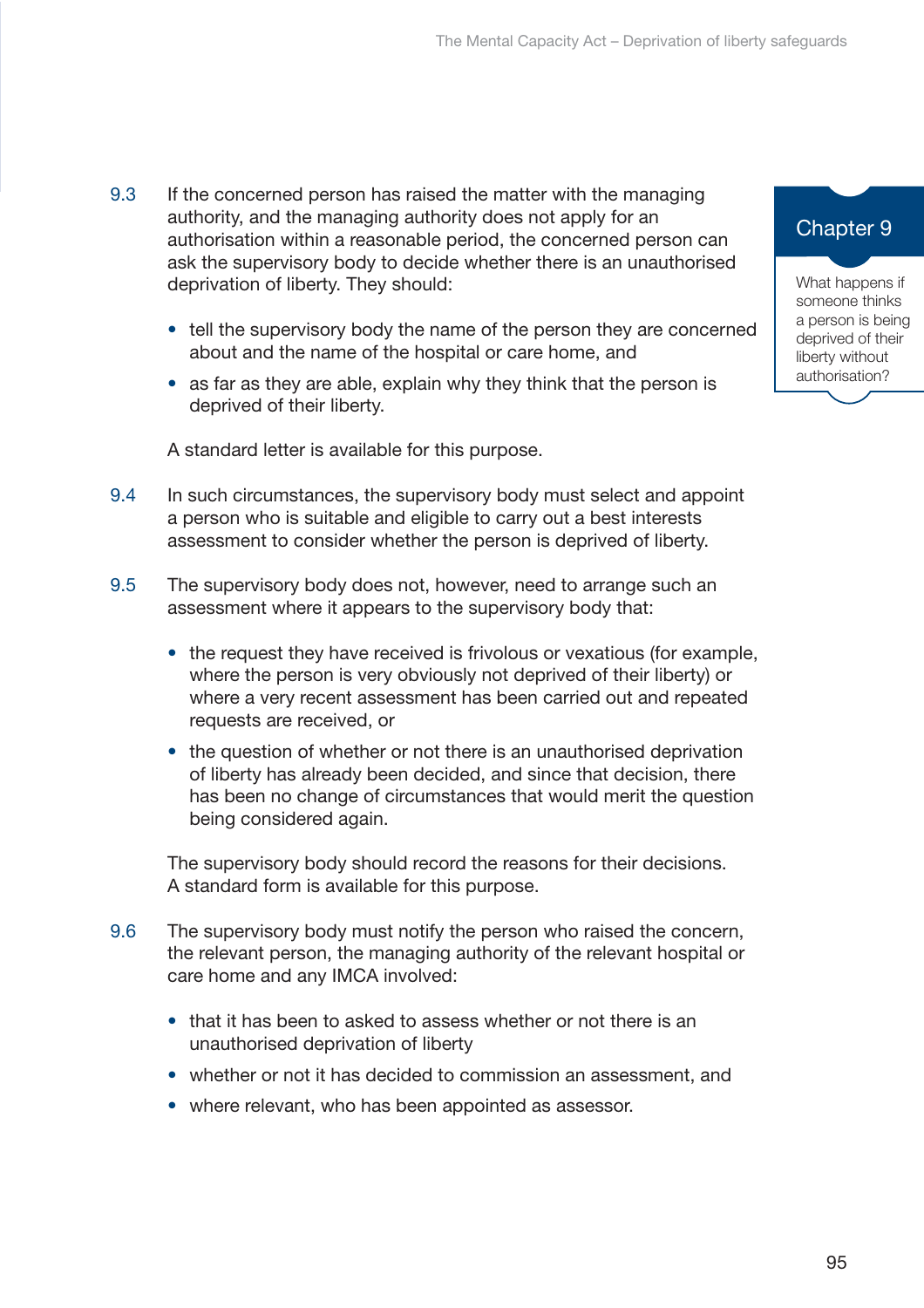## **What happens if somebody informs the supervisory body directly that they think a person is being deprived of their liberty without authorisation?**

9.7 If a person raises concerns about a potential unauthorised deprivation of liberty directly with the supervisory body, the supervisory body should immediately arrange a preliminary assessment to determine whether a deprivation of liberty is occurring. The supervisory body should then immediately notify the managing authority, rather than asking the concerned person to contact the managing authority themselves, to ask them to request a standard authorisation in respect of the person who is possibly deprived of liberty. The supervisory body should agree with the managing authority what is a reasonable period within which a standard authorisation should be requested (unless the managing authority is able to resolve the matter informally with the concerned person as described in paragraph 9.2). If the managing authority does not submit an application within the agreed period, and the matter has not been resolved informally, the supervisory body should follow the process set out in paragraphs 9.3 to 9.6 to assess whether unlawful deprivation of liberty is occurring. Even if the concerned person prefers to deal directly with the managing authority, the supervisory body should monitor what happens very closely to ensure that no unlawful deprivation of liberty may be occurring without proper action being taken.

## **How will the assessment of unlawful deprivation of liberty be conducted?**

- 9.8 An assessment of whether an unlawful deprivation of liberty is occurring must be carried out within seven calendar days. Although the assessment must be completed by somebody who is suitable and eligible to carry out a best interests assessment, it is not a best interests assessment as such. The purpose of the assessment is simply to establish whether unlawful deprivation of liberty is occurring.
- 9.9 The person nominated to undertake the assessment must consult the managing authority of the relevant hospital or care home, and examine any relevant needs assessments and care plans to consider whether they constitute a deprivation of liberty. They should also speak to the person who raised the concern about why they believe that the relevant person is being deprived of their liberty and consult, as far as is possible, with the relevant person's family and friends. If there is nobody appropriate to consult among family and friends, they should inform the supervisory body who must arrange for an IMCA to be instructed to support and represent the person. A standard form is available for the assessor to record the outcome of their assessment.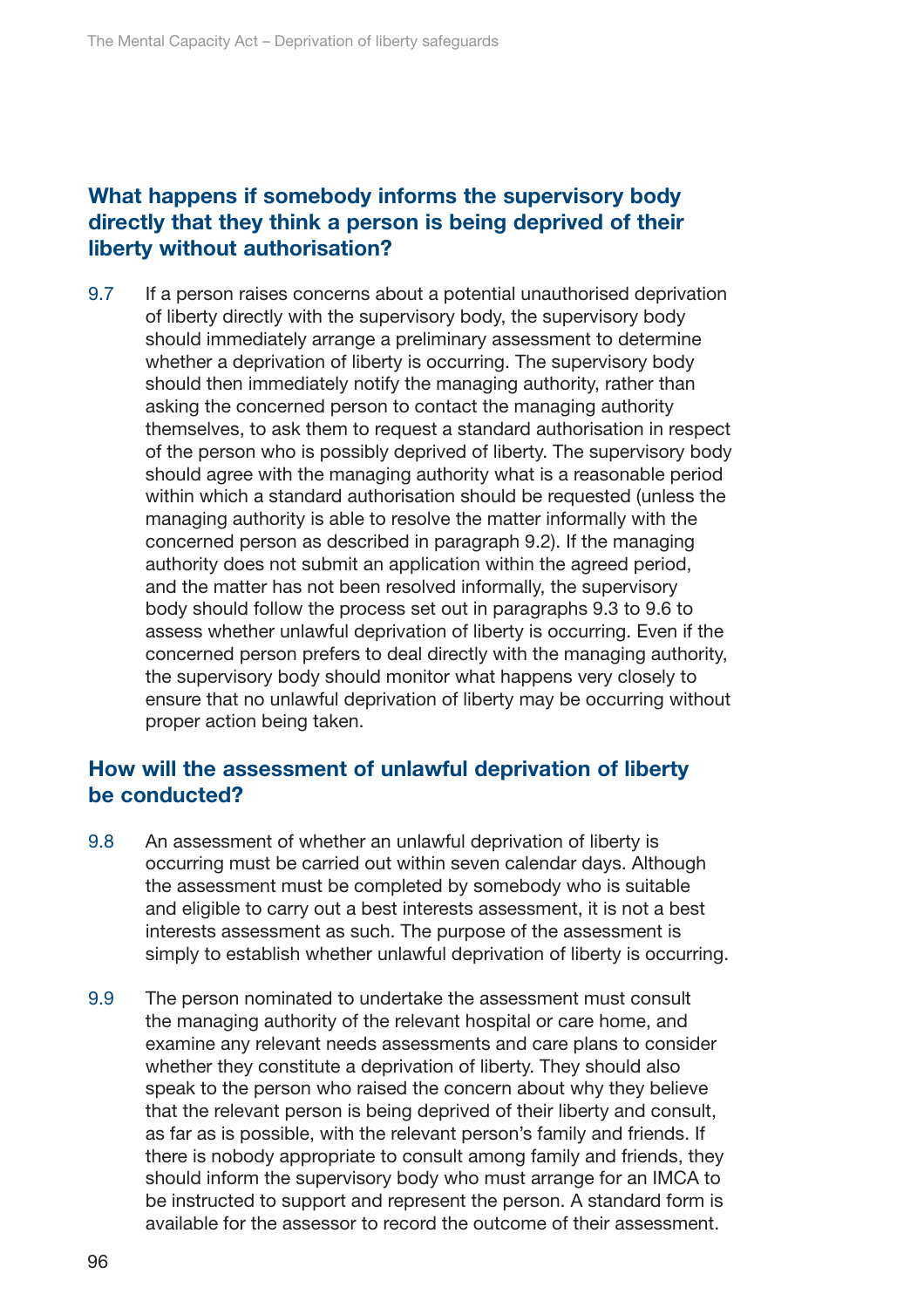## **What happens once the assessment has been conducted?**

- 9.10 There are three possible outcomes of this assessment. The assessor may conclude that:
	- the person is not being deprived of their liberty
	- the person is being lawfully deprived of their liberty because authorisation exists (this, though, is an unlikely outcome since the supervisory body should already be aware if any authorisation exists, thus rendering any assessment in response to a third party request unnecessary), or
	- the person is being deprived of their liberty unlawfully.
- 9.11 The supervisory body must notify the following people of the outcome of the assessment:
	- the concerned third party who made the request
	- $\bullet$  the relevant person
	- the managing authority of the relevant hospital or care home, and
	- any IMCA involved.

A standard form is available for this purpose.

- 9.12 If the outcome of the assessment is that there is an unauthorised deprivation of liberty, then the full assessment process should be completed as if a standard authorisation for deprivation of liberty had been applied for – unless the managing authority changes the care arrangements so that it is clear that there is no longer any deprivation of liberty.
- 9.13 If, having considered what could be done to avoid deprivation of liberty, the managing authority decides that the need to continue the deprivation of liberty is so urgent that the care regime should continue while the assessments are carried out, it must give an urgent authorisation and seek a standard authorisation within seven days. The managing authority must supply the supervisory body with the same information it would have had to include in a request for a standard authorisation.
- 9.14 If the concerned person does not accept the outcome of their request for assessment, they can apply to the Court of Protection to hear their case. See chapter 10 for more details of the role of the Court of Protection.

# Chapter 9

What happens if someone thinks a person is being deprived of their liberty without authorisation?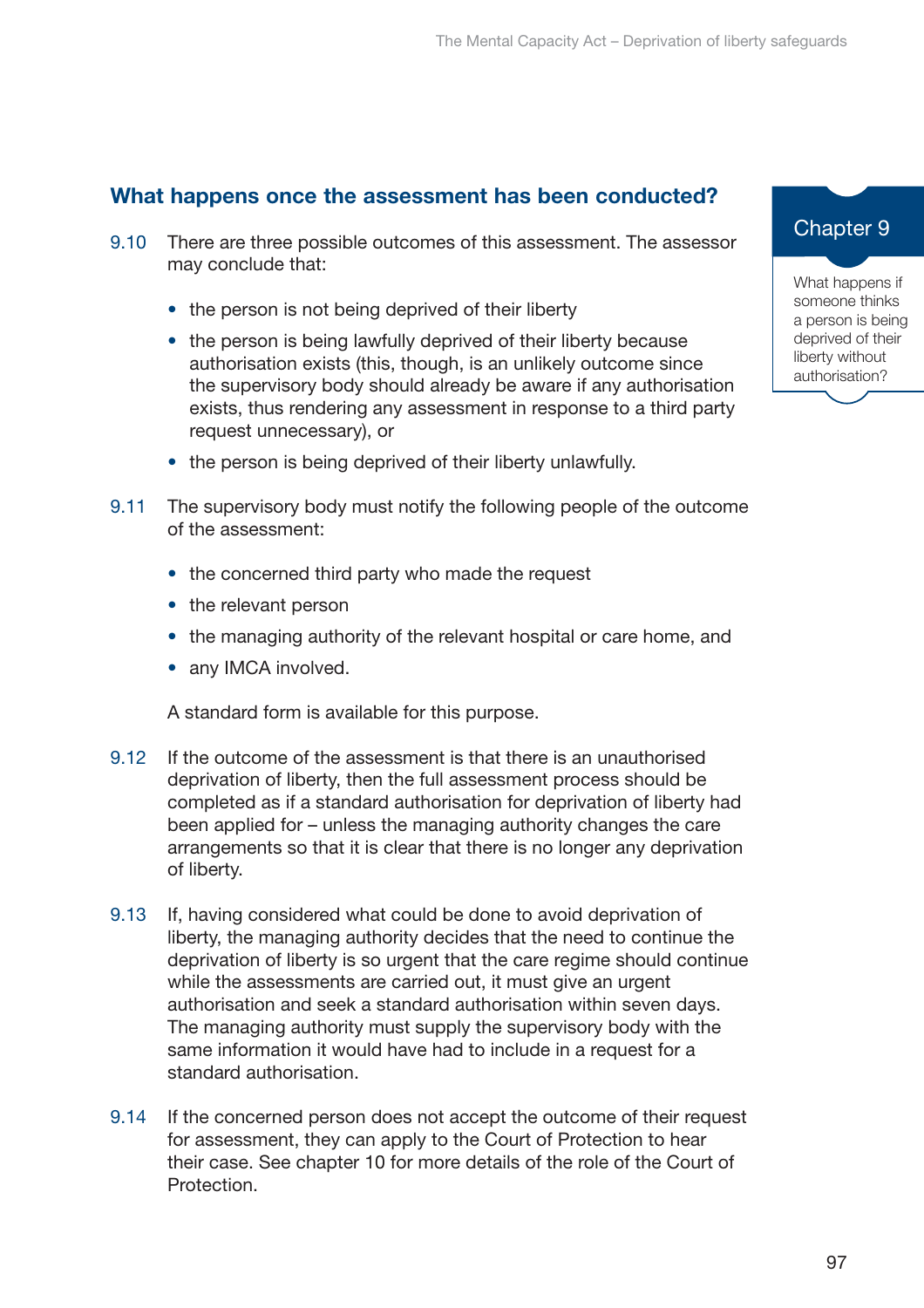# TO What is the Court of Protection and<br>When can people apply to it? when can people apply to it?

To comply with Article 5(4) of the European Convention on Human Rights, anybody deprived of their liberty in accordance with the safeguards described in this Code of Practice is entitled to the right of speedy access to a court that can review the lawfulness of their deprivation of liberty. The Court of Protection, established by the Mental Capacity Act 2005, is the court for this purpose. Chapter 8 of the main Code provides more details on its role, powers and responsibilities.

## **When can people apply to the Court of Protection about the deprivation of liberty safeguards and who can apply?**

#### **Applying before an authorisation is given**

10.1 The relevant person, or someone acting on their behalf, may make an application to the Court of Protection **before** a decision has been reached on an application for authorisation to deprive a person of their liberty. This might be to ask the court to declare whether the relevant person has capacity, or whether an act done or proposed to be done in relation to that person is lawful (this may include whether or not the act is or would be in the best interests of the relevant person). It is up to the Court of Protection to decide whether or not to consider such an application in advance of the decision on authorisation.

#### **Applying after an authorisation has been given**

- 10.2 Once a standard authorisation has been given, the relevant person or their representative has the right to apply to the Court of Protection to determine any question relating to the following matters:
	- whether the relevant person meets one or more of the qualifying requirements for deprivation of liberty
	- the period for which the standard authorisation is to be in force
	- the purpose for which the standard authorisation is given, or
	- the conditions subject to which the standard authorisation is given.
- 10.3 Where an urgent authorisation has been given, the relevant person or certain persons acting on their behalf, such as a donee or deputy, has the right to apply to the Court of Protection to determine any question relating to the following matters: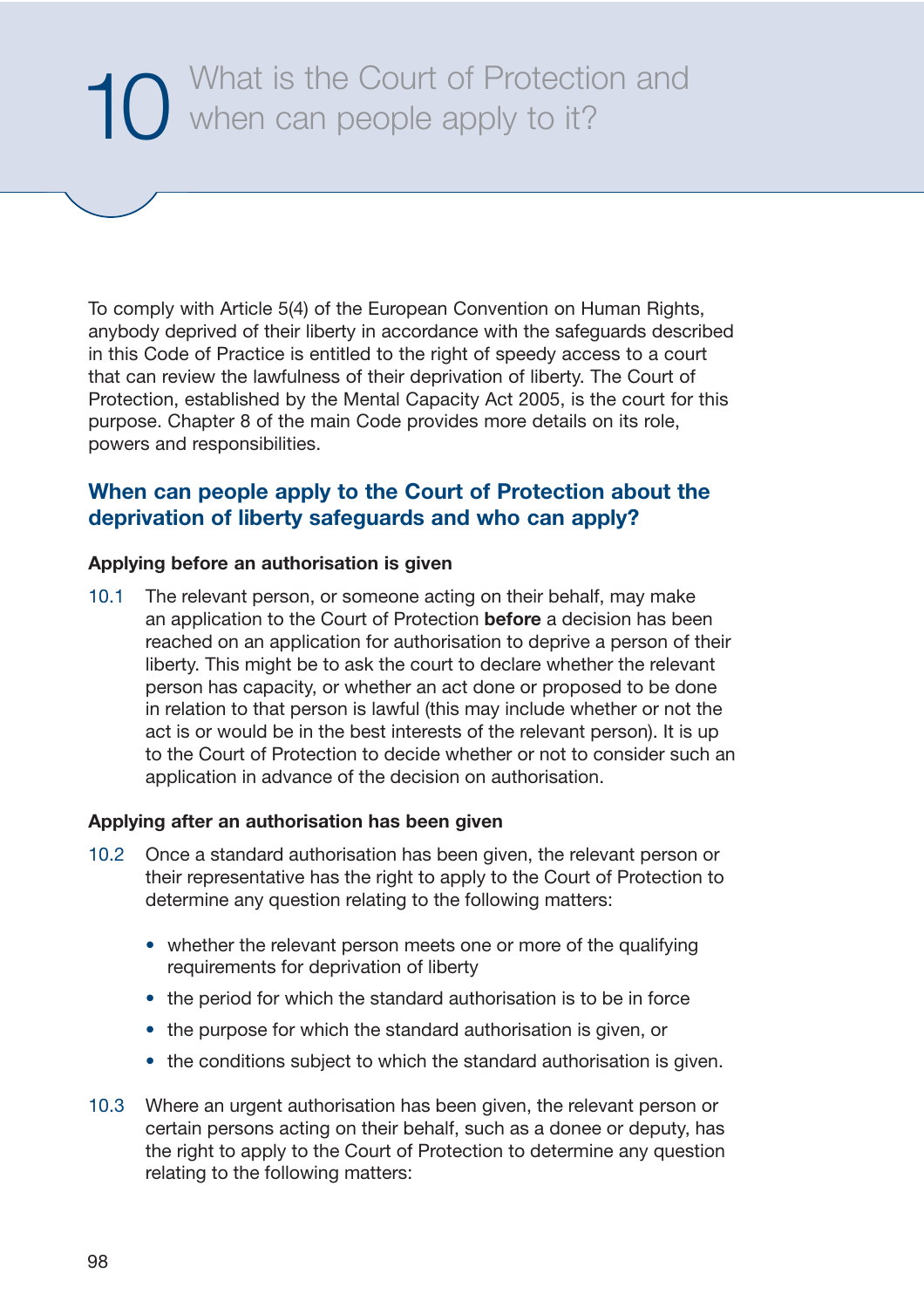- whether the urgent authorisation should have been given
- the period for which the urgent authorisation is to be in force, or
- the purpose for which the urgent authorisation has been given.
- 10.4 Where a standard or urgent authorisation has been given, any other person may also apply to the Court of Protection for permission to take the relevant person's case to court to determine whether an authorisation should have been given. However, the Court of Protection has discretion to decide whether or not to consider an application from these people.
- 10.5 Wherever possible, concerns about the deprivation of liberty should be resolved informally or through the relevant supervisory body's or managing authority's complaints procedure, rather than through the Court of Protection. Chapter 15 of the main Code ('What are the best ways to settle disagreements and disputes about issues covered in the Act?') contains general guidance on how to settle disputes about issues covered in the Mental Capacity Act 2005. The review processes covered in chapter 8 of this Code also provide a way of resolving disputes or concerns, as explained in that chapter.
- 10.6 The aim should be to limit applications to the Court of Protection to cases that genuinely need to be referred to the court. However, with deprivation of liberty at stake, people should not be discouraged from making an application to the Court of Protection if it proves impossible to resolve concerns satisfactorily through other routes in a timely manner.

## **How should people apply to the Court of Protection?**

- 10.7 Guidance on the court's procedures, including how to make an application, is given in the Court of Protection Rules and Practice Directions issued by the court.<sup>13</sup>
- 10.8 The following people have an automatic right of access to the Court of Protection and do not have to obtain permission from the court to make an application:
	- a person who lacks, or is alleged to lack, capacity in relation to a specific decision or action

## Chapter 10

What is the Court of Protection and when can people apply to it?

<sup>&</sup>lt;sup>13</sup> There will usually be a fee for applications to the court. Details of the fees charged by the court and the circumstances in which fees may be waived or remitted are available from the Office of the Public Guardian (http://www.publicguardian.gov.uk/)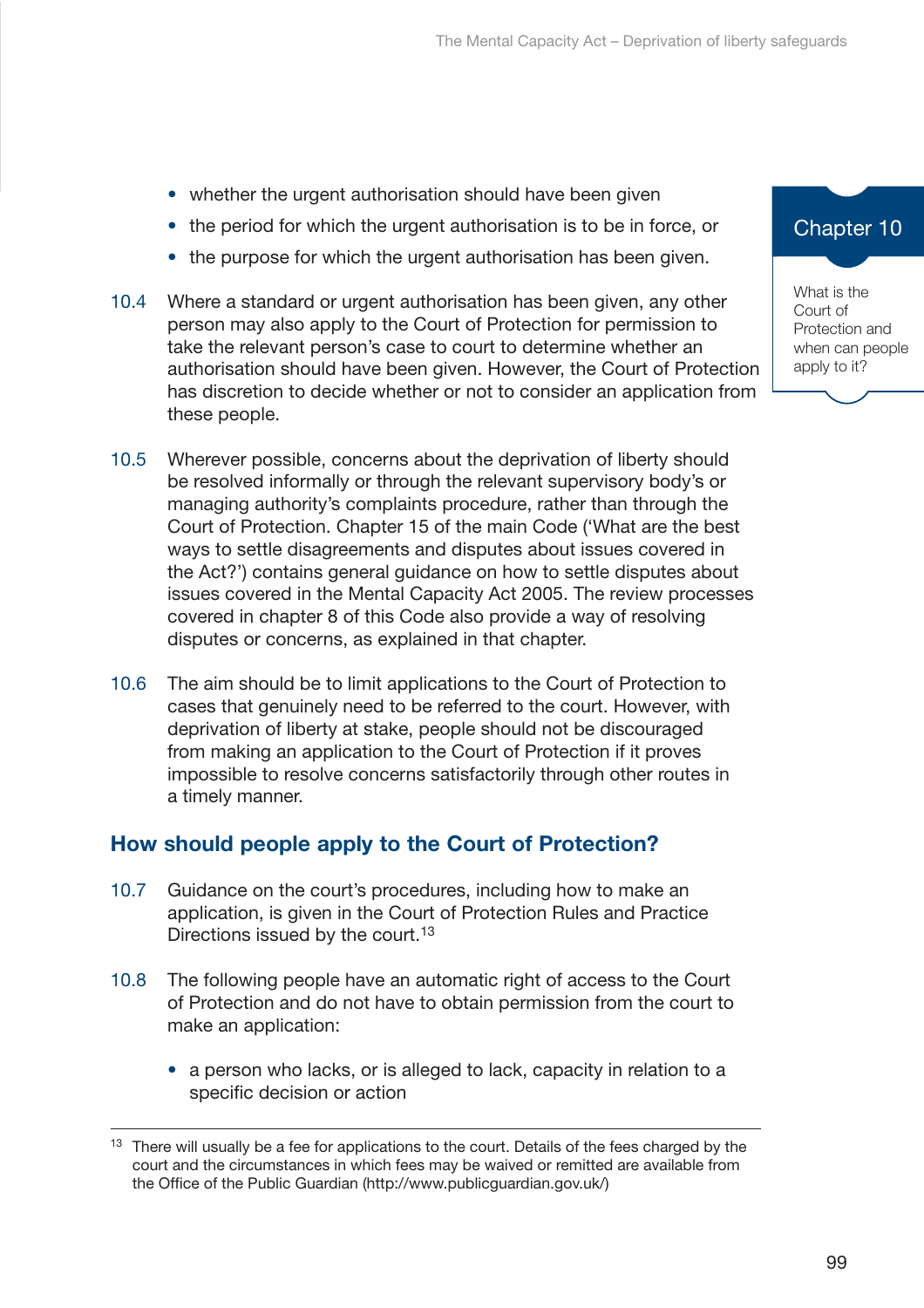- the donor of a Lasting Power of Attorney to whom an application relates, or their donee
- a deputy who has been appointed by the court to act for the person concerned
- $\bullet$  a person named in an existing court order<sup>14</sup> to which the application relates, and
- the person appointed by the supervisory body as the relevant person's representative.
- 10.9 All other applicants must obtain the permission of the court before making an application. (See section 50 of the Mental Capacity Act 2005, as amended.) This can be done by completing the appropriate application form.

## **What orders can the Court of Protection make?**

- 10.10 The court may make an order:
	- varying or terminating a standard or urgent authorisation, or
	- directing the supervisory body (in the case of a standard authorisation) or the managing authority (in the case of an urgent authorisation) to vary or terminate the authorisation.

## **What is the role of the Court of Protection in respect of people lacking capacity who are deprived of their liberty in settings other than hospitals or care homes?**

10.11 The deprivation of liberty safeguards relate only to circumstances where a person is deprived of their liberty in a hospital or care home. Depriving a person who lacks capacity to consent to the arrangements made for their care or treatment of their liberty in other settings (for example in a person's own home, in supported living arrangements other than in care homes or in a day centre) will only be lawful following an order of the Court of Protection on a best interests personal welfare matter (see paragraph 6.51 of the main Code).

<sup>&</sup>lt;sup>14</sup> Examples of existing court orders include orders appointing a deputy or declarations made by the court in relation to treatment issues.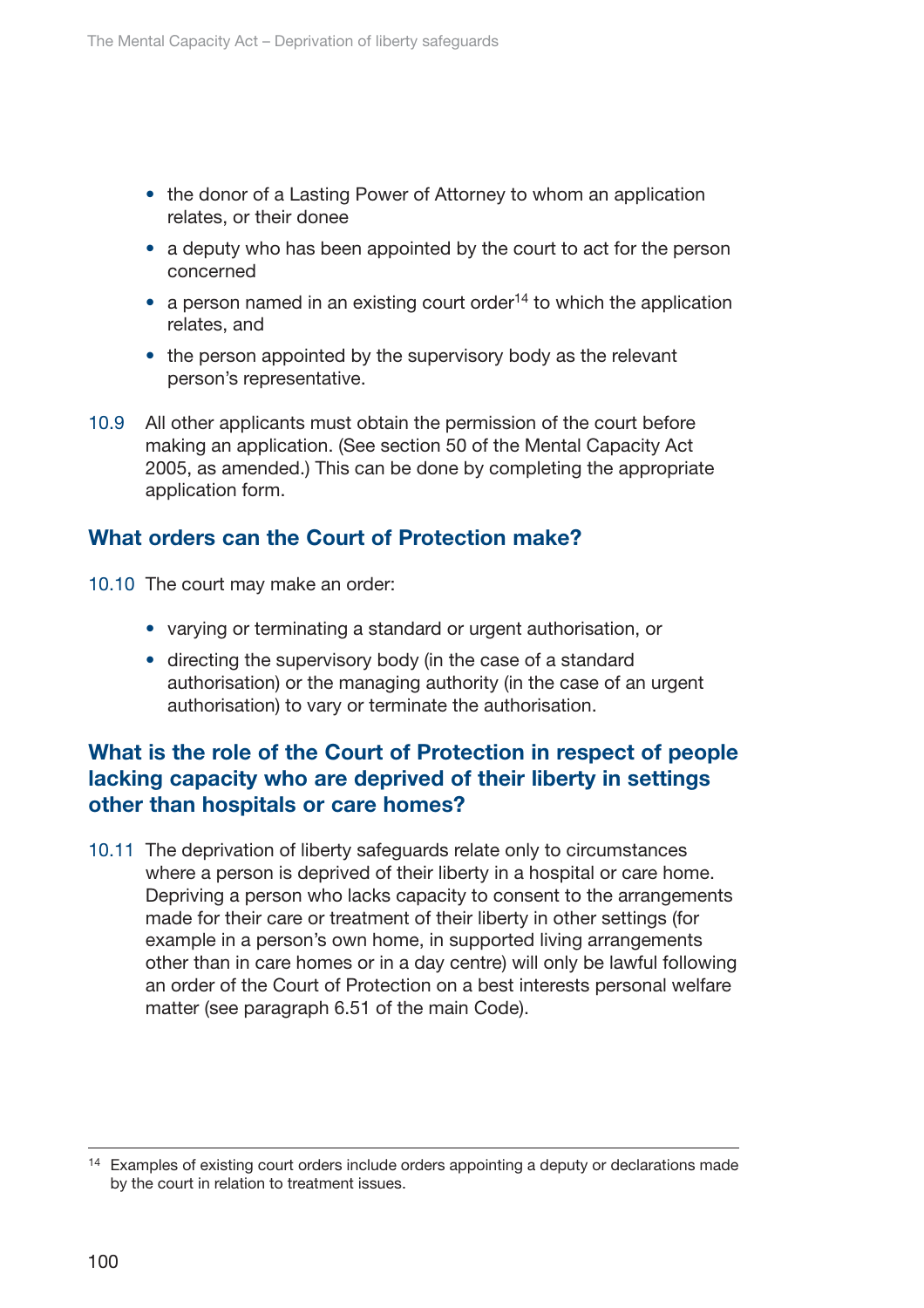10.12 In such a case, application to the Court of Protection should be made before deprivation of liberty begins. A Court of Protection order will then itself provide a legal basis for the deprivation of liberty. A separate deprivation of liberty authorisation under the processes set out in this Code will not be required.

## **Is legal aid available to support applications to the Court of Protection in deprivation of liberty safeguards cases?**

10.13 Legal aid will be available both for advice and representation before the Court of Protection.

## Chapter 10

What is the Court of Protection and when can people apply to it?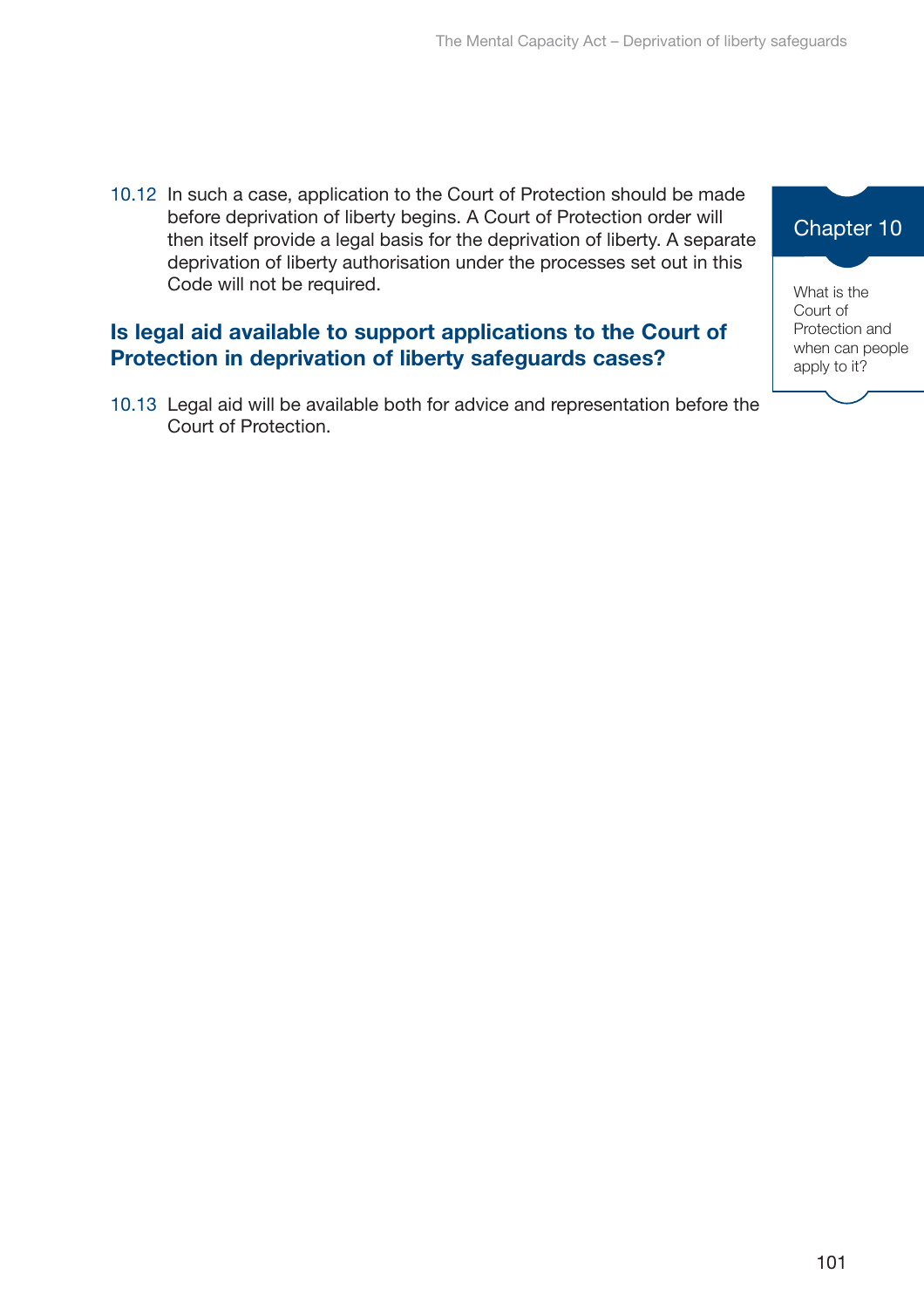# 11 How will the safeguards be<br>monitored? monitored?

The deprivation of a person's liberty is a significant issue. The deprivation of liberty safeguards are designed to ensure that a person who lacks capacity to consent to the arrangements made for their care or treatment is suitably protected against arbitrary detention. In order to provide reassurance that the safeguards processes are being correctly operated, it is important for there to be an effective mechanism for monitoring the implementation of the safeguards.

## **Who will monitor the safeguards?**

- 11.1 Regulations<sup>15</sup> will confer the responsibility for the inspection process of the operation of the deprivation of liberty safeguards in England on a new regulator, the Care Quality Commission, bringing together functions from the existing Commission for Social Care Inspection, the Healthcare Commission and the Mental Health Act Commission. The new body will be established during 2008, subject to the passage of the relevant legislation through Parliament, and is expected to be fully operational by 2009/10 in line with the deprivation of liberty safeguards coming into force.
- 11.2 In Wales, the functions of monitoring the operation of the deprivation of liberty safeguards will fall to Welsh Ministers. These functions will be performed on their behalf by Healthcare Inspectorate Wales and the Care and Social Services Inspectorate Wales.

## **What will the inspection bodies do and what powers will they have?**

- 11.3 The inspection bodies for care homes and hospitals will be expected to:
	- monitor the manner in which the deprivation of liberty safeguards are being operated by:
		- visiting hospitals and care homes in accordance with their existing visiting programme

<sup>&</sup>lt;sup>15</sup> Draft regulations for England will be consulted upon later. Welsh Ministers are currently considering how they will use their regulation-making powers for Wales.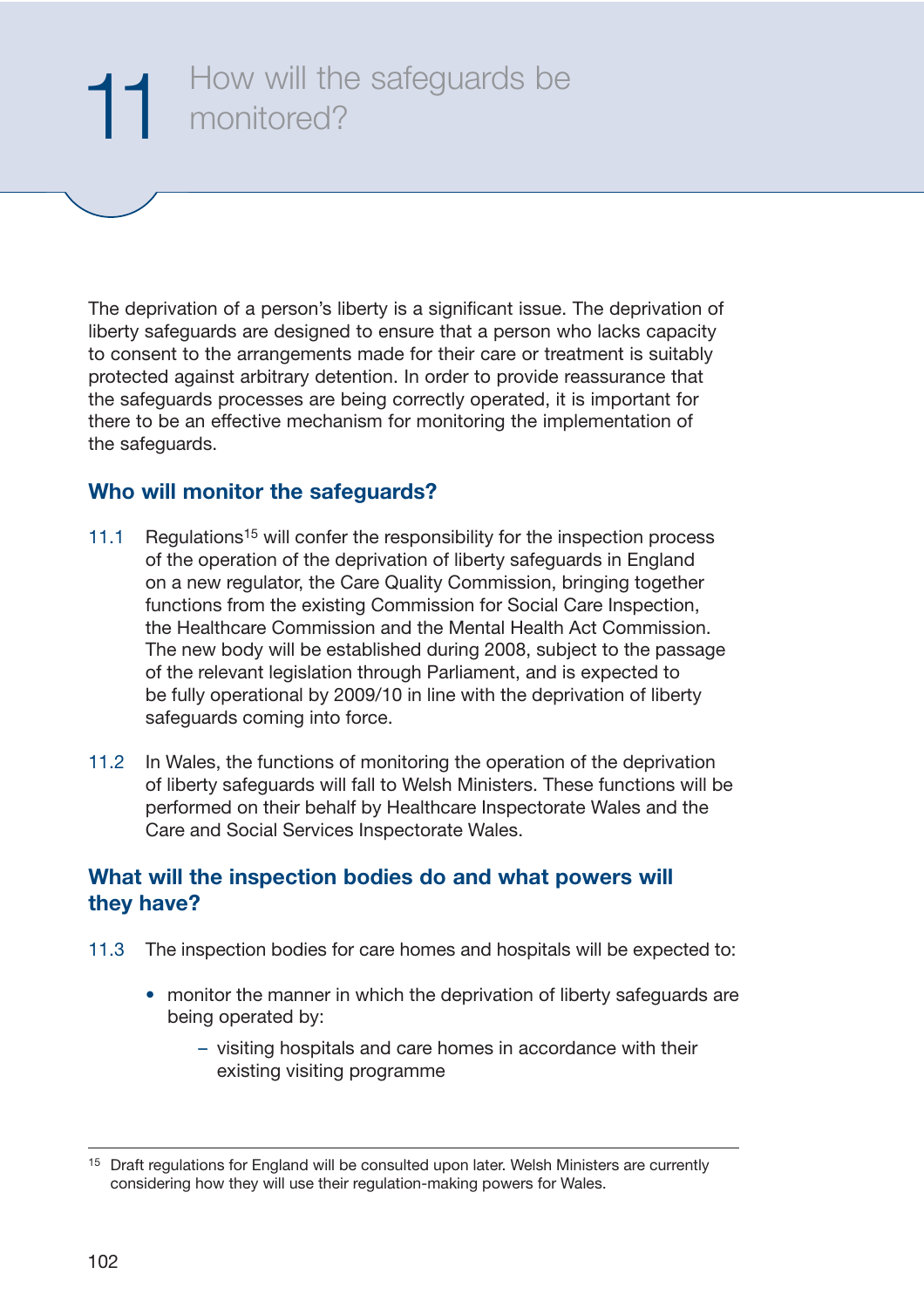- interviewing people accommodated in hospitals and care homes to the extent that they consider it necessary to do so, and
- requiring the production of, and inspecting, relevant records relating to the care or treatment of people accommodated in hospitals and care homes
- report annually, summarising their activity and their findings about the operation of the deprivation of liberty safeguards. In England this report will be made to the Secretary of State for Health, and in Wales the report will be made to the Welsh Ministers. It will be for each monitoring body to decide whether there should be a deprivation of liberty safeguards specific report or whether the report should form part of a wider report on the monitoring body's activities.
- 11.4 The inspection bodies will have the power to require supervisory bodies and managing authorities of hospitals or care homes to disclose information to them.
- 11.5 The inspection process will not cover the revisiting of individual assessments (other than by way of a limited amount of sampling).
- 11.6 The inspection process will not constitute an alternative review or appeal process. However, if the inspection body comes across a case where they believe deprivation of liberty may be occurring without an authorisation, they should inform the supervisory body in the same way as any other third party may do.
- 11.7 The inspection bodies will look at the deprivation of liberty protocols and procedures in place within managing authorities and supervisory bodies. The aim is to use a small amount of sampling to evaluate the effect of these protocols and procedures on individual cases. Monitoring should take place at a time when the monitoring body is visiting the care home or in-patient setting as part of routine operations, not as an exception.
- 11.8 Supervisory bodies and managing authorities should keep their protocols and procedures under review and supervisory bodies should assess the nature of the authorisations they are giving in light of their local population. This information may be relevant to policy decisions about commissioning care and support services.

## Chapter 11

How will the safeguards be monitored?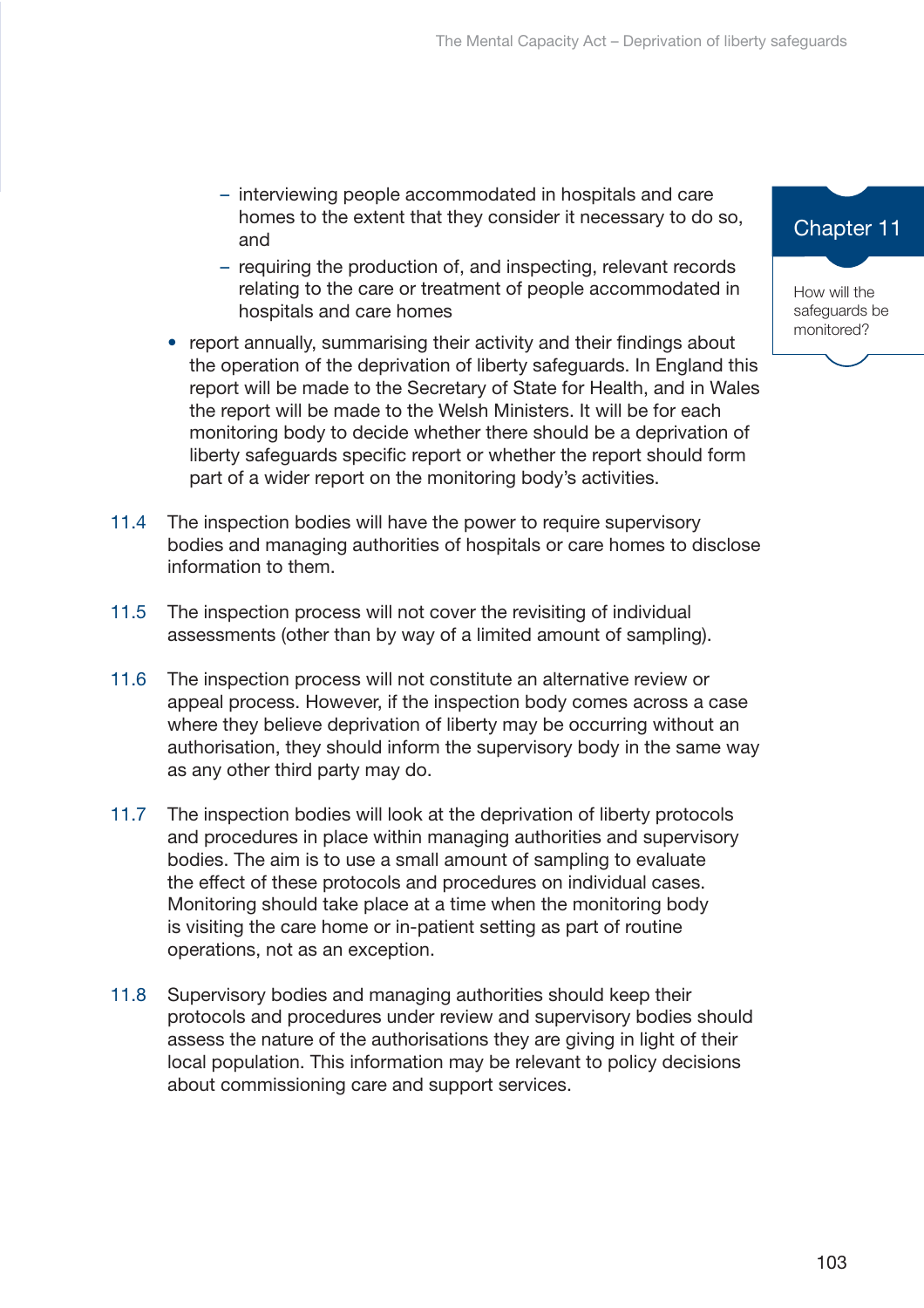# **Checklists**

### **Key points for care homes and hospitals (managing authorities)**

- Managing authorities need to adapt their care planning processes to incorporate consideration of whether a person has capacity to consent to the services which are to be provided and whether their actions are likely to result in a deprivation of liberty.
- A managing authority must not, except in an urgent situation, deprive a person of liberty unless a standard authorisation has been given by the supervisory body for that specific situation, and remains in force.
- It is up to the managing authority to request such authorisation and implement the outcomes.
- Authorisation should be obtained from the supervisory body in advance of the deprivation of liberty, except in circumstances considered to be so urgent that the deprivation of liberty needs to begin immediately. In such cases, authorisation must be obtained within seven calendar days of the start of the deprivation of liberty.
- A managing authority must ensure that they comply with any conditions attached to the authorisation.
- A managing authority should monitor whether the relevant person's representative maintains regular contact with the person.
- Authorisation of deprivation of liberty should only be sought if it is genuinely necessary for a person to be deprived of liberty in their best interests in order to keep them safe. It is not necessary to apply for authorisations for all admissions to hospitals and care homes simply because the person concerned lacks capacity to decide whether to be admitted.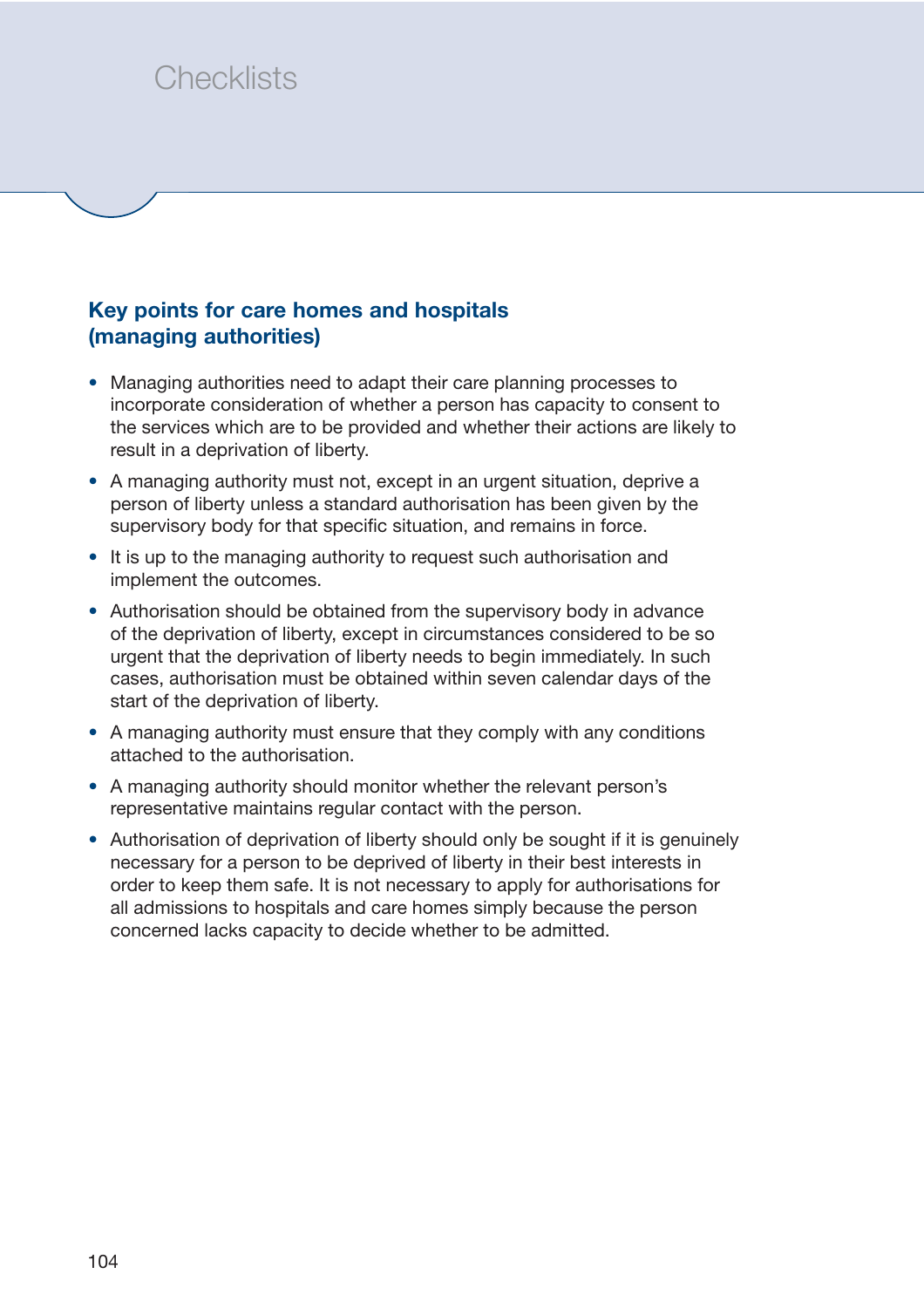## **Key points for local authorities and NHS bodies (supervisory bodies)**

- Supervisory bodies will receive applications from managing authorities for standard authorisations of deprivation of liberty. Deprivation of liberty cannot lawfully begin until the supervisory body has given authorisation, or the managing authority has itself given an urgent authorisation.
- Before an authorisation for deprivation of liberty may be given, the supervisory body must have obtained written assessments of the relevant person in order to ensure that they meet the qualifying requirements (including that the deprivation of liberty is necessary to protect them from harm and will be in their best interests).
- Supervisory bodies will need to ensure that sufficient assessors are available to meet the needs of their area and that these assessors have the skills, qualifications, experience and training to perform the function.
- Authorisation may not be given unless all the qualifying requirements are met.
- In giving authorisation, the supervisory body must specify its duration, which may not exceed 12 months and may not be for longer than recommended by the best interests assessor. Deprivation of liberty should not continue for longer than is necessary.
- The supervisory body may attach conditions to the authorisation if it considers it appropriate to do so.
- The supervisory body must give notice of its decision in writing to specified people, and notify others.
- The supervisory body must appoint a relevant person's representative to represent the interests of every person for whom they give a standard authorisation for deprivation of liberty.
- When an authorisation is in force, the relevant person, the relevant person's representative and any IMCA representing the individual have a right at any time to request that the supervisory body reviews the authorisation.

## **Checklist**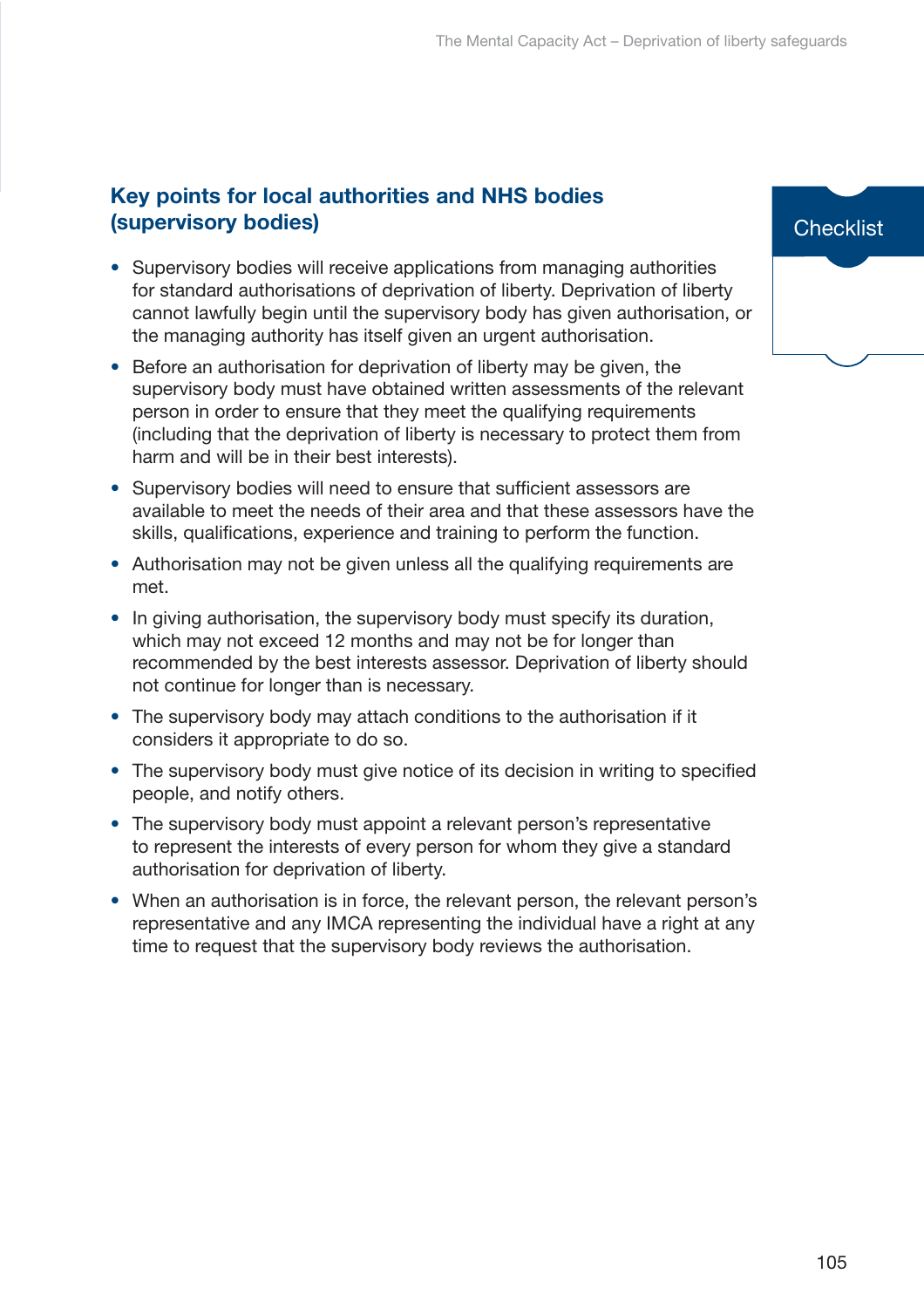### **Key points for managing authorities and supervisory bodies**

In addition to the above, both managing authorities and supervisory bodies should be aware of the following key points:

- An authorisation may last for a maximum period of 12 months.
- Anyone engaged in caring for the person, anyone named by them as a person to consult, and anyone with an interest in the person's welfare must be consulted in decision-making.
- Before the current authorisation expires, the managing authority may seek a fresh authorisation for up to another 12 months, provided it is established, on the basis of further assessment, that the requirements continue to be met.
- The authorisation should be reviewed, and if appropriate revoked, before it expires if there has been a significant change in the person's circumstances. To this end, the managing authority will be required to ensure that the continued deprivation of liberty of a person remains necessary in the best interests of the person.
- A decision to deprive a person of liberty may be challenged by the relevant person, or by the relevant person's representative, by an application to the Court of Protection. However, managing authorities and supervisory bodies should always be prepared to try to resolve disputes locally and informally. No one should be forced to apply to the court because of failure or unwillingness on the part of a managing authority or supervisory body to engage in constructive discussion.
- If the court is asked to decide on a case where there is a question about whether deprivation of liberty is lawful or should continue to be authorised, the managing authority can continue with its current care regime where it is necessary:
	- for the purpose of giving the person life-sustaining treatment, or
	- to prevent a serious deterioration in their condition while the court makes its decision.
- The complete process of assessing and authorising deprivation of liberty should be clearly recorded, and regularly monitored and audited, as part of an organisation's governance structure.
- Management information should be recorded and retained, and used to measure the effectiveness of the deprivation of liberty processes. This information will also need to be shared with the inspection bodies.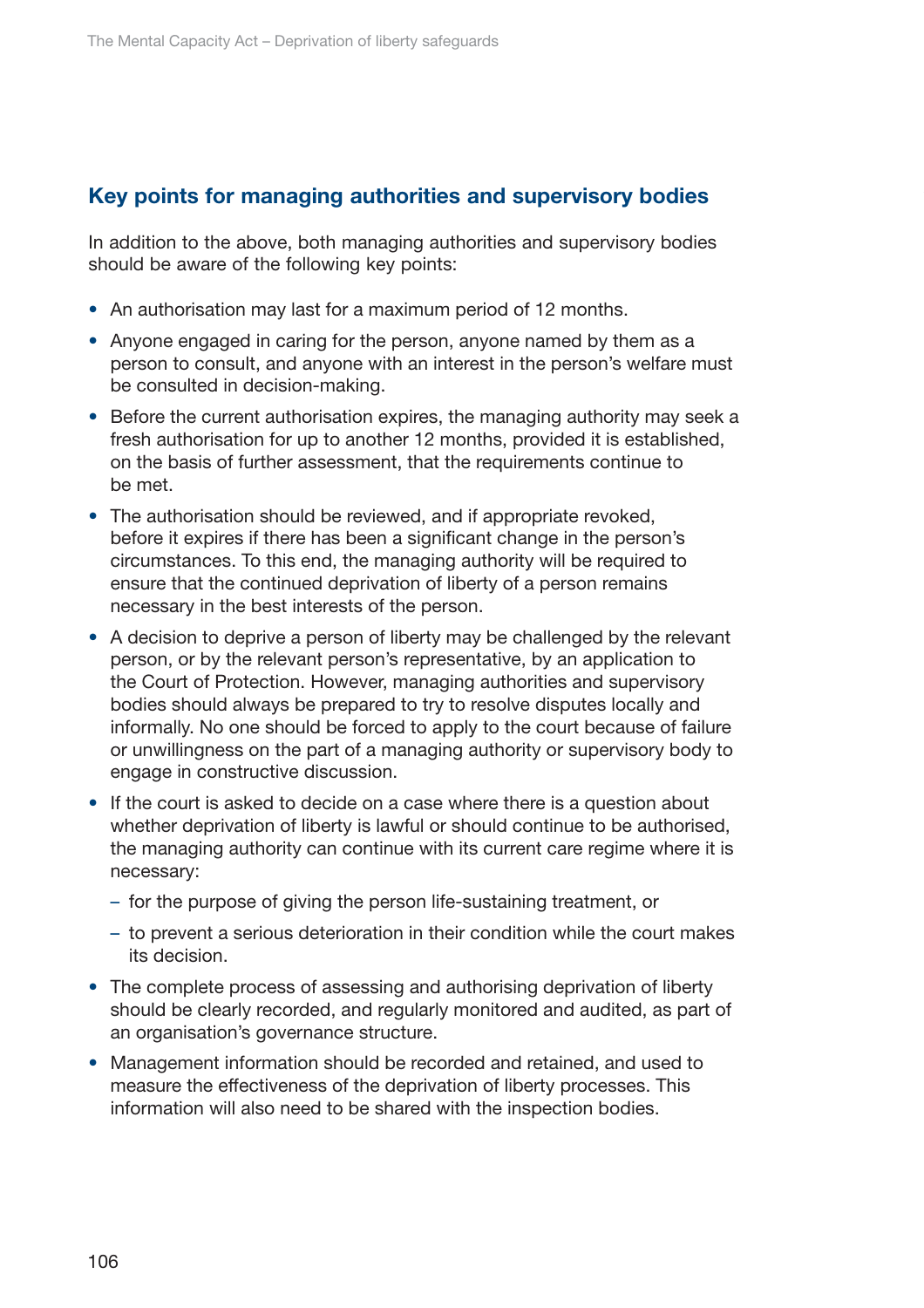# Annexes

**Annex 1**



107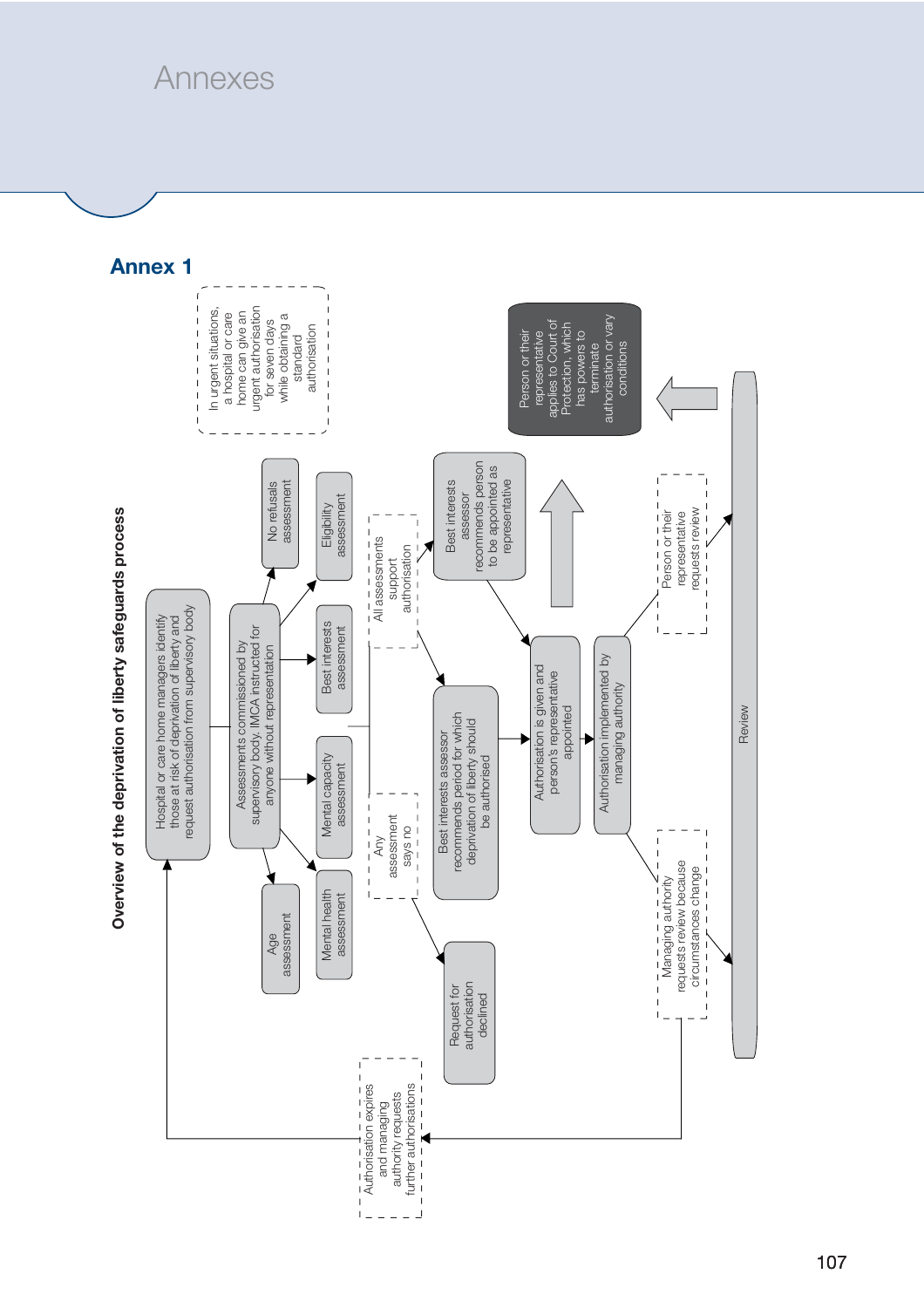## **Annex 2**

#### **What should a managing authority consider before applying for authorisation of deprivation of liberty?**

These questions are relevant **both** at admission **and** when reviewing the care of patients and residents. By considering the following questions in the following or der, a managing authority will be helped to know whether an application for authorisation is required.

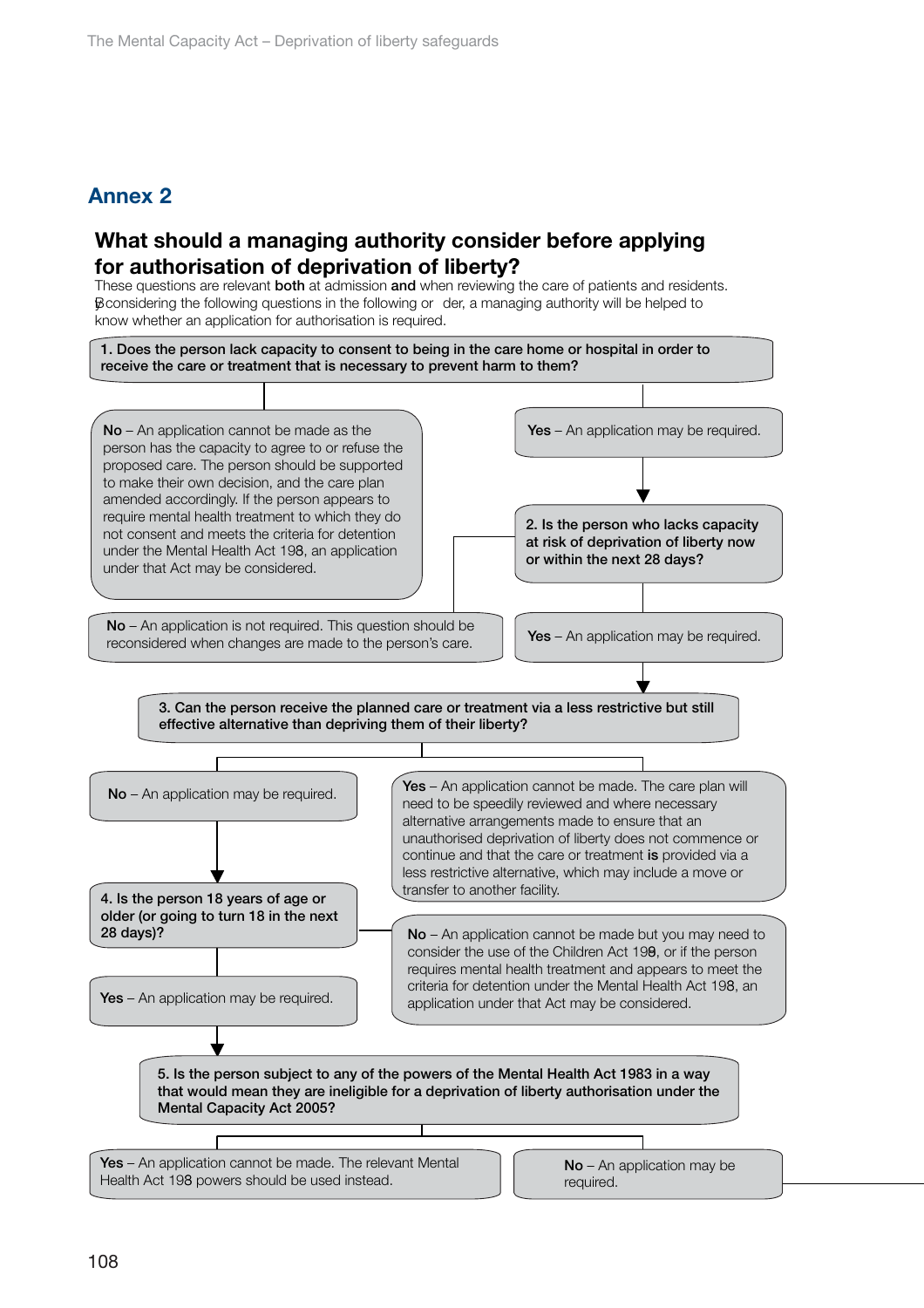

*NB: An authorisation only relates to deprivation of liberty and does not give authority for any course of treatment.*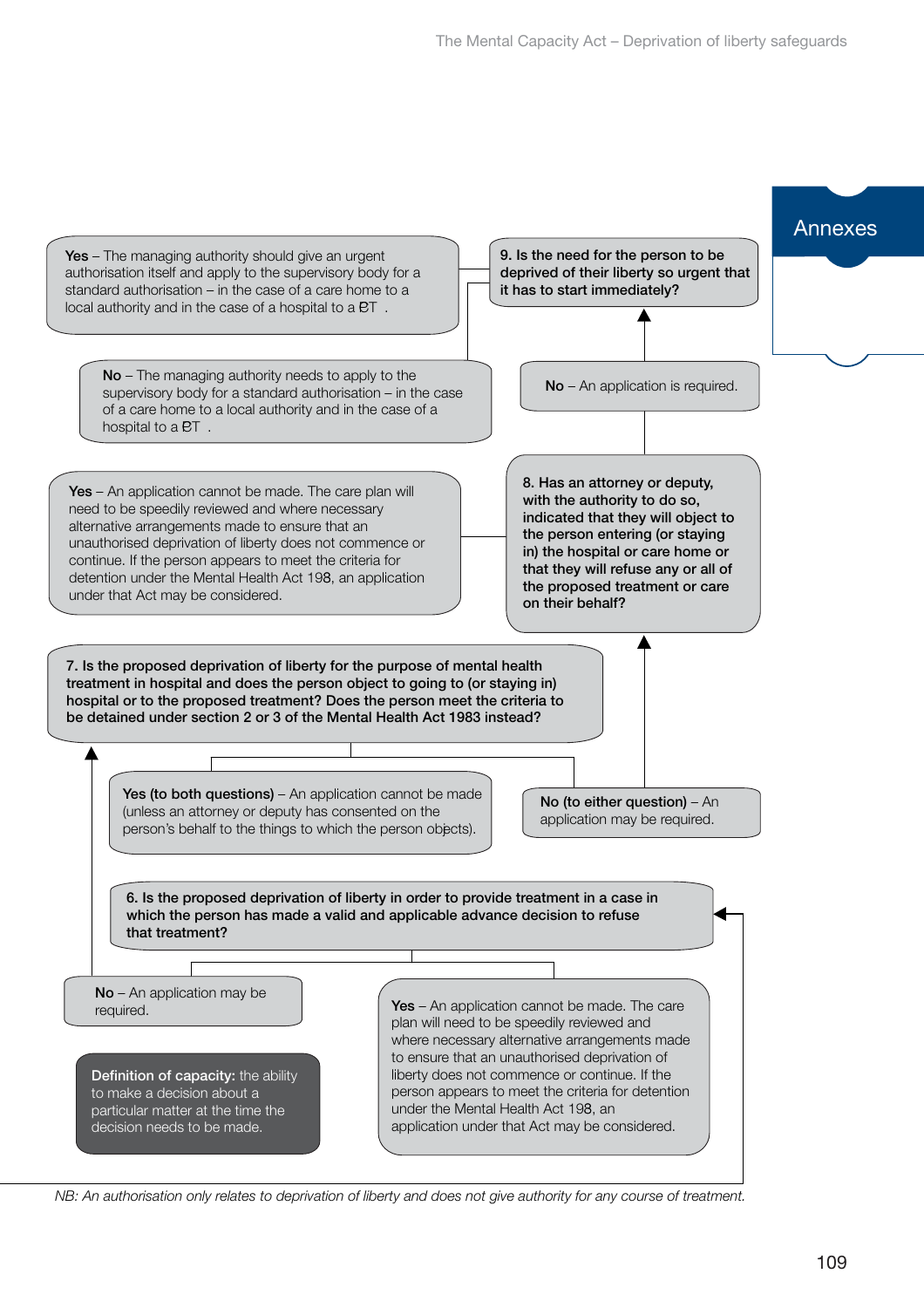### **Annex 3**

**Supervisory body action on receipt of a request from:**

- **a) a managing authority for a standard deprivation of liberty authorisation**
- **b) somebody other than a managing authority (an eligible person) to determine whether or not there is a current unauthorised deprivation of liberty**



the reason why each qualifying requirement is met.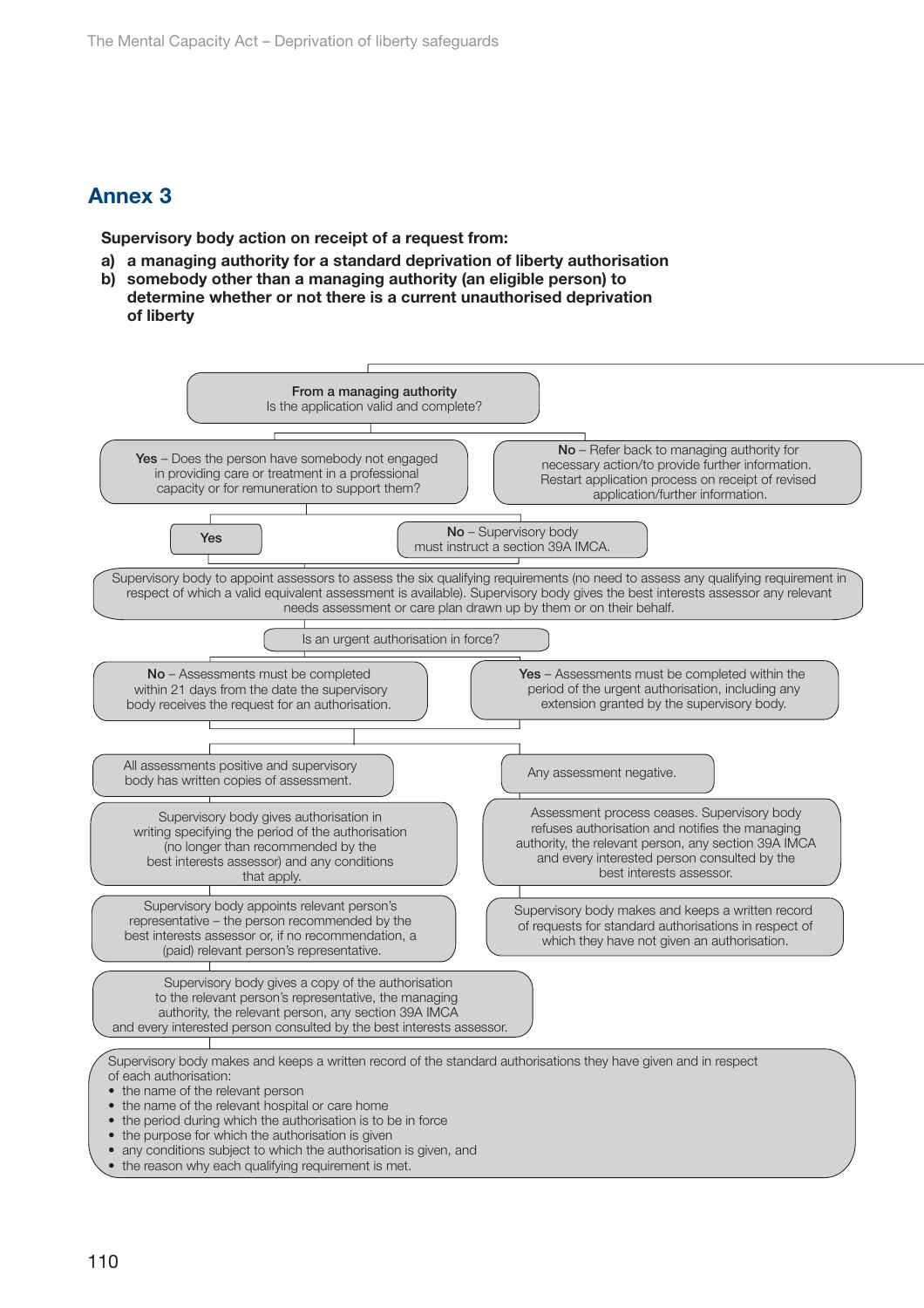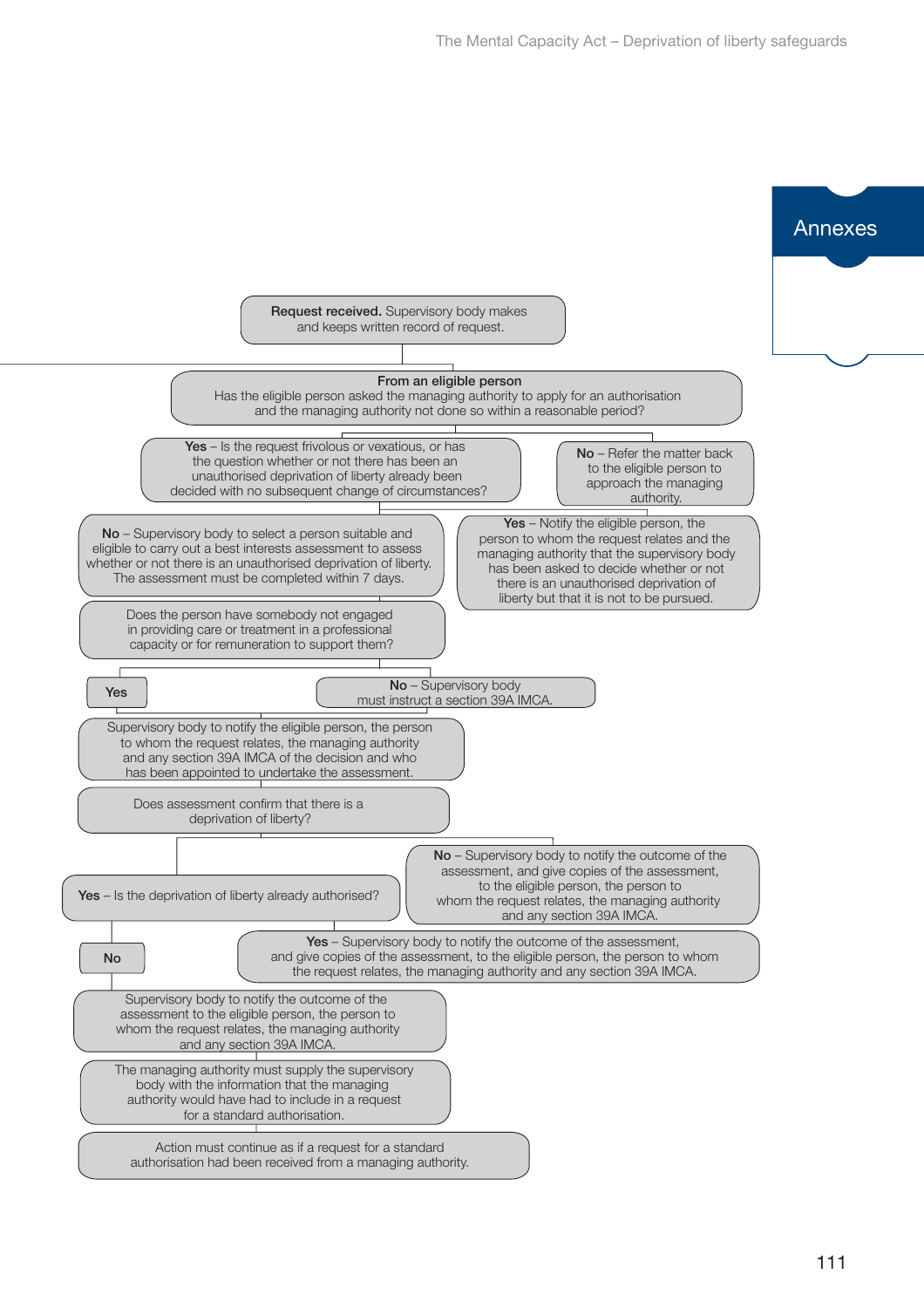

## **Annex 4**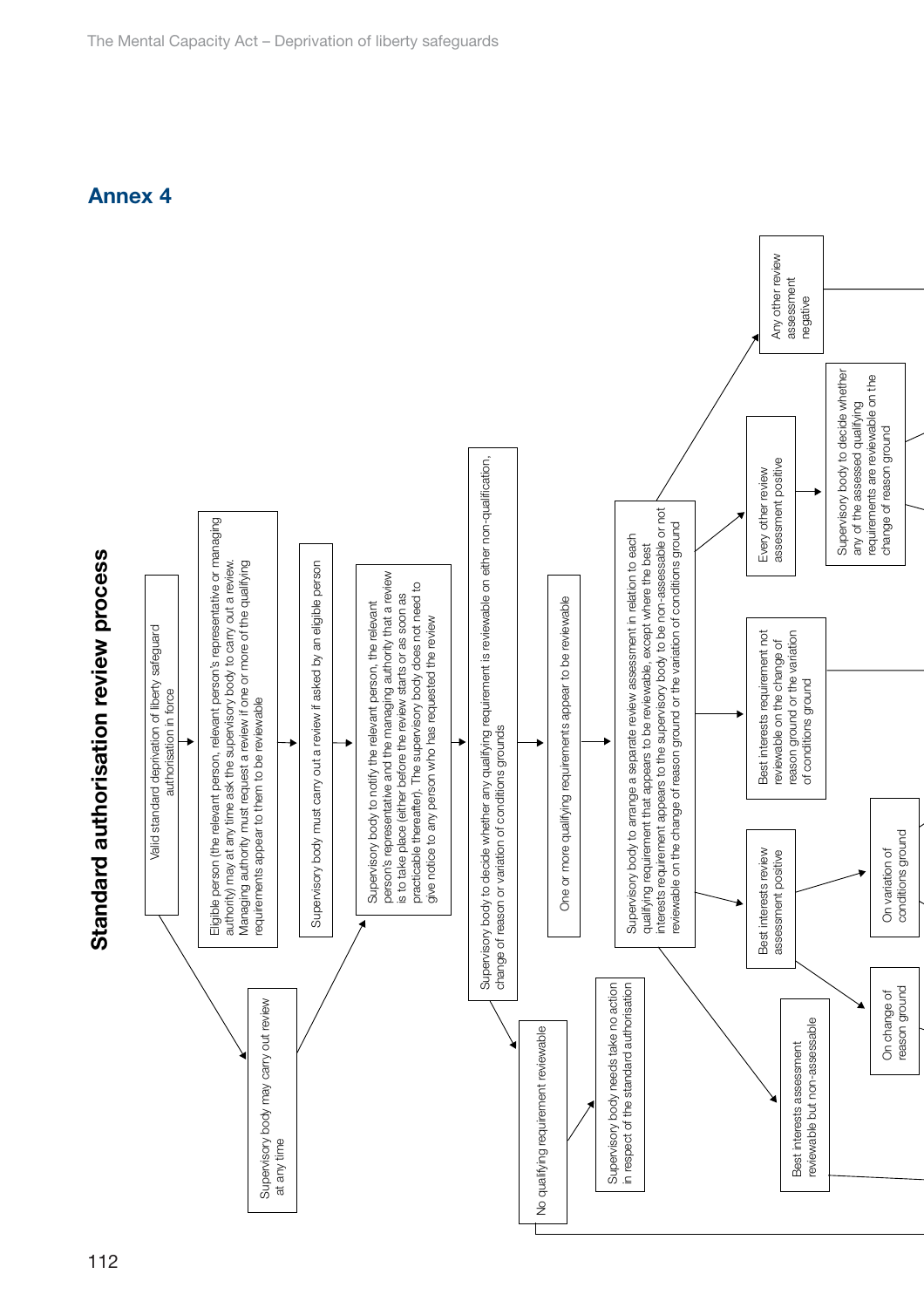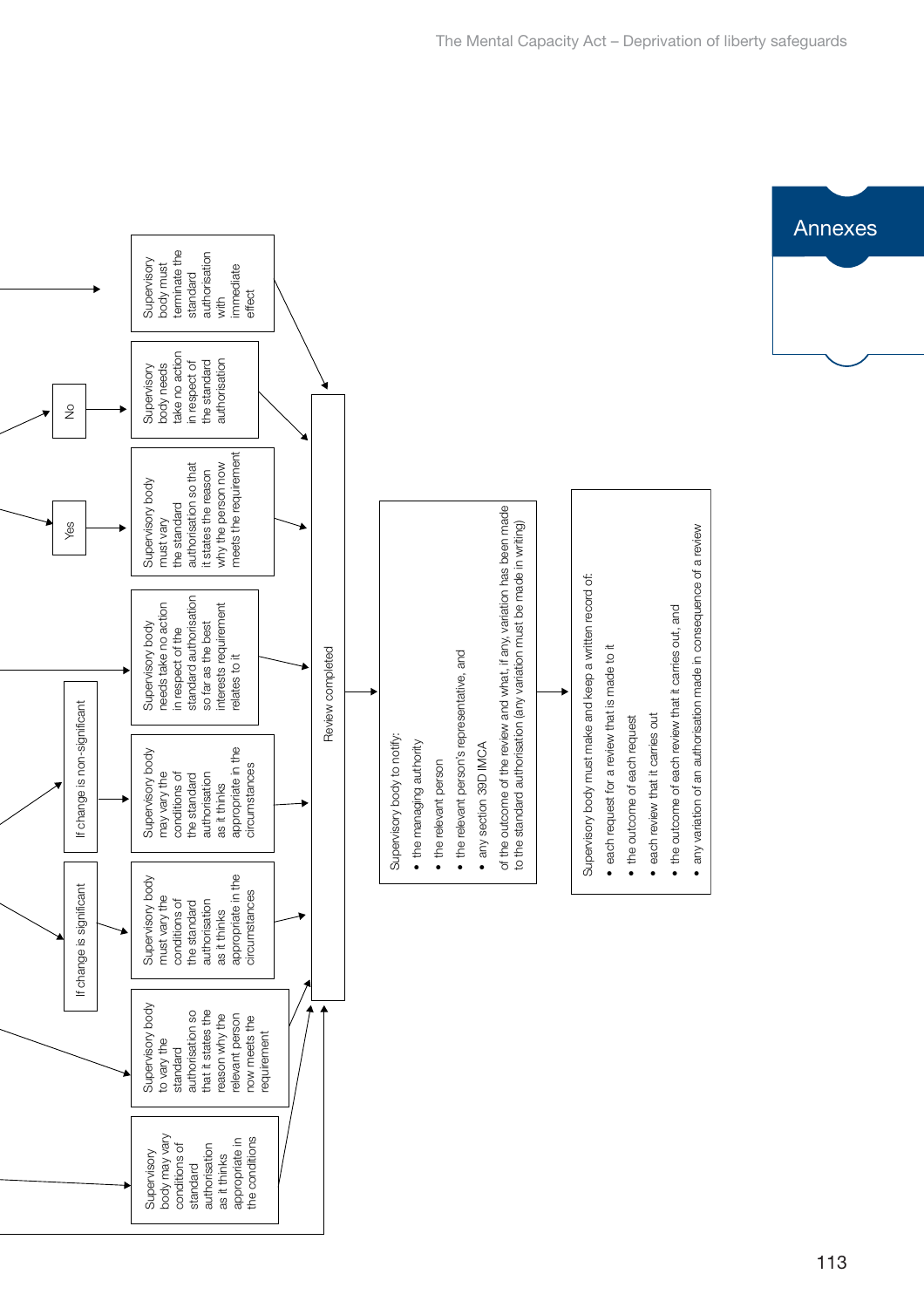# Key words and phrases used in the Code of Practice

The table below is not a full index or glossary. Instead, it is a list of key terms used in this Code of Practice. References in bold indicate particularly valuable content for that term.

| Advance decision<br>to refuse treatment | A decision to refuse specified treatment made<br>in advance by a person who has capacity to do<br>so. This decision will then apply at a future time<br>when that person lacks capacity to consent<br>to, or refuse, the specified treatment. Specific<br>rules apply to advance decisions to refuse life<br>sustaining treatment. | 4.26                                                                                                                                              |
|-----------------------------------------|------------------------------------------------------------------------------------------------------------------------------------------------------------------------------------------------------------------------------------------------------------------------------------------------------------------------------------|---------------------------------------------------------------------------------------------------------------------------------------------------|
| Advocacy                                | Independent help and support with<br>understanding issues and putting forward a<br>person's own views, feelings and ideas.                                                                                                                                                                                                         | 2.7                                                                                                                                               |
| Age assessment                          | An assessment, for the purpose of the<br>deprivation of liberty safeguards, of whether the<br>relevant person has reached age 18.                                                                                                                                                                                                  | $4.23 - 4.24$                                                                                                                                     |
| Approved mental<br>health professional  | A social worker or other professional approved<br>by a local social services authority to act on<br>behalf of a local social services authority in<br>carrying out a variety of functions.                                                                                                                                         | 4.52, 4.53, 4.60                                                                                                                                  |
| Assessor                                | A person who carries out a deprivation of<br>liberty safeguards assessment.                                                                                                                                                                                                                                                        | Chapter 4 (all)<br>1.16-1.17, 3.21,<br>5.22, 9.10<br>Best interests,<br>and appointing a<br>relevant person's<br>representative:<br>$7.10 - 7.23$ |
| <b>Best interests</b><br>assessment     | An assessment, for the purpose of the<br>deprivation of liberty safeguards, of whether<br>deprivation of liberty is in a detained person's<br>best interests, is necessary to prevent harm to<br>the person and is a proportionate response to<br>the likelihood and seriousness of that harm.                                     | 4.58-4.76<br>Best interests,<br>and appointing a<br>relevant person's<br>representative:<br>$7.10 - 7.23$                                         |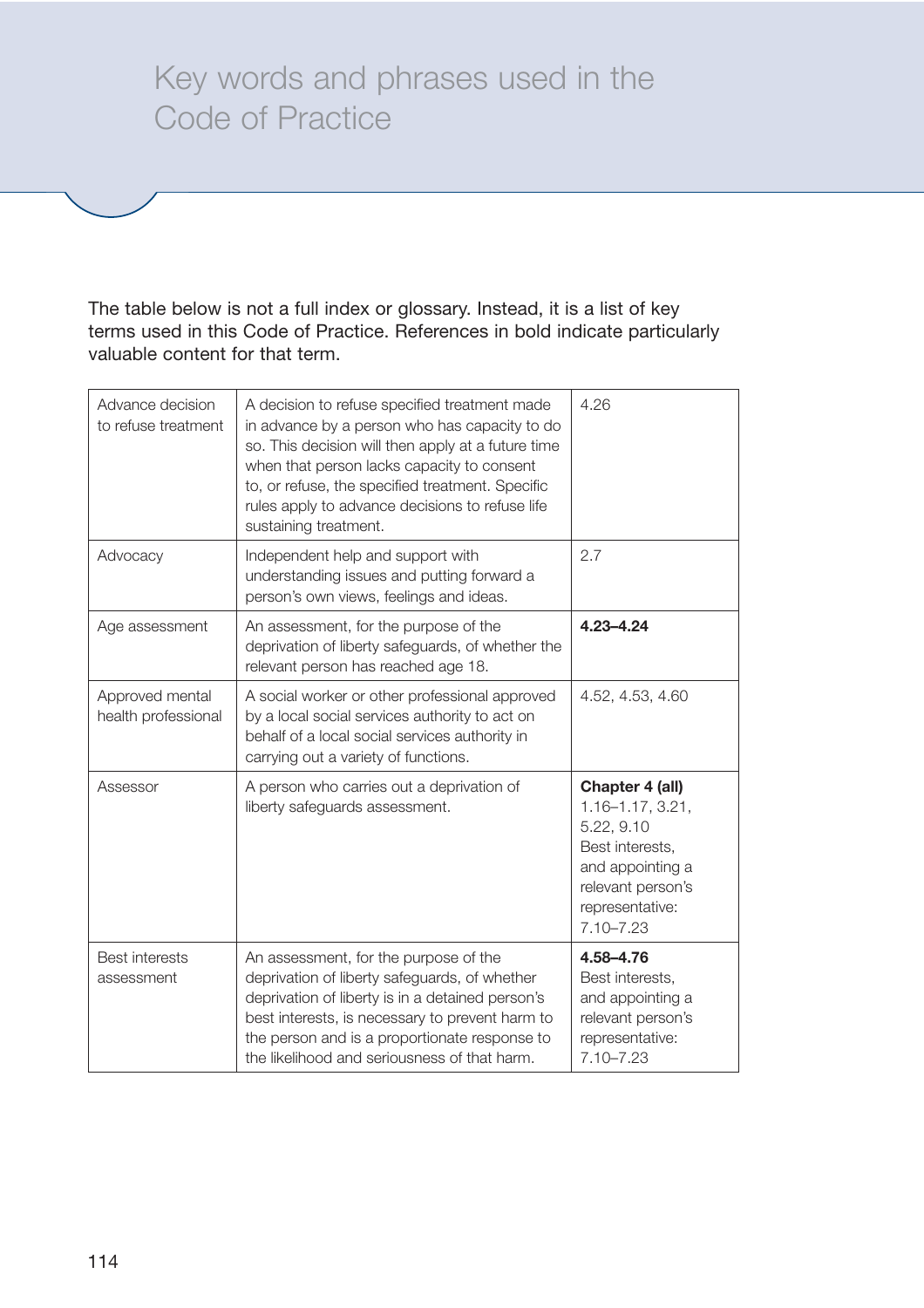| Bournewood<br>judgment<br>Capacity | The commonly used term for the October 2004<br>judgment by the European Court of Human<br>Rights in the case of HL v the United Kingdom<br>that led to the introduction of the deprivation of<br>liberty safeguards.<br>Short for mental capacity. The ability to make<br>a decision about a particular matter at the<br>time the decision needs to be made. A legal | Introduction to<br>chapter 1<br>1.19, 2.2, 2.22<br>Throughout | Key words |
|------------------------------------|----------------------------------------------------------------------------------------------------------------------------------------------------------------------------------------------------------------------------------------------------------------------------------------------------------------------------------------------------------------------|---------------------------------------------------------------|-----------|
| Care home                          | definition is contained in section 2 of the Mental<br>Capacity Act 2005.<br>A care facility registered under the Care                                                                                                                                                                                                                                                | Throughout                                                    |           |
| Care Quality<br>Commission         | Standards Act 2000.<br>The new integrated regulator for health and<br>adult social care that, subject to the passage<br>of legislation, will take over regulation of health<br>and adult social care from 1 April 2009.                                                                                                                                              | Chapter 11                                                    |           |
| Carer                              | Someone who provides unpaid care by looking<br>after a friend or neighbour who needs support<br>because of sickness, age or disability. In this<br>document, the term carer does not mean a<br>paid care worker.                                                                                                                                                     | Throughout                                                    |           |
| Children Act 1989                  | A law relating to children and those with<br>parental responsibility for children.                                                                                                                                                                                                                                                                                   | 1.12, 5.22                                                    |           |
| Conditions                         | Requirements that a supervisory body may<br>impose when giving a standard deprivation of<br>liberty authorisation, after taking account of any<br>recommendations made by the best interests<br>assessor.                                                                                                                                                            | 4.74-4.75<br>5.5<br>Review of: 8.14, 8.16                     |           |
| Consent                            | Agreeing to a course of action - specifically<br>in this document, to a care plan or treatment<br>regime. For consent to be legally valid, the<br>person giving it must have the capacity to<br>take the decision, have been given sufficient<br>information to make the decision, and not<br>have been under any duress or inappropriate<br>pressure.               | Throughout                                                    |           |
| Court of Protection                | The specialist court for all issues relating to<br>people who lack capacity to make specific<br>decisions.                                                                                                                                                                                                                                                           | <b>Chapter 10</b>                                             |           |
| Deprivation of<br>liberty          | Deprivation of liberty is a term used in the<br>European Convention on Human Rights about<br>circumstances when a person's freedom is<br>taken away. Its meaning in practice is being<br>defined through case law.                                                                                                                                                   | <b>Chapter 2</b><br>Throughout                                |           |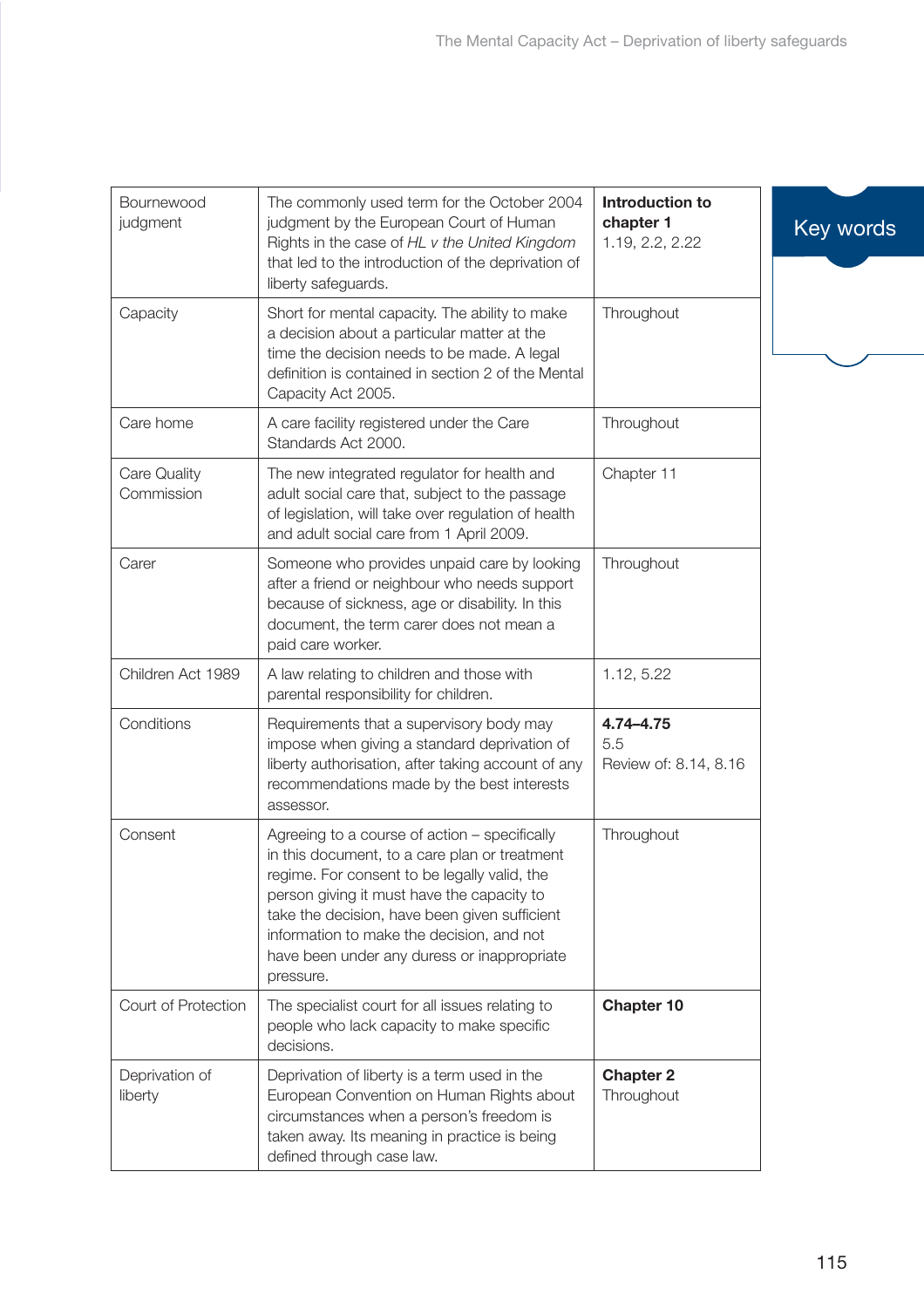| Deprivation of<br>liberty safeguards                | The framework of safeguards under the Mental<br>Capacity Act 2005 for people who need to<br>be deprived of their liberty in a hospital or<br>care home in their best interests for care or<br>treatment and who lack the capacity to consent<br>to the arrangements made for their care or<br>treatment.                                  | Throughout                                                                         |
|-----------------------------------------------------|-------------------------------------------------------------------------------------------------------------------------------------------------------------------------------------------------------------------------------------------------------------------------------------------------------------------------------------------|------------------------------------------------------------------------------------|
| Deprivation of<br>liberty safeguards<br>assessment  | Any one of the six assessments that need to be<br>undertaken as part of the standard deprivation<br>of liberty authorisation process.                                                                                                                                                                                                     | <b>Chapter 4</b>                                                                   |
| Deputy                                              | Someone appointed by the Court of Protection<br>with ongoing legal authority, as prescribed by<br>the Court, to make decisions on behalf of a<br>person who lacks capacity to make particular<br>decisions.                                                                                                                               | 4.26, 4.65, 5.11,<br>5.22, 7.7, 7.13-7.15,<br>7.18, 7.23, 7.29,<br>10.3, 10.8      |
| Donee                                               | Someone appointed under a Lasting Power<br>of Attorney who has the legal right to make<br>decisions within the scope of their authority on<br>behalf of the person (the donor) who made the<br>Lasting Power of Attorney.                                                                                                                 | 3.9, 4.26, 4.65, 5.11,<br>5.22, 7.7, 7.13-7.15,<br>7.18, 7.23, 7.29,<br>10.3, 10.8 |
| Eligibility<br>assessment                           | An assessment, for the purpose of the<br>deprivation of liberty safeguards, of whether<br>or not a person is rendered ineligible for a<br>standard deprivation of liberty authorisation<br>because the authorisation would conflict with<br>requirements that are, or could be, placed on<br>the person under the Mental Health Act 1983. | 4.40-4.57                                                                          |
| European<br>Convention on<br>Human Rights           | A convention drawn up within the Council<br>of Europe setting out a number of civil and<br>political rights and freedoms, and setting<br>up a mechanism for the enforcement of the<br>obligations entered into by contracting states.                                                                                                     | Chapter 1, Chapter 2                                                               |
| European Court of<br>Human Rights                   | The court to which any contracting state or<br>individual can apply when they believe that<br>there has been a violation of the European<br>Convention on Human Rights.                                                                                                                                                                   | Introduction to<br>Chapter 1, 2.1-2.2                                              |
| Guardianship<br>under the Mental<br>Health Act 1983 | The appointment of a guardian to help and<br>supervise patients in the community for their<br>own welfare or to protect other people. The<br>guardian may be either a local authority or<br>a private individual approved by the local<br>authority.                                                                                      | 4.43, 4.44                                                                         |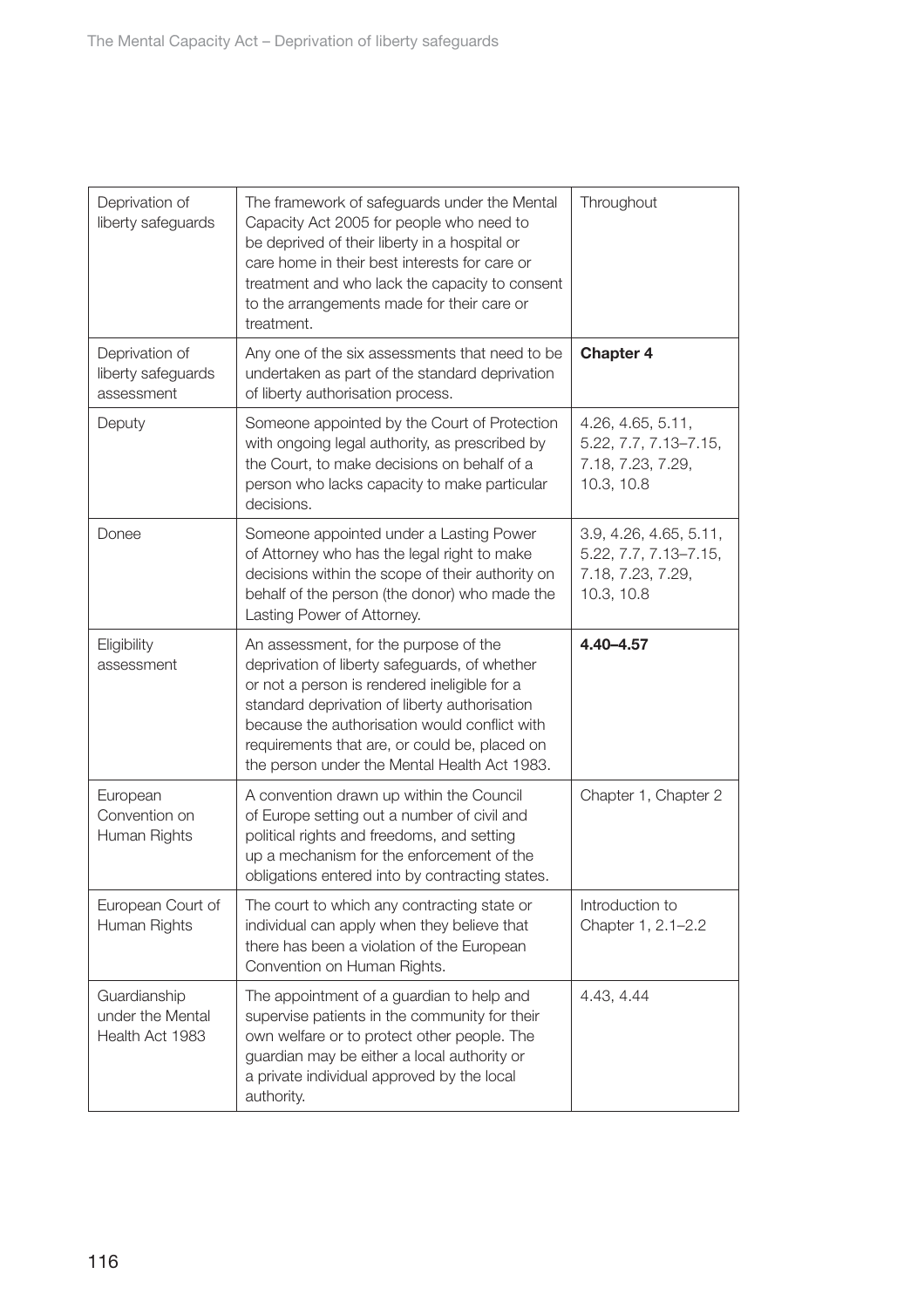| Independent<br><b>Mental Capacity</b><br>Advocate (IMCA) | Someone who provides support and<br>representation for a person who lacks capacity<br>to make specific decisions, where the person<br>has no-one else to support them. The IMCA<br>service was established by the Mental Capacity<br>Act 2005 and is not the same as an ordinary<br>advocacy service.                         | 3.22-3.28, 7.34-7.41<br>3.16, 4.7, 5.7-5.8,<br>5.18, 6.8, 6.19,<br>6.27-6.28, 7.4, 7.23,<br>7.26, 8.18, 8.28, 9.6,<br>9.9 | Key words |
|----------------------------------------------------------|-------------------------------------------------------------------------------------------------------------------------------------------------------------------------------------------------------------------------------------------------------------------------------------------------------------------------------|---------------------------------------------------------------------------------------------------------------------------|-----------|
| Lasting Power of<br>Attorney                             | A Power of Attorney created under the Mental<br>Capacity Act 2005 appointing an attorney<br>(donee), or attorneys, to make decisions<br>about the donor's personal welfare, including<br>health care, and/or deal with the donor's<br>property and affairs.                                                                   | 10.8                                                                                                                      |           |
| Life-sustaining<br>treatment                             | Treatment that, in the view of the person<br>providing health care, is necessary to keep a<br>person alive.                                                                                                                                                                                                                   | 5.13                                                                                                                      |           |
| Local authority                                          | In the deprivation of liberty safeguards context,<br>the local council responsible for social services<br>in any particular area of the country.                                                                                                                                                                              | 1.4, 2.18, 2.21, 3.3,<br>3.11, 3.21, 4.77                                                                                 |           |
| Local health board<br>(LHB)                              | Local health boards cover the same geographic<br>areas as local authorities in Wales. They work<br>alongside their respective local authorities in<br>planning long-term strategies for dealing with<br>issues of health and wellbeing in their areas.                                                                        | 1.4, 3.3                                                                                                                  |           |
| Main Code                                                | The Code of Practice for the Mental Capacity<br>Act 2005.                                                                                                                                                                                                                                                                     | Throughout                                                                                                                |           |
| Managing authority                                       | The person or body with management<br>responsibility for the hospital or care home in<br>which a person is, or may become, deprived of<br>their liberty.                                                                                                                                                                      | $1.4 - 1.5, 3.1$<br>Throughout                                                                                            |           |
| Maximum<br>authorisation<br>period                       | The maximum period for which a supervisory<br>body may give a standard deprivation of liberty<br>authorisation, which must not exceed the<br>period recommended by the best interests<br>assessor, and which cannot be for more than<br>12 months.                                                                            | 4.71                                                                                                                      |           |
| <b>Mental Capacity</b><br>Act 2005                       | Legislation that governs decision-making for<br>people who lack capacity to make decisions for<br>themselves or who have capacity and want to<br>make preparations for a time when they may<br>lack capacity in the future. It sets out who can<br>take decisions, in which situations, and how<br>they should go about this. | Throughout                                                                                                                |           |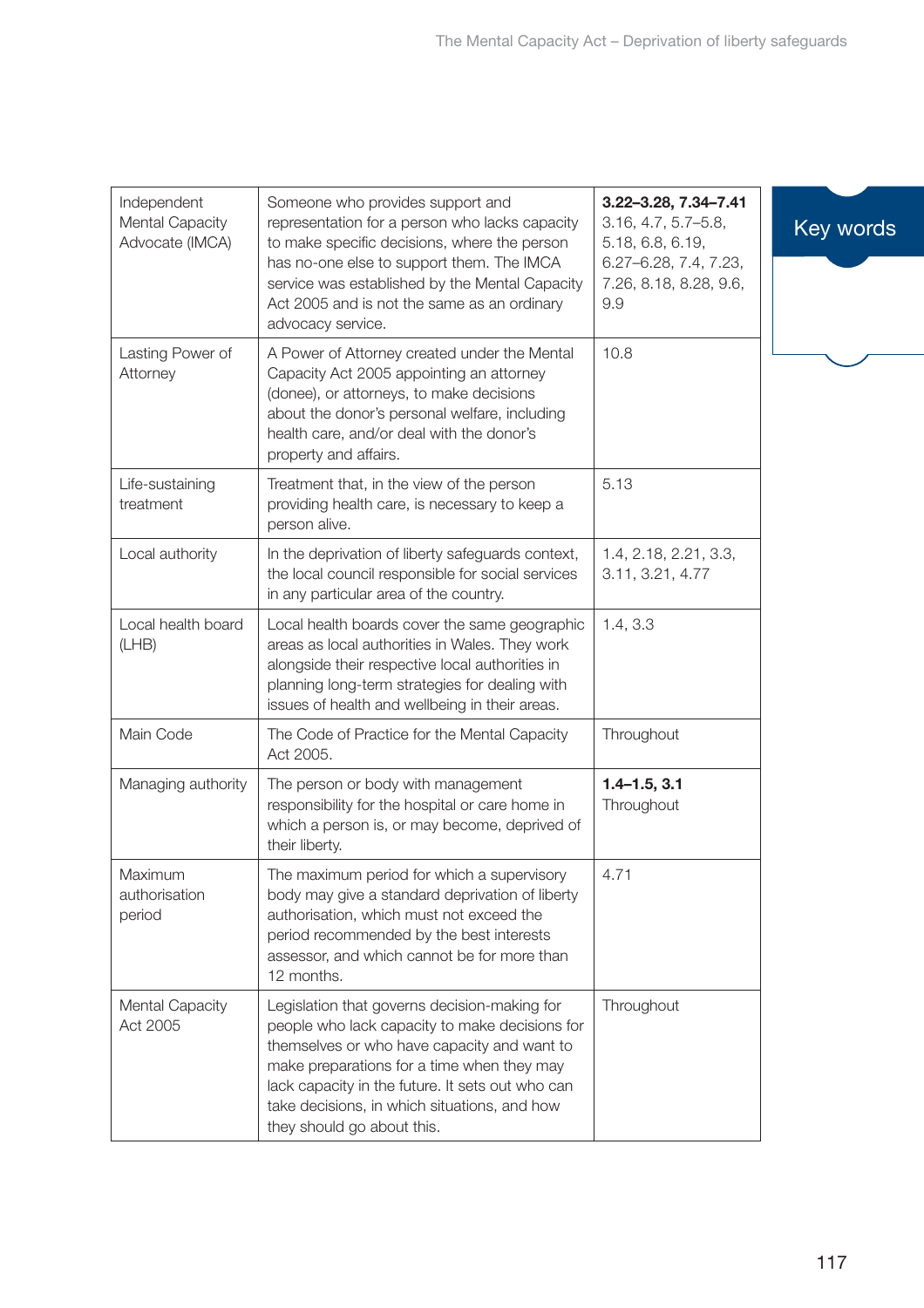| Mental capacity<br>assessment       | An assessment, for the purpose of the<br>deprivation of liberty safeguards, of whether<br>a person lacks capacity in relation to the<br>question of whether or not they should be<br>accommodated in the relevant hospital or care<br>home for the purpose of being given care or<br>treatment.                                                                                                                    | 4.29-4.32                                                                           |
|-------------------------------------|--------------------------------------------------------------------------------------------------------------------------------------------------------------------------------------------------------------------------------------------------------------------------------------------------------------------------------------------------------------------------------------------------------------------|-------------------------------------------------------------------------------------|
| Mental disorder                     | Any disorder or disability of the mind, apart<br>from dependence on alcohol or drugs. This<br>includes all learning disabilities.                                                                                                                                                                                                                                                                                  | 1.4, 1.7, 1.9, 3.9,<br>4.33-4.35, 4.45,<br>4.50, 5.9, 5.22, 6.3                     |
| Mental Health Act<br>1983           | Legislation mainly about the compulsory care<br>and treatment of patients with mental health<br>problems. It covers detention in hospital for<br>mental health treatment, supervised community<br>treatment and guardianship.                                                                                                                                                                                      | 4.33-4.57<br>$1.1, 1.11 - 1.12, 2.13,$<br>4.5, 5.19, 5.22, 7.8,<br>8.3, 8.19 - 8.21 |
| Mental health<br>assessment         | An assessment, for the purpose of the<br>deprivation of liberty safeguards, of whether a<br>person has a mental disorder.                                                                                                                                                                                                                                                                                          | 4.33-4.39                                                                           |
| No refusals<br>assessment           | An assessment, for the purpose of the<br>deprivation of liberty safeguards, of whether<br>there is any other existing authority for<br>decision-making for the relevant person<br>that would prevent the giving of a standard<br>deprivation of liberty authorisation. This might<br>include any valid advance decision, or valid<br>decision by a deputy or donee appointed under<br>a Lasting Power of Attorney. | 4.25-4.28                                                                           |
| Qualifying<br>requirement           | Any one of the six qualifying requirements<br>(age, mental health, mental capacity, best<br>interests, eligibility and no refusals) that need<br>to be assessed and met in order for a standard<br>deprivation of liberty authorisation to be given.                                                                                                                                                               | 4.1                                                                                 |
| Relevant hospital<br>or care home   | The hospital or care home in which the person<br>is, or may become, deprived of their liberty.                                                                                                                                                                                                                                                                                                                     | Throughout                                                                          |
| Relevant person                     | A person who is, or may become, deprived of<br>their liberty in a hospital or care home.                                                                                                                                                                                                                                                                                                                           | Throughout                                                                          |
| Relevant person's<br>representative | A person, independent of the relevant hospital<br>or care home, appointed to maintain contact<br>with the relevant person, and to represent<br>and support the relevant person in all matters<br>relating to the operation of the deprivation of<br>liberty safeguards.                                                                                                                                            | <b>Chapter 7</b>                                                                    |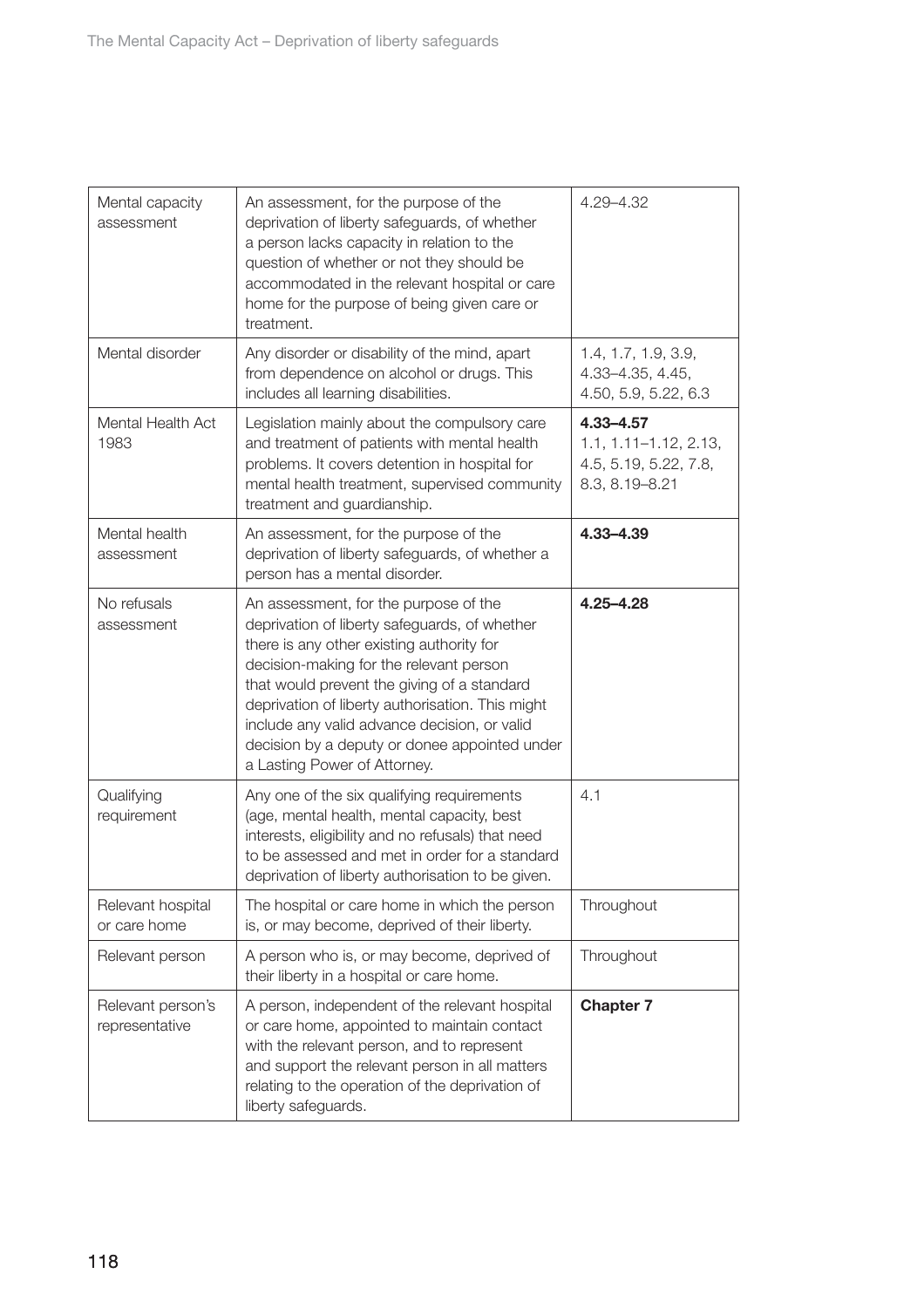| Restraint                                 | The use or threat of force to help carry out an<br>act that the person resists. Restraint may only<br>be used where it is necessary to protect the<br>person from harm and is proportionate to the<br>risk of harm.                                                                                                          | $2.8 - 2.15$                   | <b>Keywords</b> |
|-------------------------------------------|------------------------------------------------------------------------------------------------------------------------------------------------------------------------------------------------------------------------------------------------------------------------------------------------------------------------------|--------------------------------|-----------------|
| Restriction of<br>liberty                 | An act imposed on a person that is not of<br>such a degree or intensity as to amount to a<br>deprivation of liberty.                                                                                                                                                                                                         | Chapter 2                      |                 |
| Review                                    | A formal, fresh look at a relevant person's<br>situation when there has been, or may<br>have been, a change of circumstances<br>that may necessitate an amendment to, or<br>termination of, a standard deprivation of liberty<br>authorisation.                                                                              | <b>Chapter 8</b>               |                 |
| Standard<br>authorisation                 | An authorisation given by a supervisory body,<br>after completion of the statutory assessment<br>process, giving lawful authority to deprive a<br>relevant person of their liberty in the relevant<br>hospital or care home.                                                                                                 | <b>Chapter 4</b><br>Throughout |                 |
| Supervised<br>community<br>treatment      | Arrangements under which people can be<br>discharged from detention in hospital under the<br>Mental Health Act 1983, but remain subject<br>to the Act in the community rather than in<br>hospital. Patients on supervised community<br>treatment can be recalled to hospital if<br>treatment in hospital is necessary again. | 4.41, 4.50, 4.51               |                 |
| Supervisory body                          | A primary care trust, local authority, Welsh<br>Ministers or a local health board that is<br>responsible for considering a deprivation of<br>liberty request received from a managing<br>authority, commissioning the statutory<br>assessments and, where all the assessments<br>agree, authorising deprivation of liberty.  | 1.4, 3.3<br>Throughout         |                 |
| Unauthorised<br>deprivation of<br>liberty | A situation in which a person is deprived of<br>their liberty in a hospital or care home without<br>the deprivation being authorised by either<br>a standard or urgent deprivation of liberty<br>authorisation.                                                                                                              | Chapter 9                      |                 |